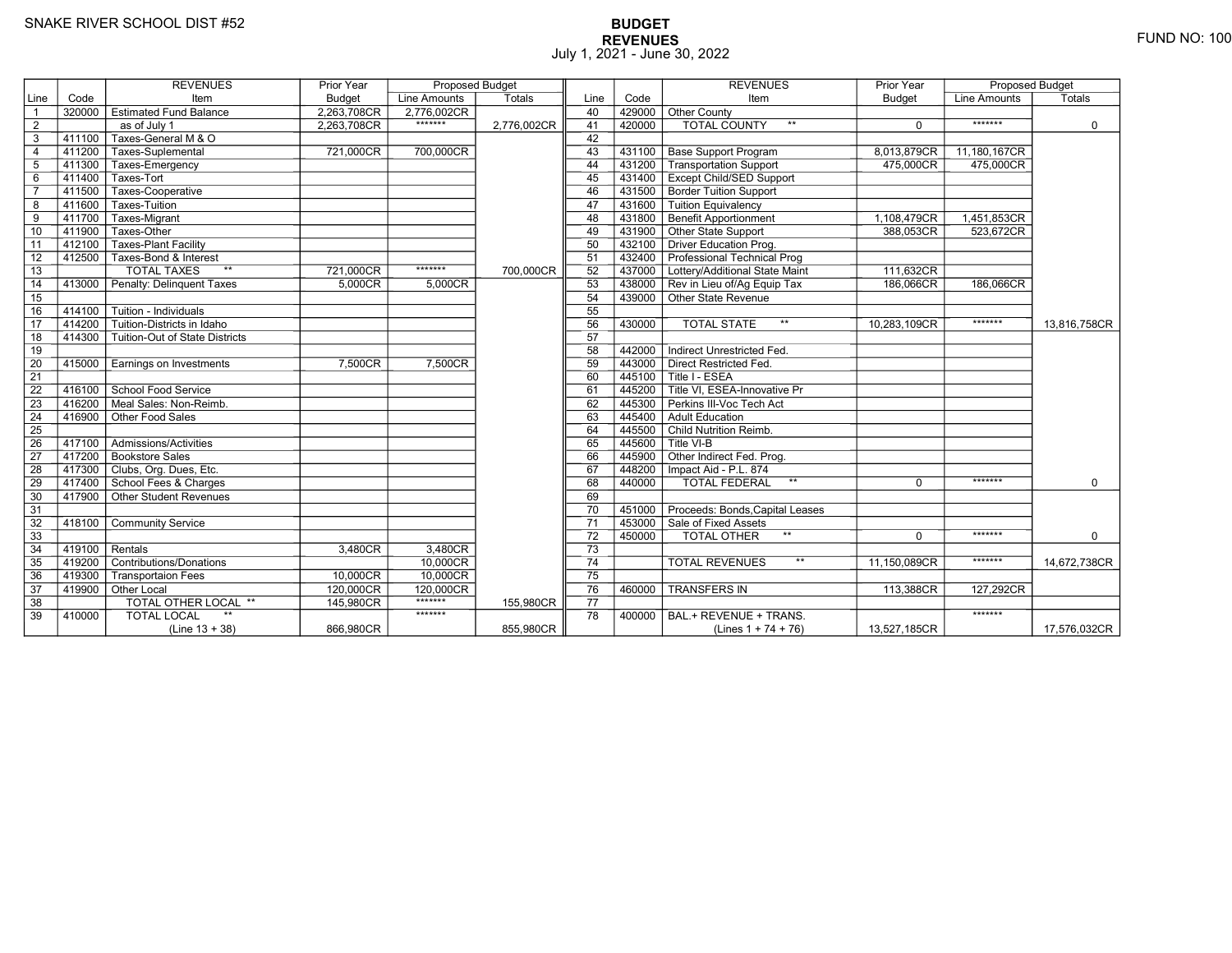|                 |            | <b>EXPENDITURES</b>             | Prior Year             | Proposed               | 100       | 200                          | 300       | 400                         | 500     | 600        | 700         | 800       |
|-----------------|------------|---------------------------------|------------------------|------------------------|-----------|------------------------------|-----------|-----------------------------|---------|------------|-------------|-----------|
|                 |            |                                 |                        |                        |           |                              | Purchased | Supplies                    | Capital | Debt       | Insurance-  |           |
| Line            | Code       | Functions/Programs              | Budget                 | <b>Budget</b>          | Salaries  | <b>Benefits</b><br>1,099,430 | Services  | <b>Materials</b><br>289,936 | Objects | Retirement | Judgment    | Transfers |
| $\overline{1}$  | 512<br>515 | Elemetary School Prog.          | 3,173,570<br>3.277.061 | 4,158,725<br>3.872.933 | 2,769,359 | 1.024.346                    |           |                             |         |            |             |           |
| $\overline{2}$  |            | Secondary School Prog.          |                        |                        | 2,642,411 |                              | 24.200    | 181,976                     |         |            |             |           |
| 3               | 517        | Alternative School Prog.        |                        |                        |           |                              |           |                             |         |            |             |           |
| $\overline{a}$  | 519        | Vocational-Technical Prog.      |                        |                        |           |                              |           |                             |         |            |             |           |
| 5               | 521        | <b>Exceptional Child Prog.</b>  | 584,893                | 685,500                | 481,171   | 184,329                      | 20,000    |                             |         |            |             |           |
| 6               | 522        | Preschool Exceptional Prog.     | 63.994                 | 71,115                 | 50,687    | 20,428                       |           |                             |         |            |             |           |
| $\overline{7}$  | 524        | Gifted & Talented Prog.         |                        |                        |           |                              |           |                             |         |            |             |           |
| 8               | 531        | Interscholastic Prog.           | 220,274                | 287,306                | 237,300   | 50,006                       |           |                             |         |            |             |           |
| 9               | 532        | School Activity Prog.           |                        |                        |           |                              |           |                             |         |            |             |           |
| 10              | 541        | Summer School Prog.             |                        |                        |           |                              |           |                             |         |            |             |           |
| 11              | 542        | Adult School Prog.              |                        |                        |           |                              |           |                             |         |            |             |           |
| 12              | 546        | Detention Center Prog.          |                        |                        |           |                              |           |                             |         |            |             |           |
| $\overline{13}$ |            |                                 |                        |                        |           |                              |           |                             |         |            |             |           |
| 14              | 500        | TOTAL INSTRUCTION **            | 7,319,792              | 9,075,579              | 6,180,928 | 2,378,539                    | 44,200    | 471,912                     | 0       | $\Omega$   | $\mathbf 0$ | 0         |
| 15              |            |                                 |                        |                        |           |                              |           |                             |         |            |             |           |
| 16              | 611        | Attend-Guidance-Health Prog     | 365,957                | 453,802                | 315,307   | 133,995                      | 1,500     | 3,000                       |         |            |             |           |
| 17              | 616        | Special Services Prog.          | 191,218                | 120,708                | 83,751    | 27,957                       | 4,000     | 5,000                       |         |            |             |           |
| 18              |            |                                 |                        |                        |           |                              |           |                             |         |            |             |           |
| 19              | 621        | Instruction Improvement Prog    | 213,656                | 1,680,664              | 98,026    | 36,857                       | 1,538,781 | 7,000                       |         |            |             |           |
| $\overline{20}$ | 622        | <b>Educational Media Prog.</b>  | 367,576                | 381,554                | 292,429   | 89,125                       |           |                             |         |            |             |           |
| 21              | 623        | Instruction-Related Tech Prog   | 199,733                | 213,661                | 129,540   | 67,321                       | 16,800    |                             |         |            |             |           |
| 22              | 631        | Board of Education Prog.        | 152,045                | 169,196                | 27,058    | 12,497                       | 86,050    | 6,500                       |         |            | 37,091      |           |
| $\overline{23}$ | 632        | District Admin Prog.            | 227,228                | 207,623                | 117,676   | 50,697                       | 12,250    | 27,000                      |         |            |             |           |
| 24              |            |                                 |                        |                        |           |                              |           |                             |         |            |             |           |
| $\overline{25}$ | 641        | School Administration Prog.     | 949,847                | 1,250,622              | 901,719   | 348,903                      |           |                             |         |            |             |           |
| 26              |            |                                 |                        |                        |           |                              |           |                             |         |            |             |           |
| 27              | 651        | <b>Business Operation Prog.</b> | 133,765                | 154,672                | 108,565   | 46,107                       |           |                             |         |            |             |           |
| 28              | 655        | Central Service Prog.           |                        |                        |           |                              |           |                             |         |            |             |           |
| 29              | 656        | Admin Tech Services Prog.       |                        |                        |           |                              |           |                             |         |            |             |           |
| 30              | 661        | Bldg-Care Prog. (Custodial)     | 799,903                | 819,071                | 1,711     | 1,510                        | 715,850   | 60,000                      |         |            | 40,000      |           |
| 31              | 663        | Maint-Non Student Occupied      |                        |                        |           |                              |           |                             |         |            |             |           |
| 32              | 664        | Maint-Student Occupied Bldgs    | 205,511                | 252,358                | 184,188   | 68,170                       |           |                             |         |            |             |           |
| 33              | 665        | Maintenance - Grounds           | 6,970                  | 7,067                  | 7,067     |                              |           |                             |         |            |             |           |
| 34              | 667        | Security Program                | 38,000                 | 40,000                 |           |                              | 40,000    |                             |         |            |             |           |
| 35              |            |                                 |                        |                        |           |                              |           |                             |         |            |             |           |
| 36              | 681        | Pupil-To School Trans. Prog.    | 707,892                | 783,275                | 366.879   | 177,386                      | 57,910    | 181,100                     |         |            |             |           |
| 37              | 682        | Pupil-Activity Trans. Prog.     | 80,826                 | 81,248                 | 40,000    | 11,248                       | 30,000    |                             |         |            |             |           |
| $\overline{38}$ | 683        | General Transportation Prog.    | 15,000                 | 15,000                 |           |                              |           | 15,000                      |         |            |             |           |
|                 |            |                                 |                        |                        |           |                              |           |                             |         |            |             |           |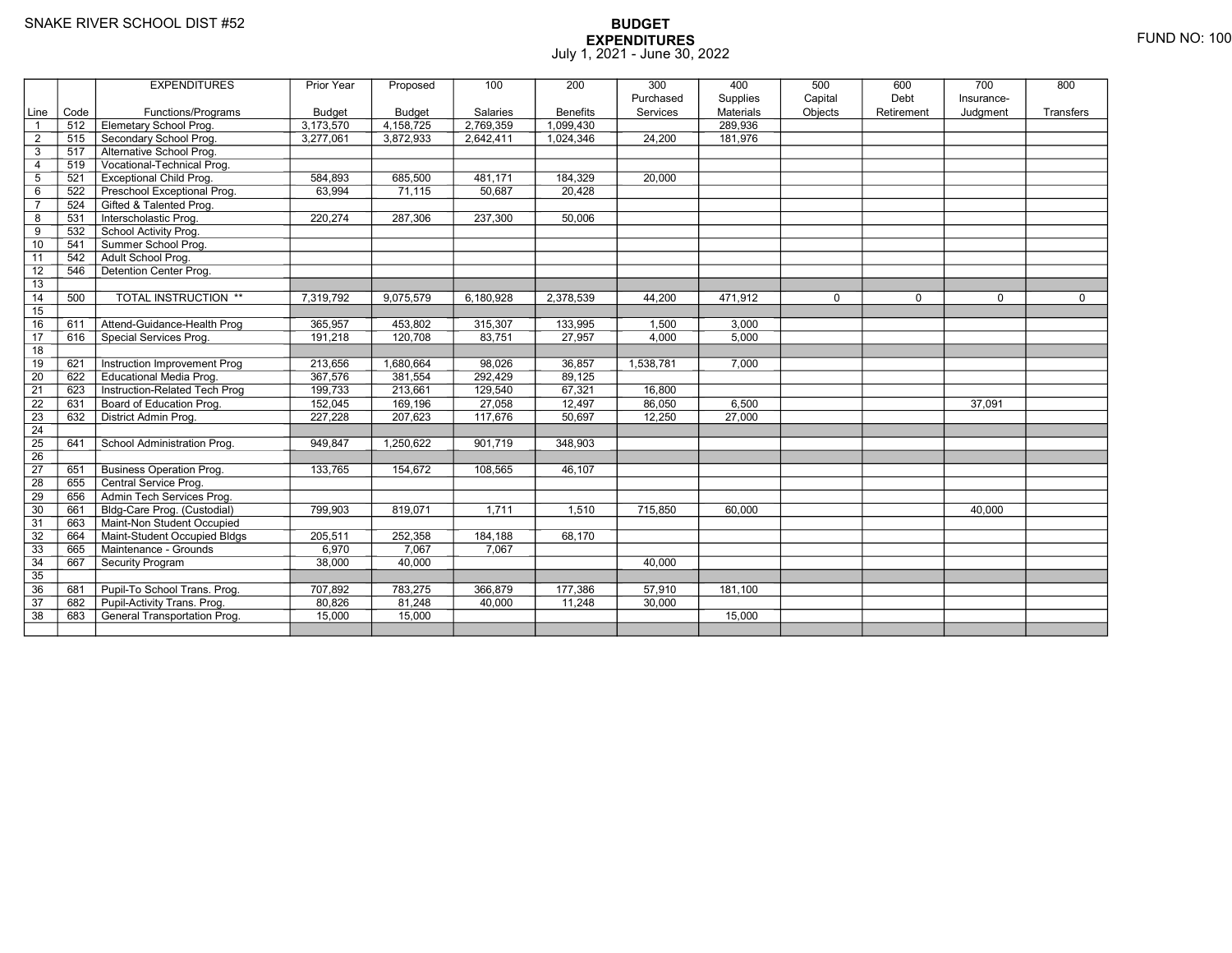73

74

3 **Unappropriated Balance** 

2 Total Appropriation 13,527,185 17,576,032

TOTAL APPROPRIATION (72+73) 13,527,185 17,576,032

|                |      | <b>EXPENDITURES</b>                       | Prior Year    | Proposed                    | 100                   | 200             | 300                                                  | 400              | 500         | 600         | 700        | 800         |
|----------------|------|-------------------------------------------|---------------|-----------------------------|-----------------------|-----------------|------------------------------------------------------|------------------|-------------|-------------|------------|-------------|
|                |      |                                           |               |                             |                       |                 | Purchased                                            | Supplies         | Capital     | Debt        | Insurance- |             |
| Line           | Code | Functions/Programs                        | <b>Budget</b> | <b>Budget</b>               | Salaries              | <b>Benefits</b> | Services                                             | <b>Materials</b> | Objects     | Retirement  | Judgment   | Transfers   |
| 39             | 691  | Other Support Services Prog.              |               |                             |                       |                 |                                                      |                  |             |             |            |             |
| 40             |      |                                           |               |                             |                       |                 |                                                      |                  |             |             |            |             |
| 41             | 600  | <b>TOTAL SUPPORT SERV.**</b>              | 4,655,127     | 6,630,521                   | 2,673,916             | 1,071,773       | 2,503,141                                            | 304,600          | $\mathbf 0$ | $\mathbf 0$ | 77.091     | $\mathbf 0$ |
| 42             |      |                                           |               |                             |                       |                 |                                                      |                  |             |             |            |             |
| 43             | 710  | <b>Child Nutrition Program</b>            | 15,652        | 17,950                      |                       | 17,950          |                                                      |                  |             |             |            |             |
| 44             | 720  | Community Services Program                |               |                             |                       |                 |                                                      |                  |             |             |            |             |
| 45             | 730  | <b>Enterprise Operations</b>              |               |                             |                       |                 |                                                      |                  |             |             |            |             |
| 46             | 740  | Student Activity Program                  |               |                             |                       |                 |                                                      |                  |             |             |            |             |
| 47             | 700  | TOTAL NON-INSTRUCTION**                   | 15,652        | 17,950                      | $\Omega$              | 17,950          | $\Omega$                                             | $\mathbf 0$      | $\Omega$    | $\Omega$    | $\Omega$   | $\Omega$    |
| 48             |      |                                           |               |                             |                       |                 |                                                      |                  |             |             |            |             |
| 49             | 810  | Capital Assets-Student Occ                |               |                             |                       |                 |                                                      |                  |             |             |            |             |
| 50             | 811  | Capital Assets-Non Student Occ            |               |                             |                       |                 |                                                      |                  |             |             |            |             |
| 51             | 800  | <b>TOTAL CAPITAL ASSETS PROG**</b>        | $\mathbf 0$   | $\Omega$                    | $\Omega$              | $\Omega$        | $\mathbf 0$                                          | $\mathbf 0$      | $\mathbf 0$ | $\Omega$    | $\Omega$   | 0           |
| 52             |      |                                           |               |                             |                       |                 |                                                      |                  |             |             |            |             |
| 53             | 911  | Debt Services Prog.-Princ.                |               |                             |                       |                 |                                                      |                  |             |             |            |             |
| 54             | 912  | Debt Services Prog.-Int.                  |               |                             |                       |                 |                                                      |                  |             |             |            |             |
| 55             | 913  | Debt Serv Prog-Refnded Debt               |               |                             |                       |                 |                                                      |                  |             |             |            |             |
| 56             | 920  | Transfers Out                             | 877,191       | 990,601                     |                       |                 |                                                      |                  |             |             |            | 990,601     |
| 57             |      |                                           |               |                             |                       |                 |                                                      |                  |             |             |            |             |
| 58             | 900  | TOTAL OTHER SERVICES **                   | 877,191       | 990,601                     | $\mathbf 0$           | $\mathbf 0$     | $\mathbf 0$                                          | $\mathbf 0$      | $\mathbf 0$ | $\mathbf 0$ | 0          | 990,601     |
| 59             |      |                                           |               |                             |                       |                 |                                                      |                  |             |             |            |             |
| 60             |      | <b>TOTAL EXPENDITURES</b><br>$\star\star$ |               |                             |                       |                 |                                                      |                  |             |             |            |             |
|                |      | (Lines 14+41+47+51+58)**                  | 12,867,762    | 16,714,651                  | 8,854,844             | 3,468,262       | 2,547,341                                            | 776,512          | $\mathbf 0$ | $\mathbf 0$ | 77,091     | 990,601     |
| 61             |      |                                           |               |                             |                       |                 |                                                      |                  |             |             |            |             |
| 62             | 950  | Contingency Reserve                       | 659,423       | 861,381                     |                       |                 |                                                      |                  |             |             |            |             |
|                |      | (5% of Line 60)                           |               |                             |                       |                 |                                                      |                  |             |             |            |             |
| 63             |      |                                           |               |                             |                       |                 |                                                      |                  |             |             |            |             |
| 64             |      | <b>TOTAL APPROPRIATION</b>                |               |                             |                       |                 |                                                      |                  |             |             |            |             |
|                |      | $(Line 60 + Line 62)$                     | 13,527,185    | 17,576,032                  |                       |                 |                                                      |                  |             |             |            |             |
| 65             |      |                                           |               |                             |                       |                 |                                                      |                  |             |             |            |             |
|                |      |                                           |               |                             |                       |                 |                                                      |                  |             |             |            |             |
| 66             |      | <b>BUDGET SUMMARY</b>                     |               |                             | <b>BUDGET SUMMARY</b> |                 |                                                      |                  |             |             |            |             |
| 67             |      |                                           |               |                             |                       |                 |                                                      |                  |             |             |            |             |
| 68             |      | <b>Beginning Fund Balance</b>             | 2,263,708CR   | 2,776,002CR                 |                       |                 | The total on line 70 must equal the total on line 74 |                  |             |             |            |             |
| 69             |      | Revenues + Transfers In                   |               | 11,263,477CR   14,800,030CR |                       |                 |                                                      |                  |             |             |            |             |
| 70             |      | TOTAL REVENUE (68 + 69)                   |               | 13,527,185CR 17,576,032CR   |                       |                 |                                                      |                  |             |             |            |             |
| $\overline{a}$ |      |                                           |               |                             |                       |                 |                                                      |                  |             |             |            |             |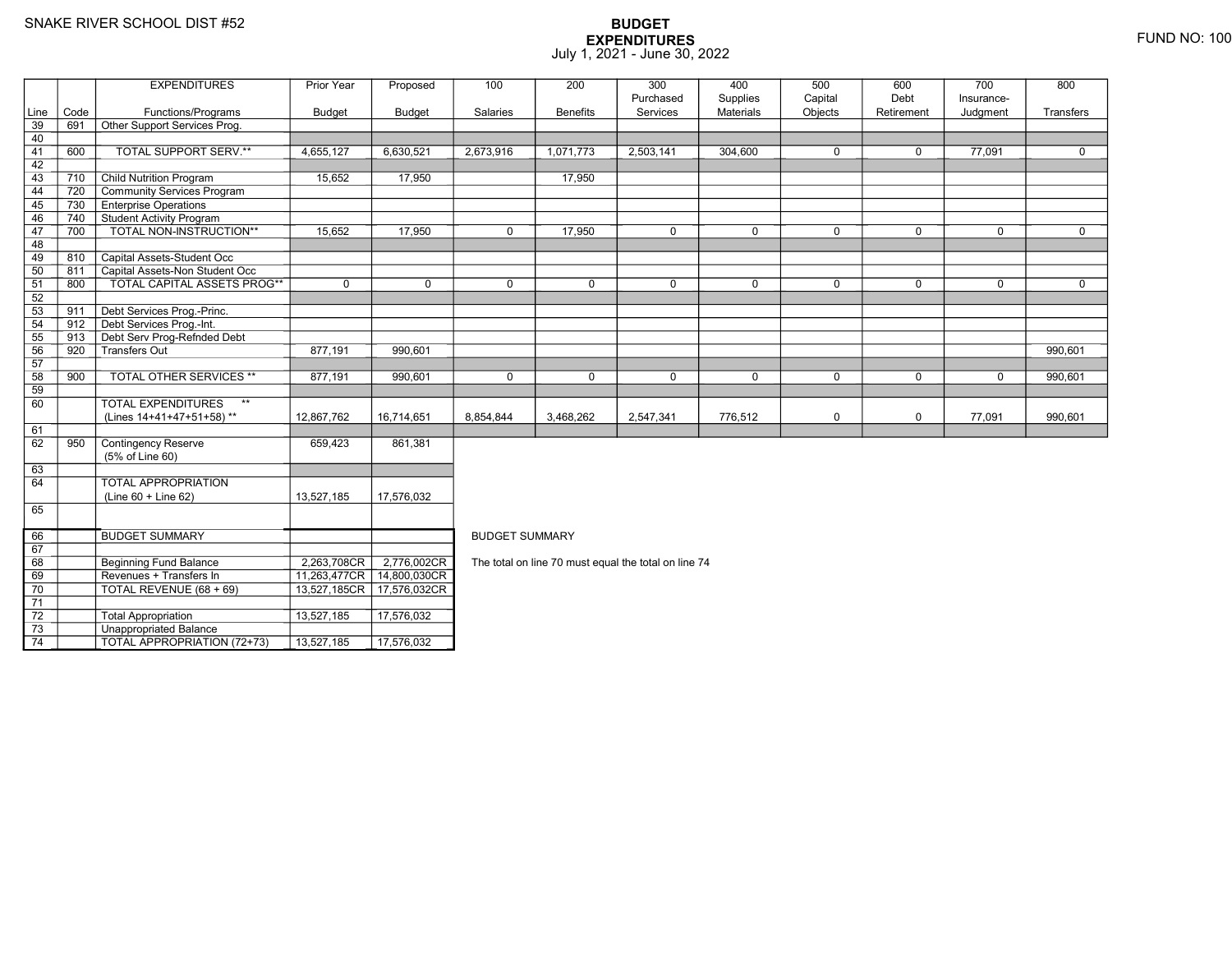# **BUDGET REVENUES** FUND NO: 241 July 1, 2021 - June 30, 2022

|                 |           | <b>REVENUES</b>                | Prior Year    | <b>Proposed Budget</b> |             |                 |        | <b>REVENUES</b>                       | Prior Year    | <b>Proposed Budget</b> |             |
|-----------------|-----------|--------------------------------|---------------|------------------------|-------------|-----------------|--------|---------------------------------------|---------------|------------------------|-------------|
| Line            | Code      | Item                           | <b>Budget</b> | Line Amounts           | Totals      | Line            | Code   | Item                                  | <b>Budget</b> | <b>Line Amounts</b>    | Totals      |
| $\overline{1}$  | 320000    | <b>Estimated Fund Balance</b>  | 10.000CR      | 20.000CR               |             | 40              | 429000 | <b>Other County</b>                   |               |                        |             |
| 2               |           | as of July 1                   | 10,000CR      | *******                | 20,000CR    | 41              | 420000 | <b>TOTAL COUNTY</b>                   | $\Omega$      | *******                | 0           |
| 3               | 411100    | Taxes-General M & O            |               |                        |             | 42              |        |                                       |               |                        |             |
| 4               | 411200    | Taxes-Suplemental              |               |                        |             | 43              | 431100 | <b>Base Support Program</b>           |               |                        |             |
| $5\phantom{.0}$ | 411300    | Taxes-Emergency                |               |                        |             | 44              | 431200 | Transportation Support                |               |                        |             |
| 6               | 411400    | Taxes-Tort                     |               |                        |             | 45              | 431400 | <b>Except Child/SED Support</b>       |               |                        |             |
| $\overline{7}$  | 411500    | Taxes-Cooperative              |               |                        |             | 46              |        | 431500 Border Tuition Support         |               |                        |             |
| 8               | 411600    | Taxes-Tuition                  |               |                        |             | 47              | 431600 | <b>Tuition Equivalency</b>            |               |                        |             |
| 9               | $-411700$ | Taxes-Migrant                  |               |                        |             | 48              | 431800 | <b>Benefit Apportionment</b>          |               |                        |             |
| 10              | 411900    | Taxes-Other                    |               |                        |             | 49              |        | 431900 Other State Support            |               | 22,500CR               |             |
| 11              | 412100    | <b>Taxes-Plant Facility</b>    |               |                        |             | 50              |        | 432100 Driver Education Prog.         | 15,000CR      | 12,500CR               |             |
| 12              | $-412500$ | Taxes-Bond & Interest          |               |                        |             | 51              |        | 432400 Professional Technical Prog    |               |                        |             |
| 13              |           | <b>TOTAL TAXES</b><br>$**$     | $\Omega$      | *******                | $\mathbf 0$ | 52              |        | 437000 Lottery/Additional State Maint |               |                        |             |
| 14              | 413000    | Penalty: Delinguent Taxes      |               |                        |             | 53              |        | 438000 Rev in Lieu of/Ag Equip Tax    |               |                        |             |
| 15              |           |                                |               |                        |             | 54              |        | 439000 Other State Revenue            |               |                        |             |
| 16              | 414100    | Tuition - Individuals          |               |                        |             | 55              |        |                                       |               |                        |             |
| 17              | 414200    | Tuition-Districts in Idaho     |               |                        |             | 56              | 430000 | <b>TOTAL STATE</b><br>$\star\star$    | 15,000CR      | *******                | 35.000CR    |
| 18              | 414300    | Tuition-Out of State Districts |               |                        |             | 57              |        |                                       |               |                        |             |
| 19              |           |                                |               |                        |             | 58              | 442000 | Indirect Unrestricted Fed.            |               |                        |             |
| $\overline{20}$ | 415000    | Earnings on Investments        |               |                        |             | 59              |        | 443000 Direct Restricted Fed.         |               |                        |             |
| 21              |           |                                |               |                        |             | 60              | 445100 | Title I - ESEA                        |               |                        |             |
| 22              | 416100    | School Food Service            |               |                        |             | 61              | 445200 | Title VI. ESEA-Innovative Pr          |               |                        |             |
| 23              | 416200    | Meal Sales: Non-Reimb.         |               |                        |             | 62              | 445300 | Perkins III-Voc Tech Act              |               |                        |             |
| 24              | 416900    | Other Food Sales               |               |                        |             | 63              | 445400 | Adult Education                       |               |                        |             |
| 25              |           |                                |               |                        |             | 64              |        | 445500 Child Nutrition Reimb.         |               |                        |             |
| 26              | 417100    | Admissions/Activities          |               |                        |             | 65              |        | $^-$ 445600 $\overline{ }$ Title VI-B |               |                        |             |
| $\overline{27}$ | 417200    | Bookstore Sales                |               |                        |             | 66              | 445900 | Other Indirect Fed. Prog.             |               |                        |             |
| 28              | 417300    | Clubs, Org. Dues, Etc.         |               |                        |             | 67              |        | 448200   Impact Aid - P.L. 874        |               |                        |             |
| 29              |           | 417400 School Fees & Charges   | 12,000CR      | 2,500CR                |             | 68              | 440000 | $\star\star$<br>TOTAL FEDERAL         | 0             | *******                | $\mathbf 0$ |
| 30              | 417900    | Other Student Revenues         |               |                        |             | 69              |        |                                       |               |                        |             |
| 31              |           |                                |               |                        |             | 70              | 451000 | Proceeds: Bonds, Capital Leases       |               |                        |             |
| 32              | 418100    | <b>Community Service</b>       |               |                        |             | $\overline{71}$ | 453000 | Sale of Fixed Assets                  |               |                        |             |
| 33              |           |                                |               |                        |             | 72              | 450000 | <b>TOTAL OTHER</b><br>$***$           | $\Omega$      | *******                | $\mathbf 0$ |
| 34              | $-419100$ | Rentals                        |               |                        |             | $\overline{73}$ |        |                                       |               |                        |             |
| 35              | 419200    | Contributions/Donations        |               |                        |             | 74              |        | $**$<br><b>TOTAL REVENUES</b>         | 27.000CR      | *******                | 37,500CR    |
| 36              | 419300    | <b>Transportaion Fees</b>      |               |                        |             | 75              |        |                                       |               |                        |             |
| 37              | 419900    | Other Local                    |               |                        |             | 76              | 460000 | <b>TRANSFERS IN</b>                   |               |                        |             |
| 38              |           | TOTAL OTHER LOCAL **           | 12,000CR      | *******                | 2,500CR     | 77              |        |                                       |               |                        |             |
| 39              | 410000    | <b>TOTAL LOCAL</b>             |               | *******                |             | 78              | 400000 | BAL.+ REVENUE + TRANS.                |               | *******                |             |
|                 |           | $(Line 13 + 38)$               | 12,000CR      |                        | 2,500CR     |                 |        | (Lines $1 + 74 + 76$ )                | 37,000CR      |                        | 57,500CR    |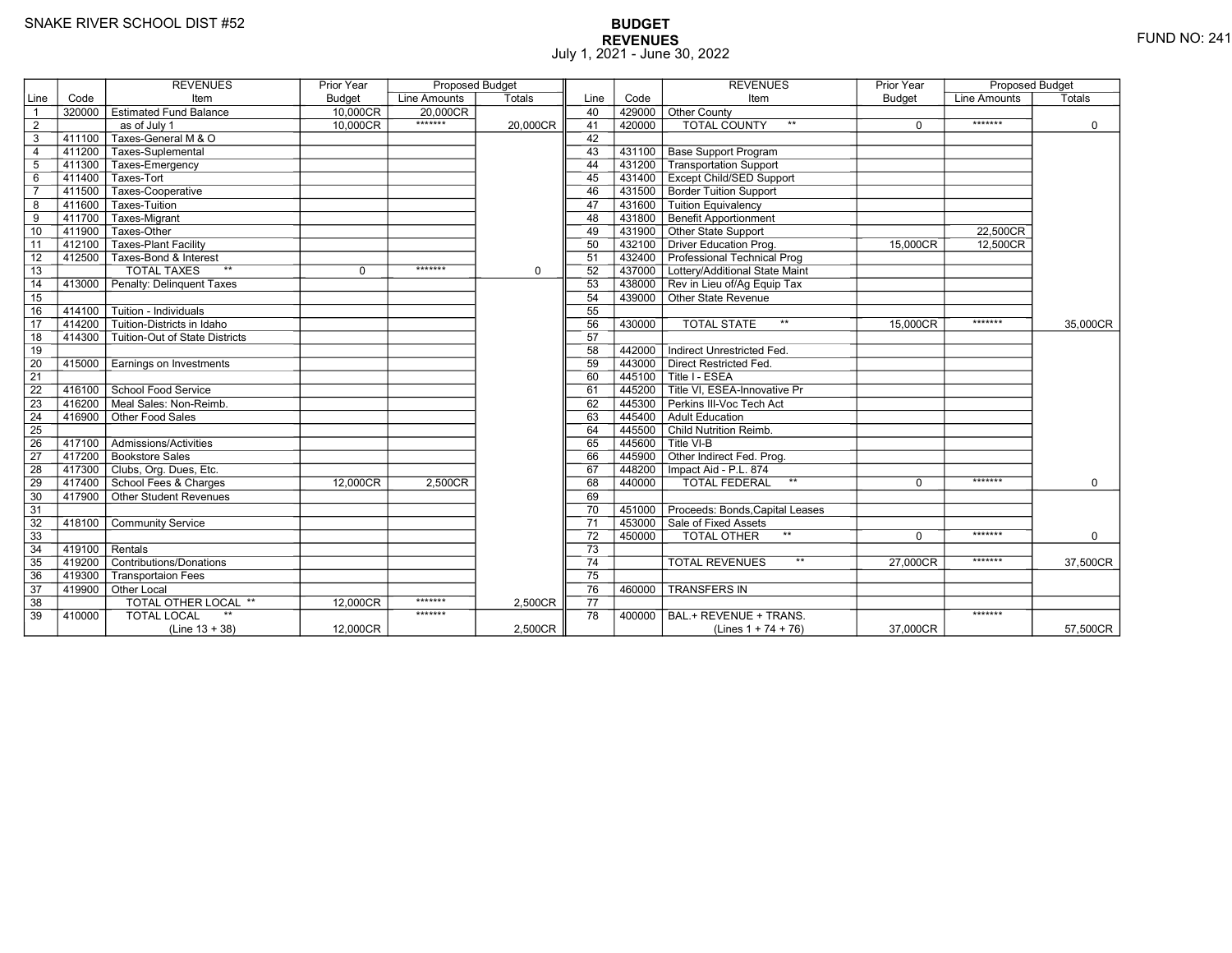|                 |      | <b>EXPENDITURES</b>                 | Prior Year    | Proposed      | 100      | 200             | 300                   | 400                   | 500                | 600<br>Debt | 700                    | 800         |
|-----------------|------|-------------------------------------|---------------|---------------|----------|-----------------|-----------------------|-----------------------|--------------------|-------------|------------------------|-------------|
| Line            | Code | Functions/Programs                  | <b>Budget</b> | <b>Budget</b> | Salaries | <b>Benefits</b> | Purchased<br>Services | Supplies<br>Materials | Capital<br>Objects | Retirement  | Insurance-<br>Judgment | Transfers   |
| $\overline{1}$  | 512  | Elemetary School Prog.              |               |               |          |                 |                       |                       |                    |             |                        |             |
| $\overline{2}$  | 515  | Secondary School Prog.              | 37.000        | 57,500        | 26,500   | 5.832           |                       | 11,500                | 13.668             |             |                        |             |
| 3               | 517  | Alternative School Prog.            |               |               |          |                 |                       |                       |                    |             |                        |             |
| $\overline{4}$  | 519  | Vocational-Technical Prog.          |               |               |          |                 |                       |                       |                    |             |                        |             |
| $\mathbf 5$     | 521  | <b>Exceptional Child Prog.</b>      |               |               |          |                 |                       |                       |                    |             |                        |             |
| 6               | 522  | Preschool Exceptional Prog.         |               |               |          |                 |                       |                       |                    |             |                        |             |
| $\overline{7}$  | 524  | Gifted & Talented Prog.             |               |               |          |                 |                       |                       |                    |             |                        |             |
| 8               | 531  | Interscholastic Prog.               |               |               |          |                 |                       |                       |                    |             |                        |             |
| 9               | 532  | School Activity Prog.               |               |               |          |                 |                       |                       |                    |             |                        |             |
| 10              | 541  | Summer School Prog.                 |               |               |          |                 |                       |                       |                    |             |                        |             |
| 11              | 542  | Adult School Prog.                  |               |               |          |                 |                       |                       |                    |             |                        |             |
| 12              | 546  | Detention Center Prog.              |               |               |          |                 |                       |                       |                    |             |                        |             |
| 13              |      |                                     |               |               |          |                 |                       |                       |                    |             |                        |             |
| 14              | 500  | <b>TOTAL INSTRUCTION **</b>         | 37,000        | 57,500        | 26,500   | 5,832           | $\mathbf 0$           | 11,500                | 13,668             | 0           | $\Omega$               | $\mathbf 0$ |
| 15              |      |                                     |               |               |          |                 |                       |                       |                    |             |                        |             |
| 16              | 611  | Attend-Guidance-Health Prog         |               |               |          |                 |                       |                       |                    |             |                        |             |
| 17              | 616  | Special Services Prog.              |               |               |          |                 |                       |                       |                    |             |                        |             |
| 18              |      |                                     |               |               |          |                 |                       |                       |                    |             |                        |             |
| 19              | 621  | Instruction Improvement Prog        |               |               |          |                 |                       |                       |                    |             |                        |             |
| $\overline{20}$ | 622  | <b>Educational Media Prog.</b>      |               |               |          |                 |                       |                       |                    |             |                        |             |
| 21              | 623  | Instruction-Related Tech Prog       |               |               |          |                 |                       |                       |                    |             |                        |             |
| $\overline{22}$ | 631  | Board of Education Prog.            |               |               |          |                 |                       |                       |                    |             |                        |             |
| $\overline{23}$ | 632  | District Admin Prog.                |               |               |          |                 |                       |                       |                    |             |                        |             |
| 24              |      |                                     |               |               |          |                 |                       |                       |                    |             |                        |             |
| $\overline{25}$ | 641  | School Administration Prog.         |               |               |          |                 |                       |                       |                    |             |                        |             |
| 26              |      |                                     |               |               |          |                 |                       |                       |                    |             |                        |             |
| $\overline{27}$ | 651  | <b>Business Operation Prog.</b>     |               |               |          |                 |                       |                       |                    |             |                        |             |
| 28              | 655  | Central Service Prog.               |               |               |          |                 |                       |                       |                    |             |                        |             |
| 29              | 656  | Admin Tech Services Prog.           |               |               |          |                 |                       |                       |                    |             |                        |             |
| 30              | 661  | Bldg-Care Prog. (Custodial)         |               |               |          |                 |                       |                       |                    |             |                        |             |
| 31              | 663  | Maint-Non Student Occupied          |               |               |          |                 |                       |                       |                    |             |                        |             |
| 32              | 664  | Maint-Student Occupied Bldgs        |               |               |          |                 |                       |                       |                    |             |                        |             |
| 33              | 665  | Maintenance - Grounds               |               |               |          |                 |                       |                       |                    |             |                        |             |
| 34              | 667  | Security Program                    |               |               |          |                 |                       |                       |                    |             |                        |             |
| $\overline{35}$ |      |                                     |               |               |          |                 |                       |                       |                    |             |                        |             |
| 36              | 681  | Pupil-To School Trans. Prog.        |               |               |          |                 |                       |                       |                    |             |                        |             |
| 37              | 682  | Pupil-Activity Trans. Prog.         |               |               |          |                 |                       |                       |                    |             |                        |             |
| $\overline{38}$ | 683  | <b>General Transportation Prog.</b> |               |               |          |                 |                       |                       |                    |             |                        |             |
|                 |      |                                     |               |               |          |                 |                       |                       |                    |             |                        |             |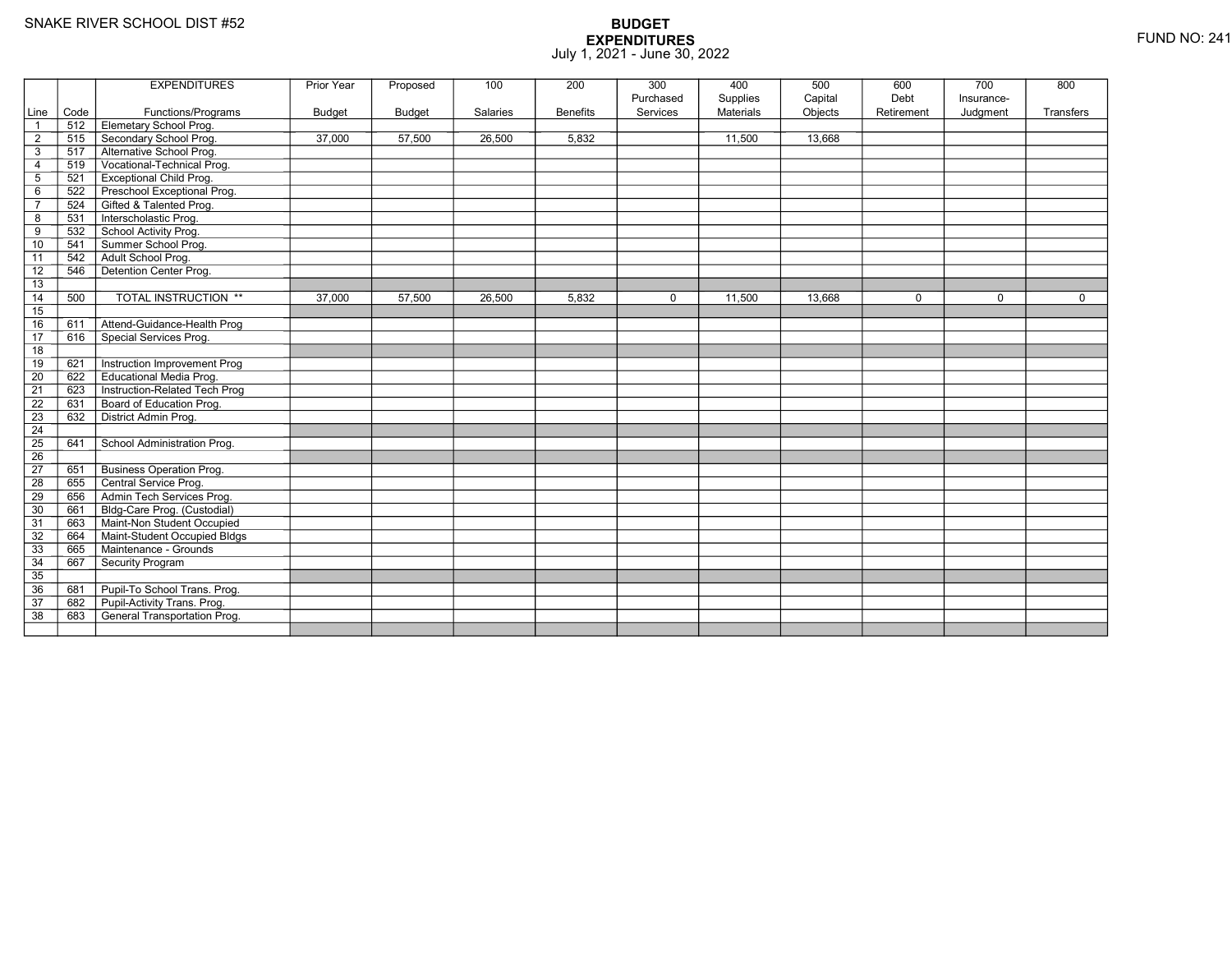69

70

71 72

73

74

8 Beginning Fund Balance 10,000CR

Revenues + Transfers In 27,000CR

TOTAL REVENUE (68 + 69) 37,000CR

3 **Unappropriated Balance** 

2 Total Appropriation 1 37,000 57,500

TOTAL APPROPRIATION (72+73) 37,000 57,500

## **BUDGET EXPENDITURES**July 1, 2021 - June 30, 2022

|          |      | <b>EXPENDITURES</b>                                 | Prior Year  | Proposed      | 100                   | 200             | 300         | 400              | 500         | 600         | 700         | 800          |
|----------|------|-----------------------------------------------------|-------------|---------------|-----------------------|-----------------|-------------|------------------|-------------|-------------|-------------|--------------|
|          |      |                                                     |             |               |                       |                 | Purchased   | Supplies         | Capital     | Debt        | Insurance-  |              |
| Line     | Code | Functions/Programs                                  | Budget      | <b>Budget</b> | Salaries              | <b>Benefits</b> | Services    | <b>Materials</b> | Objects     | Retirement  | Judgment    | Transfers    |
| 39       | 691  | Other Support Services Prog.                        |             |               |                       |                 |             |                  |             |             |             |              |
| 40       |      |                                                     |             |               |                       |                 |             |                  |             |             |             |              |
| 41       | 600  | TOTAL SUPPORT SERV.**                               | $\mathbf 0$ | $\mathbf 0$   | $\mathbf 0$           | $\mathbf 0$     | $\mathbf 0$ | $\mathbf{0}$     | $\mathbf 0$ | $\mathbf 0$ | $\mathbf 0$ | $\mathbf 0$  |
| 42       |      |                                                     |             |               |                       |                 |             |                  |             |             |             |              |
| 43       | 710  | <b>Child Nutrition Program</b>                      |             |               |                       |                 |             |                  |             |             |             |              |
| 44       | 720  | Community Services Program                          |             |               |                       |                 |             |                  |             |             |             |              |
| 45       | 730  | <b>Enterprise Operations</b>                        |             |               |                       |                 |             |                  |             |             |             |              |
| 46       | 740  | Student Activity Program<br>TOTAL NON-INSTRUCTION** |             |               | $\Omega$              | $\Omega$        |             |                  | $\mathbf 0$ |             |             | $\mathbf{0}$ |
| 47<br>48 | 700  |                                                     | $\mathbf 0$ | $\mathbf 0$   |                       |                 | $\mathbf 0$ | $\mathbf 0$      |             | $\mathbf 0$ | $\mathbf 0$ |              |
| 49       | 810  | Capital Assets-Student Occ                          |             |               |                       |                 |             |                  |             |             |             |              |
| 50       | 811  | Capital Assets-Non Student Occ                      |             |               |                       |                 |             |                  |             |             |             |              |
| 51       | 800  | <b>TOTAL CAPITAL ASSETS PROG**</b>                  | $\Omega$    | $\Omega$      | $\Omega$              | $\Omega$        | $\Omega$    | $\mathbf 0$      | $\Omega$    | $\Omega$    | $\Omega$    | $\Omega$     |
| 52       |      |                                                     |             |               |                       |                 |             |                  |             |             |             |              |
| 53       | 911  | Debt Services Prog.-Princ.                          |             |               |                       |                 |             |                  |             |             |             |              |
| 54       | 912  | Debt Services Prog.-Int.                            |             |               |                       |                 |             |                  |             |             |             |              |
| 55       | 913  | Debt Serv Prog-Refnded Debt                         |             |               |                       |                 |             |                  |             |             |             |              |
| 56       | 920  | Transfers Out                                       |             |               |                       |                 |             |                  |             |             |             |              |
| 57       |      |                                                     |             |               |                       |                 |             |                  |             |             |             |              |
| 58       | 900  | <b>TOTAL OTHER SERVICES **</b>                      | $\mathbf 0$ | $\mathbf 0$   | $\mathbf 0$           | $\Omega$        | $\mathbf 0$ | $\mathbf 0$      | $\Omega$    | $\mathbf 0$ | $\mathbf 0$ | $\mathbf 0$  |
| 59       |      |                                                     |             |               |                       |                 |             |                  |             |             |             |              |
| 60       |      | <b>TOTAL EXPENDITURES</b><br>$\star\star$           |             |               |                       |                 |             |                  |             |             |             |              |
|          |      | (Lines 14+41+47+51+58)**                            | 37,000      | 57,500        | 26,500                | 5,832           | $\mathbf 0$ | 11,500           | 13,668      | 0           | $\mathbf 0$ | $\mathbf 0$  |
| 61       |      |                                                     |             |               |                       |                 |             |                  |             |             |             |              |
| 62       | 950  | Contingency Reserve                                 |             |               |                       |                 |             |                  |             |             |             |              |
|          |      | (5% of Line 60)                                     |             |               |                       |                 |             |                  |             |             |             |              |
| 63       |      |                                                     |             |               |                       |                 |             |                  |             |             |             |              |
| 64       |      | TOTAL APPROPRIATION                                 |             |               |                       |                 |             |                  |             |             |             |              |
|          |      | $(Line 60 + Line 62)$                               | 37,000      | 57,500        |                       |                 |             |                  |             |             |             |              |
| 65       |      |                                                     |             |               |                       |                 |             |                  |             |             |             |              |
| 66       |      | <b>BUDGET SUMMARY</b>                               |             |               | <b>BUDGET SUMMARY</b> |                 |             |                  |             |             |             |              |
|          |      |                                                     |             |               |                       |                 |             |                  |             |             |             |              |

The total on line 70 must equal the total on line 74

 $R = 20,000 \text{CR}$ 

R\_| 37,500CR<br>DT 57,500CR

R 57,500CR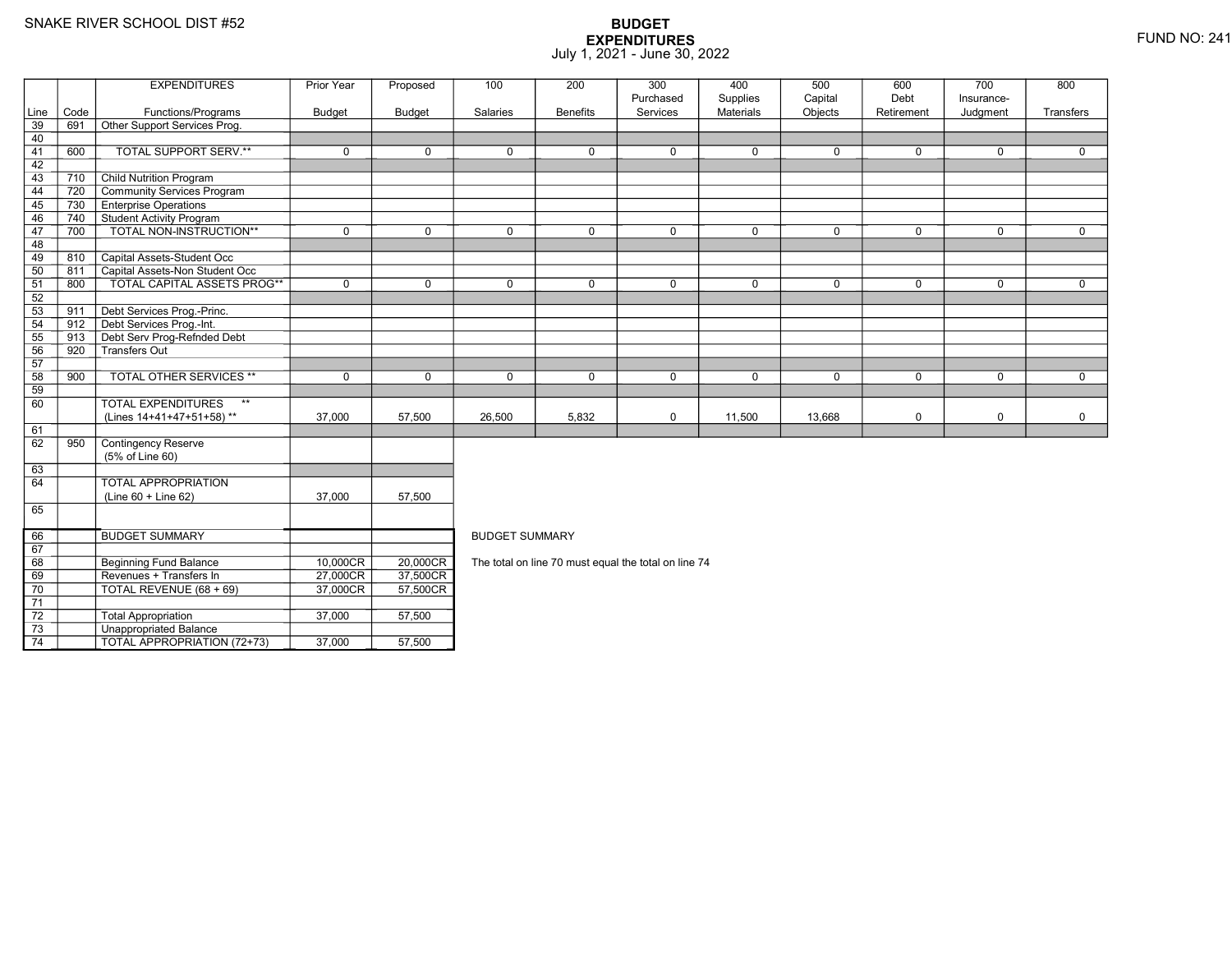# **BUDGET REVENUES** FUND NO: 243 July 1, 2021 - June 30, 2022

|                 |           | <b>REVENUES</b>                | Prior Year  | <b>Proposed Budget</b> |             |                 |        | <b>REVENUES</b>                                  | Prior Year | <b>Proposed Budget</b> |             |
|-----------------|-----------|--------------------------------|-------------|------------------------|-------------|-----------------|--------|--------------------------------------------------|------------|------------------------|-------------|
| Line            | Code      | Item                           | Budget      | Line Amounts           | Totals      | Line            | Code   | Item                                             | Budget     | <b>Line Amounts</b>    | Totals      |
| $\overline{1}$  | 320000    | <b>Estimated Fund Balance</b>  |             | *******                |             | 40              | 429000 | Other County                                     |            |                        |             |
| $\overline{2}$  |           | as of July 1                   | $\mathbf 0$ | *******                | $\Omega$    | 41              | 420000 | <b>TOTAL COUNTY</b>                              | $\Omega$   | *******                | $\mathbf 0$ |
| 3               | $-411100$ | Taxes-General M & O            |             |                        |             | 42              |        |                                                  |            |                        |             |
| $\overline{4}$  |           | 411200 Taxes-Suplemental       |             |                        |             | 43              |        | 431100   Base Support Program                    |            |                        |             |
| 5               | 411300    | Taxes-Emergency                |             |                        |             | 44              | 431200 | <b>Transportation Support</b>                    |            |                        |             |
| 6               | 411400    | Taxes-Tort                     |             |                        |             | 45              |        | 431400   Except Child/SED Support                |            |                        |             |
| $\overline{7}$  | 411500    | Taxes-Cooperative              |             |                        |             | 46              |        | 431500 Border Tuition Support                    |            |                        |             |
| 8               | 411600    | Taxes-Tuition                  |             |                        |             | 47              |        | 431600 Tuition Equivalency                       |            |                        |             |
| 9               | 411700    | Taxes-Migrant                  |             |                        |             | 48              |        | 431800 Benefit Apportionment                     |            |                        |             |
| 10              | 411900    | Taxes-Other                    |             |                        |             | 49              |        | 431900 Other State Support                       |            |                        |             |
| 11              | 412100    | Taxes-Plant Facility           |             |                        |             | 50              |        | 432100 Driver Education Prog.                    |            |                        |             |
| 12              |           | 412500 Taxes-Bond & Interest   |             |                        |             | 51              |        | 432400 Professional Technical Prog               | 42.397CR   | 44,627CR               |             |
| 13              |           | <b>TOTAL TAXES</b><br>$**$     | $\Omega$    | *******                | $\mathbf 0$ | 52              |        | 437000 Lottery/Additional State Maint            |            |                        |             |
| 14              | 413000    | Penalty: Delinguent Taxes      |             |                        |             | 53              |        | 438000 Rev in Lieu of/Ag Equip Tax               |            |                        |             |
| 15              |           |                                |             |                        |             | 54              |        | 439000 Other State Revenue                       |            |                        |             |
| 16              | 414100    | Tuition - Individuals          |             |                        |             | 55              |        |                                                  |            |                        |             |
| 17              | 414200    | Tuition-Districts in Idaho     |             |                        |             | 56              | 430000 | <b>TOTAL STATE</b><br>$***$                      | 42.397CR   | *******                | 44,627CR    |
| 18              | 414300    | Tuition-Out of State Districts |             |                        |             | 57              |        |                                                  |            |                        |             |
| 19              |           |                                |             |                        |             | 58              | 442000 | Indirect Unrestricted Fed.                       |            |                        |             |
| $\overline{20}$ | 415000    | Earnings on Investments        |             |                        |             | 59              |        | 443000 Direct Restricted Fed.                    |            |                        |             |
| $\overline{21}$ |           |                                |             |                        |             | 60              |        | 445100 Title I - ESEA                            |            |                        |             |
| 22              | 416100    | School Food Service            |             |                        |             | 61              |        | 445200 <sup>T</sup> Title VI. ESEA-Innovative Pr |            |                        |             |
| 23              | 416200    | Meal Sales: Non-Reimb.         |             |                        |             | 62              |        | 445300 Perkins III-Voc Tech Act                  |            |                        |             |
| 24              | 416900    | Other Food Sales               |             |                        |             | 63              |        | 445400 Adult Education                           |            |                        |             |
| $\overline{25}$ |           |                                |             |                        |             | 64              |        | 445500 Child Nutrition Reimb.                    |            |                        |             |
| 26              | 417100    | Admissions/Activities          |             |                        |             | 65              |        | $7445600$ Title VI-B                             |            |                        |             |
| 27              |           | 417200 Bookstore Sales         |             |                        |             | 66              |        | 445900 Other Indirect Fed. Prog.                 |            |                        |             |
| 28              |           | 417300 Clubs, Org. Dues, Etc.  |             |                        |             | 67              |        | 448200   Impact Aid - P.L. 874                   |            |                        |             |
| 29              |           | 417400 School Fees & Charges   |             |                        |             | 68              | 440000 | TOTAL FEDERAL<br>$\star\star$                    | 0          | *******                | $\mathbf 0$ |
| 30              |           | 417900 Other Student Revenues  |             |                        |             | 69              |        |                                                  |            |                        |             |
| 31              |           |                                |             |                        |             | 70              |        | 451000 Proceeds: Bonds, Capital Leases           |            |                        |             |
| 32              | 418100    | <b>Community Service</b>       |             |                        |             | 71              |        | 453000 Sale of Fixed Assets                      |            |                        |             |
| 33              |           |                                |             |                        |             | 72              | 450000 | TOTAL OTHER                                      | $\Omega$   | *******                | $\Omega$    |
| 34              | 419100    | Rentals                        |             |                        |             | $\overline{73}$ |        |                                                  |            |                        |             |
| 35              | 419200    | Contributions/Donations        |             |                        |             | $\overline{74}$ |        | $**$<br><b>TOTAL REVENUES</b>                    | 42.397CR   | *******                | 44.627CR    |
| 36              | 419300    | <b>Transportaion Fees</b>      |             |                        |             | 75              |        |                                                  |            |                        |             |
| 37              | 419900    | Other Local                    |             |                        |             | 76              | 460000 | <b>TRANSFERS IN</b>                              |            |                        |             |
| 38              |           | TOTAL OTHER LOCAL **           | $\mathbf 0$ | *******                | $\mathbf 0$ | 77              |        |                                                  |            |                        |             |
| 39              | 410000    | <b>TOTAL LOCAL</b>             |             | *******                |             | 78              | 400000 | BAL.+ REVENUE + TRANS.                           |            | *******                |             |
|                 |           | $(Line 13 + 38)$               | $\mathbf 0$ |                        | $\mathbf 0$ |                 |        | (Lines $1 + 74 + 76$ )                           | 42,397CR   |                        | 44,627CR    |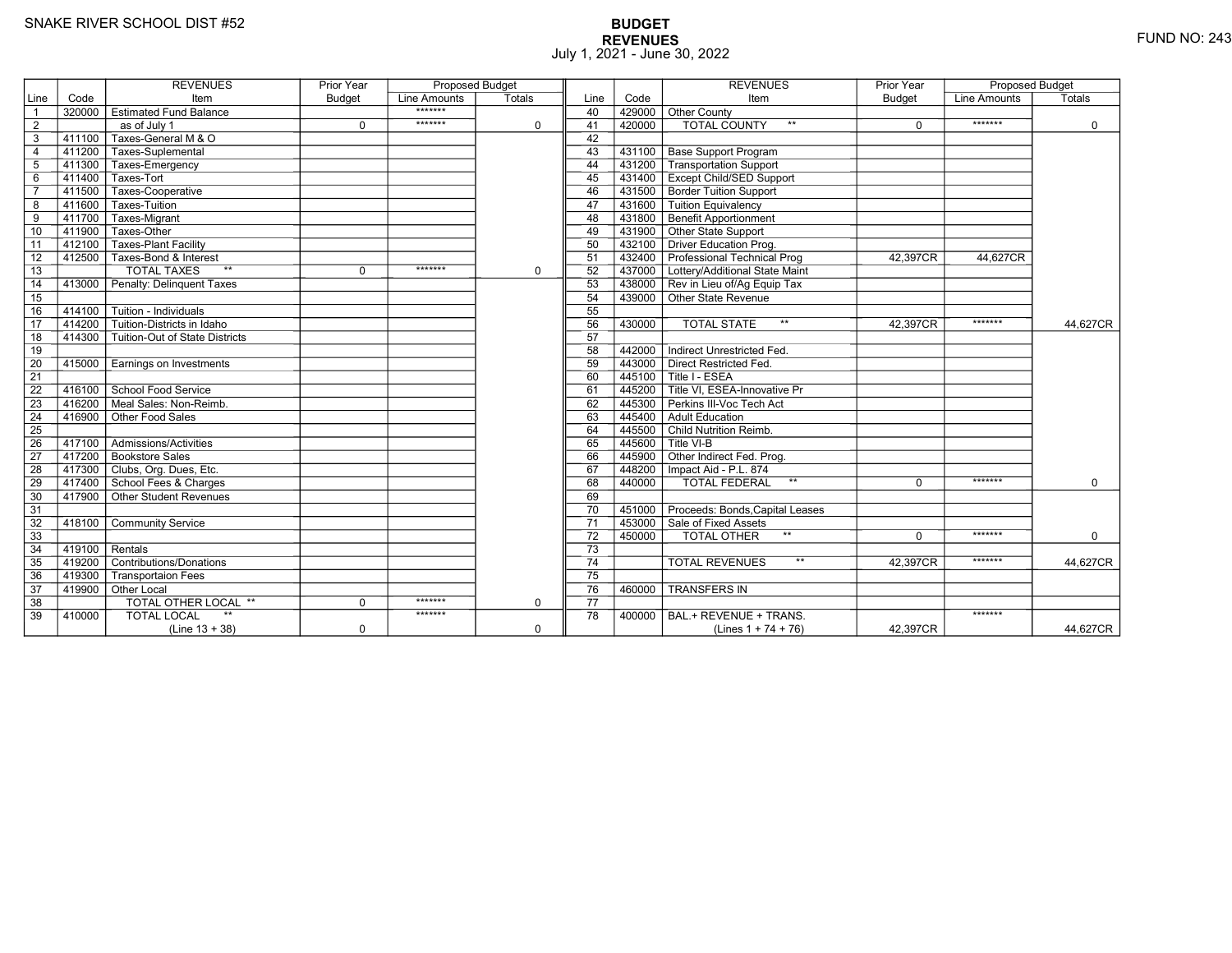|                 |      | <b>EXPENDITURES</b>                 | Prior Year    | Proposed      | 100      | 200             | 300                   | 400                          | 500                | 600<br>Debt | 700                    | 800         |
|-----------------|------|-------------------------------------|---------------|---------------|----------|-----------------|-----------------------|------------------------------|--------------------|-------------|------------------------|-------------|
| Line            | Code | Functions/Programs                  | <b>Budget</b> | <b>Budget</b> | Salaries | <b>Benefits</b> | Purchased<br>Services | Supplies<br><b>Materials</b> | Capital<br>Objects | Retirement  | Insurance-<br>Judgment | Transfers   |
| $\overline{1}$  | 512  | Elemetary School Prog.              |               |               |          |                 |                       |                              |                    |             |                        |             |
| $\overline{2}$  | 515  | Secondary School Prog.              |               |               |          |                 |                       |                              |                    |             |                        |             |
| 3               | 517  | Alternative School Prog.            |               |               |          |                 |                       |                              |                    |             |                        |             |
| $\overline{4}$  | 519  | Vocational-Technical Prog.          | 42,397        | 44,627        | 9,635    |                 | 8,882                 | 26,110                       |                    |             |                        |             |
| $\mathbf 5$     | 521  | <b>Exceptional Child Prog.</b>      |               |               |          |                 |                       |                              |                    |             |                        |             |
| 6               | 522  | Preschool Exceptional Prog.         |               |               |          |                 |                       |                              |                    |             |                        |             |
| $\overline{7}$  | 524  | Gifted & Talented Prog.             |               |               |          |                 |                       |                              |                    |             |                        |             |
| 8               | 531  | Interscholastic Prog.               |               |               |          |                 |                       |                              |                    |             |                        |             |
| 9               | 532  | School Activity Prog.               |               |               |          |                 |                       |                              |                    |             |                        |             |
| 10              | 541  | Summer School Prog.                 |               |               |          |                 |                       |                              |                    |             |                        |             |
| 11              | 542  | Adult School Prog.                  |               |               |          |                 |                       |                              |                    |             |                        |             |
| 12              | 546  | Detention Center Prog.              |               |               |          |                 |                       |                              |                    |             |                        |             |
| 13              |      |                                     |               |               |          |                 |                       |                              |                    |             |                        |             |
| 14              | 500  | <b>TOTAL INSTRUCTION **</b>         | 42,397        | 44,627        | 9,635    | 0               | 8,882                 | 26,110                       | $\mathbf 0$        | $\mathbf 0$ | $\Omega$               | $\mathbf 0$ |
| 15              |      |                                     |               |               |          |                 |                       |                              |                    |             |                        |             |
| 16              | 611  | Attend-Guidance-Health Prog         |               |               |          |                 |                       |                              |                    |             |                        |             |
| $\overline{17}$ | 616  | Special Services Prog.              |               |               |          |                 |                       |                              |                    |             |                        |             |
| 18              |      |                                     |               |               |          |                 |                       |                              |                    |             |                        |             |
| 19              | 621  | Instruction Improvement Prog        |               |               |          |                 |                       |                              |                    |             |                        |             |
| $\overline{20}$ | 622  | <b>Educational Media Prog.</b>      |               |               |          |                 |                       |                              |                    |             |                        |             |
| 21              | 623  | Instruction-Related Tech Prog       |               |               |          |                 |                       |                              |                    |             |                        |             |
| $\overline{22}$ | 631  | Board of Education Prog.            |               |               |          |                 |                       |                              |                    |             |                        |             |
| 23              | 632  | District Admin Prog.                |               |               |          |                 |                       |                              |                    |             |                        |             |
| 24              |      |                                     |               |               |          |                 |                       |                              |                    |             |                        |             |
| $\overline{25}$ | 641  | School Administration Prog.         |               |               |          |                 |                       |                              |                    |             |                        |             |
| 26              |      |                                     |               |               |          |                 |                       |                              |                    |             |                        |             |
| $\overline{27}$ | 651  | <b>Business Operation Prog.</b>     |               |               |          |                 |                       |                              |                    |             |                        |             |
| 28              | 655  | Central Service Prog.               |               |               |          |                 |                       |                              |                    |             |                        |             |
| 29              | 656  | Admin Tech Services Prog.           |               |               |          |                 |                       |                              |                    |             |                        |             |
| 30              | 661  | Bldg-Care Prog. (Custodial)         |               |               |          |                 |                       |                              |                    |             |                        |             |
| 31              | 663  | Maint-Non Student Occupied          |               |               |          |                 |                       |                              |                    |             |                        |             |
| 32              | 664  | Maint-Student Occupied Bldgs        |               |               |          |                 |                       |                              |                    |             |                        |             |
| 33              | 665  | Maintenance - Grounds               |               |               |          |                 |                       |                              |                    |             |                        |             |
| 34              | 667  | Security Program                    |               |               |          |                 |                       |                              |                    |             |                        |             |
| $\overline{35}$ |      |                                     |               |               |          |                 |                       |                              |                    |             |                        |             |
| 36              | 681  | Pupil-To School Trans. Prog.        |               |               |          |                 |                       |                              |                    |             |                        |             |
| 37              | 682  | Pupil-Activity Trans. Prog.         |               |               |          |                 |                       |                              |                    |             |                        |             |
| $\overline{38}$ | 683  | <b>General Transportation Prog.</b> |               |               |          |                 |                       |                              |                    |             |                        |             |
|                 |      |                                     |               |               |          |                 |                       |                              |                    |             |                        |             |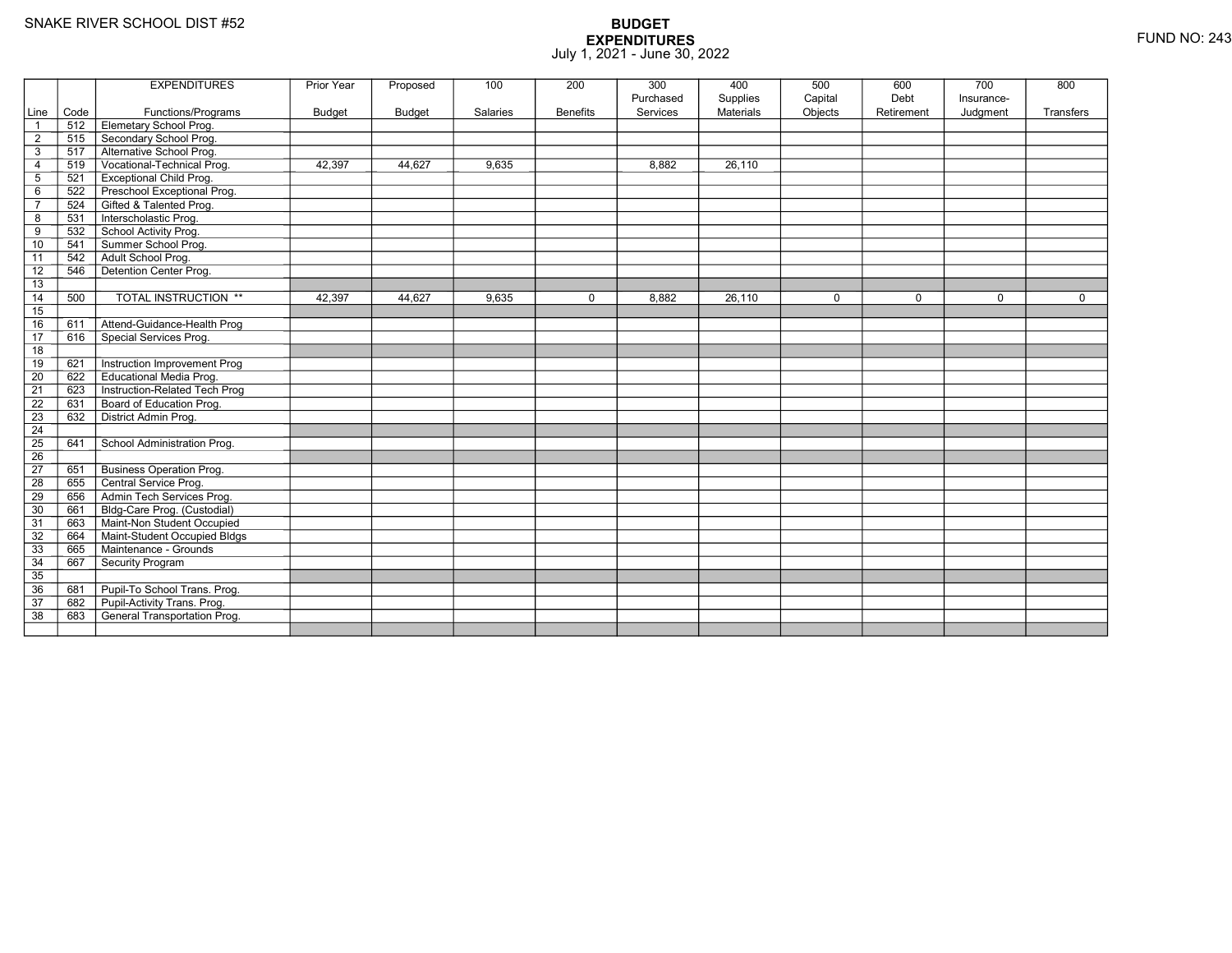70

71 72

73

74

Revenues + Transfers In 42,397CR

0 | TOTAL REVENUE (68 + 69) | 42,397CR

3 **Unappropriated Balance** 

2 Total Appropriation 142,397 44,627

TOTAL APPROPRIATION (72+73) 42,397 44,627

R\_| 44,627CR<br>DT 44,627CR

R 44,627CR

|      |      | <b>EXPENDITURES</b>                       | Prior Year    | Proposed      | 100                                                  | 200             | 300         | 400              | 500         | 600         | 700         | 800         |  |  |
|------|------|-------------------------------------------|---------------|---------------|------------------------------------------------------|-----------------|-------------|------------------|-------------|-------------|-------------|-------------|--|--|
|      |      |                                           |               |               |                                                      |                 | Purchased   | Supplies         | Capital     | Debt        | Insurance-  |             |  |  |
| Line | Code | Functions/Programs                        | <b>Budget</b> | <b>Budget</b> | Salaries                                             | <b>Benefits</b> | Services    | <b>Materials</b> | Objects     | Retirement  | Judgment    | Transfers   |  |  |
| 39   | 691  | Other Support Services Prog.              |               |               |                                                      |                 |             |                  |             |             |             |             |  |  |
| 40   |      |                                           |               |               |                                                      |                 |             |                  |             |             |             |             |  |  |
| 41   | 600  | TOTAL SUPPORT SERV.**                     | $\mathbf 0$   | 0             | $\mathbf 0$                                          | 0               | $\mathbf 0$ | 0                | $\mathbf 0$ | 0           | $\mathbf 0$ | 0           |  |  |
| 42   |      |                                           |               |               |                                                      |                 |             |                  |             |             |             |             |  |  |
| 43   | 710  | <b>Child Nutrition Program</b>            |               |               |                                                      |                 |             |                  |             |             |             |             |  |  |
| 44   | 720  | Community Services Program                |               |               |                                                      |                 |             |                  |             |             |             |             |  |  |
| 45   | 730  | <b>Enterprise Operations</b>              |               |               |                                                      |                 |             |                  |             |             |             |             |  |  |
| 46   | 740  | Student Activity Program                  |               |               |                                                      |                 |             |                  |             |             |             |             |  |  |
| 47   | 700  | TOTAL NON-INSTRUCTION**                   | $\mathbf 0$   | $\mathbf 0$   | $\mathbf 0$                                          | 0               | $\mathbf 0$ | $\mathbf 0$      | $\mathbf 0$ | $\mathbf 0$ | $\mathbf 0$ | $\mathbf 0$ |  |  |
| 48   |      |                                           |               |               |                                                      |                 |             |                  |             |             |             |             |  |  |
| 49   | 810  | Capital Assets-Student Occ                |               |               |                                                      |                 |             |                  |             |             |             |             |  |  |
| 50   | 811  | Capital Assets-Non Student Occ            |               |               |                                                      |                 |             |                  |             |             |             |             |  |  |
| 51   | 800  | <b>TOTAL CAPITAL ASSETS PROG**</b>        | $\mathbf 0$   | $\mathbf 0$   | $\Omega$                                             | 0               | $\Omega$    | $\mathbf 0$      | $\mathbf 0$ | 0           | $\mathbf 0$ | $\mathbf 0$ |  |  |
| 52   |      |                                           |               |               |                                                      |                 |             |                  |             |             |             |             |  |  |
| 53   | 911  | Debt Services Prog.-Princ.                |               |               |                                                      |                 |             |                  |             |             |             |             |  |  |
| 54   | 912  | Debt Services Prog.-Int.                  |               |               |                                                      |                 |             |                  |             |             |             |             |  |  |
| 55   | 913  | Debt Serv Prog-Refnded Debt               |               |               |                                                      |                 |             |                  |             |             |             |             |  |  |
| 56   | 920  | -<br>Transfers Out                        |               |               |                                                      |                 |             |                  |             |             |             |             |  |  |
| 57   |      |                                           |               |               |                                                      |                 |             |                  |             |             |             |             |  |  |
| 58   | 900  | <b>TOTAL OTHER SERVICES **</b>            | $\mathbf 0$   | 0             | $\mathbf 0$                                          | 0               | $\mathbf 0$ | 0                | $\mathbf 0$ | 0           | $\mathbf 0$ | $\mathbf 0$ |  |  |
| 59   |      |                                           |               |               |                                                      |                 |             |                  |             |             |             |             |  |  |
| 60   |      | $\star\star$<br><b>TOTAL EXPENDITURES</b> |               |               |                                                      |                 |             |                  |             |             |             |             |  |  |
|      |      | (Lines 14+41+47+51+58)**                  | 42,397        | 44,627        | 9,635                                                | 0               | 8,882       | 26,110           | $\mathbf 0$ | 0           | $\mathbf 0$ | 0           |  |  |
| 61   |      |                                           |               |               |                                                      |                 |             |                  |             |             |             |             |  |  |
| 62   | 950  | Contingency Reserve                       |               |               |                                                      |                 |             |                  |             |             |             |             |  |  |
|      |      | (5% of Line 60)                           |               |               |                                                      |                 |             |                  |             |             |             |             |  |  |
| 63   |      |                                           |               |               |                                                      |                 |             |                  |             |             |             |             |  |  |
| 64   |      | <b>TOTAL APPROPRIATION</b>                |               |               |                                                      |                 |             |                  |             |             |             |             |  |  |
|      |      | $(Line 60 + Line 62)$                     | 42,397        | 44,627        |                                                      |                 |             |                  |             |             |             |             |  |  |
| 65   |      |                                           |               |               |                                                      |                 |             |                  |             |             |             |             |  |  |
|      |      |                                           |               |               |                                                      |                 |             |                  |             |             |             |             |  |  |
| 66   |      | <b>BUDGET SUMMARY</b>                     |               |               | <b>BUDGET SUMMARY</b>                                |                 |             |                  |             |             |             |             |  |  |
| 67   |      |                                           |               |               |                                                      |                 |             |                  |             |             |             |             |  |  |
| 68   |      | Beginning Fund Balance                    |               |               | The total on line 70 must equal the total on line 74 |                 |             |                  |             |             |             |             |  |  |
|      |      |                                           |               |               |                                                      |                 |             |                  |             |             |             |             |  |  |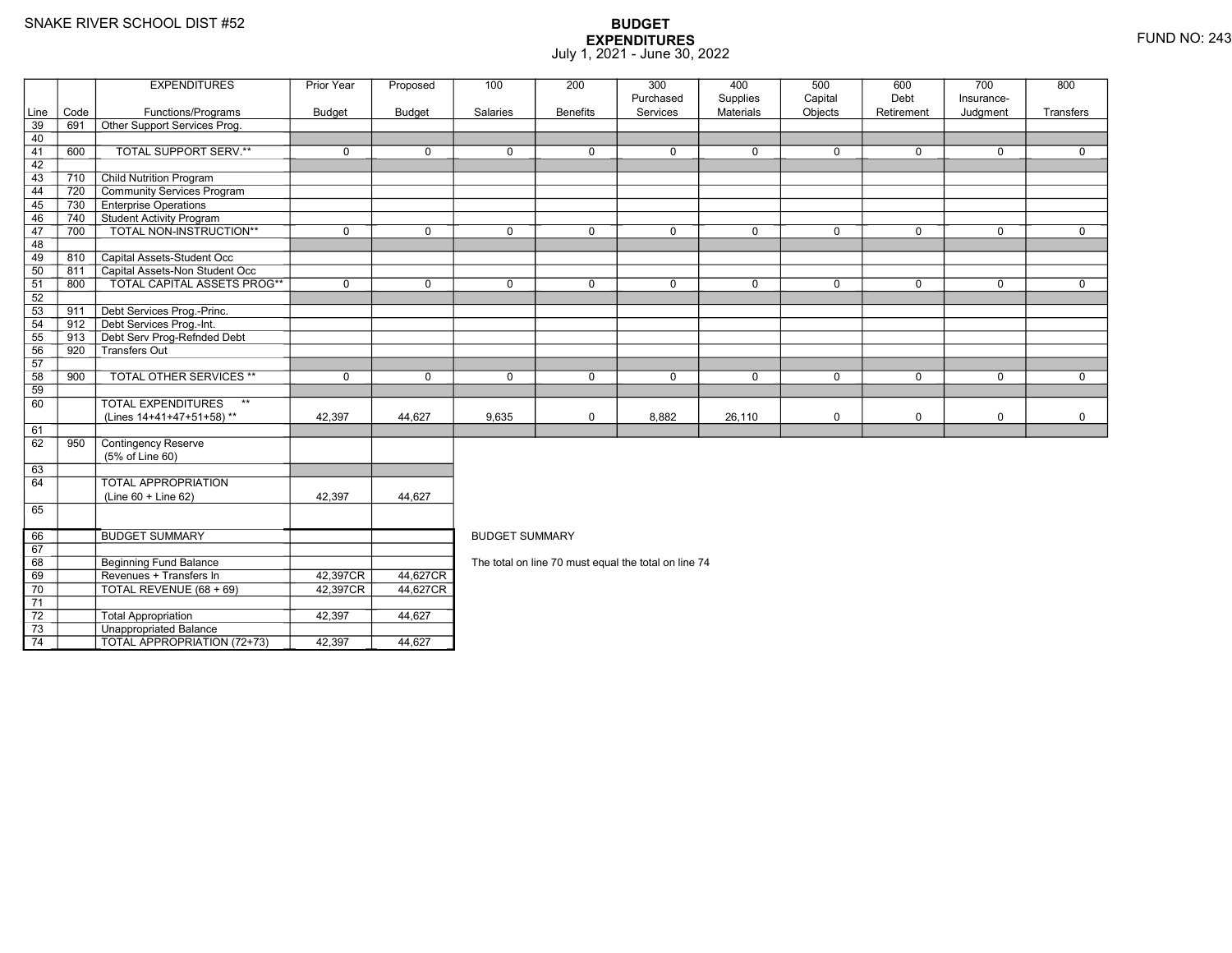# **BUDGET REVENUES** FUND NO: 245 July 1, 2021 - June 30, 2022

|                 |           | <b>REVENUES</b>                | Prior Year    | <b>Proposed Budget</b> |             |                 |           | <b>REVENUES</b>                                  | Prior Year    | Proposed Budget |             |
|-----------------|-----------|--------------------------------|---------------|------------------------|-------------|-----------------|-----------|--------------------------------------------------|---------------|-----------------|-------------|
| Line            | Code      | Item                           | <b>Budget</b> | Line Amounts           | Totals      | Line            | Code      | Item                                             | <b>Budget</b> | Line Amounts    | Totals      |
| $\overline{1}$  | 320000    | <b>Estimated Fund Balance</b>  |               | *******                |             | 40              |           | 429000 Other County                              |               |                 |             |
| $\overline{2}$  |           | as of July 1                   | $\mathbf 0$   | *******                | $\Omega$    | 41              | 420000    | <b>TOTAL COUNTY</b><br>$***$                     | $\Omega$      | *******         | $\mathbf 0$ |
| 3               | 411100    | Taxes-General M & O            |               |                        |             | 42              |           |                                                  |               |                 |             |
| $\overline{4}$  | 411200    | Taxes-Suplemental              |               |                        |             | 43              | 431100    | Base Support Program                             |               |                 |             |
| 5               | 411300    | Taxes-Emergency                |               |                        |             | 44              |           | 431200 Transportation Support                    |               |                 |             |
| $6\phantom{1}6$ | 411400    | Taxes-Tort                     |               |                        |             | 45              |           | 431400   Except Child/SED Support                |               |                 |             |
| $\overline{7}$  | 411500    | Taxes-Cooperative              |               |                        |             | 46              |           | 431500 Border Tuition Support                    |               |                 |             |
| 8               | 411600    | Taxes-Tuition                  |               |                        |             | 47              |           | 431600 Tuition Equivalency                       |               |                 |             |
| 9               | $-411700$ | Taxes-Migrant                  |               |                        |             | 48              |           | 431800 Benefit Apportionment                     |               |                 |             |
| 10              | 411900    | Taxes-Other                    |               |                        |             | 49              |           | 431900 Other State Support                       | 161,292CR     | 204.579CR       |             |
| 11              | 412100    | <b>Taxes-Plant Facility</b>    |               |                        |             | 50              |           | 432100 Driver Education Prog.                    |               |                 |             |
| 12              | 412500    | Taxes-Bond & Interest          |               |                        |             | 51              |           | 432400 Professional Technical Prog               |               |                 |             |
| 13              |           | $**$<br><b>TOTAL TAXES</b>     | $\Omega$      | *******                | $\Omega$    | 52              |           | 437000 Lottery/Additional State Maint            |               |                 |             |
| 14              | 413000    | Penalty: Delinquent Taxes      |               |                        |             | 53              |           | 438000 Rev in Lieu of/Ag Equip Tax               |               |                 |             |
| 15              |           |                                |               |                        |             | 54              |           | 439000 Other State Revenue                       |               |                 |             |
| 16              | 414100    | Tuition - Individuals          |               |                        |             | 55              |           |                                                  |               |                 |             |
| 17              | 414200    | Tuition-Districts in Idaho     |               |                        |             | 56              | 430000    | <b>TOTAL STATE</b><br>$\star\star$               | 161,292CR     | *******         | 204.579CR   |
| 18              | 414300    | Tuition-Out of State Districts |               |                        |             | 57              |           |                                                  |               |                 |             |
| 19              |           |                                |               |                        |             | 58              | 442000    | Indirect Unrestricted Fed.                       |               |                 |             |
| 20              | 415000    | Earnings on Investments        |               |                        |             | 59              | 443000    | Direct Restricted Fed.                           |               |                 |             |
| $\overline{21}$ |           |                                |               |                        |             | 60              |           | 445100 Title I - ESEA                            |               |                 |             |
| 22              | 416100    | School Food Service            |               |                        |             | 61              |           | 445200 <sup>T</sup> Title VI. ESEA-Innovative Pr |               |                 |             |
| 23              | 416200    | Meal Sales: Non-Reimb.         |               |                        |             | 62              | 445300    | Perkins III-Voc Tech Act                         |               |                 |             |
| 24              | 416900    | Other Food Sales               |               |                        |             | 63              | 445400    | Adult Education                                  |               |                 |             |
| 25              |           |                                |               |                        |             | 64              |           | 445500 Child Nutrition Reimb.                    |               |                 |             |
| 26              | 417100    | Admissions/Activities          |               |                        |             | 65              | $-445600$ | Title VI-B                                       |               |                 |             |
| $\overline{27}$ | 417200    | <b>Bookstore Sales</b>         |               |                        |             | 66              |           | 445900 Other Indirect Fed. Prog.                 |               |                 |             |
| 28              | 417300    | Clubs, Org. Dues, Etc.         |               |                        |             | 67              |           | 448200   Impact Aid - P.L. 874                   |               |                 |             |
| 29              |           | 417400 School Fees & Charges   |               |                        |             | 68              | 440000    | <b>TOTAL FEDERAL</b><br>$\star\star$             | $\Omega$      | *******         | $\Omega$    |
| 30              | 417900    | Other Student Revenues         |               |                        |             | 69              |           |                                                  |               |                 |             |
| 31              |           |                                |               |                        |             | 70              | 451000    | Proceeds: Bonds, Capital Leases                  |               |                 |             |
| 32              | 418100    | <b>Community Service</b>       |               |                        |             | 71              |           | 453000 Sale of Fixed Assets                      |               |                 |             |
| 33              |           |                                |               |                        |             | 72              | 450000    | $***$<br>TOTAL OTHER                             | $\Omega$      | *******         | 0           |
| $\overline{34}$ | 419100    | Rentals                        |               |                        |             | 73              |           |                                                  |               |                 |             |
| 35              | 419200    | Contributions/Donations        |               |                        |             | $\overline{74}$ |           | $***$<br><b>TOTAL REVENUES</b>                   | 161,292CR     | *******         | 204,579CR   |
| 36              | 419300    | <b>Transportaion Fees</b>      |               |                        |             | $\overline{75}$ |           |                                                  |               |                 |             |
| 37              | $-419900$ | Other Local                    |               |                        |             | 76              | 460000    | <b>TRANSFERS IN</b>                              |               |                 |             |
| 38              |           | TOTAL OTHER LOCAL **           | $\mathbf 0$   | *******                | $\mathbf 0$ | 77              |           |                                                  |               |                 |             |
| 39              | 410000    | <b>TOTAL LOCAL</b>             |               | *******                |             | 78              | 400000    | BAL.+ REVENUE + TRANS.                           |               | *******         |             |
|                 |           | $(Line 13 + 38)$               | $\mathbf 0$   |                        | $\mathbf 0$ |                 |           | (Lines $1 + 74 + 76$ )                           | 161,292CR     |                 | 204,579CR   |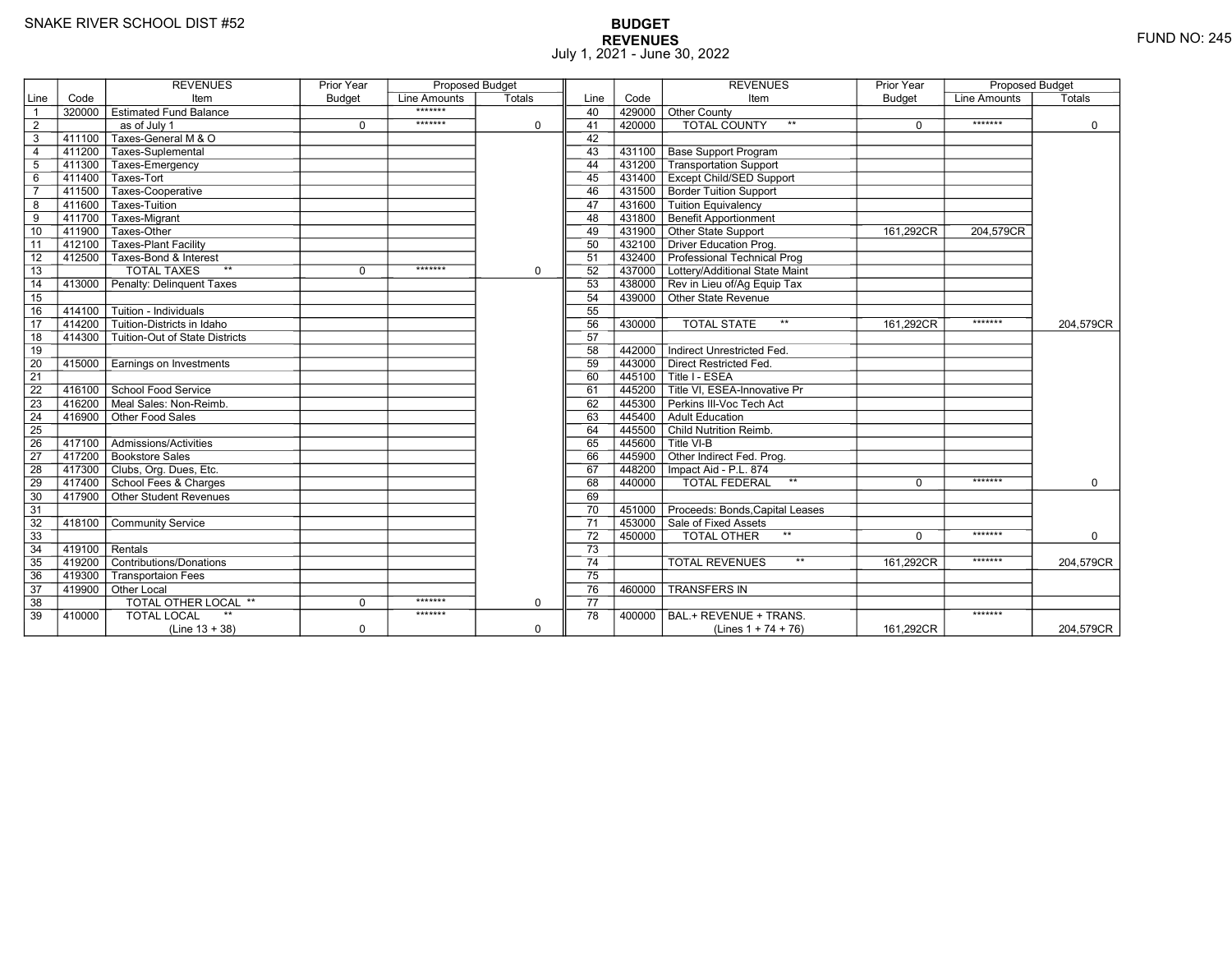|                 |      | <b>EXPENDITURES</b>             | Prior Year  | Proposed      | 100             | 200             | 300       | 400              | 500         | 600         | 700          | 800         |
|-----------------|------|---------------------------------|-------------|---------------|-----------------|-----------------|-----------|------------------|-------------|-------------|--------------|-------------|
|                 |      |                                 |             |               |                 |                 | Purchased | Supplies         | Capital     | Debt        | Insurance-   |             |
| Line            | Code | Functions/Programs              | Budget      | <b>Budget</b> | <b>Salaries</b> | <b>Benefits</b> | Services  | <b>Materials</b> | Objects     | Retirement  | Judgment     | Transfers   |
| $\mathbf{1}$    | 512  | Elemetary School Prog.          |             |               |                 |                 |           |                  |             |             |              |             |
| $\overline{2}$  | 515  | Secondary School Prog.          |             |               |                 |                 |           |                  |             |             |              |             |
| 3               | 517  | Alternative School Prog.        |             |               |                 |                 |           |                  |             |             |              |             |
| 4               | 519  | Vocational-Technical Prog.      |             |               |                 |                 |           |                  |             |             |              |             |
| 5               | 521  | <b>Exceptional Child Prog.</b>  |             |               |                 |                 |           |                  |             |             |              |             |
| 6               | 522  | Preschool Exceptional Prog.     |             |               |                 |                 |           |                  |             |             |              |             |
| $\overline{7}$  | 524  | Gifted & Talented Prog.         |             |               |                 |                 |           |                  |             |             |              |             |
| 8               | 531  | Interscholastic Prog.           |             |               |                 |                 |           |                  |             |             |              |             |
| 9               | 532  | School Activity Prog.           |             |               |                 |                 |           |                  |             |             |              |             |
| 10              | 541  | Summer School Prog.             |             |               |                 |                 |           |                  |             |             |              |             |
| 11              | 542  | Adult School Prog.              |             |               |                 |                 |           |                  |             |             |              |             |
| 12              | 546  | Detention Center Prog.          |             |               |                 |                 |           |                  |             |             |              |             |
| 13              |      |                                 |             |               |                 |                 |           |                  |             |             |              |             |
| 14              | 500  | <b>TOTAL INSTRUCTION **</b>     | $\mathbf 0$ | $\Omega$      | $\Omega$        | $\mathbf 0$     | $\Omega$  | $\Omega$         | $\mathbf 0$ | $\mathbf 0$ | $\mathbf{0}$ | $\mathbf 0$ |
| 15              |      |                                 |             |               |                 |                 |           |                  |             |             |              |             |
| $\overline{16}$ | 611  | Attend-Guidance-Health Prog     |             |               |                 |                 |           |                  |             |             |              |             |
| $\overline{17}$ | 616  | Special Services Prog.          |             |               |                 |                 |           |                  |             |             |              |             |
| 18              |      |                                 |             |               |                 |                 |           |                  |             |             |              |             |
| 19              | 621  | Instruction Improvement Prog    | 1,250       | 1.701         |                 |                 | 1.701     |                  |             |             |              |             |
| $\overline{20}$ | 622  | <b>Educational Media Prog.</b>  |             |               |                 |                 |           |                  |             |             |              |             |
| 21              | 623  | Instruction-Related Tech Prog   | 160,042     | 202,878       | 18,240          | 4,638           |           | 180,000          |             |             |              |             |
| $\overline{22}$ | 631  | Board of Education Prog.        |             |               |                 |                 |           |                  |             |             |              |             |
| 23              | 632  | District Admin Prog.            |             |               |                 |                 |           |                  |             |             |              |             |
| $\overline{24}$ |      |                                 |             |               |                 |                 |           |                  |             |             |              |             |
| $\overline{25}$ | 641  | School Administration Prog.     |             |               |                 |                 |           |                  |             |             |              |             |
| 26              |      |                                 |             |               |                 |                 |           |                  |             |             |              |             |
| $\overline{27}$ | 651  | <b>Business Operation Prog.</b> |             |               |                 |                 |           |                  |             |             |              |             |
| 28              | 655  | Central Service Prog.           |             |               |                 |                 |           |                  |             |             |              |             |
| 29              | 656  | Admin Tech Services Prog.       |             |               |                 |                 |           |                  |             |             |              |             |
| 30              | 661  | Bldg-Care Prog. (Custodial)     |             |               |                 |                 |           |                  |             |             |              |             |
| $\overline{31}$ | 663  | Maint-Non Student Occupied      |             |               |                 |                 |           |                  |             |             |              |             |
| 32              | 664  | Maint-Student Occupied Bldgs    |             |               |                 |                 |           |                  |             |             |              |             |
| 33              | 665  | Maintenance - Grounds           |             |               |                 |                 |           |                  |             |             |              |             |
| 34              | 667  | Security Program                |             |               |                 |                 |           |                  |             |             |              |             |
| 35              |      |                                 |             |               |                 |                 |           |                  |             |             |              |             |
| 36              | 681  | Pupil-To School Trans. Prog.    |             |               |                 |                 |           |                  |             |             |              |             |
| 37              | 682  | Pupil-Activity Trans. Prog.     |             |               |                 |                 |           |                  |             |             |              |             |
| $\overline{38}$ | 683  | General Transportation Prog.    |             |               |                 |                 |           |                  |             |             |              |             |
|                 |      |                                 |             |               |                 |                 |           |                  |             |             |              |             |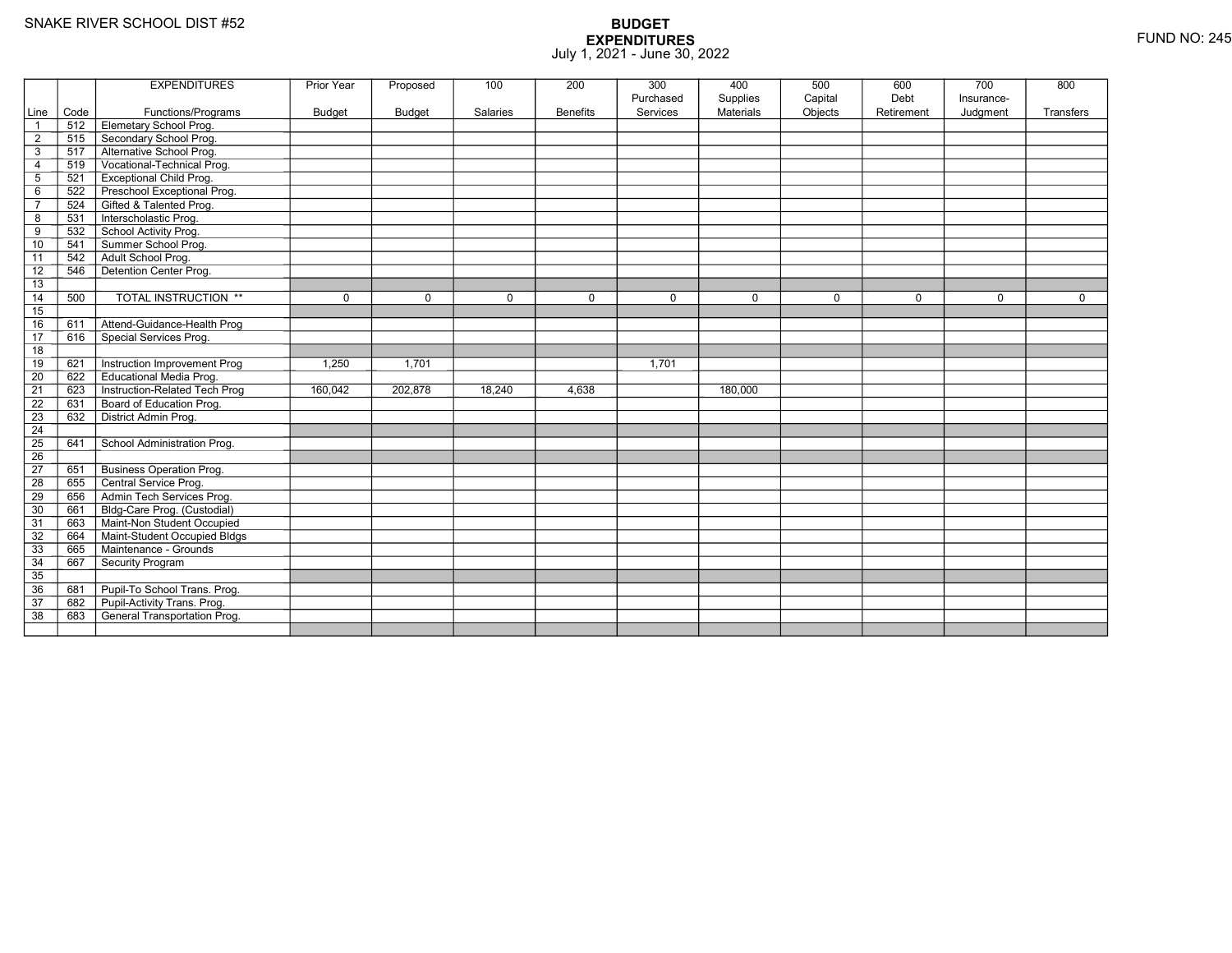69

70

71 72

73

74

8 Beginning Fund Balance

3 **Unappropriated Balance** 

Revenues + Transfers In 161,292CR

0 | TOTAL REVENUE (68 + 69) | 161,292CR

Total Appropriation 161,292 204,579

TOTAL APPROPRIATION (72+73) 161,292 204,579

161,292CR 204,579CR<br>161,292CR 204,579CR

204,579CR

## **BUDGET EXPENDITURES**July 1, 2021 - June 30, 2022

|      |      | <b>EXPENDITURES</b>                       | Prior Year  | Proposed      | 100                   | 200             | 300         | 400         | 500         | 600         | 700         | 800          |  |
|------|------|-------------------------------------------|-------------|---------------|-----------------------|-----------------|-------------|-------------|-------------|-------------|-------------|--------------|--|
|      |      |                                           |             |               |                       |                 | Purchased   | Supplies    | Capital     | Debt        | Insurance-  |              |  |
| Line | Code | Functions/Programs                        | Budget      | <b>Budget</b> | Salaries              | <b>Benefits</b> | Services    | Materials   | Objects     | Retirement  | Judgment    | Transfers    |  |
| 39   | 691  | Other Support Services Prog.              |             |               |                       |                 |             |             |             |             |             |              |  |
| 40   |      |                                           |             |               |                       |                 |             |             |             |             |             |              |  |
| 41   | 600  | TOTAL SUPPORT SERV.**                     | 161,292     | 204,579       | 18,240                | 4,638           | 1,701       | 180,000     | $\Omega$    | $\Omega$    | $\Omega$    | $\Omega$     |  |
| 42   |      |                                           |             |               |                       |                 |             |             |             |             |             |              |  |
| 43   | 710  | <b>Child Nutrition Program</b>            |             |               |                       |                 |             |             |             |             |             |              |  |
| 44   | 720  | Community Services Program                |             |               |                       |                 |             |             |             |             |             |              |  |
| 45   | 730  | <b>Enterprise Operations</b>              |             |               |                       |                 |             |             |             |             |             |              |  |
| 46   | 740  | <b>Student Activity Program</b>           |             |               |                       |                 |             |             |             |             |             |              |  |
| 47   | 700  | TOTAL NON-INSTRUCTION**                   | $\mathbf 0$ | $\Omega$      | $\Omega$              | $\Omega$        | $\Omega$    | $\mathbf 0$ | $\Omega$    | $\Omega$    | $\Omega$    | $\Omega$     |  |
| 48   |      |                                           |             |               |                       |                 |             |             |             |             |             |              |  |
| 49   | 810  | Capital Assets-Student Occ                |             |               |                       |                 |             |             |             |             |             |              |  |
| 50   | 811  | Capital Assets-Non Student Occ            |             |               |                       |                 |             |             |             |             |             |              |  |
| 51   | 800  | TOTAL CAPITAL ASSETS PROG**               | $\mathbf 0$ | 0             | $\Omega$              | $\Omega$        | $\Omega$    | 0           | $\mathbf 0$ | 0           | $\mathbf 0$ | $\mathbf 0$  |  |
| 52   |      |                                           |             |               |                       |                 |             |             |             |             |             |              |  |
| 53   | 911  | Debt Services Prog.-Princ.                |             |               |                       |                 |             |             |             |             |             |              |  |
| 54   | 912  | Debt Services Prog.-Int.                  |             |               |                       |                 |             |             |             |             |             |              |  |
| 55   | 913  | Debt Serv Prog-Refnded Debt               |             |               |                       |                 |             |             |             |             |             |              |  |
| 56   | 920  | Transfers Out                             |             |               |                       |                 |             |             |             |             |             |              |  |
| 57   |      |                                           |             |               |                       |                 |             |             |             |             |             |              |  |
| 58   | 900  | <b>TOTAL OTHER SERVICES **</b>            | $\mathbf 0$ | $\mathbf 0$   | $\mathbf 0$           | 0               | $\mathbf 0$ | $\mathbf 0$ | $\mathbf 0$ | $\mathbf 0$ | $\mathbf 0$ | $\mathbf{0}$ |  |
| 59   |      |                                           |             |               |                       |                 |             |             |             |             |             |              |  |
| 60   |      | <b>TOTAL EXPENDITURES</b><br>$\star\star$ |             |               |                       |                 |             |             |             |             |             |              |  |
|      |      | (Lines 14+41+47+51+58)**                  | 161,292     | 204,579       | 18,240                | 4,638           | 1,701       | 180,000     | $\mathbf 0$ | 0           | $\mathbf 0$ | $\mathbf 0$  |  |
| 61   |      |                                           |             |               |                       |                 |             |             |             |             |             |              |  |
| 62   | 950  | Contingency Reserve                       |             |               |                       |                 |             |             |             |             |             |              |  |
|      |      | (5% of Line 60)                           |             |               |                       |                 |             |             |             |             |             |              |  |
| 63   |      |                                           |             |               |                       |                 |             |             |             |             |             |              |  |
| 64   |      | TOTAL APPROPRIATION                       |             |               |                       |                 |             |             |             |             |             |              |  |
|      |      | $(Line 60 + Line 62)$                     | 161,292     | 204,579       |                       |                 |             |             |             |             |             |              |  |
| 65   |      |                                           |             |               |                       |                 |             |             |             |             |             |              |  |
|      |      |                                           |             |               |                       |                 |             |             |             |             |             |              |  |
| 66   |      | <b>BUDGET SUMMARY</b>                     |             |               | <b>BUDGET SUMMARY</b> |                 |             |             |             |             |             |              |  |
|      |      |                                           |             |               |                       |                 |             |             |             |             |             |              |  |

The total on line 70 must equal the total on line 74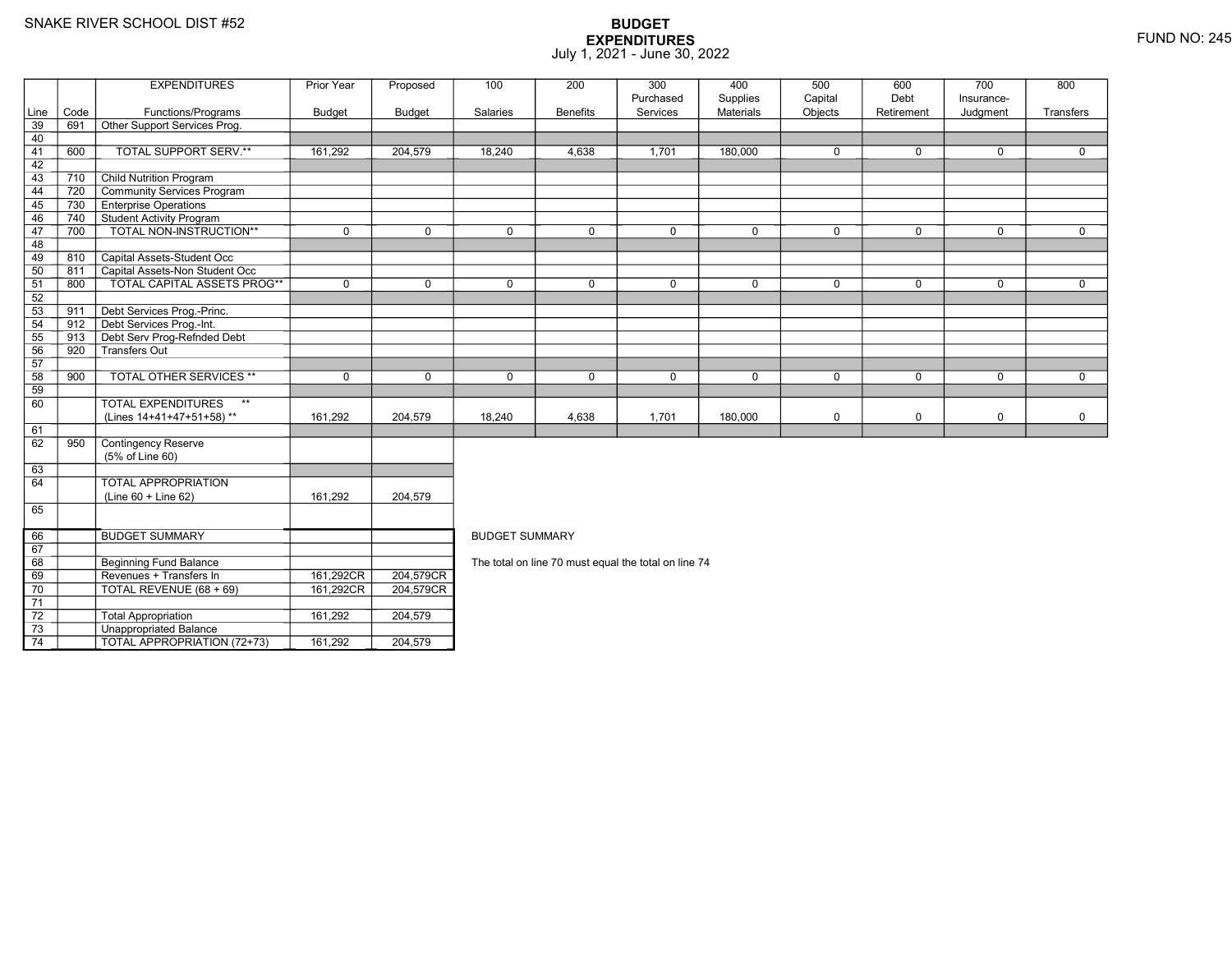# **BUDGET REVENUES** FUND NO: 246 July 1, 2021 - June 30, 2022

|                 |                 | <b>REVENUES</b>                | Prior Year  | <b>Proposed Budget</b> |             |                 |           | <b>REVENUES</b>                                                            | Prior Year | Proposed Budget |             |
|-----------------|-----------------|--------------------------------|-------------|------------------------|-------------|-----------------|-----------|----------------------------------------------------------------------------|------------|-----------------|-------------|
| Line            | Code            | Item                           | Budget      | Line Amounts           | Totals      | Line            | Code      | Item                                                                       | Budget     | Line Amounts    | Totals      |
| $\overline{1}$  | 320000          | <b>Estimated Fund Balance</b>  |             | *******                |             | 40              | 429000    | <b>Other County</b>                                                        |            |                 |             |
| $\overline{2}$  |                 | as of July 1                   | $\mathbf 0$ | *******                | $\Omega$    | 41              | 420000    | <b>TOTAL COUNTY</b><br>$**$                                                | $\Omega$   | *******         | $\mathbf 0$ |
| 3               | 411100          | Taxes-General M & O            |             |                        |             | 42              |           |                                                                            |            |                 |             |
| $\overline{4}$  | 411200          | Taxes-Suplemental              |             |                        |             | 43              | 431100    | <b>Base Support Program</b>                                                |            |                 |             |
| $\overline{5}$  | 411300          | Taxes-Emergency                |             |                        |             | 44              | 431200    | <b>Transportation Support</b>                                              |            |                 |             |
| 6               | 411400          | Taxes-Tort                     |             |                        |             | 45              |           | 431400   Except Child/SED Support                                          |            |                 |             |
| $\overline{7}$  | $-411500$       | Taxes-Cooperative              |             |                        |             | 46              |           | 431500 Border Tuition Support                                              |            |                 |             |
| 8               | 411600          | Taxes-Tuition                  |             |                        |             | 47              |           | 431600 Tuition Equivalency                                                 |            |                 |             |
| $\overline{9}$  | 411700          | Taxes-Migrant                  |             |                        |             | 48              |           | 431800 Benefit Apportionment                                               |            |                 |             |
| 10              | 411900          | Taxes-Other                    |             |                        |             | 49              |           | 431900 Other State Support                                                 | 22,609CR   | 27,887CR        |             |
| 11              | 412100          | <b>Taxes-Plant Facility</b>    |             |                        |             | 50              |           | 432100 Driver Education Prog.                                              |            |                 |             |
| 12              | 412500          | Taxes-Bond & Interest          |             |                        |             | 51              |           | 432400 Professional Technical Prog                                         |            |                 |             |
| 13              |                 | $**$<br><b>TOTAL TAXES</b>     | $\mathbf 0$ | *******                | $\mathbf 0$ | 52              |           | 437000 Lottery/Additional State Maint                                      |            |                 |             |
| 14              | 413000          | Penalty: Delinguent Taxes      |             |                        |             | 53              |           | 438000 Rev in Lieu of/Ag Equip Tax                                         |            |                 |             |
| 15              |                 |                                |             |                        |             | 54              |           | 439000 Other State Revenue                                                 |            |                 |             |
| 16              | 414100          | Tuition - Individuals          |             |                        |             | 55              |           |                                                                            |            |                 |             |
| $\overline{17}$ | 414200          | Tuition-Districts in Idaho     |             |                        |             | 56              | 430000    | $\star\star$<br><b>TOTAL STATE</b>                                         | 22,609CR   | *******         | 27,887CR    |
| 18              | 414300          | Tuition-Out of State Districts |             |                        |             | 57              |           |                                                                            |            |                 |             |
| 19              |                 |                                |             |                        |             | 58              | 442000    | Indirect Unrestricted Fed.                                                 |            |                 |             |
| 20              | 415000          | Earnings on Investments        |             |                        |             | 59              | 443000    | Direct Restricted Fed.                                                     |            |                 |             |
| $\overline{21}$ |                 |                                |             |                        |             | 60              |           | 445100 Title I - ESEA                                                      |            |                 |             |
| 22              | 416100          | School Food Service            |             |                        |             | 61              |           | $\mathsf{\bar{1}445200}\mathsf{\overline{T}}$ Title VI. ESEA-Innovative Pr |            |                 |             |
| 23              | $-416200$       | Meal Sales: Non-Reimb.         |             |                        |             | 62              | 445300    | Perkins III-Voc Tech Act                                                   |            |                 |             |
| 24              | $-416900$       | Other Food Sales               |             |                        |             | 63              | 445400    | Adult Education                                                            |            |                 |             |
| $\overline{25}$ |                 |                                |             |                        |             | 64              |           | 445500 Child Nutrition Reimb.                                              |            |                 |             |
| $\overline{26}$ | 417100          | Admissions/Activities          |             |                        |             | 65              | $-445600$ | Title VI-B                                                                 |            |                 |             |
| 27              | 417200          | Bookstore Sales                |             |                        |             | 66              | 445900    | Other Indirect Fed. Prog.                                                  |            |                 |             |
| 28              | 417300          | Clubs, Org. Dues, Etc.         |             |                        |             | 67              |           | 448200   Impact Aid - P.L. 874                                             |            |                 |             |
| 29              |                 | 「417400 School Fees & Charges  |             |                        |             | 68              | 440000    | <b>TOTAL FEDERAL</b><br>$\star\star$                                       | $\Omega$   | *******         | $\Omega$    |
| 30              | 417900          | Other Student Revenues         |             |                        |             | 69              |           |                                                                            |            |                 |             |
| 31              |                 |                                |             |                        |             | 70              |           | 451000 Proceeds: Bonds, Capital Leases                                     |            |                 |             |
| 32              | 418100          | <b>Community Service</b>       |             |                        |             | 71              |           | 453000 Sale of Fixed Assets                                                |            |                 |             |
| 33              |                 |                                |             |                        |             | 72              | 450000    | $\star\star$<br>TOTAL OTHER                                                | $\Omega$   | *******         | 0           |
| 34              | $-419100$       | Rentals                        |             |                        |             | 73              |           |                                                                            |            |                 |             |
| 35              | 419200          | Contributions/Donations        |             |                        |             | 74              |           | $**$<br><b>TOTAL REVENUES</b>                                              | 22.609CR   | *******         | 27,887CR    |
| 36              | 419300          | <b>Transportaion Fees</b>      |             |                        |             | $\overline{75}$ |           |                                                                            |            |                 |             |
| 37              | $\sqrt{419900}$ | Other Local                    |             |                        |             | 76              | 460000    | <b>TRANSFERS IN</b>                                                        |            |                 |             |
| 38              |                 | TOTAL OTHER LOCAL **           | $\mathbf 0$ | *******                | $\mathbf 0$ | 77              |           |                                                                            |            |                 |             |
| 39              | 410000          | <b>TOTAL LOCAL</b>             |             | *******                |             | 78              | 400000    | BAL.+ REVENUE + TRANS.                                                     |            | *******         |             |
|                 |                 | $(Line 13 + 38)$               | $\mathbf 0$ |                        | $\mathbf 0$ |                 |           | (Lines $1 + 74 + 76$ )                                                     | 22,609CR   |                 | 27,887CR    |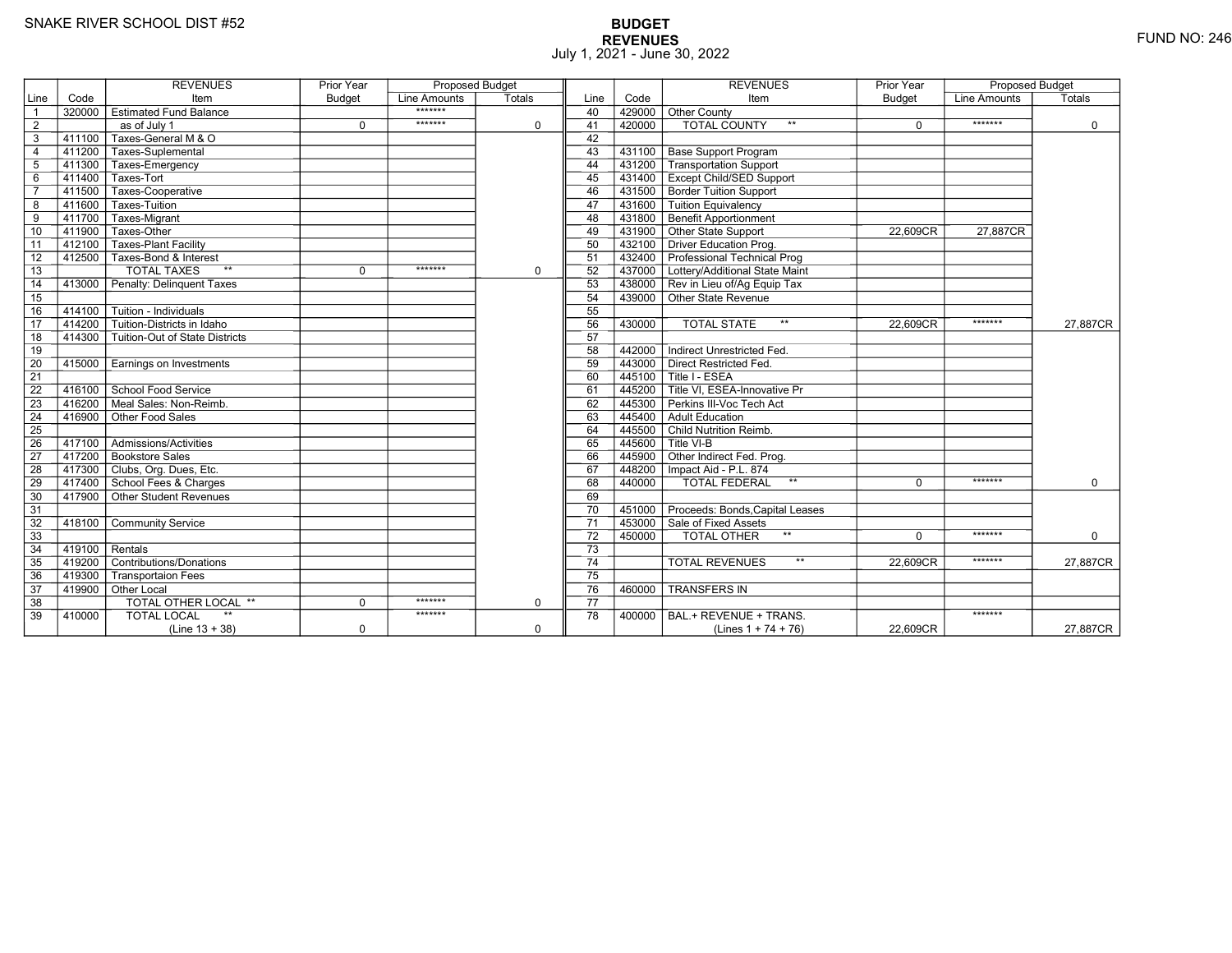|                 |      | <b>EXPENDITURES</b>                 | <b>Prior Year</b> | Proposed      | 100         | 200             | 300<br>Purchased | 400<br>Supplies  | 500<br>Capital | 600<br>Debt | 700<br>Insurance- | 800         |
|-----------------|------|-------------------------------------|-------------------|---------------|-------------|-----------------|------------------|------------------|----------------|-------------|-------------------|-------------|
| Line            | Code | Functions/Programs                  | <b>Budget</b>     | <b>Budget</b> | Salaries    | <b>Benefits</b> | Services         | <b>Materials</b> | Objects        | Retirement  | Judgment          | Transfers   |
| $\overline{1}$  | 512  | Elemetary School Prog.              |                   |               |             |                 |                  |                  |                |             |                   |             |
| $\overline{2}$  | 515  | Secondary School Prog.              |                   |               |             |                 |                  |                  |                |             |                   |             |
| $\mathsf 3$     | 517  | Alternative School Prog.            |                   |               |             |                 |                  |                  |                |             |                   |             |
| $\overline{4}$  | 519  | Vocational-Technical Prog.          |                   |               |             |                 |                  |                  |                |             |                   |             |
| $\overline{5}$  | 521  | <b>Exceptional Child Prog.</b>      |                   |               |             |                 |                  |                  |                |             |                   |             |
| 6               | 522  | Preschool Exceptional Prog.         |                   |               |             |                 |                  |                  |                |             |                   |             |
| $\overline{7}$  | 524  | Gifted & Talented Prog.             |                   |               |             |                 |                  |                  |                |             |                   |             |
| 8               | 531  | Interscholastic Prog.               |                   |               |             |                 |                  |                  |                |             |                   |             |
| 9               | 532  | School Activity Prog.               |                   |               |             |                 |                  |                  |                |             |                   |             |
| 10              | 541  | Summer School Prog.                 |                   |               |             |                 |                  |                  |                |             |                   |             |
| 11              | 542  | Adult School Prog.                  |                   |               |             |                 |                  |                  |                |             |                   |             |
| $\overline{12}$ | 546  | Detention Center Prog.              |                   |               |             |                 |                  |                  |                |             |                   |             |
| 13              |      |                                     |                   |               |             |                 |                  |                  |                |             |                   |             |
| 14              | 500  | <b>TOTAL INSTRUCTION **</b>         | $\mathbf 0$       | $\Omega$      | $\mathbf 0$ | 0               | $\mathbf 0$      | $\mathbf 0$      | $\mathbf 0$    | $\mathbf 0$ | $\Omega$          | $\mathbf 0$ |
| 15              |      |                                     |                   |               |             |                 |                  |                  |                |             |                   |             |
| 16              | 611  | Attend-Guidance-Health Prog         |                   |               |             |                 |                  |                  |                |             |                   |             |
| $\overline{17}$ | 616  | Special Services Prog.              |                   |               |             |                 |                  |                  |                |             |                   |             |
| 18              |      |                                     |                   |               |             |                 |                  |                  |                |             |                   |             |
| 19              | 621  | Instruction Improvement Prog        |                   |               |             |                 |                  |                  |                |             |                   |             |
| $\overline{20}$ | 622  | Educational Media Prog.             |                   |               |             |                 |                  |                  |                |             |                   |             |
| 21              | 623  | Instruction-Related Tech Prog       |                   |               |             |                 |                  |                  |                |             |                   |             |
| $\overline{22}$ | 631  | Board of Education Prog.            |                   |               |             |                 |                  |                  |                |             |                   |             |
| 23              | 632  | District Admin Prog.                |                   |               |             |                 |                  |                  |                |             |                   |             |
| 24              |      |                                     |                   |               |             |                 |                  |                  |                |             |                   |             |
| 25              | 641  | School Administration Prog.         |                   |               |             |                 |                  |                  |                |             |                   |             |
| 26              |      |                                     |                   |               |             |                 |                  |                  |                |             |                   |             |
| $\overline{27}$ | 651  | <b>Business Operation Prog.</b>     |                   |               |             |                 |                  |                  |                |             |                   |             |
| $\overline{28}$ | 655  | Central Service Prog.               |                   |               |             |                 |                  |                  |                |             |                   |             |
| 29              | 656  | Admin Tech Services Prog.           |                   |               |             |                 |                  |                  |                |             |                   |             |
| 30              | 661  | Bldg-Care Prog. (Custodial)         |                   |               |             |                 |                  |                  |                |             |                   |             |
| 31              | 663  | Maint-Non Student Occupied          |                   |               |             |                 |                  |                  |                |             |                   |             |
| 32              | 664  | Maint-Student Occupied Bldgs        |                   |               |             |                 |                  |                  |                |             |                   |             |
| 33              | 665  | Maintenance - Grounds               |                   |               |             |                 |                  |                  |                |             |                   |             |
| 34              | 667  | Security Program                    | 22,609            | 27,887        |             |                 |                  | 27.887           |                |             |                   |             |
| $\overline{35}$ |      |                                     |                   |               |             |                 |                  |                  |                |             |                   |             |
| 36              | 681  | Pupil-To School Trans. Prog.        |                   |               |             |                 |                  |                  |                |             |                   |             |
| 37              | 682  | Pupil-Activity Trans. Prog.         |                   |               |             |                 |                  |                  |                |             |                   |             |
| $\overline{38}$ | 683  | <b>General Transportation Prog.</b> |                   |               |             |                 |                  |                  |                |             |                   |             |
|                 |      |                                     |                   |               |             |                 |                  |                  |                |             |                   |             |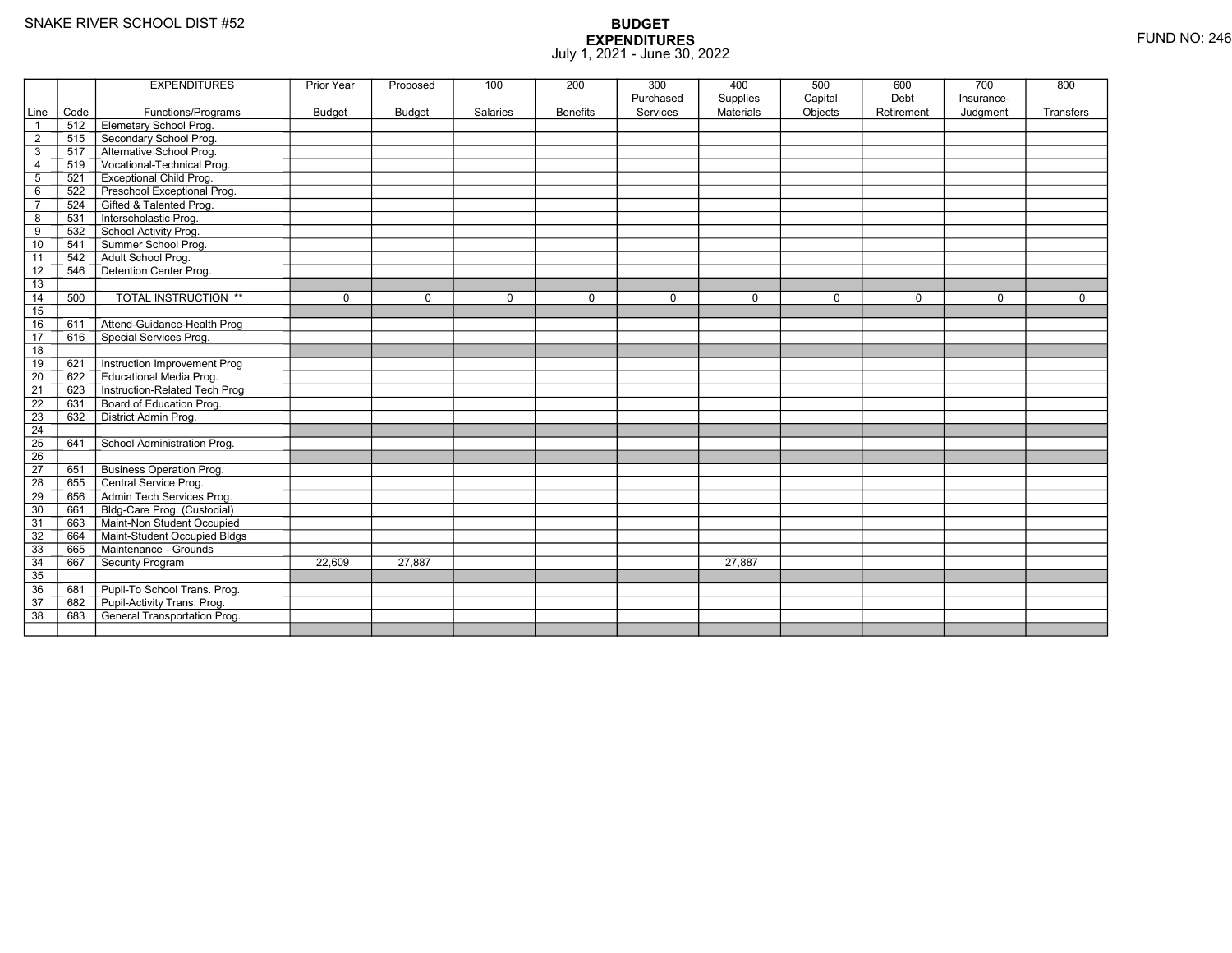69

70

71 72

73

74

Beginning Fund Balance

Unappropriated Balance

Revenues + Transfers In 22,609CR

0 | TOTAL REVENUE (68 + 69) | 22,609CR

Total Appropriation 22,609 27,887

TOTAL APPROPRIATION (72+73) 22,609 27,887

## **BUDGET EXPENDITURES**July 1, 2021 - June 30, 2022

|                 |      | <b>EXPENDITURES</b>                       | Prior Year    | Proposed      | 100                   | 200             | 300         | 400         | 500         | 600         | 700          | 800          |  |  |  |
|-----------------|------|-------------------------------------------|---------------|---------------|-----------------------|-----------------|-------------|-------------|-------------|-------------|--------------|--------------|--|--|--|
|                 |      |                                           |               |               |                       |                 | Purchased   | Supplies    | Capital     | Debt        | Insurance-   |              |  |  |  |
| Line            | Code | Functions/Programs                        | <b>Budget</b> | <b>Budget</b> | Salaries              | <b>Benefits</b> | Services    | Materials   | Objects     | Retirement  | Judgment     | Transfers    |  |  |  |
| $\overline{39}$ | 691  | Other Support Services Prog.              |               |               |                       |                 |             |             |             |             |              |              |  |  |  |
| 40              |      |                                           |               |               |                       |                 |             |             |             |             |              |              |  |  |  |
| 41              | 600  | TOTAL SUPPORT SERV.**                     | 22,609        | 27.887        | $\mathbf 0$           | 0               | $\mathbf 0$ | 27,887      | $\mathbf 0$ | $\mathbf 0$ | $\mathbf 0$  | $\mathbf{0}$ |  |  |  |
| 42              |      |                                           |               |               |                       |                 |             |             |             |             |              |              |  |  |  |
| 43              | 710  | <b>Child Nutrition Program</b>            |               |               |                       |                 |             |             |             |             |              |              |  |  |  |
| 44              | 720  | Community Services Program                |               |               |                       |                 |             |             |             |             |              |              |  |  |  |
| 45              | 730  | <b>Enterprise Operations</b>              |               |               |                       |                 |             |             |             |             |              |              |  |  |  |
| 46              | 740  | Student Activity Program                  |               |               |                       |                 |             |             |             |             |              |              |  |  |  |
| 47              | 700  | TOTAL NON-INSTRUCTION**                   | $\mathbf 0$   | $\Omega$      | $\mathbf{0}$          | $\mathbf 0$     | $\mathbf 0$ | $\mathbf 0$ | $\Omega$    | $\mathbf 0$ | $\mathbf 0$  | $\mathbf{0}$ |  |  |  |
| 48              |      |                                           |               |               |                       |                 |             |             |             |             |              |              |  |  |  |
| 49              | 810  | Capital Assets-Student Occ                |               |               |                       |                 |             |             |             |             |              |              |  |  |  |
| 50              | 811  | Capital Assets-Non Student Occ            |               |               |                       |                 |             |             |             |             |              |              |  |  |  |
| 51              | 800  | TOTAL CAPITAL ASSETS PROG**               | $\mathbf 0$   | $\mathbf 0$   | $\mathbf 0$           | 0               | $\mathbf 0$ | $\mathbf 0$ | $\mathbf 0$ | $\mathbf 0$ | $\mathbf 0$  | $\mathbf 0$  |  |  |  |
| 52              |      |                                           |               |               |                       |                 |             |             |             |             |              |              |  |  |  |
| 53              | 911  | Debt Services Prog.-Princ.                |               |               |                       |                 |             |             |             |             |              |              |  |  |  |
| 54              | 912  | Debt Services Prog.-Int.                  |               |               |                       |                 |             |             |             |             |              |              |  |  |  |
| 55              | 913  | Debt Serv Prog-Refnded Debt               |               |               |                       |                 |             |             |             |             |              |              |  |  |  |
| 56              | 920  | Transfers Out                             |               |               |                       |                 |             |             |             |             |              |              |  |  |  |
| 57              |      |                                           |               |               |                       |                 |             |             |             |             |              |              |  |  |  |
| 58              | 900  | <b>TOTAL OTHER SERVICES **</b>            | $\Omega$      | $\Omega$      | $\mathbf{0}$          | $\Omega$        | $\mathbf 0$ | $\mathbf 0$ | $\Omega$    | $\Omega$    | $\mathbf{0}$ | $\Omega$     |  |  |  |
| 59              |      |                                           |               |               |                       |                 |             |             |             |             |              |              |  |  |  |
| 60              |      | $\star\star$<br><b>TOTAL EXPENDITURES</b> |               |               |                       |                 |             |             |             |             |              |              |  |  |  |
|                 |      | (Lines 14+41+47+51+58)**                  | 22,609        | 27,887        | $\mathbf 0$           | 0               | $\mathsf 0$ | 27,887      | $\mathbf 0$ | 0           | $\mathsf 0$  | $\mathbf 0$  |  |  |  |
| 61              |      |                                           |               |               |                       |                 |             |             |             |             |              |              |  |  |  |
| 62              | 950  | <b>Contingency Reserve</b>                |               |               |                       |                 |             |             |             |             |              |              |  |  |  |
|                 |      | (5% of Line 60)                           |               |               |                       |                 |             |             |             |             |              |              |  |  |  |
| 63              |      |                                           |               |               |                       |                 |             |             |             |             |              |              |  |  |  |
| 64              |      | <b>TOTAL APPROPRIATION</b>                |               |               |                       |                 |             |             |             |             |              |              |  |  |  |
|                 |      | $(Line 60 + Line 62)$                     | 22,609        | 27,887        |                       |                 |             |             |             |             |              |              |  |  |  |
| 65              |      |                                           |               |               |                       |                 |             |             |             |             |              |              |  |  |  |
|                 |      |                                           |               |               |                       |                 |             |             |             |             |              |              |  |  |  |
| 66              |      | <b>BUDGET SUMMARY</b>                     |               |               | <b>BUDGET SUMMARY</b> |                 |             |             |             |             |              |              |  |  |  |

The total on line 70 must equal the total on line 74

R\_| 27,887CR<br>DT 07.0070D

R 27,887CR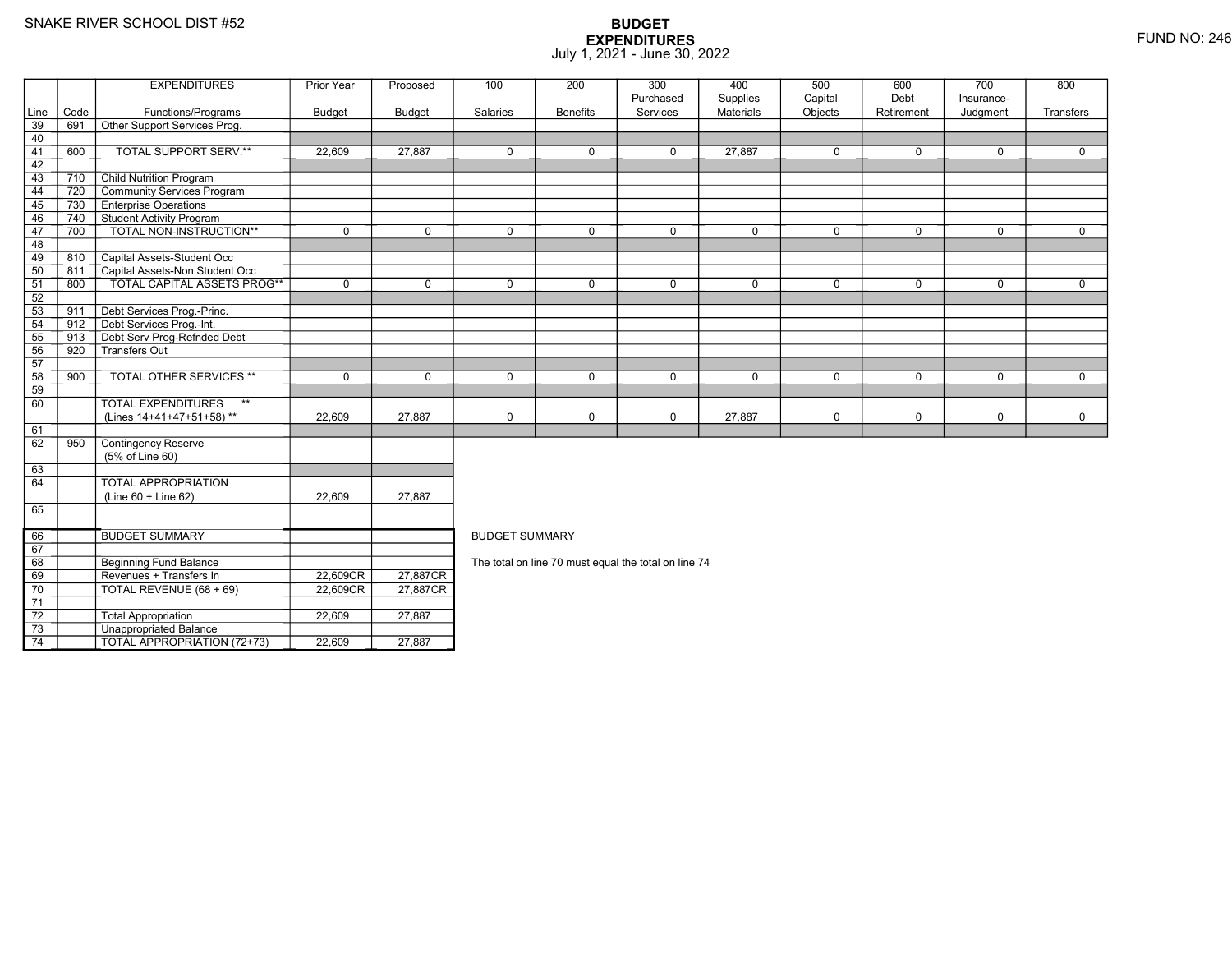# **BUDGET REVENUES** FUND NO: 250 July 1, 2021 - June 30, 2022

|                 |                  | <b>REVENUES</b>                           | <b>Prior Year</b> | <b>Proposed Budget</b> |             |                 |           | <b>REVENUES</b>                        | <b>Prior Year</b> | <b>Proposed Budget</b> |             |
|-----------------|------------------|-------------------------------------------|-------------------|------------------------|-------------|-----------------|-----------|----------------------------------------|-------------------|------------------------|-------------|
| Line            | Code             | Item                                      | <b>Budget</b>     | Line Amounts           | Totals      | Line            | Code      | Item                                   | <b>Budget</b>     | Line Amounts           | Totals      |
| $\overline{1}$  | 320000           | │ Estimated Fund Balance                  |                   | *******                |             | 40              | 429000    | Other County                           |                   |                        |             |
| $\overline{2}$  |                  | as of July 1                              | $\Omega$          | *******                | 0           | 41              | 420000    | <b>TOTAL COUNTY</b><br>$**$            | $\Omega$          | *******                | $\mathbf 0$ |
| 3               | 411100           | Taxes-General M & O                       |                   |                        |             | 42              |           |                                        |                   |                        |             |
| $\overline{4}$  |                  | 411200 Taxes-Suplemental                  |                   |                        |             | 43              |           | 431100 Base Support Program            |                   |                        |             |
| $5\phantom{.0}$ |                  | 411300 Taxes-Emergency                    |                   |                        |             | 44              |           | 431200 Transportation Support          |                   |                        |             |
| $\,6$           |                  | 411400 Taxes-Tort                         |                   |                        |             | 45              |           | 431400 Except Child/SED Support        |                   |                        |             |
| $\overline{7}$  | 411500           | Taxes-Cooperative                         |                   |                        |             | 46              |           | 431500 Border Tuition Support          |                   |                        |             |
| 8               | 411600           | Taxes-Tuition                             |                   |                        |             | 47              |           | 431600 Tuition Equivalency             |                   |                        |             |
| $\overline{9}$  | 411700           | Taxes-Migrant                             |                   |                        |             | 48              |           | 431800 Benefit Apportionment           |                   |                        |             |
| 10              | 411900           | Taxes-Other                               |                   |                        |             | 49              |           | 431900 Other State Support             |                   |                        |             |
| 11              |                  | 412100 Taxes-Plant Facility               |                   |                        |             | 50              |           | 432100 Driver Education Prog.          |                   |                        |             |
| 12              |                  | 412500 Taxes-Bond & Interest              |                   |                        |             | 51              |           | 432400 Professional Technical Prog     |                   |                        |             |
| 13              |                  | <b>TOTAL TAXES</b><br>$**$                | $\Omega$          | *******                | 0           | 52              |           | 437000 Lottery/Additional State Maint  |                   |                        |             |
| 14              |                  | 413000 Penalty: Delinquent Taxes          |                   |                        |             | 53              |           | 438000 Rev in Lieu of/Ag Equip Tax     |                   |                        |             |
| 15              |                  |                                           |                   |                        |             | 54              |           | 439000 Other State Revenue             |                   |                        |             |
| 16              | 414100           | $\overline{\Gamma}$ Tuition - Individuals |                   |                        |             | 55              |           |                                        |                   |                        |             |
| 17              | 414200           | Tuition-Districts in Idaho                |                   |                        |             | 56              | 430000    | $***$<br><b>TOTAL STATE</b>            | $\Omega$          | *******                | $\mathbf 0$ |
| 18              |                  | 414300 Tuition-Out of State Districts     |                   |                        |             | 57              |           |                                        |                   |                        |             |
| 19              |                  |                                           |                   |                        |             | 58              | 442000    | Indirect Unrestricted Fed.             |                   |                        |             |
| 20              | 415000           | Earnings on Investments                   |                   |                        |             | 59              | 443000    | Direct Restricted Fed.                 |                   |                        |             |
| 21              |                  |                                           |                   |                        |             | 60              |           | 445100 Title I - ESEA                  |                   |                        |             |
| $\overline{22}$ |                  | 416100 School Food Service                |                   |                        |             | 61              |           | 445200 Title VI, ESEA-Innovative Pr    |                   |                        |             |
| 23              |                  | 416200 Meal Sales: Non-Reimb.             |                   |                        |             | 62              |           | 445300 Perkins III-Voc Tech Act        |                   |                        |             |
| 24              |                  | 416900 Other Food Sales                   |                   |                        |             | 63              | 445400    | Adult Education                        |                   |                        |             |
| $\overline{25}$ |                  |                                           |                   |                        |             | 64              |           | 445500 Child Nutrition Reimb.          |                   |                        |             |
| $\overline{26}$ |                  | 417100 Admissions/Activities              |                   |                        |             | 65              |           | $445600$ Title VI-B                    |                   |                        |             |
| $\overline{27}$ |                  | 417200 Bookstore Sales                    |                   |                        |             | 66              |           | 445900 Other Indirect Fed. Prog.       |                   | 1.170.000CR            |             |
| 28              |                  | 417300 Clubs, Org. Dues, Etc.             |                   |                        |             | 67              |           | 448200   Impact Aid - P.L. 874         |                   |                        |             |
| 29              |                  | 417400 School Fees & Charges              |                   |                        |             | 68              | $-440000$ | <b>TOTAL FEDERAL</b><br>$\star\star$   | $\Omega$          | *******                | 1,170,000CR |
| 30              |                  | 417900 Other Student Revenues             |                   |                        |             | 69              |           |                                        |                   |                        |             |
| 31              |                  |                                           |                   |                        |             | 70              |           | 451000 Proceeds: Bonds, Capital Leases |                   |                        |             |
| 32              |                  | 418100 Community Service                  |                   |                        |             | $\overline{71}$ |           | 453000 Sale of Fixed Assets            |                   |                        |             |
| 33              |                  |                                           |                   |                        |             | 72              | 450000    | TOTAL OTHER                            | $\Omega$          | *******                | 0           |
| 34              | $419100$ Rentals |                                           |                   |                        |             | 73              |           |                                        |                   |                        |             |
| 35              |                  | 419200 Contributions/Donations            |                   |                        |             | $\overline{74}$ |           | $***$<br><b>TOTAL REVENUES</b>         | $\Omega$          | *******                | 1.170.000CR |
| 36              | 419300           | <b>Transportaion Fees</b>                 |                   |                        |             | 75              |           |                                        |                   |                        |             |
| 37              |                  | 419900 Other Local                        |                   |                        |             | 76              | 460000    | <b>TRANSFERS IN</b>                    |                   |                        |             |
| 38              |                  | TOTAL OTHER LOCAL **                      | $\Omega$          | *******                | $\mathbf 0$ | 77              |           |                                        |                   |                        |             |
| 39              | 410000           | $**$<br><b>TOTAL LOCAL</b>                |                   | *******                |             | 78              | 400000    | BAL.+ REVENUE + TRANS.                 |                   | *******                |             |
|                 |                  | $(Line 13 + 38)$                          | 0                 |                        | 0           |                 |           | (Lines $1 + 74 + 76$ )                 | 0                 |                        | 1,170,000CR |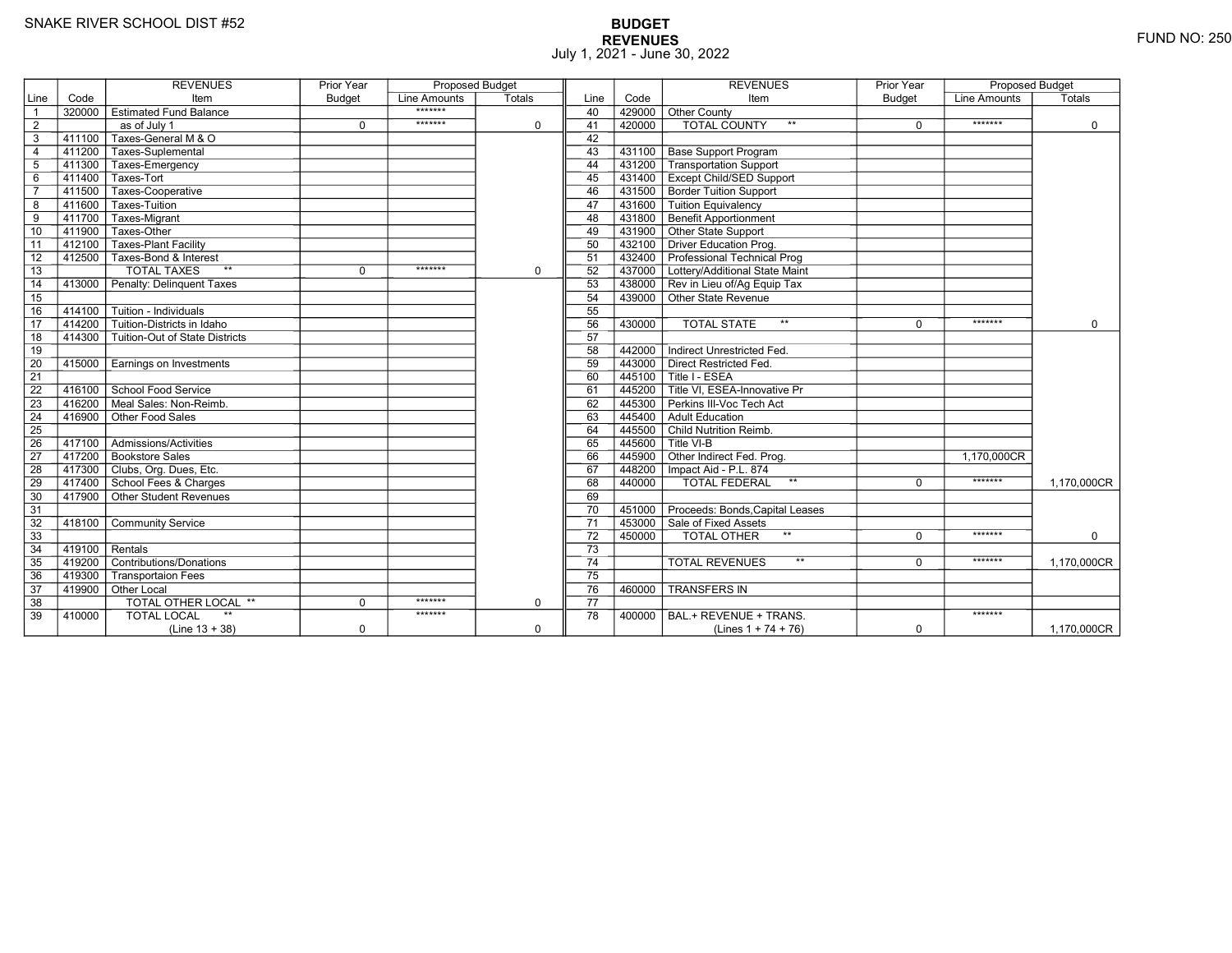|                 |      | <b>EXPENDITURES</b>                 | Prior Year    | Proposed      | 100      | 200             | 300       | 400              | 500         | 600        | 700        | 800       |
|-----------------|------|-------------------------------------|---------------|---------------|----------|-----------------|-----------|------------------|-------------|------------|------------|-----------|
|                 |      |                                     |               |               |          |                 | Purchased | Supplies         | Capital     | Debt       | Insurance- |           |
| Line            | Code | Functions/Programs                  | <b>Budget</b> | <b>Budget</b> | Salaries | <b>Benefits</b> | Services  | <b>Materials</b> | Objects     | Retirement | Judgment   | Transfers |
| $\overline{1}$  | 512  | Elemetary School Prog.              |               | 534,000       |          |                 | 534,000   |                  |             |            |            |           |
| $\overline{2}$  | 515  | Secondary School Prog.              |               |               |          |                 |           |                  |             |            |            |           |
| $\mathsf 3$     | 517  | Alternative School Prog.            |               |               |          |                 |           |                  |             |            |            |           |
| $\overline{4}$  | 519  | Vocational-Technical Prog.          |               |               |          |                 |           |                  |             |            |            |           |
| $\overline{5}$  | 521  | <b>Exceptional Child Prog.</b>      |               |               |          |                 |           |                  |             |            |            |           |
| 6               | 522  | Preschool Exceptional Prog.         |               |               |          |                 |           |                  |             |            |            |           |
| $\overline{7}$  | 524  | Gifted & Talented Prog.             |               |               |          |                 |           |                  |             |            |            |           |
| 8               | 531  | Interscholastic Prog.               |               |               |          |                 |           |                  |             |            |            |           |
| 9               | 532  | School Activity Prog.               |               |               |          |                 |           |                  |             |            |            |           |
| 10              | 541  | Summer School Prog.                 |               |               |          |                 |           |                  |             |            |            |           |
| 11              | 542  | Adult School Prog.                  |               |               |          |                 |           |                  |             |            |            |           |
| $\overline{12}$ | 546  | Detention Center Prog.              |               |               |          |                 |           |                  |             |            |            |           |
| 13              |      |                                     |               |               |          |                 |           |                  |             |            |            |           |
| 14              | 500  | <b>TOTAL INSTRUCTION **</b>         | $\mathbf 0$   | 534,000       | $\Omega$ | 0               | 534,000   | $\mathbf 0$      | $\mathbf 0$ | $\Omega$   | $\Omega$   | $\Omega$  |
| 15              |      |                                     |               |               |          |                 |           |                  |             |            |            |           |
| 16              | 611  | Attend-Guidance-Health Prog         |               |               |          |                 |           |                  |             |            |            |           |
| 17              | 616  | Special Services Prog.              |               |               |          |                 |           |                  |             |            |            |           |
| 18              |      |                                     |               |               |          |                 |           |                  |             |            |            |           |
| 19              | 621  | Instruction Improvement Prog        |               | 336.000       |          |                 |           | 336,000          |             |            |            |           |
| $\overline{20}$ | 622  | <b>Educational Media Prog.</b>      |               |               |          |                 |           |                  |             |            |            |           |
| 21              | 623  | Instruction-Related Tech Prog       |               |               |          |                 |           |                  |             |            |            |           |
| 22              | 631  | Board of Education Prog.            |               |               |          |                 |           |                  |             |            |            |           |
| 23              | 632  | District Admin Prog.                |               |               |          |                 |           |                  |             |            |            |           |
| 24              |      |                                     |               |               |          |                 |           |                  |             |            |            |           |
| $\overline{25}$ | 641  | School Administration Prog.         |               |               |          |                 |           |                  |             |            |            |           |
| 26              |      |                                     |               |               |          |                 |           |                  |             |            |            |           |
| 27              | 651  | <b>Business Operation Prog.</b>     |               |               |          |                 |           |                  |             |            |            |           |
| 28              | 655  | Central Service Prog.               |               |               |          |                 |           |                  |             |            |            |           |
| 29              | 656  | Admin Tech Services Prog.           |               |               |          |                 |           |                  |             |            |            |           |
| 30              | 661  | Bldg-Care Prog. (Custodial)         |               |               |          |                 |           |                  |             |            |            |           |
| 31              | 663  | Maint-Non Student Occupied          |               |               |          |                 |           |                  |             |            |            |           |
| 32              | 664  | Maint-Student Occupied Bldgs        |               | 300,000       |          |                 |           |                  | 300,000     |            |            |           |
| 33              | 665  | Maintenance - Grounds               |               |               |          |                 |           |                  |             |            |            |           |
| 34              | 667  | Security Program                    |               |               |          |                 |           |                  |             |            |            |           |
| $\overline{35}$ |      |                                     |               |               |          |                 |           |                  |             |            |            |           |
| 36              | 681  | Pupil-To School Trans. Prog.        |               |               |          |                 |           |                  |             |            |            |           |
| 37              | 682  | Pupil-Activity Trans. Prog.         |               |               |          |                 |           |                  |             |            |            |           |
| $\overline{38}$ | 683  | <b>General Transportation Prog.</b> |               |               |          |                 |           |                  |             |            |            |           |
|                 |      |                                     |               |               |          |                 |           |                  |             |            |            |           |
|                 |      |                                     |               |               |          |                 |           |                  |             |            |            |           |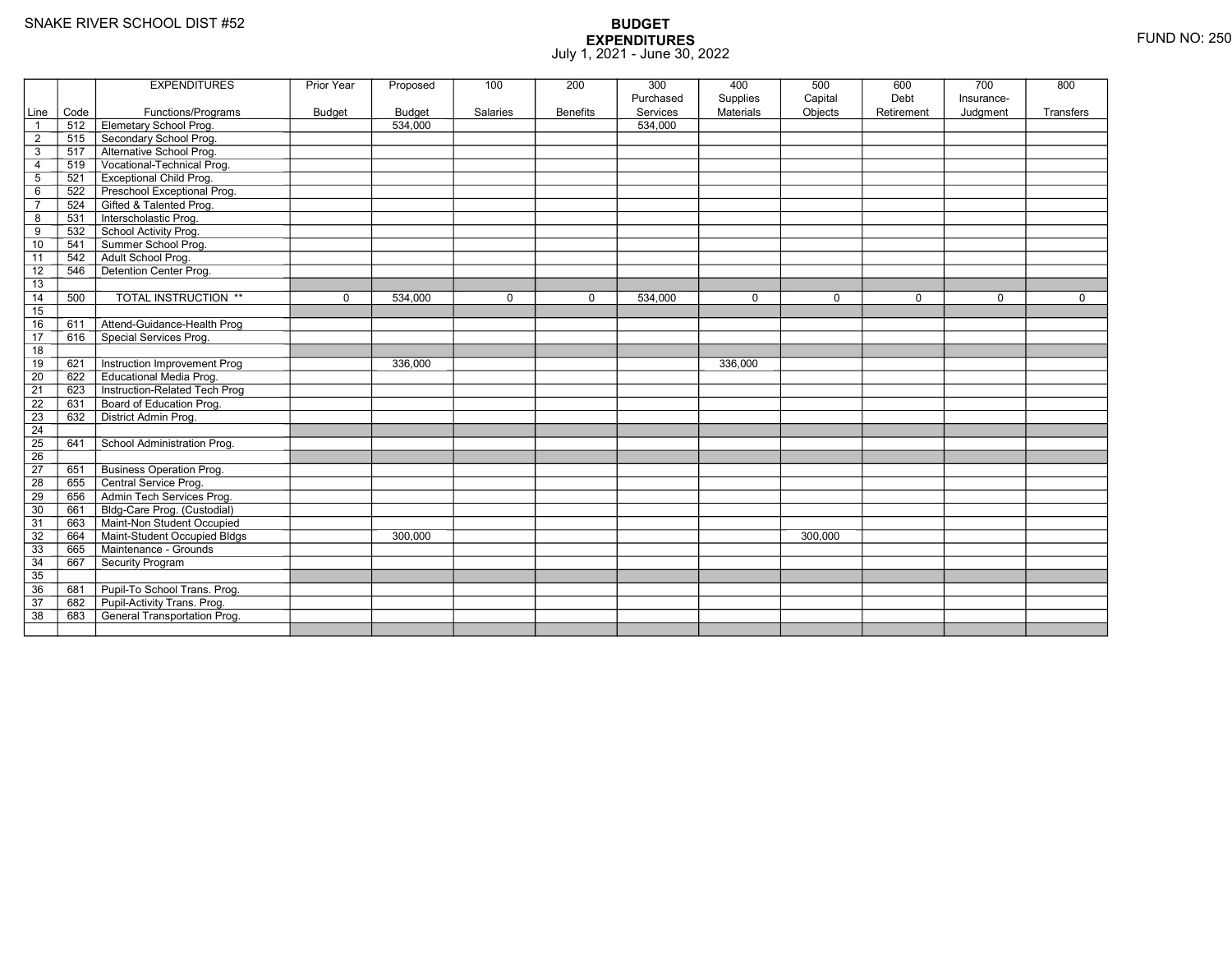67 68

69

70

71 72

73

74

BUDGET SUMMARY

3 **Unappropriated Balance** 

**Beginning Fund Balance** 

9 | Revenues + Transfers In | 1,170,000CR<br>| 1,170,000CR

TOTAL REVENUE (68 + 69) <sup>0</sup> 1,170,000CR

 $\boxed{\overline{TOTAL}$  APPROPRIATION (72+73)  $\boxed{\phantom{2}0}$  0  $\phantom{\phantom{2}0}$  1,170,000

Total Appropriation 1,170,000

## **BUDGET EXPENDITURES**July 1, 2021 - June 30, 2022

|          |      | <b>EXPENDITURES</b>                | Prior Year  | Proposed      | 100         | 200             | 300         | 400         | 500          | 600         | 700         | 800          |
|----------|------|------------------------------------|-------------|---------------|-------------|-----------------|-------------|-------------|--------------|-------------|-------------|--------------|
|          |      |                                    |             |               |             |                 | Purchased   | Supplies    | Capital      | Debt        | Insurance-  |              |
| Line     | Code | Functions/Programs                 | Budget      | <b>Budget</b> | Salaries    | <b>Benefits</b> | Services    | Materials   | Objects      | Retirement  | Judgment    | Transfers    |
| 39       | 691  | Other Support Services Prog.       |             |               |             |                 |             |             |              |             |             |              |
| 40       |      |                                    |             |               |             |                 |             |             |              |             |             |              |
| 41       | 600  | TOTAL SUPPORT SERV.**              | $\mathbf 0$ | 636,000       | $\mathbf 0$ | $\mathbf 0$     | $\mathbf 0$ | 336,000     | 300,000      | 0           | 0           | 0            |
| 42       |      |                                    |             |               |             |                 |             |             |              |             |             |              |
| 43       | 710  | <b>Child Nutrition Program</b>     |             |               |             |                 |             |             |              |             |             |              |
| 44       | 720  | <b>Community Services Program</b>  |             |               |             |                 |             |             |              |             |             |              |
| 45       | 730  | <b>Enterprise Operations</b>       |             |               |             |                 |             |             |              |             |             |              |
| 46       | 740  | <b>Student Activity Program</b>    |             |               |             |                 |             |             |              |             |             |              |
| 47       | 700  | <b>TOTAL NON-INSTRUCTION**</b>     | $\mathbf 0$ | $\Omega$      | $\Omega$    | $\Omega$        | $\mathbf 0$ | $\mathbf 0$ | $\Omega$     | $\Omega$    | $\Omega$    | $\Omega$     |
| 48       |      |                                    |             |               |             |                 |             |             |              |             |             |              |
| 49       | 810  | Capital Assets-Student Occ         |             |               |             |                 |             |             |              |             |             |              |
| 50       | 811  | Capital Assets-Non Student Occ     |             |               |             |                 |             |             |              |             |             |              |
| 51       | 800  | TOTAL CAPITAL ASSETS PROG**        | $\mathbf 0$ | $\mathbf 0$   | $\mathbf 0$ | $\mathbf 0$     | $\mathbf 0$ | $\mathbf 0$ | $\mathbf{0}$ | $\mathbf 0$ | 0           | $\mathbf{0}$ |
| 52       |      |                                    |             |               |             |                 |             |             |              |             |             |              |
| 53       | 911  | Debt Services Prog.-Princ.         |             |               |             |                 |             |             |              |             |             |              |
| 54       | 912  | Debt Services Prog.-Int.           |             |               |             |                 |             |             |              |             |             |              |
| 55<br>56 | 913  | Debt Serv Prog-Refnded Debt        |             |               |             |                 |             |             |              |             |             |              |
|          | 920  | Transfers Out                      |             |               |             |                 |             |             |              |             |             |              |
| 57       |      |                                    |             |               |             |                 |             |             |              |             |             |              |
| 58       | 900  | <b>TOTAL OTHER SERVICES **</b>     | $\mathbf 0$ | $\mathbf 0$   | $\mathbf 0$ | $\mathbf 0$     | $\mathbf 0$ | $\mathbf 0$ | $\mathbf 0$  | $\mathbf 0$ | $\Omega$    | $\mathbf 0$  |
| 59       |      |                                    |             |               |             |                 |             |             |              |             |             |              |
| 60       |      | <b>TOTAL EXPENDITURES</b><br>$***$ |             |               |             |                 |             |             |              |             |             |              |
|          |      | (Lines 14+41+47+51+58)**           | $\mathbf 0$ | 1.170.000     | $\mathbf 0$ | $\mathbf 0$     | 534,000     | 336,000     | 300,000      | 0           | $\mathbf 0$ | $\mathbf 0$  |
| 61       |      |                                    |             |               |             |                 |             |             |              |             |             |              |
| 62       | 950  | Contingency Reserve                |             |               |             |                 |             |             |              |             |             |              |
|          |      | (5% of Line 60)                    |             |               |             |                 |             |             |              |             |             |              |
| 63       |      |                                    |             |               |             |                 |             |             |              |             |             |              |
| 64       |      | <b>TOTAL APPROPRIATION</b>         |             |               |             |                 |             |             |              |             |             |              |
|          |      | (Line 60 + Line 62)                | $\mathbf 0$ | 1,170,000     |             |                 |             |             |              |             |             |              |
| 65       |      |                                    |             |               |             |                 |             |             |              |             |             |              |

BUDGET SUMMARY

1,170,000CR<br>1,170,000CR

The total on line 70 must equal the total on line 74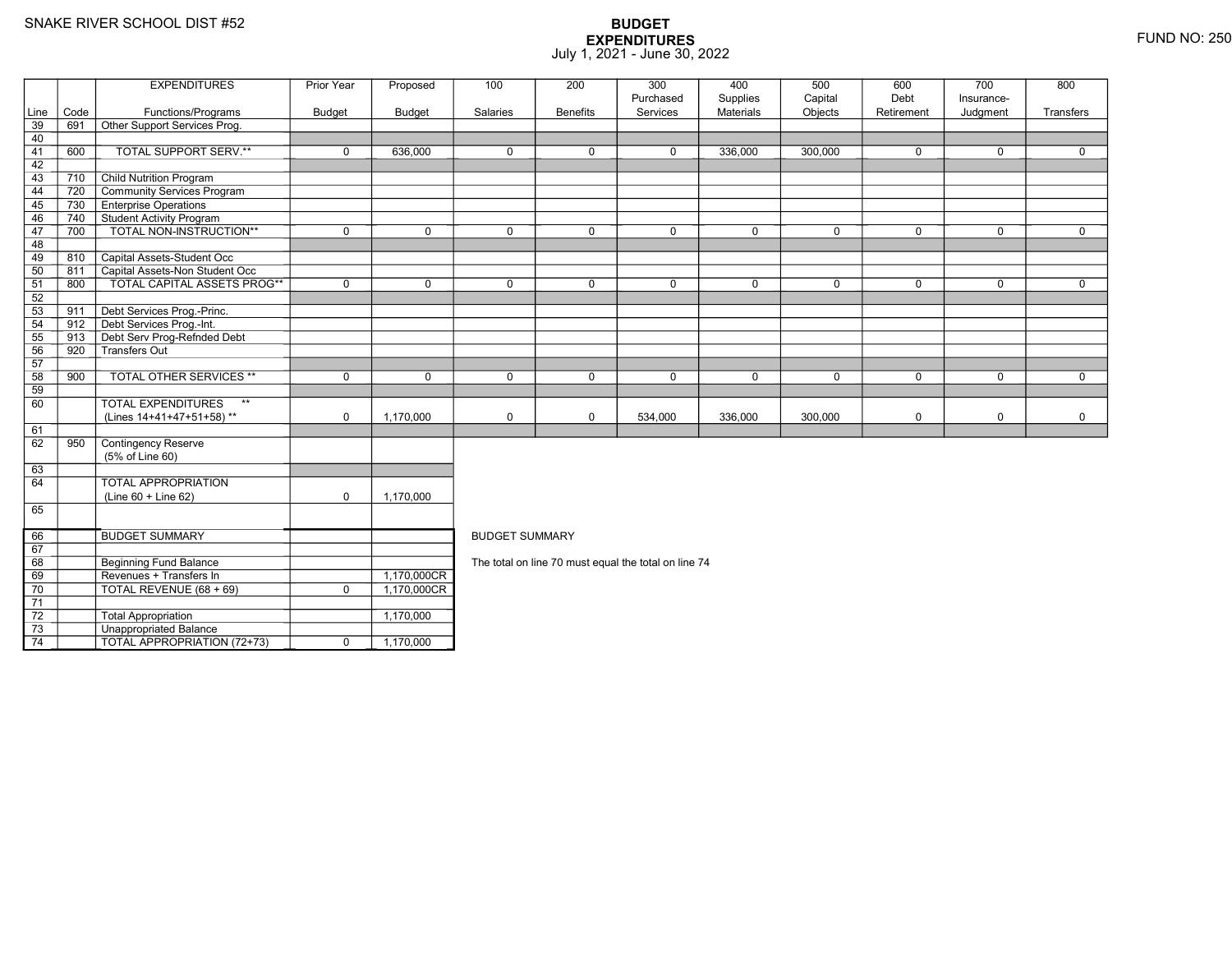# **BUDGET REVENUES** FUND NO: 251 July 1, 2021 - June 30, 2022

|                 |           | <b>REVENUES</b>                            | <b>Prior Year</b> | <b>Proposed Budget</b> |             |                 |        | <b>REVENUES</b>                        | <b>Prior Year</b> | <b>Proposed Budget</b> |             |
|-----------------|-----------|--------------------------------------------|-------------------|------------------------|-------------|-----------------|--------|----------------------------------------|-------------------|------------------------|-------------|
| Line            | Code      | Item                                       | <b>Budget</b>     | Line Amounts           | Totals      | Line            | Code   | Item                                   | <b>Budget</b>     | Line Amounts           | Totals      |
| $\overline{1}$  | 320000    | $\top$ Estimated Fund Balance              |                   | *******                |             | 40              |        | 429000 Other County                    |                   |                        |             |
| $\overline{2}$  |           | as of July 1                               | $\mathbf 0$       | *******                | $\mathbf 0$ | 41              | 420000 | <b>TOTAL COUNTY</b><br>$***$           | 0                 | *******                | 0           |
| 3               | $-411100$ | Taxes-General M & O                        |                   |                        |             | 42              |        |                                        |                   |                        |             |
| $\overline{4}$  |           | 411200 Taxes-Suplemental                   |                   |                        |             | 43              |        | 431100   Base Support Program          |                   |                        |             |
| 5               |           | 411300 Taxes-Emergency                     |                   |                        |             | 44              |        | 431200 Transportation Support          |                   |                        |             |
| 6               |           | 411400 Taxes-Tort                          |                   |                        |             | 45              |        | 431400   Except Child/SED Support      |                   |                        |             |
| $\overline{7}$  | 411500    | Taxes-Cooperative                          |                   |                        |             | 46              |        | 431500 Border Tuition Support          |                   |                        |             |
| 8               | 411600    | Taxes-Tuition                              |                   |                        |             | 47              |        | 431600 Tuition Equivalency             |                   |                        |             |
| 9               | $-411700$ | Taxes-Migrant                              |                   |                        |             | 48              |        | 431800 Benefit Apportionment           |                   |                        |             |
| 10              | 411900    | Taxes-Other                                |                   |                        |             | 49              |        | 431900 Other State Support             |                   |                        |             |
| 11              | 412100    | <b>Taxes-Plant Facility</b>                |                   |                        |             | 50              |        | 432100 Driver Education Prog.          |                   |                        |             |
| 12              | 412500    | Taxes-Bond & Interest                      |                   |                        |             | 51              |        | 432400 Professional Technical Prog     |                   |                        |             |
| 13              |           | <b>TOTAL TAXES</b><br>$**$                 | 0                 | *******                | $\mathbf 0$ | 52              |        | 437000 Lottery/Additional State Maint  |                   |                        |             |
| 14              | 413000    | Penalty: Delinguent Taxes                  |                   |                        |             | 53              |        | 438000 Rev in Lieu of/Ag Equip Tax     |                   |                        |             |
| 15              |           |                                            |                   |                        |             | 54              |        | 439000 Other State Revenue             |                   |                        |             |
| 16              |           | 414100   Tuition - Individuals             |                   |                        |             | 55              |        |                                        |                   |                        |             |
| $\overline{17}$ | 414200    | Tuition-Districts in Idaho                 |                   |                        |             | 56              | 430000 | $\star\star$<br><b>TOTAL STATE</b>     | $\Omega$          | *******                | $\mathbf 0$ |
| 18              |           | 414300   Tuition-Out of State Districts    |                   |                        |             | 57              |        |                                        |                   |                        |             |
| 19              |           |                                            |                   |                        |             | 58              | 442000 | Indirect Unrestricted Fed.             |                   |                        |             |
| 20              | 415000    | Earnings on Investments                    |                   |                        |             | 59              |        | 443000 Direct Restricted Fed.          |                   |                        |             |
| $\overline{21}$ |           |                                            |                   |                        |             | 60              |        | 445100 Title I - ESEA                  | 319.673CR         | 278,561CR              |             |
| 22              |           | 416100 School Food Service                 |                   |                        |             | 61              |        | 445200 Title VI. ESEA-Innovative Pr    |                   |                        |             |
| 23              | 416200    | $\overline{\Gamma}$ Meal Sales: Non-Reimb. |                   |                        |             | 62              |        | 445300 Perkins III-Voc Tech Act        |                   |                        |             |
| $\overline{24}$ | 416900    | Other Food Sales                           |                   |                        |             | 63              |        | 445400 Adult Education                 |                   |                        |             |
| 25              |           |                                            |                   |                        |             | 64              |        | 445500 Child Nutrition Reimb.          |                   |                        |             |
| 26              |           | 417100   Admissions/Activities             |                   |                        |             | 65              |        | $445600$ Title VI-B                    |                   |                        |             |
| 27              |           | 417200 Bookstore Sales                     |                   |                        |             | 66              |        | 445900 Other Indirect Fed. Prog.       |                   |                        |             |
| 28              |           | 417300 Clubs, Org. Dues, Etc.              |                   |                        |             | 67              |        | 448200   Impact Aid - P.L. 874         |                   |                        |             |
| 29              |           | 417400 School Fees & Charges               |                   |                        |             | 68              | 440000 | $^{\star\star}$<br>TOTAL FEDERAL       | 319,673CR         | *******                | 278,561CR   |
| 30              |           | $417900$ Other Student Revenues            |                   |                        |             | 69              |        |                                        |                   |                        |             |
| 31              |           |                                            |                   |                        |             | 70              |        | 451000 Proceeds: Bonds, Capital Leases |                   |                        |             |
| 32              | 418100    | <b>Community Service</b>                   |                   |                        |             | $\overline{71}$ |        | 453000 Sale of Fixed Assets            |                   |                        |             |
| 33              |           |                                            |                   |                        |             | 72              | 450000 | TOTAL OTHER                            | $\Omega$          | *******                | $\mathbf 0$ |
| 34              | 419100    | Rentals                                    |                   |                        |             | 73              |        |                                        |                   |                        |             |
| 35              |           | 419200 Contributions/Donations             |                   |                        |             | 74              |        | $***$<br><b>TOTAL REVENUES</b>         | 319.673CR         | *******                | 278.561CR   |
| 36              | 419300    | <b>Transportaion Fees</b>                  |                   |                        |             | 75              |        |                                        |                   |                        |             |
| 37              |           | 419900 Other Local                         |                   |                        |             | 76              | 460000 | <b>TRANSFERS IN</b>                    |                   |                        |             |
| 38              |           | <b>TOTAL OTHER LOCAL **</b>                | $\Omega$          | *******                | $\mathbf 0$ | 77              |        |                                        |                   |                        |             |
| 39              | 410000    | <b>TOTAL LOCAL</b>                         |                   | *******                |             | 78              | 400000 | BAL.+ REVENUE + TRANS.                 |                   | *******                |             |
|                 |           | $(Line 13 + 38)$                           | $\mathbf 0$       |                        | $\mathbf 0$ |                 |        | (Lines $1 + 74 + 76$ )                 | 319,673CR         |                        | 278,561CR   |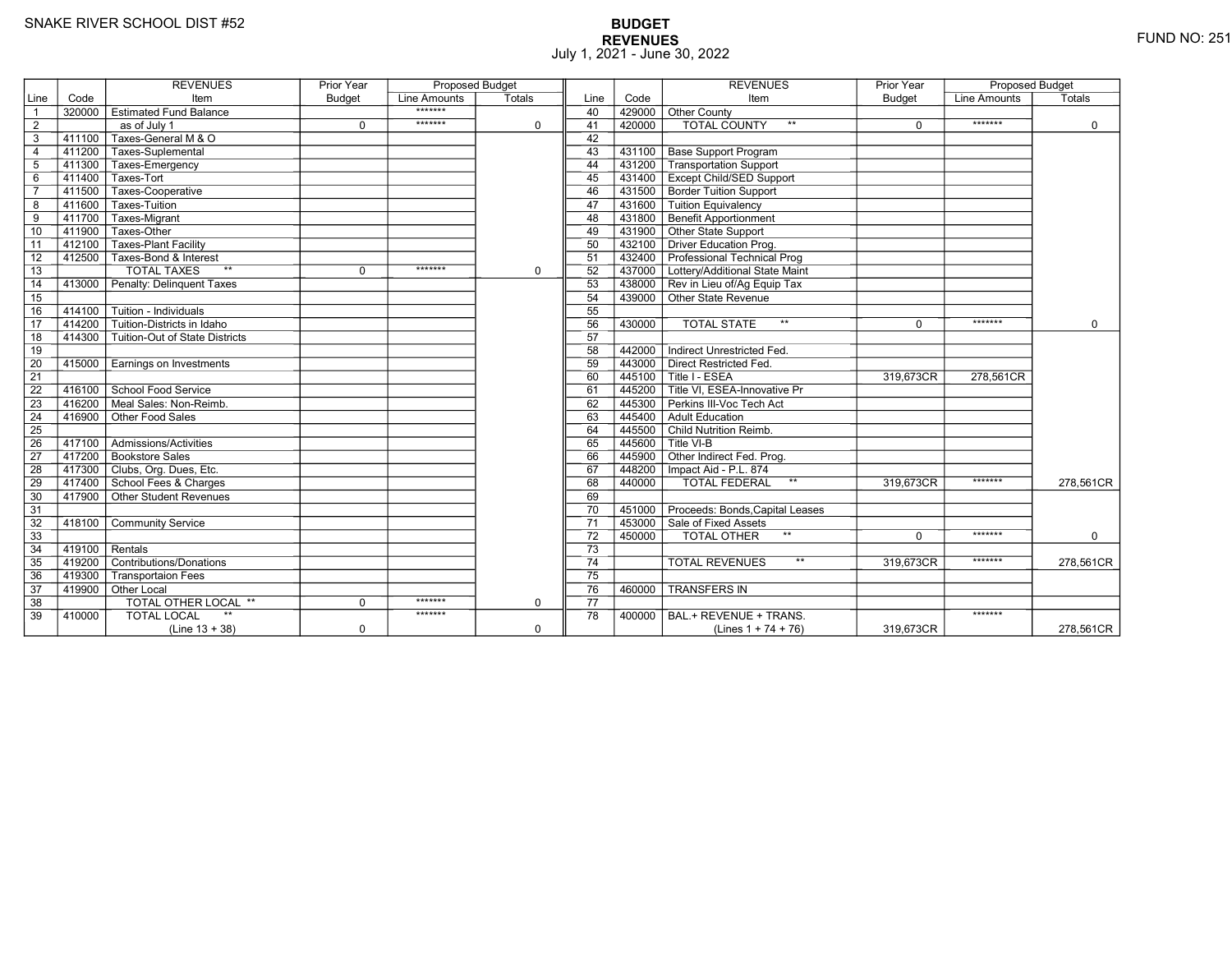|                 |      | <b>EXPENDITURES</b>                 | Prior Year    | Proposed      | 100      | 200             | 300         | 400              | 500         | 600         | 700        | 800         |
|-----------------|------|-------------------------------------|---------------|---------------|----------|-----------------|-------------|------------------|-------------|-------------|------------|-------------|
|                 |      |                                     |               |               |          |                 | Purchased   | Supplies         | Capital     | Debt        | Insurance- |             |
| Line            | Code | Functions/Programs                  | <b>Budget</b> | <b>Budget</b> | Salaries | <b>Benefits</b> | Services    | <b>Materials</b> | Objects     | Retirement  | Judgment   | Transfers   |
| $\overline{1}$  | 512  | Elemetary School Prog.              | 209,668       | 226,378       | 127,030  | 99.348          |             |                  |             |             |            |             |
| $\overline{2}$  | 515  | Secondary School Prog.              |               |               |          |                 |             |                  |             |             |            |             |
| 3               | 517  | Alternative School Prog.            |               |               |          |                 |             |                  |             |             |            |             |
| $\overline{4}$  | 519  | Vocational-Technical Prog.          |               |               |          |                 |             |                  |             |             |            |             |
| $\mathbf 5$     | 521  | <b>Exceptional Child Prog.</b>      |               |               |          |                 |             |                  |             |             |            |             |
| 6               | 522  | Preschool Exceptional Prog.         |               |               |          |                 |             |                  |             |             |            |             |
| $\overline{7}$  | 524  | Gifted & Talented Prog.             |               |               |          |                 |             |                  |             |             |            |             |
| 8               | 531  | Interscholastic Prog.               |               |               |          |                 |             |                  |             |             |            |             |
| 9               | 532  | School Activity Prog.               |               |               |          |                 |             |                  |             |             |            |             |
| 10              | 541  | Summer School Prog.                 |               |               |          |                 |             |                  |             |             |            |             |
| 11              | 542  | Adult School Prog.                  |               |               |          |                 |             |                  |             |             |            |             |
| $\overline{12}$ | 546  | Detention Center Prog.              |               |               |          |                 |             |                  |             |             |            |             |
| 13              |      |                                     |               |               |          |                 |             |                  |             |             |            |             |
| 14              | 500  | <b>TOTAL INSTRUCTION **</b>         | 209,668       | 226,378       | 127,030  | 99,348          | $\mathbf 0$ | $\mathbf 0$      | $\mathbf 0$ | $\mathbf 0$ | $\Omega$   | $\mathbf 0$ |
| 15              |      |                                     |               |               |          |                 |             |                  |             |             |            |             |
| 16              | 611  | Attend-Guidance-Health Prog         | 62,940        |               |          |                 |             |                  |             |             |            |             |
| 17              | 616  | Special Services Prog.              |               |               |          |                 |             |                  |             |             |            |             |
| 18              |      |                                     |               |               |          |                 |             |                  |             |             |            |             |
| 19              | 621  | Instruction Improvement Prog        | 33,344        | 38.436        | 27,503   | 8,920           |             | 2,013            |             |             |            |             |
| $\overline{20}$ | 622  | <b>Educational Media Prog.</b>      |               |               |          |                 |             |                  |             |             |            |             |
| 21              | 623  | Instruction-Related Tech Prog       |               |               |          |                 |             |                  |             |             |            |             |
| $\overline{22}$ | 631  | Board of Education Prog.            |               |               |          |                 |             |                  |             |             |            |             |
| 23              | 632  | District Admin Prog.                |               |               |          |                 |             |                  |             |             |            |             |
| 24              |      |                                     |               |               |          |                 |             |                  |             |             |            |             |
| $\overline{25}$ | 641  | School Administration Prog.         |               |               |          |                 |             |                  |             |             |            |             |
| 26              |      |                                     |               |               |          |                 |             |                  |             |             |            |             |
| 27              | 651  | <b>Business Operation Prog.</b>     |               |               |          |                 |             |                  |             |             |            |             |
| 28              | 655  | Central Service Prog.               |               |               |          |                 |             |                  |             |             |            |             |
| 29              | 656  | Admin Tech Services Prog.           |               |               |          |                 |             |                  |             |             |            |             |
| 30              | 661  | Bldg-Care Prog. (Custodial)         |               |               |          |                 |             |                  |             |             |            |             |
| 31              | 663  | Maint-Non Student Occupied          |               |               |          |                 |             |                  |             |             |            |             |
| 32              | 664  | Maint-Student Occupied Bldgs        |               |               |          |                 |             |                  |             |             |            |             |
| 33              | 665  | Maintenance - Grounds               |               |               |          |                 |             |                  |             |             |            |             |
| 34              | 667  | Security Program                    |               |               |          |                 |             |                  |             |             |            |             |
| $\overline{35}$ |      |                                     |               |               |          |                 |             |                  |             |             |            |             |
| 36              | 681  | Pupil-To School Trans. Prog.        |               |               |          |                 |             |                  |             |             |            |             |
| 37              | 682  | Pupil-Activity Trans. Prog.         |               |               |          |                 |             |                  |             |             |            |             |
| $\overline{38}$ | 683  | <b>General Transportation Prog.</b> |               |               |          |                 |             |                  |             |             |            |             |
|                 |      |                                     |               |               |          |                 |             |                  |             |             |            |             |
|                 |      |                                     |               |               |          |                 |             |                  |             |             |            |             |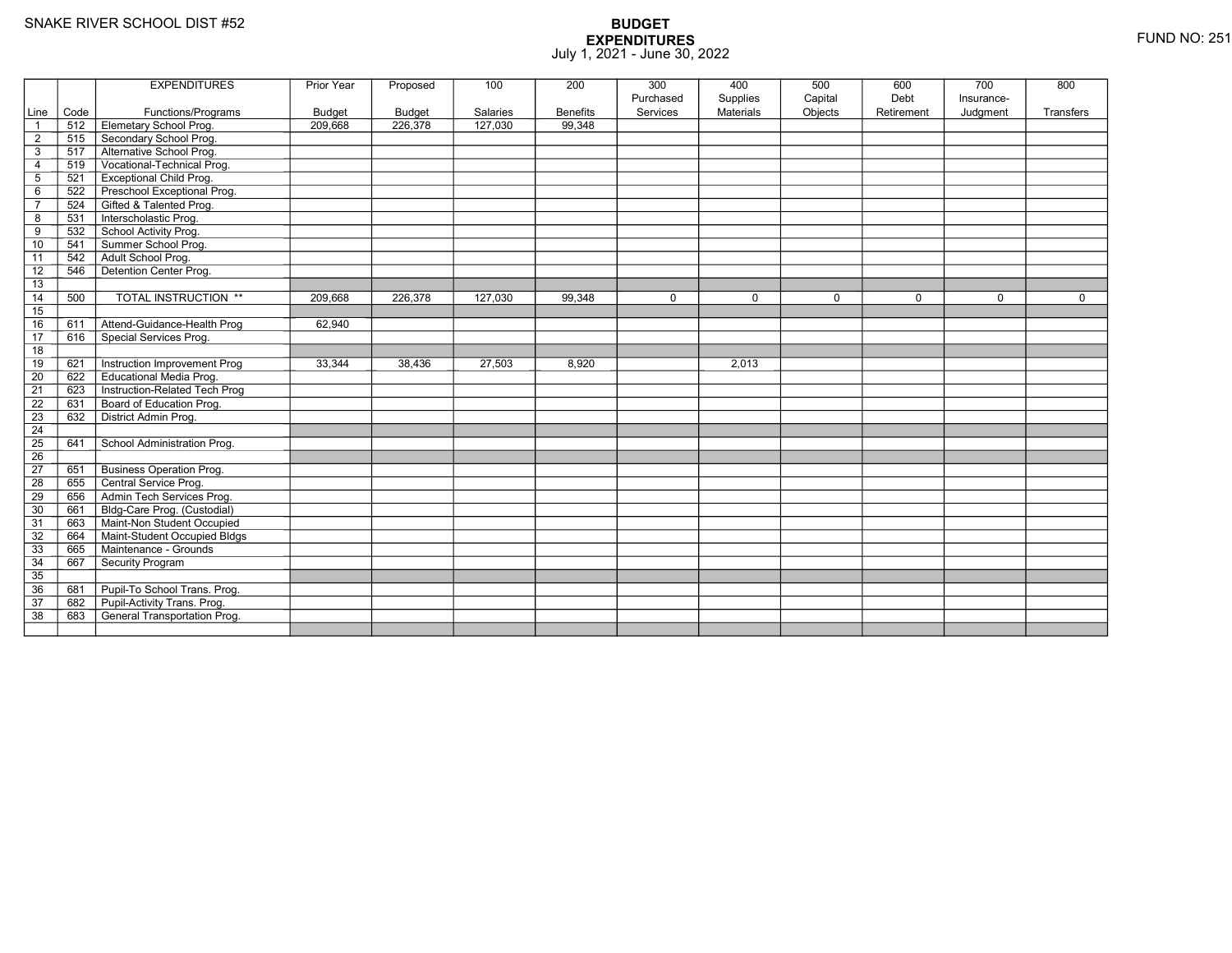8 Beginning Fund Balance

3 **Unappropriated Balance** 

Revenues + Transfers In 319,673CR

0 | TOTAL REVENUE (68 + 69) | 319,673CR

2 | Total Appropriation | 319,673 | 278,561

TOTAL APPROPRIATION (72+73) 319,673 278,561

69

70

71 72

73

74

## **BUDGET EXPENDITURES**July 1, 2021 - June 30, 2022

|      |      | <b>EXPENDITURES</b>                | Prior Year    | Proposed      | 100                   | 200             | 300                                                  | 400       | 500         | 600         | 700         | 800         |
|------|------|------------------------------------|---------------|---------------|-----------------------|-----------------|------------------------------------------------------|-----------|-------------|-------------|-------------|-------------|
|      |      |                                    |               |               |                       |                 | Purchased                                            | Supplies  | Capital     | Debt        | Insurance-  |             |
| Line | Code | Functions/Programs                 | <b>Budget</b> | <b>Budget</b> | Salaries              | <b>Benefits</b> | Services                                             | Materials | Objects     | Retirement  | Judgment    | Transfers   |
| 39   | 691  | Other Support Services Prog.       |               |               |                       |                 |                                                      |           |             |             |             |             |
| 40   |      |                                    |               |               |                       |                 |                                                      |           |             |             |             |             |
| 41   | 600  | TOTAL SUPPORT SERV.**              | 96,284        | 38,436        | 27,503                | 8,920           | $\mathbf 0$                                          | 2,013     | $\mathbf 0$ | $\mathbf 0$ | $\mathbf 0$ | $\mathbf 0$ |
| 42   |      |                                    |               |               |                       |                 |                                                      |           |             |             |             |             |
| 43   | 710  | <b>Child Nutrition Program</b>     |               |               |                       |                 |                                                      |           |             |             |             |             |
| 44   | 720  | Community Services Program         | 13,721        | 13,747        |                       |                 |                                                      | 13,747    |             |             |             |             |
| 45   | 730  | <b>Enterprise Operations</b>       |               |               |                       |                 |                                                      |           |             |             |             |             |
| 46   | 740  | Student Activity Program           |               |               |                       |                 |                                                      |           |             |             |             |             |
| 47   | 700  | <b>TOTAL NON-INSTRUCTION**</b>     | 13,721        | 13,747        | $\Omega$              | $\Omega$        | $\mathbf 0$                                          | 13,747    | $\mathbf 0$ | $\Omega$    | $\mathbf 0$ | $\mathbf 0$ |
| 48   |      |                                    |               |               |                       |                 |                                                      |           |             |             |             |             |
| 49   | 810  | Capital Assets-Student Occ         |               |               |                       |                 |                                                      |           |             |             |             |             |
| 50   | 811  | Capital Assets-Non Student Occ     |               |               |                       |                 |                                                      |           |             |             |             |             |
| 51   | 800  | <b>TOTAL CAPITAL ASSETS PROG**</b> | $\mathbf 0$   | $\Omega$      | $\Omega$              | $\Omega$        | $\mathbf 0$                                          | 0         | $\Omega$    | $\Omega$    | $\mathbf 0$ | $\mathbf 0$ |
| 52   |      |                                    |               |               |                       |                 |                                                      |           |             |             |             |             |
| 53   | 911  | Debt Services Prog.-Princ.         |               |               |                       |                 |                                                      |           |             |             |             |             |
| 54   | 912  | Debt Services Prog.-Int.           |               |               |                       |                 |                                                      |           |             |             |             |             |
| 55   | 913  | Debt Serv Prog-Refnded Debt        |               |               |                       |                 |                                                      |           |             |             |             |             |
| 56   | 920  | Transfers Out                      |               |               |                       |                 |                                                      |           |             |             |             |             |
| 57   |      |                                    |               |               |                       |                 |                                                      |           |             |             |             |             |
| 58   | 900  | <b>TOTAL OTHER SERVICES **</b>     | $\mathbf 0$   | $\mathbf 0$   | $\mathbf 0$           | 0               | $\mathbf 0$                                          | 0         | $\mathbf 0$ | $\mathbf 0$ | $\mathbf 0$ | $\mathbf 0$ |
| 59   |      |                                    |               |               |                       |                 |                                                      |           |             |             |             |             |
| 60   |      | <b>TOTAL EXPENDITURES</b><br>$***$ |               |               |                       |                 |                                                      |           |             |             |             |             |
|      |      | (Lines 14+41+47+51+58)**           | 319,673       | 278,561       | 154,533               | 108,268         | $\mathbf 0$                                          | 15,760    | $\mathbf 0$ | 0           | $\mathbf 0$ | $\mathbf 0$ |
| 61   |      |                                    |               |               |                       |                 |                                                      |           |             |             |             |             |
| 62   | 950  | <b>Contingency Reserve</b>         |               |               |                       |                 |                                                      |           |             |             |             |             |
|      |      | (5% of Line 60)                    |               |               |                       |                 |                                                      |           |             |             |             |             |
| 63   |      |                                    |               |               |                       |                 |                                                      |           |             |             |             |             |
| 64   |      | <b>TOTAL APPROPRIATION</b>         |               |               |                       |                 |                                                      |           |             |             |             |             |
|      |      | $(Line 60 + Line 62)$              | 319,673       | 278,561       |                       |                 |                                                      |           |             |             |             |             |
| 65   |      |                                    |               |               |                       |                 |                                                      |           |             |             |             |             |
|      |      |                                    |               |               |                       |                 |                                                      |           |             |             |             |             |
| 66   |      | <b>BUDGET SUMMARY</b>              |               |               | <b>BUDGET SUMMARY</b> |                 |                                                      |           |             |             |             |             |
| 67   |      |                                    |               |               |                       |                 |                                                      |           |             |             |             |             |
| 68   |      | Beginning Fund Balance             |               |               |                       |                 | The total on line 70 must equal the total on line 74 |           |             |             |             |             |

The total on line 70 must equal the total on line 74

R\_| 278,561CR<br>DT 278,581.0D

R 278,561CR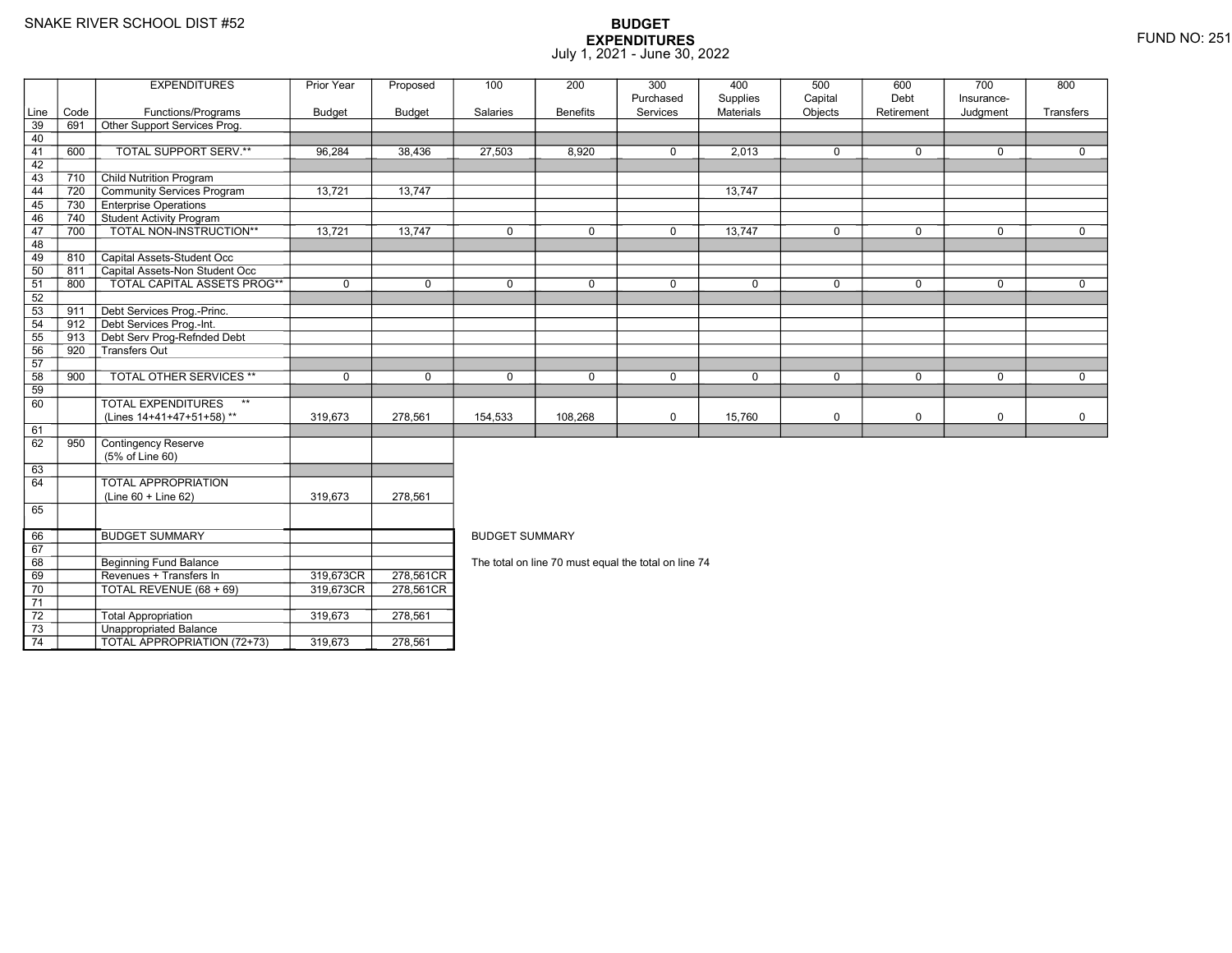# **BUDGET REVENUES** FUND NO: 252 July 1, 2021 - June 30, 2022

|                 |        | <b>REVENUES</b>                           | <b>Prior Year</b> | <b>Proposed Budget</b> |             |                 |        | <b>REVENUES</b>                                                      | <b>Prior Year</b> | <b>Proposed Budget</b> |             |
|-----------------|--------|-------------------------------------------|-------------------|------------------------|-------------|-----------------|--------|----------------------------------------------------------------------|-------------------|------------------------|-------------|
| Line            | Code   | Item                                      | <b>Budget</b>     | Line Amounts           | Totals      | Line            | Code   | Item                                                                 | <b>Budget</b>     | <b>Line Amounts</b>    | Totals      |
| $\overline{1}$  | 320000 | <b>Estimated Fund Balance</b>             |                   | *******                |             | 40              | 429000 | Other County                                                         |                   |                        |             |
| $\overline{2}$  |        | $\overline{as}$ of July 1                 | $\mathbf 0$       | *******                | $\mathbf 0$ | 41              | 420000 | <b>TOTAL COUNTY</b><br>$**$                                          | $\mathbf 0$       | *******                | $\mathbf 0$ |
| $\overline{3}$  | 411100 | Taxes-General M & O                       |                   |                        |             | 42              |        |                                                                      |                   |                        |             |
| $\overline{4}$  |        | 411200 Taxes-Suplemental                  |                   |                        |             | 43              | 431100 | <b>Base Support Program</b>                                          |                   |                        |             |
| $5\phantom{.0}$ | 411300 | Taxes-Emergency                           |                   |                        |             | 44              | 431200 | Transportation Support                                               |                   |                        |             |
| $\,6$           | 411400 | Taxes-Tort                                |                   |                        |             | 45              |        | 431400 Except Child/SED Support                                      |                   |                        |             |
| $\overline{7}$  | 411500 | Taxes-Cooperative                         |                   |                        |             | 46              |        | 431500 Border Tuition Support                                        |                   |                        |             |
| 8               | 411600 | Taxes-Tuition                             |                   |                        |             | 47              | 431600 | Tuition Equivalency                                                  |                   |                        |             |
| $\overline{9}$  | 411700 | Taxes-Migrant                             |                   |                        |             | 48              | 431800 | <b>Benefit Apportionment</b>                                         |                   |                        |             |
| 10              | 411900 | Taxes-Other                               |                   |                        |             | 49              |        | 431900 Other State Support                                           |                   |                        |             |
| 11              | 412100 | <b>Taxes-Plant Facility</b>               |                   |                        |             | 50              |        | 432100 Driver Education Prog.                                        |                   |                        |             |
| 12              | 412500 | Taxes-Bond & Interest                     |                   |                        |             | 51              |        | 432400 Professional Technical Prog                                   |                   |                        |             |
| $\overline{13}$ |        | <b>TOTAL TAXES</b><br>$**$                | $\mathbf 0$       | *******                | $\mathbf 0$ | 52              |        | 437000 Lottery/Additional State Maint                                |                   |                        |             |
| 14              | 413000 | Penalty: Delinquent Taxes                 |                   |                        |             | 53              |        | 438000 Rev in Lieu of/Ag Equip Tax                                   |                   |                        |             |
| 15              |        |                                           |                   |                        |             | 54              |        | 439000 Other State Revenue                                           |                   |                        |             |
| 16              | 414100 | Tuition - Individuals                     |                   |                        |             | 55              |        |                                                                      |                   |                        |             |
| $\overline{17}$ | 414200 | Tuition-Districts in Idaho                |                   |                        |             | 56              | 430000 | $\star\star$<br><b>TOTAL STATE</b>                                   | $\Omega$          | *******                | $\Omega$    |
| 18              | 414300 | Tuition-Out of State Districts            |                   |                        |             | 57              |        |                                                                      |                   |                        |             |
| 19              |        |                                           |                   |                        |             | 58              | 442000 | Indirect Unrestricted Fed.                                           |                   |                        |             |
| 20              | 415000 | Earnings on Investments                   |                   |                        |             | 59              |        | 443000 Direct Restricted Fed.                                        |                   |                        |             |
| $\overline{21}$ |        |                                           |                   |                        |             | 60              |        | 445100 Title I - ESEA                                                |                   |                        |             |
| $\overline{22}$ |        | 416100 School Food Service                |                   |                        |             | 61              |        | $\overline{1}$ 445200 $\overline{\top}$ Title VI. ESEA-Innovative Pr |                   |                        |             |
| 23              | 416200 | Meal Sales: Non-Reimb.                    |                   |                        |             | 62              | 445300 | Perkins III-Voc Tech Act                                             |                   |                        |             |
| 24              | 416900 | Other Food Sales                          |                   |                        |             | 63              |        | 445400 Adult Education                                               |                   |                        |             |
| 25              |        |                                           |                   |                        |             | 64              |        | 445500 Child Nutrition Reimb.                                        |                   |                        |             |
| 26              | 417100 | $\overline{\Gamma}$ Admissions/Activities |                   |                        |             | 65              |        | $^-$ 445600 $\overline{ }$ Title VI-B                                |                   |                        |             |
| $\overline{27}$ |        | 417200 Bookstore Sales                    |                   |                        |             | 66              |        | 445900 Other Indirect Fed. Prog.                                     | 303,813CR         |                        |             |
| 28              |        | 417300 Clubs, Org. Dues, Etc.             |                   |                        |             | 67              |        | 448200   Impact Aid - P.L. 874                                       |                   |                        |             |
| 29              |        | 417400 School Fees & Charges              |                   |                        |             | 68              | 440000 | $^{\star\star}$<br><b>TOTAL FEDERAL</b>                              | 303,813CR         | *******                | $\Omega$    |
| 30              |        | 417900 Other Student Revenues             |                   |                        |             | 69              |        |                                                                      |                   |                        |             |
| 31              |        |                                           |                   |                        |             | 70              |        | 451000 Proceeds: Bonds, Capital Leases                               |                   |                        |             |
| 32              | 418100 | <b>Community Service</b>                  |                   |                        |             | $\overline{71}$ |        | 453000 Sale of Fixed Assets                                          |                   |                        |             |
| 33              |        |                                           |                   |                        |             | 72              | 450000 | $\star\star$<br>TOTAL OTHER                                          | $\Omega$          | *******                | $\mathbf 0$ |
| 34              | 419100 | Rentals                                   |                   |                        |             | $\overline{73}$ |        |                                                                      |                   |                        |             |
| 35              | 419200 | Contributions/Donations                   |                   |                        |             | 74              |        | $**$<br><b>TOTAL REVENUES</b>                                        | 303.813CR         | *******                | $\mathbf 0$ |
| 36              | 419300 | <b>Transportaion Fees</b>                 |                   |                        |             | $\overline{75}$ |        |                                                                      |                   |                        |             |
| 37              |        | 419900 Other Local                        |                   |                        |             | 76              | 460000 | <b>TRANSFERS IN</b>                                                  |                   |                        |             |
| 38              |        | <b>TOTAL OTHER LOCAL **</b>               | $\mathbf 0$       | *******                | $\mathbf 0$ | 77              |        |                                                                      |                   |                        |             |
| 39              | 410000 | <b>TOTAL LOCAL</b>                        |                   | *******                |             | 78              | 400000 | BAL.+ REVENUE + TRANS.                                               |                   | *******                |             |
|                 |        | $(Line 13 + 38)$                          | $\mathbf 0$       |                        | $\mathbf 0$ |                 |        | (Lines $1 + 74 + 76$ )                                               | 303,813CR         |                        | $\mathbf 0$ |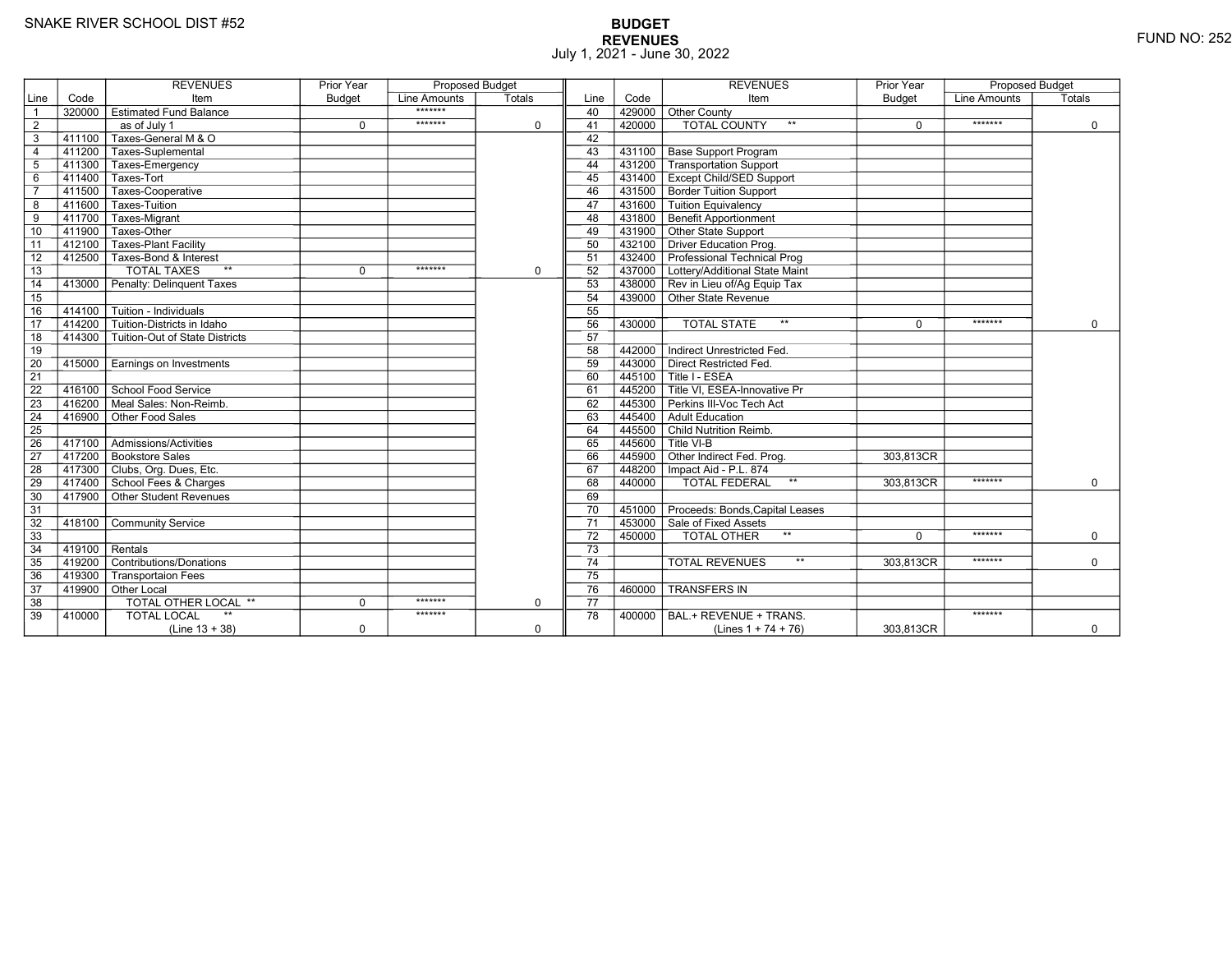|                 |      | <b>EXPENDITURES</b>                 | Prior Year    | Proposed      | 100      | 200             | 300         | 400              | 500         | 600         | 700        | 800       |
|-----------------|------|-------------------------------------|---------------|---------------|----------|-----------------|-------------|------------------|-------------|-------------|------------|-----------|
|                 |      |                                     |               |               |          |                 | Purchased   | Supplies         | Capital     | Debt        | Insurance- |           |
| Line            | Code | Functions/Programs                  | <b>Budget</b> | <b>Budget</b> | Salaries | <b>Benefits</b> | Services    | <b>Materials</b> | Objects     | Retirement  | Judgment   | Transfers |
| $\overline{1}$  | 512  | Elemetary School Prog.              | 125,000       |               |          |                 |             |                  |             |             |            |           |
| $\overline{2}$  | 515  | Secondary School Prog.              | 125,000       |               |          |                 |             |                  |             |             |            |           |
| $\mathsf 3$     | 517  | Alternative School Prog.            |               |               |          |                 |             |                  |             |             |            |           |
| $\overline{4}$  | 519  | Vocational-Technical Prog.          |               |               |          |                 |             |                  |             |             |            |           |
| $\mathbf 5$     | 521  | <b>Exceptional Child Prog.</b>      |               |               |          |                 |             |                  |             |             |            |           |
| 6               | 522  | Preschool Exceptional Prog.         |               |               |          |                 |             |                  |             |             |            |           |
| $\overline{7}$  | 524  | Gifted & Talented Prog.             |               |               |          |                 |             |                  |             |             |            |           |
| 8               | 531  | Interscholastic Prog.               |               |               |          |                 |             |                  |             |             |            |           |
| 9               | 532  | School Activity Prog.               |               |               |          |                 |             |                  |             |             |            |           |
| 10              | 541  | Summer School Prog.                 |               |               |          |                 |             |                  |             |             |            |           |
| 11              | 542  | Adult School Prog.                  |               |               |          |                 |             |                  |             |             |            |           |
| $\overline{12}$ | 546  | Detention Center Prog.              |               |               |          |                 |             |                  |             |             |            |           |
| 13              |      |                                     |               |               |          |                 |             |                  |             |             |            |           |
| 14              | 500  | <b>TOTAL INSTRUCTION **</b>         | 250,000       | $\Omega$      | $\Omega$ | 0               | $\mathbf 0$ | $\Omega$         | $\mathbf 0$ | $\mathbf 0$ | $\Omega$   | $\Omega$  |
| 15              |      |                                     |               |               |          |                 |             |                  |             |             |            |           |
| 16              | 611  | Attend-Guidance-Health Prog         |               |               |          |                 |             |                  |             |             |            |           |
| 17              | 616  | Special Services Prog.              |               |               |          |                 |             |                  |             |             |            |           |
| 18              |      |                                     |               |               |          |                 |             |                  |             |             |            |           |
| 19              | 621  | Instruction Improvement Prog        |               |               |          |                 |             |                  |             |             |            |           |
| $\overline{20}$ | 622  | <b>Educational Media Prog.</b>      |               |               |          |                 |             |                  |             |             |            |           |
| 21              | 623  | Instruction-Related Tech Prog       | 53,813        |               |          |                 |             |                  |             |             |            |           |
| $\overline{22}$ | 631  | Board of Education Prog.            |               |               |          |                 |             |                  |             |             |            |           |
| 23              | 632  | District Admin Prog.                |               |               |          |                 |             |                  |             |             |            |           |
| 24              |      |                                     |               |               |          |                 |             |                  |             |             |            |           |
| $\overline{25}$ | 641  | School Administration Prog.         |               |               |          |                 |             |                  |             |             |            |           |
| 26              |      |                                     |               |               |          |                 |             |                  |             |             |            |           |
| 27              | 651  | <b>Business Operation Prog.</b>     |               |               |          |                 |             |                  |             |             |            |           |
| 28              | 655  | Central Service Prog.               |               |               |          |                 |             |                  |             |             |            |           |
| 29              | 656  | Admin Tech Services Prog.           |               |               |          |                 |             |                  |             |             |            |           |
| 30              | 661  | Bldg-Care Prog. (Custodial)         |               |               |          |                 |             |                  |             |             |            |           |
| 31              | 663  | Maint-Non Student Occupied          |               |               |          |                 |             |                  |             |             |            |           |
| 32              | 664  | Maint-Student Occupied Bldgs        |               |               |          |                 |             |                  |             |             |            |           |
| 33              | 665  | Maintenance - Grounds               |               |               |          |                 |             |                  |             |             |            |           |
| 34              | 667  | Security Program                    |               |               |          |                 |             |                  |             |             |            |           |
| $\overline{35}$ |      |                                     |               |               |          |                 |             |                  |             |             |            |           |
| 36              | 681  | Pupil-To School Trans. Prog.        |               |               |          |                 |             |                  |             |             |            |           |
| 37              | 682  | Pupil-Activity Trans. Prog.         |               |               |          |                 |             |                  |             |             |            |           |
| $\overline{38}$ | 683  | <b>General Transportation Prog.</b> |               |               |          |                 |             |                  |             |             |            |           |
|                 |      |                                     |               |               |          |                 |             |                  |             |             |            |           |
|                 |      |                                     |               |               |          |                 |             |                  |             |             |            |           |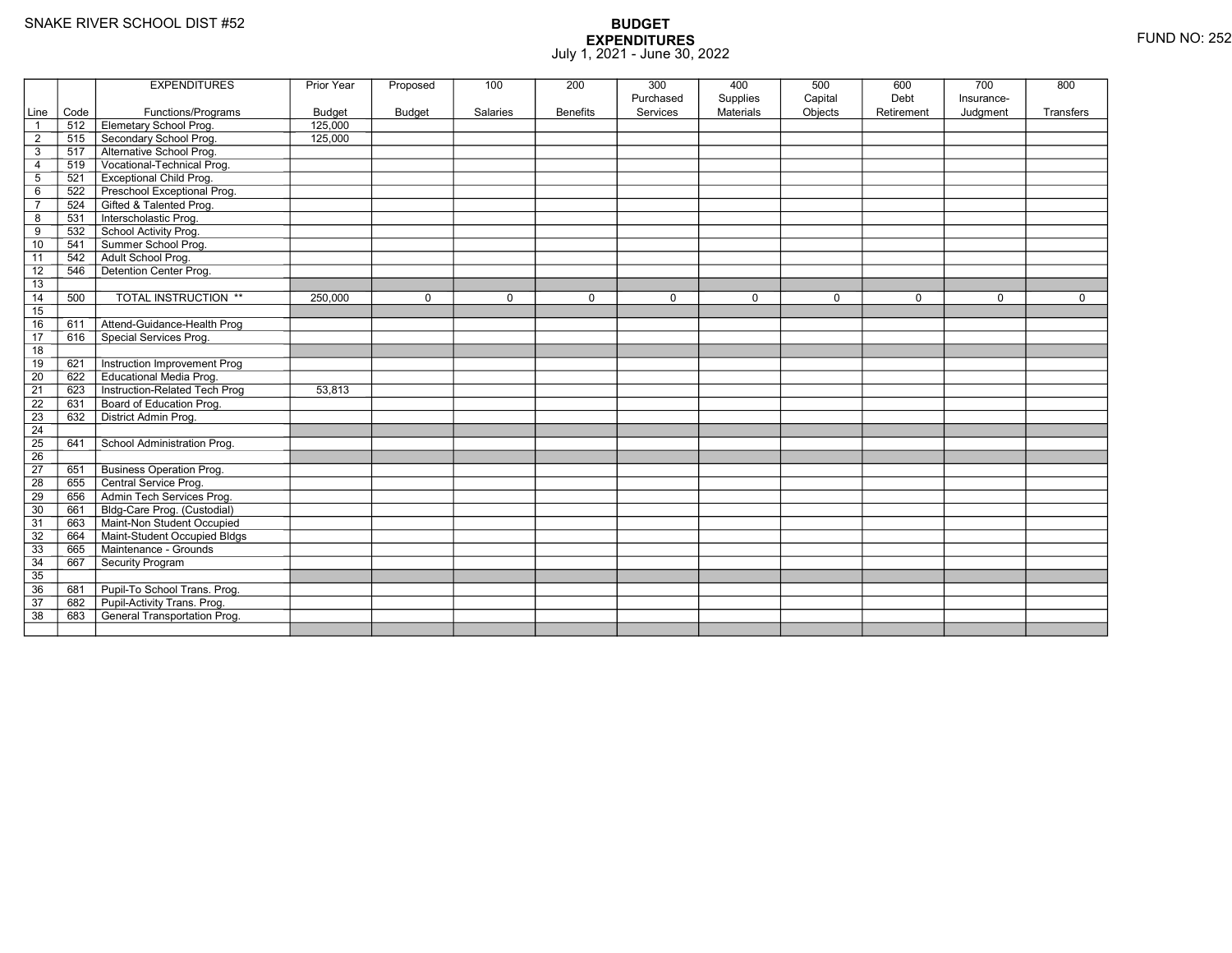Total Appropriation 303,813

TOTAL APPROPRIATION (72+73) 303,813 <sup>0</sup>

3 **Unappropriated Balance** 

73

74

|                 |      | <b>EXPENDITURES</b>                | Prior Year    | Proposed      | 100                   | 200             | 300                                                  | 400                   | 500                | 600                | 700                    | 800         |
|-----------------|------|------------------------------------|---------------|---------------|-----------------------|-----------------|------------------------------------------------------|-----------------------|--------------------|--------------------|------------------------|-------------|
| Line            | Code | Functions/Programs                 | <b>Budget</b> | <b>Budget</b> | Salaries              | <b>Benefits</b> | Purchased<br>Services                                | Supplies<br>Materials | Capital<br>Objects | Debt<br>Retirement | Insurance-<br>Judgment | Transfers   |
| 39              | 691  | Other Support Services Prog.       |               |               |                       |                 |                                                      |                       |                    |                    |                        |             |
| 40              |      |                                    |               |               |                       |                 |                                                      |                       |                    |                    |                        |             |
| 41              | 600  | TOTAL SUPPORT SERV.**              | 53,813        | $\mathbf 0$   | $\mathbf 0$           | $\mathbf 0$     | $\mathbf 0$                                          | $\mathbf 0$           | 0                  | $\mathbf 0$        | $\mathbf 0$            | $\Omega$    |
| 42              |      |                                    |               |               |                       |                 |                                                      |                       |                    |                    |                        |             |
| 43              | 710  | <b>Child Nutrition Program</b>     |               |               |                       |                 |                                                      |                       |                    |                    |                        |             |
| 44              | 720  | Community Services Program         |               |               |                       |                 |                                                      |                       |                    |                    |                        |             |
| 45              | 730  | <b>Enterprise Operations</b>       |               |               |                       |                 |                                                      |                       |                    |                    |                        |             |
| 46              | 740  | Student Activity Program           |               |               |                       |                 |                                                      |                       |                    |                    |                        |             |
| 47              | 700  | TOTAL NON-INSTRUCTION**            | $\mathbf 0$   | $\mathbf 0$   | $\mathbf 0$           | 0               | $\mathbf 0$                                          | $\mathbf 0$           | $\mathbf 0$        | $\mathbf 0$        | $\mathbf 0$            | $\mathbf 0$ |
| 48              |      |                                    |               |               |                       |                 |                                                      |                       |                    |                    |                        |             |
| 49              | 810  | Capital Assets-Student Occ         |               |               |                       |                 |                                                      |                       |                    |                    |                        |             |
| 50              | 811  | Capital Assets-Non Student Occ     |               |               |                       |                 |                                                      |                       |                    |                    |                        |             |
| 51              | 800  | TOTAL CAPITAL ASSETS PROG**        | $\mathbf{0}$  | $\Omega$      | $\mathbf 0$           | $\mathbf 0$     | $\mathbf 0$                                          | $\mathbf 0$           | $\mathbf 0$        | $\mathbf 0$        | $\Omega$               | $\mathbf 0$ |
| 52              |      |                                    |               |               |                       |                 |                                                      |                       |                    |                    |                        |             |
| 53              | 911  | Debt Services Prog.-Princ.         |               |               |                       |                 |                                                      |                       |                    |                    |                        |             |
| 54              | 912  | Debt Services Prog.-Int.           |               |               |                       |                 |                                                      |                       |                    |                    |                        |             |
| 55              | 913  | Debt Serv Prog-Refnded Debt        |               |               |                       |                 |                                                      |                       |                    |                    |                        |             |
| 56              | 920  | -<br>Transfers Out                 |               |               |                       |                 |                                                      |                       |                    |                    |                        |             |
| 57              |      |                                    |               |               |                       |                 |                                                      |                       |                    |                    |                        |             |
| 58              | 900  | <b>TOTAL OTHER SERVICES **</b>     | $\mathbf 0$   | $\mathbf 0$   | $\mathbf 0$           | 0               | $\mathbf 0$                                          | $\mathbf 0$           | $\mathbf 0$        | $\mathbf 0$        | $\mathbf 0$            | $\mathbf 0$ |
| 59              |      |                                    |               |               |                       |                 |                                                      |                       |                    |                    |                        |             |
| 60              |      | TOTAL EXPENDITURES<br>$\star\star$ |               |               |                       |                 |                                                      |                       |                    |                    |                        |             |
|                 |      | (Lines 14+41+47+51+58)**           | 303,813       | $\mathbf 0$   | $\mathsf 0$           | 0               | $\pmb{0}$                                            | $\mathbf 0$           | $\mathbf 0$        | $\mathbf 0$        | 0                      | $\mathbf 0$ |
| 61              |      |                                    |               |               |                       |                 |                                                      |                       |                    |                    |                        |             |
| 62              | 950  | Contingency Reserve                |               |               |                       |                 |                                                      |                       |                    |                    |                        |             |
|                 |      | (5% of Line 60)                    |               |               |                       |                 |                                                      |                       |                    |                    |                        |             |
| 63              |      |                                    |               |               |                       |                 |                                                      |                       |                    |                    |                        |             |
| 64              |      | <b>TOTAL APPROPRIATION</b>         |               |               |                       |                 |                                                      |                       |                    |                    |                        |             |
|                 |      | (Line 60 + Line 62)                | 303,813       | $\mathbf 0$   |                       |                 |                                                      |                       |                    |                    |                        |             |
| 65              |      |                                    |               |               |                       |                 |                                                      |                       |                    |                    |                        |             |
|                 |      |                                    |               |               |                       |                 |                                                      |                       |                    |                    |                        |             |
| 66              |      | <b>BUDGET SUMMARY</b>              |               |               | <b>BUDGET SUMMARY</b> |                 |                                                      |                       |                    |                    |                        |             |
| 67              |      |                                    |               |               |                       |                 |                                                      |                       |                    |                    |                        |             |
| 68              |      | <b>Beginning Fund Balance</b>      |               |               |                       |                 | The total on line 70 must equal the total on line 74 |                       |                    |                    |                        |             |
| 69              |      | Revenues + Transfers In            | 303,813CR     |               |                       |                 |                                                      |                       |                    |                    |                        |             |
| 70              |      | TOTAL REVENUE (68 + 69)            | 303,813CR     | $\mathbf 0$   |                       |                 |                                                      |                       |                    |                    |                        |             |
| $\overline{71}$ |      |                                    |               |               |                       |                 |                                                      |                       |                    |                    |                        |             |
| 72              |      | <b>Total Appropriation</b>         | 303.813       |               |                       |                 |                                                      |                       |                    |                    |                        |             |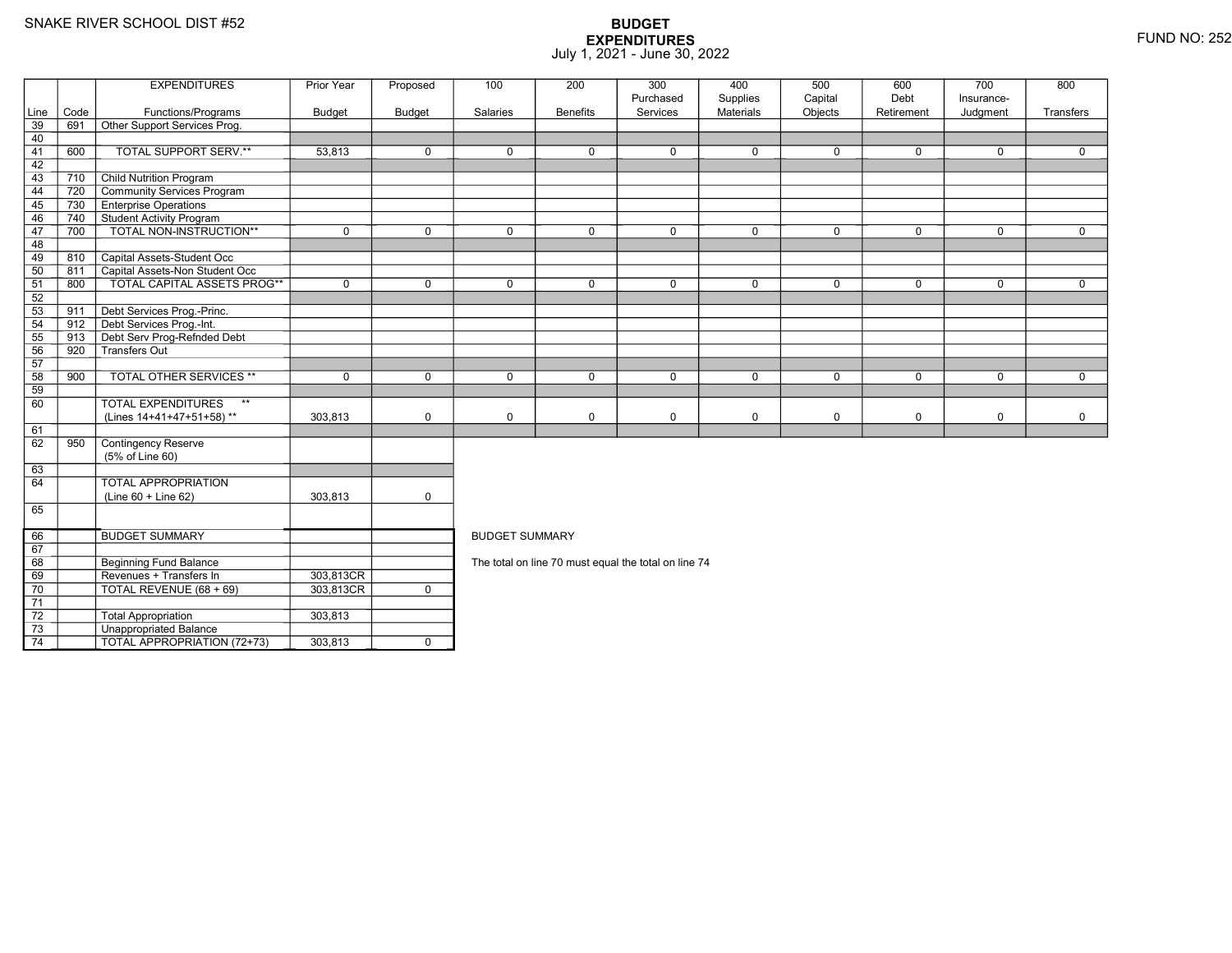# **BUDGET REVENUES** FUND NO: 253 July 1, 2021 - June 30, 2022

|                 |        | <b>REVENUES</b>                          | Prior Year    | <b>Proposed Budget</b> |             |                 |        | <b>REVENUES</b>                         | Prior Year    | <b>Proposed Budget</b> |             |
|-----------------|--------|------------------------------------------|---------------|------------------------|-------------|-----------------|--------|-----------------------------------------|---------------|------------------------|-------------|
| Line            | Code   | Item                                     | <b>Budget</b> | Line Amounts           | Totals      | Line            | Code   | Item                                    | <b>Budget</b> | Line Amounts           | Totals      |
| $\overline{1}$  |        | 320000   Estimated Fund Balance          |               | *******                |             | 40              | 429000 | <b>Other County</b>                     |               |                        |             |
| $\overline{2}$  |        | as of July 1                             | $\mathbf 0$   | *******                | $\mathbf 0$ | 41              | 420000 | <b>TOTAL COUNTY</b><br>$***$            | $\Omega$      | *******                | $\mathbf 0$ |
| 3               |        | 411100 Taxes-General M & O               |               |                        |             | 42              |        |                                         |               |                        |             |
| $\overline{4}$  |        | T411200 Taxes-Suplemental                |               |                        |             | 43              | 431100 | Base Support Program                    |               |                        |             |
| 5               |        | 411300 Taxes-Emergency                   |               |                        |             | 44              | 431200 | Transportation Support                  |               |                        |             |
| 6               |        | 411400 Taxes-Tort                        |               |                        |             | 45              | 431400 | <b>Except Child/SED Support</b>         |               |                        |             |
| $\overline{7}$  |        | 411500 Taxes-Cooperative                 |               |                        |             | 46              | 431500 | <b>Border Tuition Support</b>           |               |                        |             |
| 8               |        | 411600 Taxes-Tuition                     |               |                        |             | 47              | 431600 | Tuition Equivalency                     |               |                        |             |
| 9               |        | 411700 Taxes-Migrant                     |               |                        |             | 48              | 431800 | Benefit Apportionment                   |               |                        |             |
| 10              | 411900 | Taxes-Other                              |               |                        |             | 49              | 431900 | Other State Support                     |               |                        |             |
| 11              | 412100 | Taxes-Plant Facility                     |               |                        |             | 50              | 432100 | <b>Driver Education Prog.</b>           |               |                        |             |
| 12              |        | 412500 Taxes-Bond & Interest             |               |                        |             | 51              |        | 432400 Professional Technical Prog      |               |                        |             |
| 13              |        | <b>TOTAL TAXES</b><br>$**$               | $\Omega$      | *******                | $\mathbf 0$ | 52              | 437000 | Lottery/Additional State Maint          |               |                        |             |
| 14              | 413000 | Penalty: Delinguent Taxes                |               |                        |             | 53              |        | 438000 Rev in Lieu of/Ag Equip Tax      |               |                        |             |
| 15              |        |                                          |               |                        |             | 54              | 439000 | $\overline{\Gamma}$ Other State Revenue |               |                        |             |
| 16              |        | 414100 Tuition - Individuals             |               |                        |             | 55              |        |                                         |               |                        |             |
| $\overline{17}$ | 414200 | Tuition-Districts in Idaho               |               |                        |             | 56              | 430000 | <b>TOTAL STATE</b><br>$**$              | $\Omega$      | *******                | $\Omega$    |
| 18              | 414300 | Tuition-Out of State Districts           |               |                        |             | 57              |        |                                         |               |                        |             |
| 19              |        |                                          |               |                        |             | 58              | 442000 | Indirect Unrestricted Fed.              |               |                        |             |
| 20              | 415000 | Earnings on Investments                  |               |                        |             | 59              | 443000 | <b>Direct Restricted Fed.</b>           |               |                        |             |
| $\overline{21}$ |        |                                          |               |                        |             | 60              | 445100 | Title I - ESEA                          |               |                        |             |
| 22              |        | 416100 School Food Service               |               |                        |             | 61              |        | 445200 Title VI. ESEA-Innovative Pr     |               |                        |             |
| 23              |        | $416200$ Meal Sales: Non-Reimb.          |               |                        |             | 62              | 445300 | Perkins III-Voc Tech Act                |               |                        |             |
| 24              | 416900 | Other Food Sales                         |               |                        |             | 63              | 445400 | Adult Education                         |               |                        |             |
| 25              |        |                                          |               |                        |             | 64              |        | 445500 Child Nutrition Reimb.           |               |                        |             |
| 26              |        | 417100   Admissions/Activities           |               |                        |             | 65              |        | $445600$ Title VI-B                     |               |                        |             |
| $\overline{27}$ |        | 417200 Bookstore Sales                   |               |                        |             | 66              | 445900 | Other Indirect Fed. Prog.               | 15,972CR      | 6,814CR                |             |
| 28              |        | 417300 Clubs, Org. Dues, Etc.            |               |                        |             | 67              | 448200 | Impact Aid - P.L. 874                   |               |                        |             |
| 29              |        | 417400 School Fees & Charges             |               |                        |             | 68              | 440000 | TOTAL FEDERAL<br>$\star\star$           | 15,972CR      | *******                | 6,814CR     |
| 30              |        | $-$ 417900 $\top$ Other Student Revenues |               |                        |             | 69              |        |                                         |               |                        |             |
| 31              |        |                                          |               |                        |             | 70              | 451000 | Proceeds: Bonds, Capital Leases         |               |                        |             |
| 32              | 418100 | <b>Community Service</b>                 |               |                        |             | 71              | 453000 | Sale of Fixed Assets                    |               |                        |             |
| 33              |        |                                          |               |                        |             | 72              | 450000 | TOTAL OTHER<br>$***$                    | $\Omega$      | *******                | $\Omega$    |
| 34              | 419100 | $\overline{\mathsf{R}}$ entals           |               |                        |             | $\overline{73}$ |        |                                         |               |                        |             |
| 35              |        | 419200 Contributions/Donations           |               |                        |             | $\overline{74}$ |        | $***$<br><b>TOTAL REVENUES</b>          | 15.972CR      | *******                | 6,814CR     |
| 36              | 419300 | <b>Transportaion Fees</b>                |               |                        |             | $\overline{75}$ |        |                                         |               |                        |             |
| 37              |        | 419900 Other Local                       |               |                        |             | 76              | 460000 | <b>TRANSFERS IN</b>                     |               |                        |             |
| 38              |        | TOTAL OTHER LOCAL **                     | $\mathbf 0$   | *******                | 0           | 77              |        |                                         |               |                        |             |
| 39              | 410000 | <b>TOTAL LOCAL</b>                       |               | *******                |             | 78              | 400000 | BAL.+ REVENUE + TRANS.                  |               | *******                |             |
|                 |        | $(Line 13 + 38)$                         | $\mathbf 0$   |                        | $\mathbf 0$ |                 |        | (Lines $1 + 74 + 76$ )                  | 15,972CR      |                        | 6,814CR     |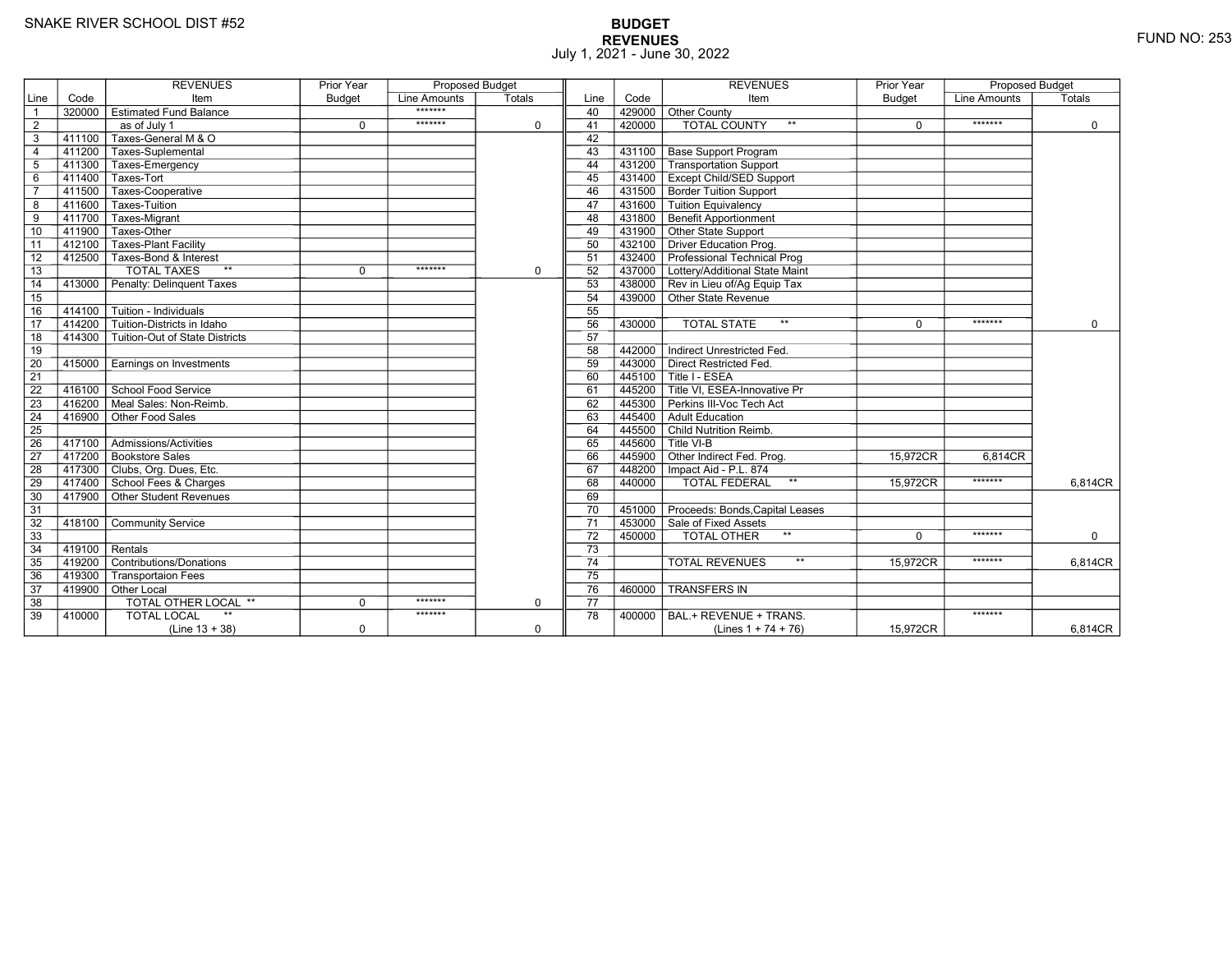|                 |      | <b>EXPENDITURES</b>                 | Prior Year    | Proposed      | 100         | 200             | 300       | 400              | 500         | 600         | 700         | 800         |
|-----------------|------|-------------------------------------|---------------|---------------|-------------|-----------------|-----------|------------------|-------------|-------------|-------------|-------------|
|                 |      |                                     |               |               |             |                 | Purchased | Supplies         | Capital     | Debt        | Insurance-  |             |
| Line            | Code | Functions/Programs                  | <b>Budget</b> | <b>Budget</b> | Salaries    | <b>Benefits</b> | Services  | <b>Materials</b> | Objects     | Retirement  | Judgment    | Transfers   |
| $\overline{1}$  | 512  | Elemetary School Prog.              |               |               |             |                 |           |                  |             |             |             |             |
| $\overline{2}$  | 515  | Secondary School Prog.              | 6,120         | 6,814         |             |                 |           | 6,814            |             |             |             |             |
| $\mathsf 3$     | 517  | Alternative School Prog.            |               |               |             |                 |           |                  |             |             |             |             |
| $\overline{4}$  | 519  | Vocational-Technical Prog.          |               |               |             |                 |           |                  |             |             |             |             |
| $\mathbf 5$     | 521  | <b>Exceptional Child Prog.</b>      |               |               |             |                 |           |                  |             |             |             |             |
| 6               | 522  | Preschool Exceptional Prog.         |               |               |             |                 |           |                  |             |             |             |             |
| $\overline{7}$  | 524  | Gifted & Talented Prog.             |               |               |             |                 |           |                  |             |             |             |             |
| 8               | 531  | Interscholastic Prog.               |               |               |             |                 |           |                  |             |             |             |             |
| 9               | 532  | School Activity Prog.               |               |               |             |                 |           |                  |             |             |             |             |
| 10              | 541  | Summer School Prog.                 |               |               |             |                 |           |                  |             |             |             |             |
| 11              | 542  | Adult School Prog.                  |               |               |             |                 |           |                  |             |             |             |             |
| $\overline{12}$ | 546  | Detention Center Prog.              |               |               |             |                 |           |                  |             |             |             |             |
| 13              |      |                                     |               |               |             |                 |           |                  |             |             |             |             |
| 14              | 500  | <b>TOTAL INSTRUCTION **</b>         | 6,120         | 6,814         | $\mathbf 0$ | $\mathbf 0$     | $\Omega$  | 6,814            | $\mathbf 0$ | $\mathbf 0$ | $\mathbf 0$ | $\mathbf 0$ |
| 15              |      |                                     |               |               |             |                 |           |                  |             |             |             |             |
| 16              | 611  | Attend-Guidance-Health Prog         | 9,852         |               |             |                 |           |                  |             |             |             |             |
| 17              | 616  | Special Services Prog.              |               |               |             |                 |           |                  |             |             |             |             |
| 18              |      |                                     |               |               |             |                 |           |                  |             |             |             |             |
| 19              | 621  | Instruction Improvement Prog        |               |               |             |                 |           |                  |             |             |             |             |
| $\overline{20}$ | 622  | <b>Educational Media Prog.</b>      |               |               |             |                 |           |                  |             |             |             |             |
| 21              | 623  | Instruction-Related Tech Prog       |               |               |             |                 |           |                  |             |             |             |             |
| 22              | 631  | Board of Education Prog.            |               |               |             |                 |           |                  |             |             |             |             |
| 23              | 632  | District Admin Prog.                |               |               |             |                 |           |                  |             |             |             |             |
| 24              |      |                                     |               |               |             |                 |           |                  |             |             |             |             |
| $\overline{25}$ | 641  | School Administration Prog.         |               |               |             |                 |           |                  |             |             |             |             |
| 26              |      |                                     |               |               |             |                 |           |                  |             |             |             |             |
| 27              | 651  | <b>Business Operation Prog.</b>     |               |               |             |                 |           |                  |             |             |             |             |
| 28              | 655  | Central Service Prog.               |               |               |             |                 |           |                  |             |             |             |             |
| 29              | 656  | Admin Tech Services Prog.           |               |               |             |                 |           |                  |             |             |             |             |
| 30              | 661  | Bldg-Care Prog. (Custodial)         |               |               |             |                 |           |                  |             |             |             |             |
| 31              | 663  | Maint-Non Student Occupied          |               |               |             |                 |           |                  |             |             |             |             |
| 32              | 664  | Maint-Student Occupied Bldgs        |               |               |             |                 |           |                  |             |             |             |             |
| 33              | 665  | Maintenance - Grounds               |               |               |             |                 |           |                  |             |             |             |             |
| 34              | 667  | Security Program                    |               |               |             |                 |           |                  |             |             |             |             |
| $\overline{35}$ |      |                                     |               |               |             |                 |           |                  |             |             |             |             |
| 36              | 681  | Pupil-To School Trans. Prog.        |               |               |             |                 |           |                  |             |             |             |             |
| 37              | 682  | Pupil-Activity Trans. Prog.         |               |               |             |                 |           |                  |             |             |             |             |
| $\overline{38}$ | 683  | <b>General Transportation Prog.</b> |               |               |             |                 |           |                  |             |             |             |             |
|                 |      |                                     |               |               |             |                 |           |                  |             |             |             |             |
|                 |      |                                     |               |               |             |                 |           |                  |             |             |             |             |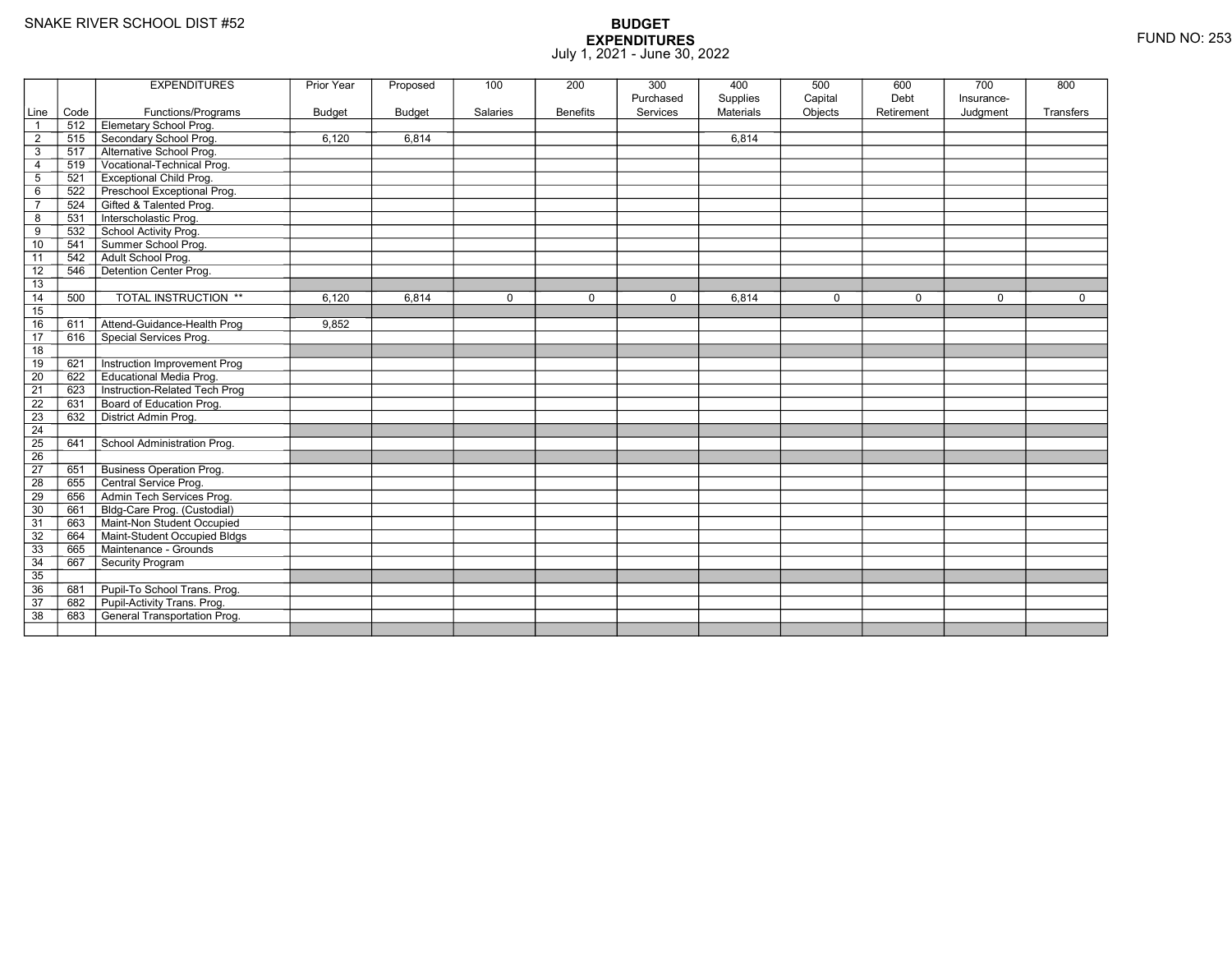8 Beginning Fund Balance

3 **Unappropriated Balance** 

Revenues + Transfers In 15,972CR

0 | TOTAL REVENUE (68 + 69) | 15,972CR

2 Total Appropriation 15,972 6,814

 $\overline{101}$  TOTAL APPROPRIATION (72+73)  $\overline{1}$  15,972 6,814

69

70

71 72

73

74

## **BUDGET EXPENDITURES**July 1, 2021 - June 30, 2022

|                 |      | <b>EXPENDITURES</b>                       | Prior Year    | Proposed      | 100                                                  | 200             | 300         | 400              | 500         | 600         | 700         | 800          |  |  |
|-----------------|------|-------------------------------------------|---------------|---------------|------------------------------------------------------|-----------------|-------------|------------------|-------------|-------------|-------------|--------------|--|--|
|                 |      |                                           |               |               |                                                      |                 | Purchased   | Supplies         | Capital     | Debt        | Insurance-  |              |  |  |
| Line            | Code | Functions/Programs                        | <b>Budget</b> | <b>Budget</b> | Salaries                                             | <b>Benefits</b> | Services    | <b>Materials</b> | Objects     | Retirement  | Judgment    | Transfers    |  |  |
| $\overline{39}$ | 691  | Other Support Services Prog.              |               |               |                                                      |                 |             |                  |             |             |             |              |  |  |
| 40              |      |                                           |               |               |                                                      |                 |             |                  |             |             |             |              |  |  |
| 41              | 600  | TOTAL SUPPORT SERV.**                     | 9,852         | $\mathbf 0$   | $\mathbf 0$                                          | 0               | $\mathbf 0$ | 0                | $\Omega$    | $\Omega$    | $\mathbf 0$ | $\mathbf 0$  |  |  |
| 42              |      |                                           |               |               |                                                      |                 |             |                  |             |             |             |              |  |  |
| 43              | 710  | <b>Child Nutrition Program</b>            |               |               |                                                      |                 |             |                  |             |             |             |              |  |  |
| 44              | 720  | Community Services Program                |               |               |                                                      |                 |             |                  |             |             |             |              |  |  |
| 45              | 730  | <b>Enterprise Operations</b>              |               |               |                                                      |                 |             |                  |             |             |             |              |  |  |
| 46              | 740  | Student Activity Program                  |               |               |                                                      |                 |             |                  |             |             |             |              |  |  |
| 47              | 700  | TOTAL NON-INSTRUCTION**                   | $\mathbf 0$   | $\Omega$      | $\mathbf 0$                                          | $\Omega$        | $\mathbf 0$ | 0                | $\Omega$    | $\Omega$    | $\mathbf 0$ | $\mathbf 0$  |  |  |
| 48              |      |                                           |               |               |                                                      |                 |             |                  |             |             |             |              |  |  |
| 49              | 810  | Capital Assets-Student Occ                |               |               |                                                      |                 |             |                  |             |             |             |              |  |  |
| 50              | 811  | Capital Assets-Non Student Occ            |               |               |                                                      |                 |             |                  |             |             |             |              |  |  |
| 51              | 800  | <b>TOTAL CAPITAL ASSETS PROG**</b>        | $\mathbf 0$   | $\mathbf 0$   | $\mathbf 0$                                          | $\mathbf{0}$    | $\mathsf 0$ | $\mathbf 0$      | $\mathbf 0$ | $\mathbf 0$ | $\mathbf 0$ | $\mathbf{0}$ |  |  |
| 52              |      |                                           |               |               |                                                      |                 |             |                  |             |             |             |              |  |  |
| 53              | 911  | Debt Services Prog.-Princ.                |               |               |                                                      |                 |             |                  |             |             |             |              |  |  |
| 54              | 912  | Debt Services Prog.-Int.                  |               |               |                                                      |                 |             |                  |             |             |             |              |  |  |
| 55              | 913  | Debt Serv Prog-Refnded Debt               |               |               |                                                      |                 |             |                  |             |             |             |              |  |  |
| 56              | 920  | -<br>Transfers Out                        |               |               |                                                      |                 |             |                  |             |             |             |              |  |  |
| 57              |      |                                           |               |               |                                                      |                 |             |                  |             |             |             |              |  |  |
| 58              | 900  | <b>TOTAL OTHER SERVICES **</b>            | $\mathbf 0$   | $\Omega$      | $\Omega$                                             | $\Omega$        | $\mathbf 0$ | $\mathbf 0$      | $\Omega$    | $\Omega$    | $\Omega$    | $\Omega$     |  |  |
| 59              |      |                                           |               |               |                                                      |                 |             |                  |             |             |             |              |  |  |
| 60              |      | $\star\star$<br><b>TOTAL EXPENDITURES</b> |               |               |                                                      |                 |             |                  |             |             |             |              |  |  |
|                 |      | (Lines 14+41+47+51+58)**                  | 15,972        | 6,814         | $\mathbf 0$                                          | 0               | $\mathbf 0$ | 6,814            | $\mathbf 0$ | 0           | $\mathbf 0$ | $\mathbf 0$  |  |  |
| 61              |      |                                           |               |               |                                                      |                 |             |                  |             |             |             |              |  |  |
| 62              | 950  | Contingency Reserve                       |               |               |                                                      |                 |             |                  |             |             |             |              |  |  |
|                 |      | (5% of Line 60)                           |               |               |                                                      |                 |             |                  |             |             |             |              |  |  |
| 63              |      |                                           |               |               |                                                      |                 |             |                  |             |             |             |              |  |  |
| 64              |      | <b>TOTAL APPROPRIATION</b>                |               |               |                                                      |                 |             |                  |             |             |             |              |  |  |
|                 |      | $(Line 60 + Line 62)$                     | 15,972        | 6,814         |                                                      |                 |             |                  |             |             |             |              |  |  |
| 65              |      |                                           |               |               |                                                      |                 |             |                  |             |             |             |              |  |  |
| 66              |      | <b>BUDGET SUMMARY</b>                     |               |               | <b>BUDGET SUMMARY</b>                                |                 |             |                  |             |             |             |              |  |  |
| 67              |      |                                           |               |               |                                                      |                 |             |                  |             |             |             |              |  |  |
| 68              |      | Beginning Fund Balance                    |               |               | The total on line 70 must equal the total on line 74 |                 |             |                  |             |             |             |              |  |  |

The total on line 70 must equal the total on line 74

R\_| 6,814CR<br>|-

R 6,814CR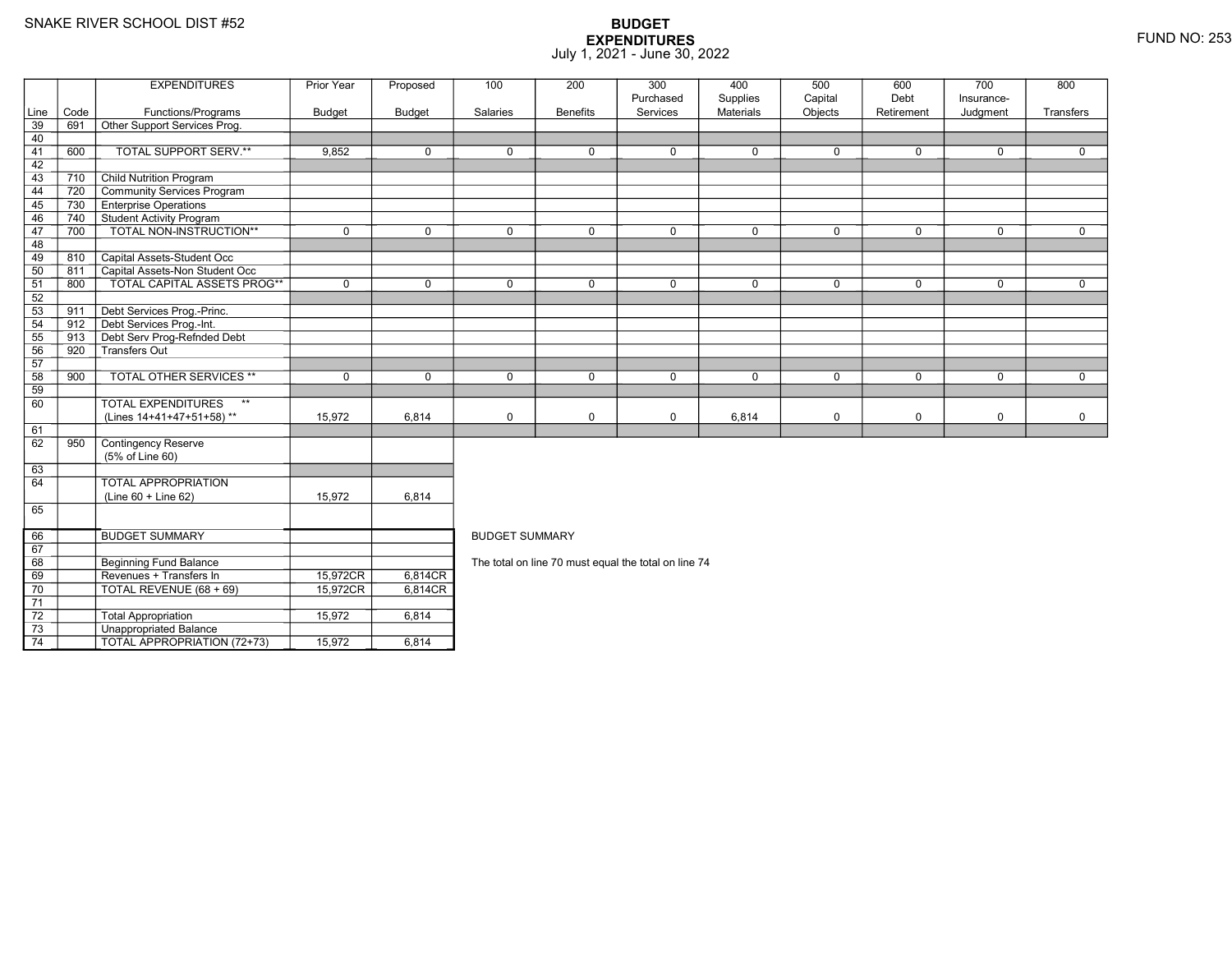# **BUDGET REVENUES** FUND NO: 254 July 1, 2021 - June 30, 2022

|                 |                  | <b>REVENUES</b>                           | <b>Prior Year</b> | <b>Proposed Budget</b> |             |                 |           | <b>REVENUES</b>                        | <b>Prior Year</b> | <b>Proposed Budget</b> |             |
|-----------------|------------------|-------------------------------------------|-------------------|------------------------|-------------|-----------------|-----------|----------------------------------------|-------------------|------------------------|-------------|
| Line            | Code             | Item                                      | <b>Budget</b>     | Line Amounts           | Totals      | Line            | Code      | Item                                   | <b>Budget</b>     | Line Amounts           | Totals      |
| $\overline{1}$  | 320000           | │ Estimated Fund Balance                  |                   | *******                |             | 40              | 429000    | Other County                           |                   |                        |             |
| $\overline{2}$  |                  | as of July 1                              | $\Omega$          | *******                | $\mathbf 0$ | 41              | 420000    | <b>TOTAL COUNTY</b><br>$**$            | $\Omega$          | *******                | $\mathbf 0$ |
| 3               | 411100           | Taxes-General M & O                       |                   |                        |             | 42              |           |                                        |                   |                        |             |
| $\overline{4}$  |                  | 411200 Taxes-Suplemental                  |                   |                        |             | 43              |           | 431100 Base Support Program            |                   |                        |             |
| $5\phantom{.0}$ |                  | 411300 Taxes-Emergency                    |                   |                        |             | 44              |           | 431200 Transportation Support          |                   |                        |             |
| $\,6$           |                  | 411400 Taxes-Tort                         |                   |                        |             | 45              |           | 431400 Except Child/SED Support        |                   |                        |             |
| $\overline{7}$  | 411500           | Taxes-Cooperative                         |                   |                        |             | 46              |           | 431500 Border Tuition Support          |                   |                        |             |
| 8               | 411600           | Taxes-Tuition                             |                   |                        |             | 47              |           | 431600 Tuition Equivalency             |                   |                        |             |
| $\overline{9}$  | 411700           | Taxes-Migrant                             |                   |                        |             | 48              |           | 431800 Benefit Apportionment           |                   |                        |             |
| 10              | 411900           | Taxes-Other                               |                   |                        |             | 49              |           | 431900 Other State Support             |                   |                        |             |
| 11              |                  | 412100 Taxes-Plant Facility               |                   |                        |             | 50              |           | 432100 Driver Education Prog.          |                   |                        |             |
| 12              |                  | 412500 Taxes-Bond & Interest              |                   |                        |             | 51              |           | 432400 Professional Technical Prog     |                   |                        |             |
| 13              |                  | <b>TOTAL TAXES</b><br>$**$                | $\Omega$          | *******                | $\mathbf 0$ | 52              |           | 437000 Lottery/Additional State Maint  |                   |                        |             |
| 14              |                  | 413000 Penalty: Delinquent Taxes          |                   |                        |             | 53              |           | 438000 Rev in Lieu of/Ag Equip Tax     |                   |                        |             |
| 15              |                  |                                           |                   |                        |             | 54              |           | 439000 Other State Revenue             |                   |                        |             |
| 16              | 414100           | $\overline{\Gamma}$ Tuition - Individuals |                   |                        |             | 55              |           |                                        |                   |                        |             |
| 17              | 414200           | Tuition-Districts in Idaho                |                   |                        |             | 56              | 430000    | $***$<br><b>TOTAL STATE</b>            | $\Omega$          | *******                | $\Omega$    |
| 18              |                  | 414300 Tuition-Out of State Districts     |                   |                        |             | 57              |           |                                        |                   |                        |             |
| 19              |                  |                                           |                   |                        |             | 58              | 442000    | Indirect Unrestricted Fed.             |                   |                        |             |
| 20              | 415000           | Earnings on Investments                   |                   |                        |             | 59              | 443000    | Direct Restricted Fed.                 |                   |                        |             |
| 21              |                  |                                           |                   |                        |             | 60              |           | 445100 Title I - ESEA                  |                   |                        |             |
| 22              |                  | 416100 School Food Service                |                   |                        |             | 61              |           | 445200 Title VI, ESEA-Innovative Pr    |                   |                        |             |
| 23              |                  | 416200 Meal Sales: Non-Reimb.             |                   |                        |             | 62              |           | 445300 Perkins III-Voc Tech Act        |                   |                        |             |
| 24              |                  | 416900 Other Food Sales                   |                   |                        |             | 63              | 445400    | Adult Education                        |                   |                        |             |
| $\overline{25}$ |                  |                                           |                   |                        |             | 64              |           | 445500 Child Nutrition Reimb.          |                   |                        |             |
| 26              |                  | 417100 Admissions/Activities              |                   |                        |             | 65              |           | $445600$ Title VI-B                    |                   |                        |             |
| $\overline{27}$ |                  | 417200 Bookstore Sales                    |                   |                        |             | 66              |           | 445900 Other Indirect Fed. Prog.       |                   | 498.470CR              |             |
| 28              |                  | 417300 Clubs, Org. Dues, Etc.             |                   |                        |             | 67              |           | 448200   Impact Aid - P.L. 874         |                   |                        |             |
| 29              |                  | 417400 School Fees & Charges              |                   |                        |             | 68              | $-440000$ | <b>TOTAL FEDERAL</b><br>$\star\star$   | $\Omega$          | *******                | 498,470CR   |
| 30              |                  | 417900 Other Student Revenues             |                   |                        |             | 69              |           |                                        |                   |                        |             |
| 31              |                  |                                           |                   |                        |             | 70              |           | 451000 Proceeds: Bonds, Capital Leases |                   |                        |             |
| 32              |                  | 418100 Community Service                  |                   |                        |             | $\overline{71}$ |           | 453000 Sale of Fixed Assets            |                   |                        |             |
| 33              |                  |                                           |                   |                        |             | 72              | 450000    | TOTAL OTHER                            | $\Omega$          | *******                | $\mathbf 0$ |
| 34              | $419100$ Rentals |                                           |                   |                        |             | 73              |           |                                        |                   |                        |             |
| 35              |                  | 419200 Contributions/Donations            |                   |                        |             | 74              |           | $***$<br><b>TOTAL REVENUES</b>         | $\Omega$          | *******                | 498.470CR   |
| 36              | 419300           | Transportaion Fees                        |                   |                        |             | 75              |           |                                        |                   |                        |             |
| 37              |                  | 419900 Other Local                        |                   |                        |             | 76              | 460000    | <b>TRANSFERS IN</b>                    |                   |                        |             |
| 38              |                  | TOTAL OTHER LOCAL **                      | $\Omega$          | *******                | $\mathbf 0$ | 77              |           |                                        |                   |                        |             |
| 39              | 410000           | $**$<br><b>TOTAL LOCAL</b>                |                   | *******                |             | 78              | 400000    | BAL.+ REVENUE + TRANS.                 |                   | *******                |             |
|                 |                  | $(Line 13 + 38)$                          | 0                 |                        | $\mathbf 0$ |                 |           | (Lines $1 + 74 + 76$ )                 | 0                 |                        | 498,470CR   |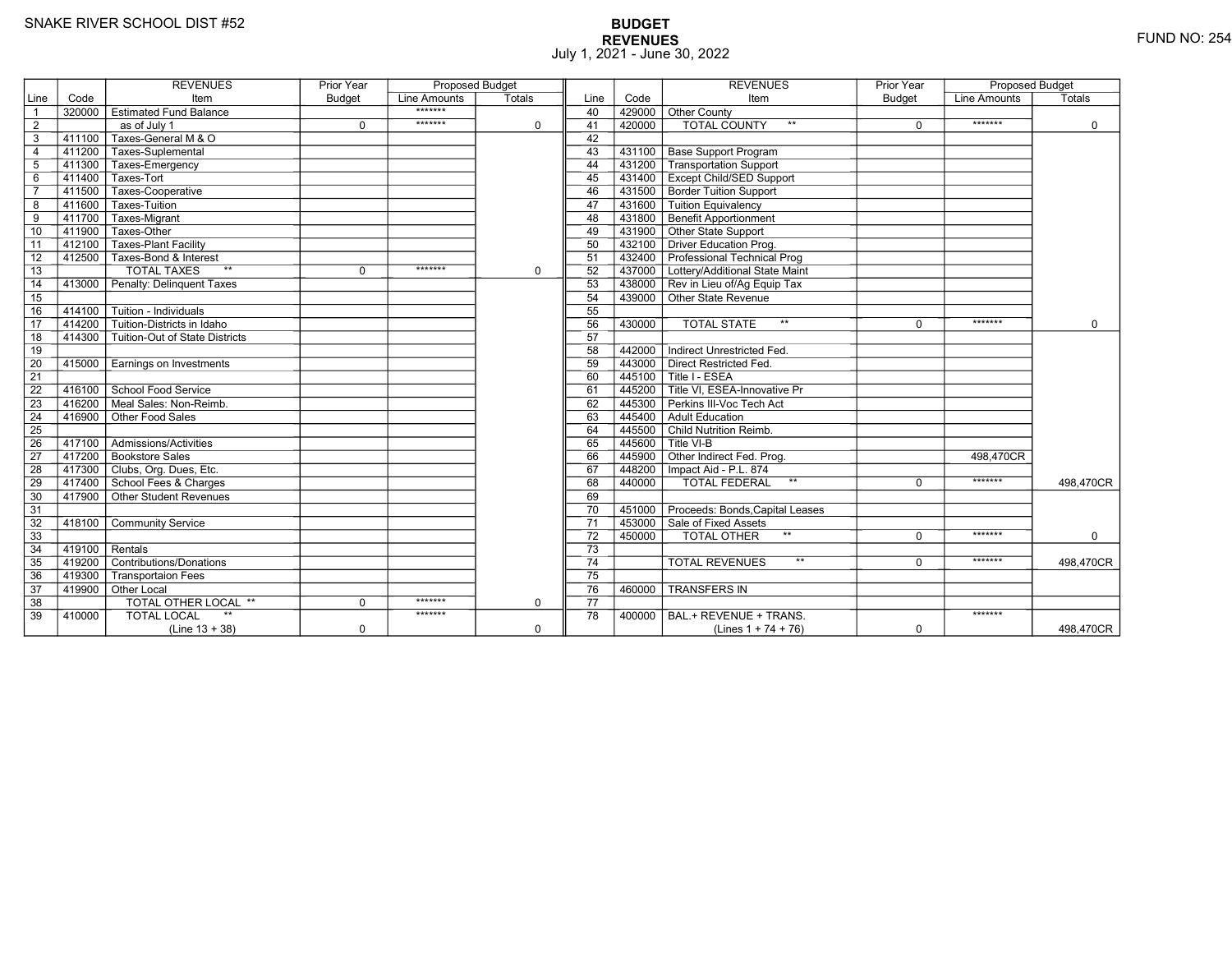|                 |      | <b>EXPENDITURES</b>                 | Prior Year    | Proposed      | 100         | 200             | 300<br>Purchased | 400<br>Supplies  | 500<br>Capital | 600<br>Debt | 700<br>Insurance- | 800         |
|-----------------|------|-------------------------------------|---------------|---------------|-------------|-----------------|------------------|------------------|----------------|-------------|-------------------|-------------|
| Line            | Code | Functions/Programs                  | <b>Budget</b> | <b>Budget</b> | Salaries    | <b>Benefits</b> | Services         | <b>Materials</b> | Objects        | Retirement  | Judgment          | Transfers   |
| $\overline{1}$  | 512  | <b>Elemetary School Prog.</b>       |               | 400,000       |             |                 | 400,000          |                  |                |             |                   |             |
| $\overline{2}$  | 515  | Secondary School Prog.              |               |               |             |                 |                  |                  |                |             |                   |             |
| 3               | 517  | -<br>Alternative School Prog.       |               |               |             |                 |                  |                  |                |             |                   |             |
| $\overline{4}$  | 519  | Vocational-Technical Prog.          |               |               |             |                 |                  |                  |                |             |                   |             |
| 5               | 521  | <b>Exceptional Child Prog.</b>      |               |               |             |                 |                  |                  |                |             |                   |             |
| 6               | 522  | Preschool Exceptional Prog.         |               |               |             |                 |                  |                  |                |             |                   |             |
| $\overline{7}$  | 524  | Gifted & Talented Prog.             |               |               |             |                 |                  |                  |                |             |                   |             |
| 8               | 531  | Interscholastic Prog.               |               |               |             |                 |                  |                  |                |             |                   |             |
| 9               | 532  | School Activity Prog.               |               |               |             |                 |                  |                  |                |             |                   |             |
| 10              | 541  | Summer School Prog.                 |               |               |             |                 |                  |                  |                |             |                   |             |
| 11              | 542  | Adult School Prog.                  |               |               |             |                 |                  |                  |                |             |                   |             |
| 12              | 546  | Detention Center Prog.              |               |               |             |                 |                  |                  |                |             |                   |             |
| 13              |      |                                     |               |               |             |                 |                  |                  |                |             |                   |             |
| 14              | 500  | TOTAL INSTRUCTION **                | $\mathbf 0$   | 400.000       | $\mathbf 0$ | 0               | 400.000          | $\mathbf 0$      | $\mathbf 0$    | $\mathbf 0$ | $\mathbf 0$       | $\mathbf 0$ |
| 15              |      |                                     |               |               |             |                 |                  |                  |                |             |                   |             |
| 16              | 611  | Attend-Guidance-Health Prog         |               |               |             |                 |                  |                  |                |             |                   |             |
| $\overline{17}$ | 616  | Special Services Prog.              |               |               |             |                 |                  |                  |                |             |                   |             |
| 18              |      |                                     |               |               |             |                 |                  |                  |                |             |                   |             |
| 19              | 621  | Instruction Improvement Prog        |               | 98,470        |             |                 |                  | 98,470           |                |             |                   |             |
| $\overline{20}$ | 622  | <b>Educational Media Prog.</b>      |               |               |             |                 |                  |                  |                |             |                   |             |
| 21              | 623  | Instruction-Related Tech Prog       |               |               |             |                 |                  |                  |                |             |                   |             |
| 22              | 631  | Board of Education Prog.            |               |               |             |                 |                  |                  |                |             |                   |             |
| 23              | 632  | District Admin Prog.                |               |               |             |                 |                  |                  |                |             |                   |             |
| 24              |      |                                     |               |               |             |                 |                  |                  |                |             |                   |             |
| 25              | 641  | School Administration Prog.         |               |               |             |                 |                  |                  |                |             |                   |             |
| $\overline{26}$ |      |                                     |               |               |             |                 |                  |                  |                |             |                   |             |
| $\overline{27}$ | 651  | <b>Business Operation Prog.</b>     |               |               |             |                 |                  |                  |                |             |                   |             |
| $\overline{28}$ | 655  | Central Service Prog.               |               |               |             |                 |                  |                  |                |             |                   |             |
| 29              | 656  | Admin Tech Services Prog.           |               |               |             |                 |                  |                  |                |             |                   |             |
| 30              | 661  | Bldg-Care Prog. (Custodial)         |               |               |             |                 |                  |                  |                |             |                   |             |
| 31              | 663  | Maint-Non Student Occupied          |               |               |             |                 |                  |                  |                |             |                   |             |
| 32              | 664  | Maint-Student Occupied Bldgs        |               |               |             |                 |                  |                  |                |             |                   |             |
| 33              | 665  | Maintenance - Grounds               |               |               |             |                 |                  |                  |                |             |                   |             |
| 34              | 667  | Security Program                    |               |               |             |                 |                  |                  |                |             |                   |             |
| $\overline{35}$ |      |                                     |               |               |             |                 |                  |                  |                |             |                   |             |
| 36              | 681  | Pupil-To School Trans. Prog.        |               |               |             |                 |                  |                  |                |             |                   |             |
| 37              | 682  | Pupil-Activity Trans. Prog.         |               |               |             |                 |                  |                  |                |             |                   |             |
| $\overline{38}$ | 683  | <b>General Transportation Prog.</b> |               |               |             |                 |                  |                  |                |             |                   |             |
|                 |      |                                     |               |               |             |                 |                  |                  |                |             |                   |             |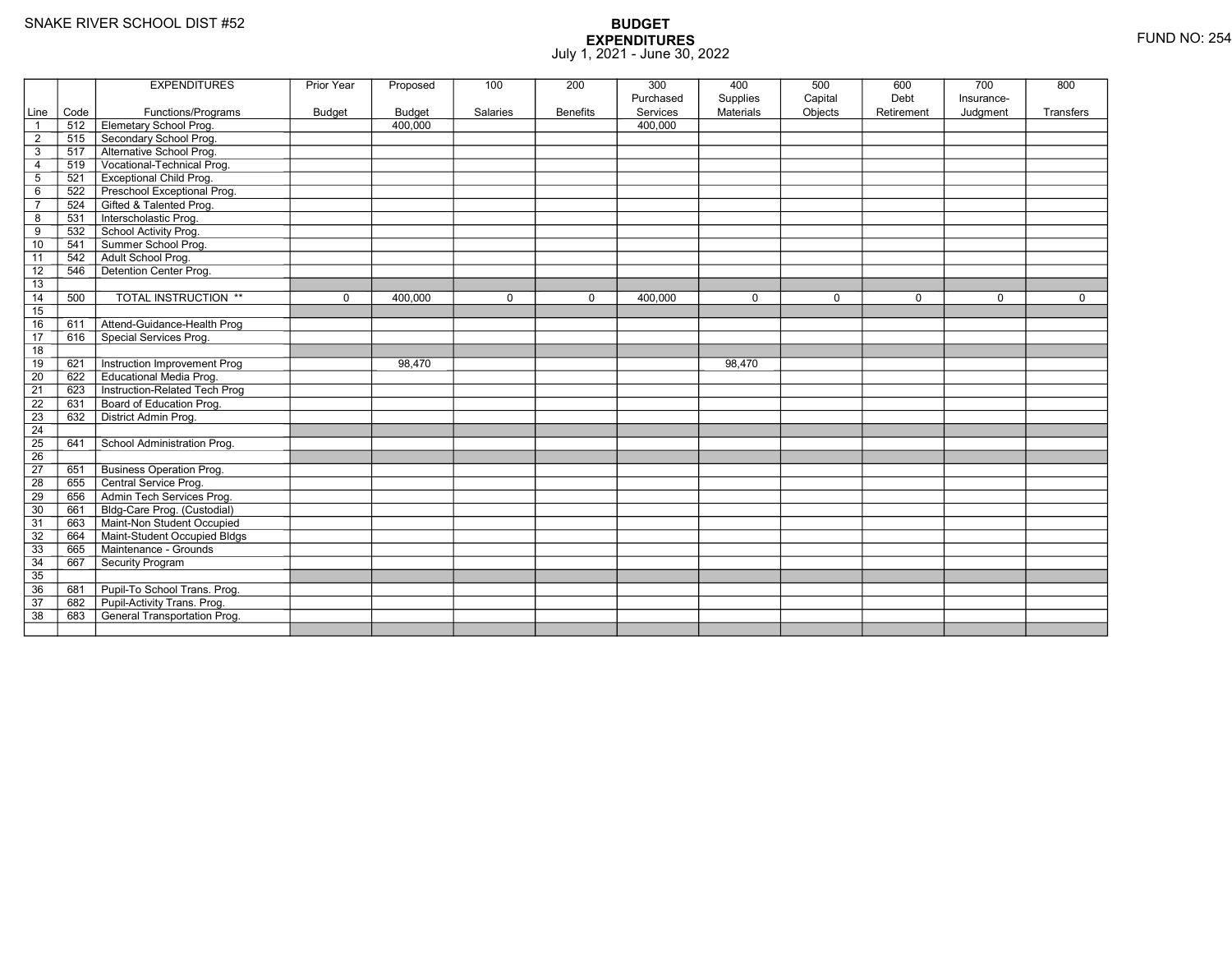69

70

71 72

73

74

**Beginning Fund Balance** 

Unappropriated Balance

Revenues + Transfers In 498,470CR

TOTAL REVENUE (68 + 69) <sup>0</sup> 498,470CR

Total Appropriation **1998**,470

TOTAL APPROPRIATION (72+73) 1 0 498,470

## **BUDGET EXPENDITURES**July 1, 2021 - June 30, 2022

|      |      | <b>EXPENDITURES</b>                       | Prior Year    | Proposed      | 100                   | 200             | 300         | 400              | 500         | 600        | 700         | 800         |  |  |  |
|------|------|-------------------------------------------|---------------|---------------|-----------------------|-----------------|-------------|------------------|-------------|------------|-------------|-------------|--|--|--|
|      |      |                                           |               |               |                       |                 | Purchased   | Supplies         | Capital     | Debt       | Insurance-  |             |  |  |  |
| Line | Code | Functions/Programs                        | <b>Budget</b> | <b>Budget</b> | Salaries              | <b>Benefits</b> | Services    | <b>Materials</b> | Objects     | Retirement | Judgment    | Transfers   |  |  |  |
| 39   | 691  | Other Support Services Prog.              |               |               |                       |                 |             |                  |             |            |             |             |  |  |  |
| 40   |      |                                           |               |               |                       |                 |             |                  |             |            |             |             |  |  |  |
| 41   | 600  | TOTAL SUPPORT SERV.**                     | $\mathbf 0$   | 98.470        | $\mathbf 0$           | $\mathbf 0$     | $\mathbf 0$ | 98,470           | $\mathbf 0$ | 0          | $\mathbf 0$ | $\Omega$    |  |  |  |
| 42   |      |                                           |               |               |                       |                 |             |                  |             |            |             |             |  |  |  |
| 43   | 710  | <b>Child Nutrition Program</b>            |               |               |                       |                 |             |                  |             |            |             |             |  |  |  |
| 44   | 720  | Community Services Program                |               |               |                       |                 |             |                  |             |            |             |             |  |  |  |
| 45   | 730  | <b>Enterprise Operations</b>              |               |               |                       |                 |             |                  |             |            |             |             |  |  |  |
| 46   | 740  | <b>Student Activity Program</b>           |               |               |                       |                 |             |                  |             |            |             |             |  |  |  |
| 47   | 700  | TOTAL NON-INSTRUCTION**                   | $\mathbf 0$   | $\Omega$      | $\mathbf{0}$          | 0               | $\Omega$    | 0                | $\Omega$    | $\Omega$   | $\Omega$    | $\mathbf 0$ |  |  |  |
| 48   |      |                                           |               |               |                       |                 |             |                  |             |            |             |             |  |  |  |
| 49   | 810  | Capital Assets-Student Occ                |               |               |                       |                 |             |                  |             |            |             |             |  |  |  |
| 50   | 811  | Capital Assets-Non Student Occ            |               |               |                       |                 |             |                  |             |            |             |             |  |  |  |
| 51   | 800  | <b>TOTAL CAPITAL ASSETS PROG**</b>        | $\mathbf 0$   | $\mathbf 0$   | $\mathbf 0$           | $\mathbf 0$     | $\mathbf 0$ | 0                | $\mathbf 0$ | 0          | $\mathbf 0$ | $\mathbf 0$ |  |  |  |
| 52   |      |                                           |               |               |                       |                 |             |                  |             |            |             |             |  |  |  |
| 53   | 911  | Debt Services Prog.-Princ.                |               |               |                       |                 |             |                  |             |            |             |             |  |  |  |
| 54   | 912  | Debt Services Prog.-Int.                  |               |               |                       |                 |             |                  |             |            |             |             |  |  |  |
| 55   | 913  | Debt Serv Prog-Refnded Debt               |               |               |                       |                 |             |                  |             |            |             |             |  |  |  |
| 56   | 920  | Transfers Out                             |               |               |                       |                 |             |                  |             |            |             |             |  |  |  |
| 57   |      |                                           |               |               |                       |                 |             |                  |             |            |             |             |  |  |  |
| 58   | 900  | <b>TOTAL OTHER SERVICES **</b>            | $\mathbf 0$   | $\Omega$      | $\mathbf{0}$          | 0               | $\Omega$    | 0                | $\mathbf 0$ | 0          | $\mathbf 0$ | $\Omega$    |  |  |  |
| 59   |      |                                           |               |               |                       |                 |             |                  |             |            |             |             |  |  |  |
| 60   |      | <b>TOTAL EXPENDITURES</b><br>$\star\star$ |               |               |                       |                 |             |                  |             |            |             |             |  |  |  |
|      |      | (Lines 14+41+47+51+58)**                  | $\mathbf 0$   | 498.470       | $\mathbf 0$           | $\mathbf 0$     | 400,000     | 98,470           | 0           | 0          | $\mathbf 0$ | 0           |  |  |  |
| 61   |      |                                           |               |               |                       |                 |             |                  |             |            |             |             |  |  |  |
| 62   | 950  | Contingency Reserve                       |               |               |                       |                 |             |                  |             |            |             |             |  |  |  |
|      |      | (5% of Line 60)                           |               |               |                       |                 |             |                  |             |            |             |             |  |  |  |
| 63   |      |                                           |               |               |                       |                 |             |                  |             |            |             |             |  |  |  |
| 64   |      | <b>TOTAL APPROPRIATION</b>                |               |               |                       |                 |             |                  |             |            |             |             |  |  |  |
|      |      | $(Line 60 + Line 62)$                     | $\mathbf 0$   | 498,470       |                       |                 |             |                  |             |            |             |             |  |  |  |
| 65   |      |                                           |               |               |                       |                 |             |                  |             |            |             |             |  |  |  |
|      |      |                                           |               |               |                       |                 |             |                  |             |            |             |             |  |  |  |
| 66   |      | <b>BUDGET SUMMARY</b>                     |               |               | <b>BUDGET SUMMARY</b> |                 |             |                  |             |            |             |             |  |  |  |

BUDGET SUMMARY

498,470CR<br>498,470CR

The total on line 70 must equal the total on line 74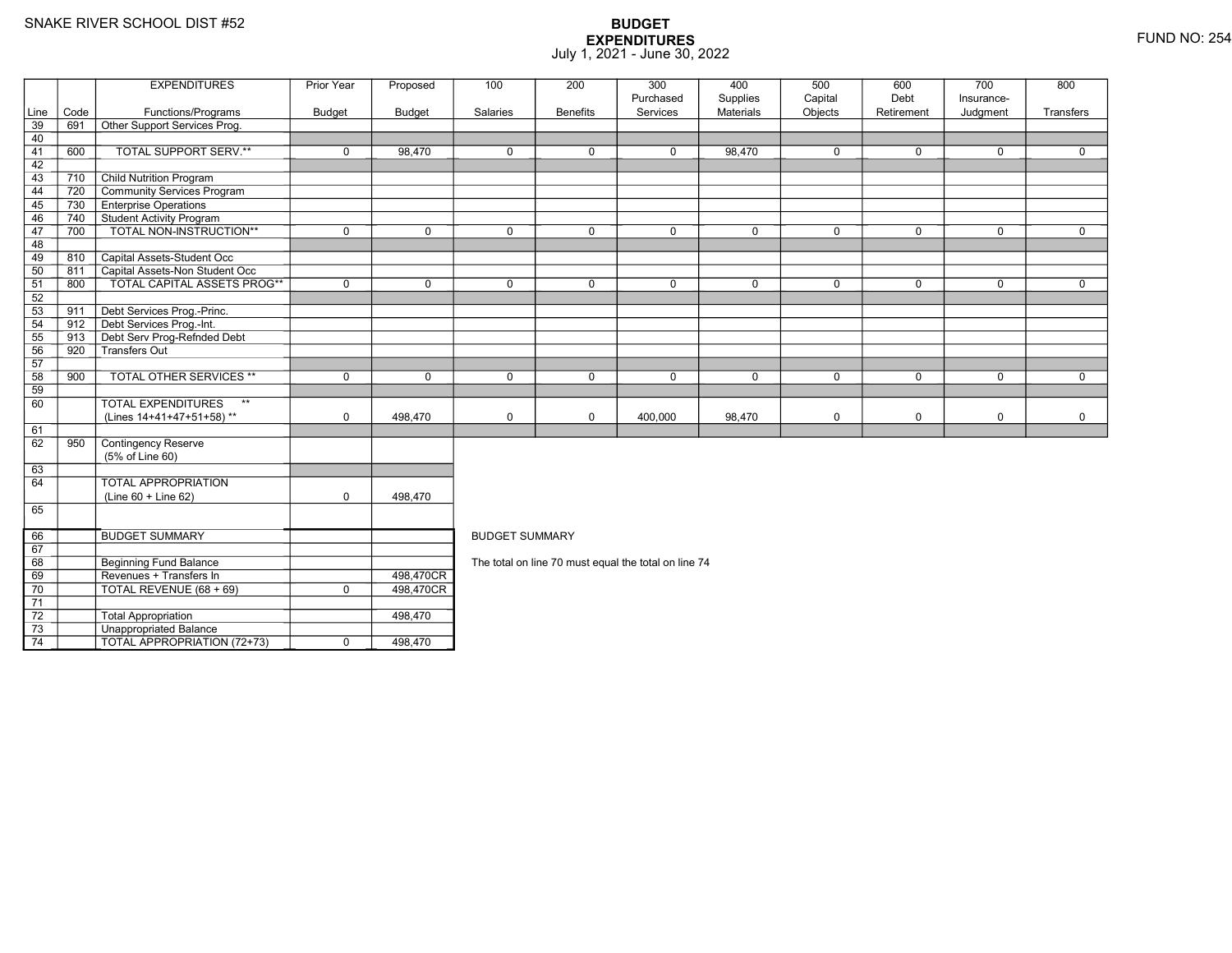# **BUDGET REVENUES** FUND NO: 257 July 1, 2021 - June 30, 2022

|                 |        | <b>REVENUES</b>                           | <b>Prior Year</b> | <b>Proposed Budget</b> |             |                 |        | <b>REVENUES</b>                                                      | <b>Prior Year</b> | <b>Proposed Budget</b> |             |
|-----------------|--------|-------------------------------------------|-------------------|------------------------|-------------|-----------------|--------|----------------------------------------------------------------------|-------------------|------------------------|-------------|
| Line            | Code   | Item                                      | <b>Budget</b>     | Line Amounts           | Totals      | Line            | Code   | Item                                                                 | <b>Budget</b>     | <b>Line Amounts</b>    | Totals      |
| $\overline{1}$  | 320000 | <b>Estimated Fund Balance</b>             |                   | *******                |             | 40              | 429000 | Other County                                                         |                   |                        |             |
| $\overline{2}$  |        | as of July 1                              | $\mathbf 0$       | *******                | $\mathbf 0$ | 41              | 420000 | <b>TOTAL COUNTY</b><br>$**$                                          | $\mathbf 0$       | *******                | $\mathbf 0$ |
| $\overline{3}$  | 411100 | Taxes-General M & O                       |                   |                        |             | 42              |        |                                                                      |                   |                        |             |
| $\overline{4}$  |        | 411200 Taxes-Suplemental                  |                   |                        |             | 43              | 431100 | <b>Base Support Program</b>                                          |                   |                        |             |
| $5\phantom{.0}$ | 411300 | Taxes-Emergency                           |                   |                        |             | 44              | 431200 | Transportation Support                                               |                   |                        |             |
| 6               | 411400 | Taxes-Tort                                |                   |                        |             | 45              |        | 431400 Except Child/SED Support                                      |                   |                        |             |
| $\overline{7}$  | 411500 | Taxes-Cooperative                         |                   |                        |             | 46              |        | 431500 Border Tuition Support                                        |                   |                        |             |
| 8               | 411600 | Taxes-Tuition                             |                   |                        |             | 47              | 431600 | <b>Tuition Equivalency</b>                                           |                   |                        |             |
| $\overline{9}$  | 411700 | Taxes-Migrant                             |                   |                        |             | 48              | 431800 | <b>Benefit Apportionment</b>                                         |                   |                        |             |
| 10              | 411900 | Taxes-Other                               |                   |                        |             | 49              |        | 431900 Other State Support                                           |                   |                        |             |
| 11              | 412100 | <b>Taxes-Plant Facility</b>               |                   |                        |             | 50              | 432100 | Driver Education Prog.                                               |                   |                        |             |
| 12              | 412500 | Taxes-Bond & Interest                     |                   |                        |             | 51              |        | 432400 Professional Technical Prog                                   |                   |                        |             |
| $\overline{13}$ |        | <b>TOTAL TAXES</b><br>$**$                | $\mathbf 0$       | *******                | $\mathbf 0$ | 52              |        | 437000 Lottery/Additional State Maint                                |                   |                        |             |
| 14              | 413000 | Penalty: Delinquent Taxes                 |                   |                        |             | 53              |        | 438000 Rev in Lieu of/Ag Equip Tax                                   |                   |                        |             |
| 15              |        |                                           |                   |                        |             | 54              |        | 439000 Other State Revenue                                           |                   |                        |             |
| 16              | 414100 | Tuition - Individuals                     |                   |                        |             | 55              |        |                                                                      |                   |                        |             |
| $\overline{17}$ | 414200 | Tuition-Districts in Idaho                |                   |                        |             | 56              | 430000 | $\star\star$<br><b>TOTAL STATE</b>                                   | $\Omega$          | *******                | $\Omega$    |
| 18              | 414300 | Tuition-Out of State Districts            |                   |                        |             | 57              |        |                                                                      |                   |                        |             |
| 19              |        |                                           |                   |                        |             | 58              | 442000 | Indirect Unrestricted Fed.                                           |                   |                        |             |
| 20              | 415000 | Earnings on Investments                   |                   |                        |             | 59              |        | 443000 Direct Restricted Fed.                                        |                   |                        |             |
| $\overline{21}$ |        |                                           |                   |                        |             | 60              |        | 445100 Title I - ESEA                                                |                   |                        |             |
| $\overline{22}$ | 416100 | School Food Service                       |                   |                        |             | 61              |        | $\overline{1}$ 445200 $\overline{\top}$ Title VI. ESEA-Innovative Pr |                   |                        |             |
| 23              | 416200 | Meal Sales: Non-Reimb.                    |                   |                        |             | 62              | 445300 | Perkins III-Voc Tech Act                                             |                   |                        |             |
| 24              | 416900 | Other Food Sales                          |                   |                        |             | 63              |        | 445400 Adult Education                                               |                   |                        |             |
| 25              |        |                                           |                   |                        |             | 64              |        | 445500 Child Nutrition Reimb.                                        |                   |                        |             |
| 26              | 417100 | $\overline{\Gamma}$ Admissions/Activities |                   |                        |             | 65              |        | $^-$ 445600 $\overline{ }$ Title VI-B                                | 345,535CR         | 345.535CR              |             |
| $\overline{27}$ |        | 417200 Bookstore Sales                    |                   |                        |             | 66              |        | 445900 Other Indirect Fed. Prog.                                     |                   |                        |             |
| 28              |        | 417300 Clubs, Org. Dues, Etc.             |                   |                        |             | 67              |        | 448200   Impact Aid - P.L. 874                                       |                   |                        |             |
| 29              |        | 417400 School Fees & Charges              |                   |                        |             | 68              | 440000 | $^{\star\star}$<br><b>TOTAL FEDERAL</b>                              | 345,535CR         | *******                | 345,535CR   |
| 30              |        | 417900 Other Student Revenues             |                   |                        |             | 69              |        |                                                                      |                   |                        |             |
| 31              |        |                                           |                   |                        |             | 70              |        | 451000 Proceeds: Bonds, Capital Leases                               |                   |                        |             |
| 32              | 418100 | <b>Community Service</b>                  |                   |                        |             | $\overline{71}$ |        | 453000 Sale of Fixed Assets                                          |                   |                        |             |
| 33              |        |                                           |                   |                        |             | 72              | 450000 | $\star\star$<br>TOTAL OTHER                                          | $\Omega$          | *******                | $\mathbf 0$ |
| 34              | 419100 | Rentals                                   |                   |                        |             | 73              |        |                                                                      |                   |                        |             |
| 35              | 419200 | Contributions/Donations                   |                   |                        |             | 74              |        | $**$<br><b>TOTAL REVENUES</b>                                        | 345.535CR         | *******                | 345,535CR   |
| 36              | 419300 | <b>Transportaion Fees</b>                 |                   |                        |             | $\overline{75}$ |        |                                                                      |                   |                        |             |
| 37              |        | 419900 Other Local                        |                   |                        |             | 76              | 460000 | <b>TRANSFERS IN</b>                                                  |                   |                        |             |
| 38              |        | <b>TOTAL OTHER LOCAL **</b>               | $\mathbf 0$       | *******                | $\mathbf 0$ | 77              |        |                                                                      |                   |                        |             |
| 39              | 410000 | <b>TOTAL LOCAL</b>                        |                   | *******                |             | 78              | 400000 | BAL.+ REVENUE + TRANS.                                               |                   | *******                |             |
|                 |        | $(Line 13 + 38)$                          | $\mathbf 0$       |                        | $\mathbf 0$ |                 |        | (Lines $1 + 74 + 76$ )                                               | 345,535CR         |                        | 345,535CR   |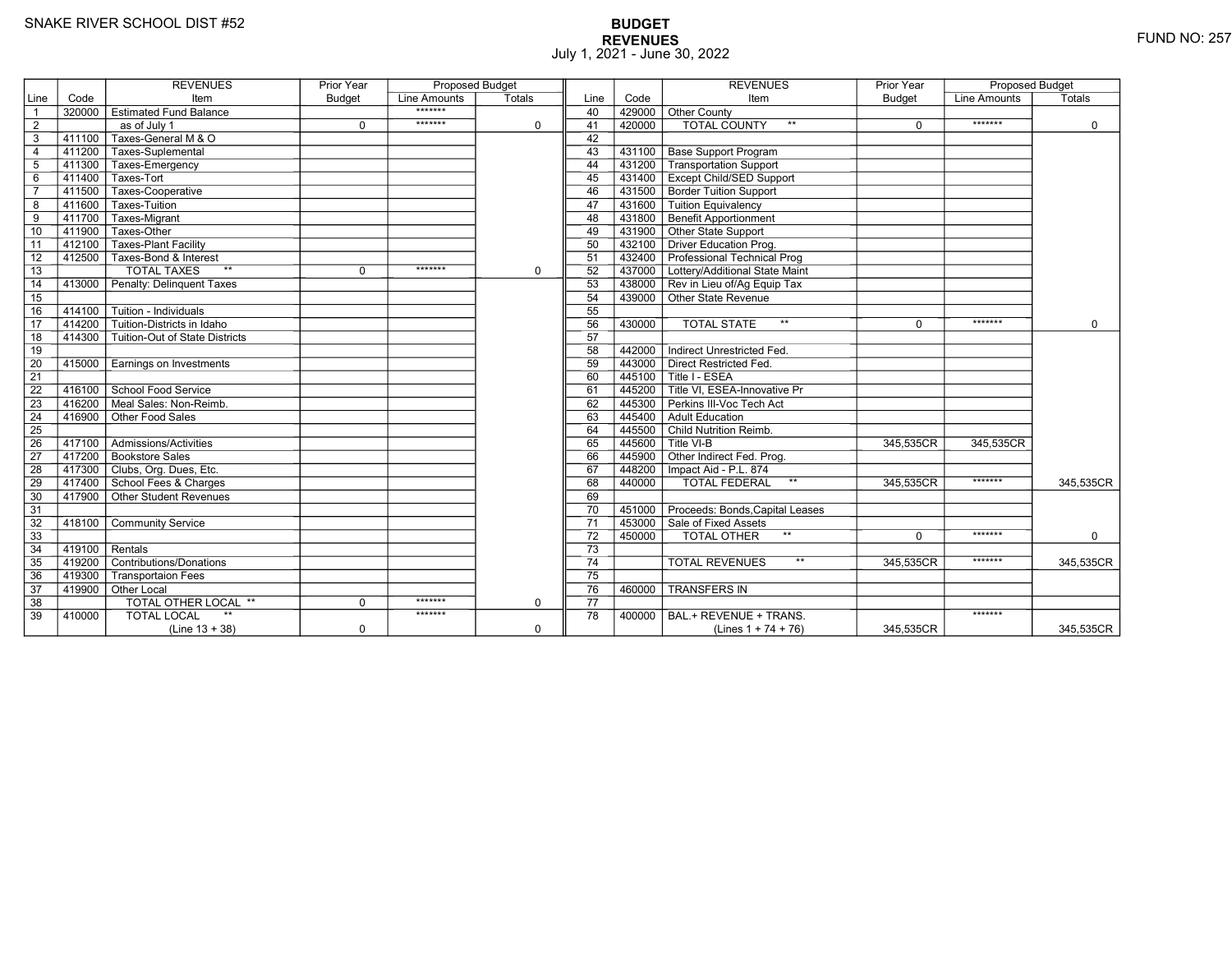|                 |      | <b>EXPENDITURES</b>             | Prior Year | Proposed      | 100      | 200             | 300<br>Purchased | 400<br>Supplies | 500<br>Capital | 600<br>Debt | 700<br>Insurance- | 800         |
|-----------------|------|---------------------------------|------------|---------------|----------|-----------------|------------------|-----------------|----------------|-------------|-------------------|-------------|
| Line            | Code | Functions/Programs              | Budget     | <b>Budget</b> | Salaries | <b>Benefits</b> | Services         | Materials       | Objects        | Retirement  | Judgment          | Transfers   |
| $\overline{1}$  | 512  | Elemetary School Prog.          |            |               |          |                 |                  |                 |                |             |                   |             |
| $\overline{2}$  | 515  | Secondary School Prog.          |            |               |          |                 |                  |                 |                |             |                   |             |
| 3               | 517  | Alternative School Prog.        |            |               |          |                 |                  |                 |                |             |                   |             |
| $\overline{4}$  | 519  | Vocational-Technical Prog.      |            |               |          |                 |                  |                 |                |             |                   |             |
| $\overline{5}$  | 521  | <b>Exceptional Child Prog.</b>  | 238,384    | 345,535       | 206,622  | 138,913         |                  |                 |                |             |                   |             |
| $\,6$           | 522  | Preschool Exceptional Prog.     |            |               |          |                 |                  |                 |                |             |                   |             |
| $\overline{7}$  | 524  | Gifted & Talented Prog.         |            |               |          |                 |                  |                 |                |             |                   |             |
| 8               | 531  | Interscholastic Prog.           |            |               |          |                 |                  |                 |                |             |                   |             |
| $\overline{9}$  | 532  | School Activity Prog.           |            |               |          |                 |                  |                 |                |             |                   |             |
| 10              | 541  | Summer School Prog.             |            |               |          |                 |                  |                 |                |             |                   |             |
| 11              | 542  | Adult School Prog.              |            |               |          |                 |                  |                 |                |             |                   |             |
| 12              | 546  | Detention Center Prog.          |            |               |          |                 |                  |                 |                |             |                   |             |
| 13              |      |                                 |            |               |          |                 |                  |                 |                |             |                   |             |
| 14              | 500  | TOTAL INSTRUCTION **            | 238,384    | 345,535       | 206,622  | 138,913         | $\mathbf 0$      | $\mathbf 0$     | 0              | $\mathbf 0$ | 0                 | $\mathbf 0$ |
| 15              |      |                                 |            |               |          |                 |                  |                 |                |             |                   |             |
| 16              | 611  | Attend-Guidance-Health Prog     |            |               |          |                 |                  |                 |                |             |                   |             |
| 17              | 616  | Special Services Prog.          | 107,151    |               |          |                 |                  |                 |                |             |                   |             |
| 18              |      |                                 |            |               |          |                 |                  |                 |                |             |                   |             |
| 19              | 621  | Instruction Improvement Prog    |            |               |          |                 |                  |                 |                |             |                   |             |
| $\overline{20}$ | 622  | <b>Educational Media Prog.</b>  |            |               |          |                 |                  |                 |                |             |                   |             |
| 21              | 623  | Instruction-Related Tech Prog   |            |               |          |                 |                  |                 |                |             |                   |             |
| $\overline{22}$ | 631  | Board of Education Prog.        |            |               |          |                 |                  |                 |                |             |                   |             |
| 23              | 632  | District Admin Prog.            |            |               |          |                 |                  |                 |                |             |                   |             |
| 24              |      |                                 |            |               |          |                 |                  |                 |                |             |                   |             |
| $\overline{25}$ | 641  | School Administration Prog.     |            |               |          |                 |                  |                 |                |             |                   |             |
| 26              |      |                                 |            |               |          |                 |                  |                 |                |             |                   |             |
| 27              | 651  | <b>Business Operation Prog.</b> |            |               |          |                 |                  |                 |                |             |                   |             |
| 28              | 655  | Central Service Prog.           |            |               |          |                 |                  |                 |                |             |                   |             |
| 29              | 656  | Admin Tech Services Prog.       |            |               |          |                 |                  |                 |                |             |                   |             |
| 30              | 661  | Bldg-Care Prog. (Custodial)     |            |               |          |                 |                  |                 |                |             |                   |             |
| 31              | 663  | Maint-Non Student Occupied      |            |               |          |                 |                  |                 |                |             |                   |             |
| 32              | 664  | Maint-Student Occupied Bldgs    |            |               |          |                 |                  |                 |                |             |                   |             |
| 33              | 665  | Maintenance - Grounds           |            |               |          |                 |                  |                 |                |             |                   |             |
| 34              | 667  | Security Program                |            |               |          |                 |                  |                 |                |             |                   |             |
| 35              |      |                                 |            |               |          |                 |                  |                 |                |             |                   |             |
| 36              | 681  | Pupil-To School Trans. Prog.    |            |               |          |                 |                  |                 |                |             |                   |             |
| 37              | 682  | Pupil-Activity Trans. Prog.     |            |               |          |                 |                  |                 |                |             |                   |             |
| $\overline{38}$ | 683  | General Transportation Prog.    |            |               |          |                 |                  |                 |                |             |                   |             |
|                 |      |                                 |            |               |          |                 |                  |                 |                |             |                   |             |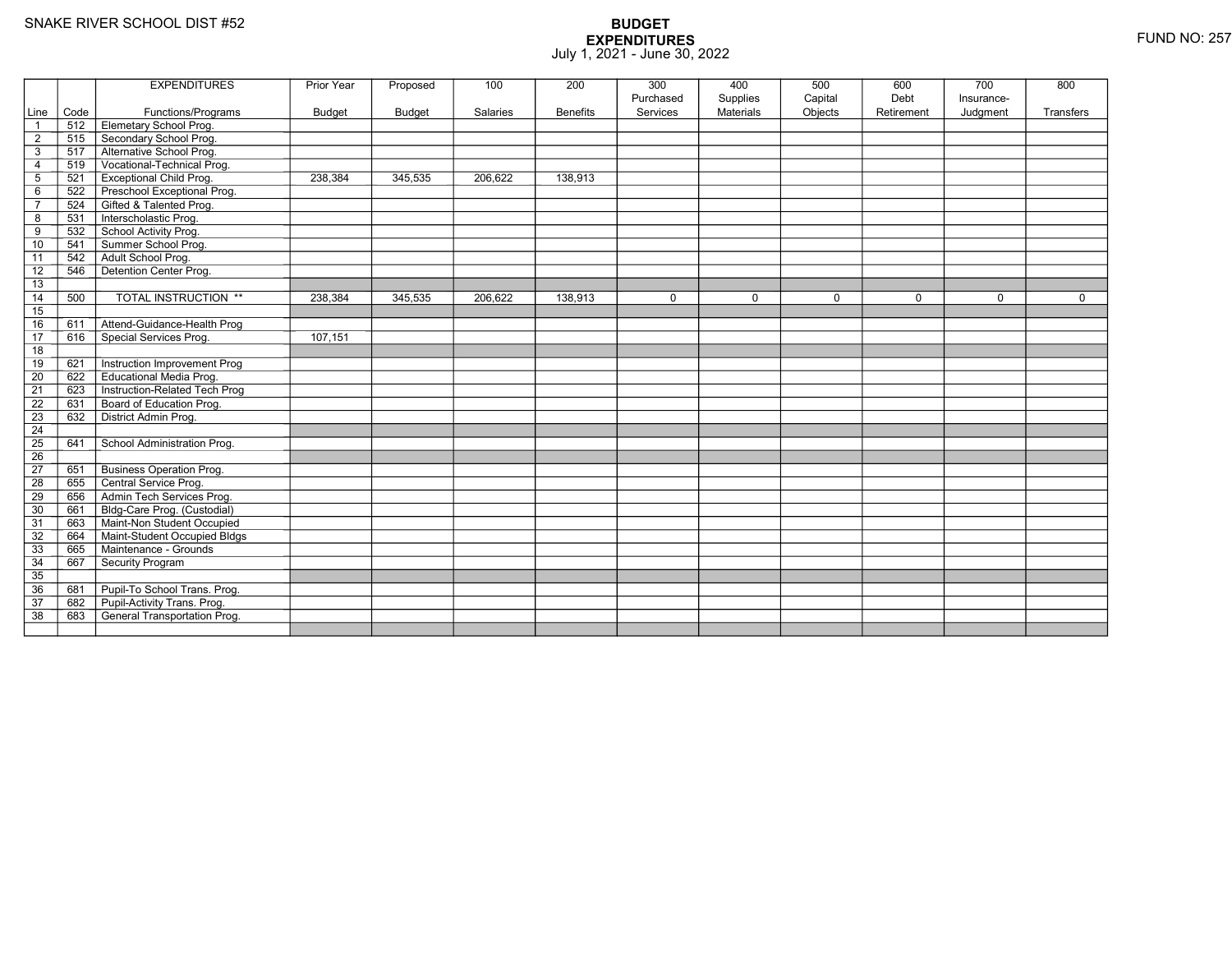70

71 72

73

74

Revenues + Transfers In 345,535CR

0 | TOTAL REVENUE (68 + 69) | 345,535CR

3 **Unappropriated Balance** 

2 | Total Appropriation | 345,535 | 345,535

TOTAL APPROPRIATION (72+73) 345,535 345,535

## **BUDGET EXPENDITURES**July 1, 2021 - June 30, 2022

|      |      | <b>EXPENDITURES</b>                       | Prior Year  | Proposed      | 100                                                  | 200             | 300         | 400              | 500         | 600         | 700         | 800         |  |  |
|------|------|-------------------------------------------|-------------|---------------|------------------------------------------------------|-----------------|-------------|------------------|-------------|-------------|-------------|-------------|--|--|
|      |      |                                           |             |               |                                                      |                 | Purchased   | Supplies         | Capital     | Debt        | Insurance-  |             |  |  |
| Line | Code | Functions/Programs                        | Budget      | <b>Budget</b> | Salaries                                             | <b>Benefits</b> | Services    | <b>Materials</b> | Objects     | Retirement  | Judgment    | Transfers   |  |  |
| 39   | 691  | Other Support Services Prog.              |             |               |                                                      |                 |             |                  |             |             |             |             |  |  |
| 40   |      |                                           |             |               |                                                      |                 |             |                  |             |             |             |             |  |  |
| 41   | 600  | TOTAL SUPPORT SERV.**                     | 107,151     | 0             | $\mathbf 0$                                          | 0               | $\mathbf 0$ | 0                | $\mathbf 0$ | 0           | $\mathbf 0$ | 0           |  |  |
| 42   |      |                                           |             |               |                                                      |                 |             |                  |             |             |             |             |  |  |
| 43   | 710  | <b>Child Nutrition Program</b>            |             |               |                                                      |                 |             |                  |             |             |             |             |  |  |
| 44   | 720  | Community Services Program                |             |               |                                                      |                 |             |                  |             |             |             |             |  |  |
| 45   | 730  | <b>Enterprise Operations</b>              |             |               |                                                      |                 |             |                  |             |             |             |             |  |  |
| 46   | 740  | Student Activity Program                  |             |               |                                                      |                 |             |                  |             |             |             |             |  |  |
| 47   | 700  | TOTAL NON-INSTRUCTION**                   | $\mathbf 0$ | $\mathbf 0$   | $\mathbf 0$                                          | 0               | $\mathbf 0$ | $\mathbf 0$      | $\mathbf 0$ | $\mathbf 0$ | $\mathbf 0$ | $\mathbf 0$ |  |  |
| 48   |      |                                           |             |               |                                                      |                 |             |                  |             |             |             |             |  |  |
| 49   | 810  | Capital Assets-Student Occ                |             |               |                                                      |                 |             |                  |             |             |             |             |  |  |
| 50   | 811  | Capital Assets-Non Student Occ            |             |               |                                                      |                 |             |                  |             |             |             |             |  |  |
| 51   | 800  | <b>TOTAL CAPITAL ASSETS PROG**</b>        | $\mathbf 0$ | $\mathbf 0$   | $\Omega$                                             | 0               | $\Omega$    | $\mathbf 0$      | $\mathbf 0$ | 0           | $\mathbf 0$ | $\mathbf 0$ |  |  |
| 52   |      |                                           |             |               |                                                      |                 |             |                  |             |             |             |             |  |  |
| 53   | 911  | Debt Services Prog.-Princ.                |             |               |                                                      |                 |             |                  |             |             |             |             |  |  |
| 54   | 912  | Debt Services Prog.-Int.                  |             |               |                                                      |                 |             |                  |             |             |             |             |  |  |
| 55   | 913  | Debt Serv Prog-Refnded Debt               |             |               |                                                      |                 |             |                  |             |             |             |             |  |  |
| 56   | 920  | -<br>Transfers Out                        |             |               |                                                      |                 |             |                  |             |             |             |             |  |  |
| 57   |      |                                           |             |               |                                                      |                 |             |                  |             |             |             |             |  |  |
| 58   | 900  | <b>TOTAL OTHER SERVICES **</b>            | $\mathbf 0$ | 0             | $\mathbf 0$                                          | 0               | $\mathbf 0$ | 0                | $\mathbf 0$ | 0           | $\mathbf 0$ | $\mathbf 0$ |  |  |
| 59   |      |                                           |             |               |                                                      |                 |             |                  |             |             |             |             |  |  |
| 60   |      | $\star\star$<br><b>TOTAL EXPENDITURES</b> |             |               |                                                      |                 |             |                  |             |             |             |             |  |  |
|      |      | (Lines 14+41+47+51+58)**                  | 345,535     | 345,535       | 206,622                                              | 138,913         | $\mathbf 0$ | 0                | $\mathbf 0$ | 0           | $\mathbf 0$ | 0           |  |  |
| 61   |      |                                           |             |               |                                                      |                 |             |                  |             |             |             |             |  |  |
| 62   | 950  | Contingency Reserve                       |             |               |                                                      |                 |             |                  |             |             |             |             |  |  |
|      |      | (5% of Line 60)                           |             |               |                                                      |                 |             |                  |             |             |             |             |  |  |
| 63   |      |                                           |             |               |                                                      |                 |             |                  |             |             |             |             |  |  |
| 64   |      | <b>TOTAL APPROPRIATION</b>                |             |               |                                                      |                 |             |                  |             |             |             |             |  |  |
|      |      | $(Line 60 + Line 62)$                     | 345,535     | 345,535       |                                                      |                 |             |                  |             |             |             |             |  |  |
| 65   |      |                                           |             |               |                                                      |                 |             |                  |             |             |             |             |  |  |
|      |      |                                           |             |               |                                                      |                 |             |                  |             |             |             |             |  |  |
| 66   |      | <b>BUDGET SUMMARY</b>                     |             |               | <b>BUDGET SUMMARY</b>                                |                 |             |                  |             |             |             |             |  |  |
| 67   |      |                                           |             |               |                                                      |                 |             |                  |             |             |             |             |  |  |
| 68   |      | <b>Beginning Fund Balance</b>             |             |               | The total on line 70 must equal the total on line 74 |                 |             |                  |             |             |             |             |  |  |
|      |      |                                           |             |               |                                                      |                 |             |                  |             |             |             |             |  |  |

R\_| 345,535CR<br>DT 345,535CR

R 345,535CR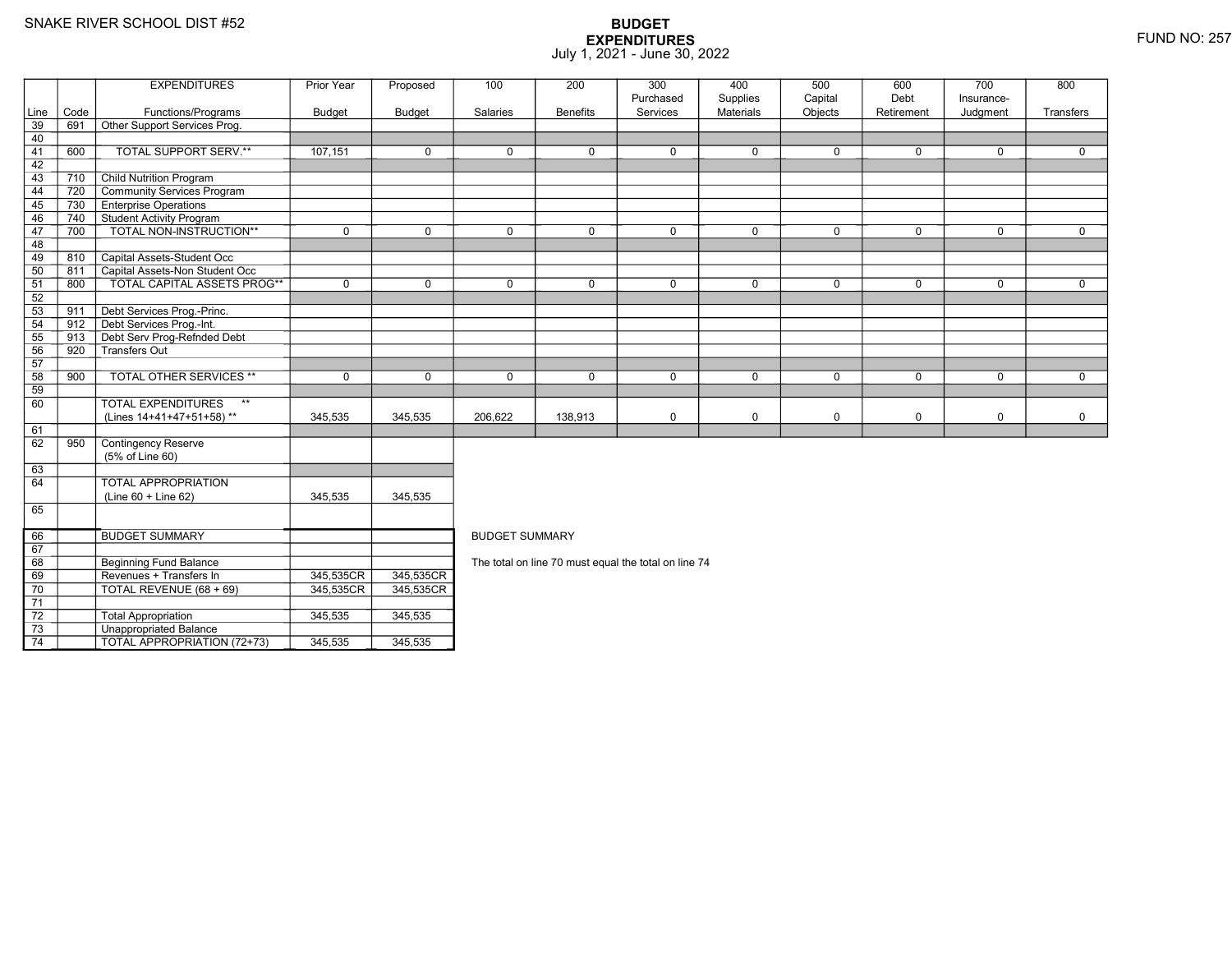# **BUDGET REVENUES** FUND NO: 258 July 1, 2021 - June 30, 2022

|                 |        | <b>REVENUES</b>                           | <b>Prior Year</b> | <b>Proposed Budget</b> |             |                 |        | <b>REVENUES</b>                                                      | <b>Prior Year</b> | <b>Proposed Budget</b> |             |
|-----------------|--------|-------------------------------------------|-------------------|------------------------|-------------|-----------------|--------|----------------------------------------------------------------------|-------------------|------------------------|-------------|
| Line            | Code   | Item                                      | <b>Budget</b>     | Line Amounts           | Totals      | Line            | Code   | Item                                                                 | <b>Budget</b>     | <b>Line Amounts</b>    | Totals      |
| $\overline{1}$  | 320000 | <b>Estimated Fund Balance</b>             |                   | *******                |             | 40              | 429000 | Other County                                                         |                   |                        |             |
| $\overline{2}$  |        | as of July 1                              | $\mathbf 0$       | *******                | $\mathbf 0$ | 41              | 420000 | <b>TOTAL COUNTY</b><br>$\star\star$                                  | $\mathbf 0$       | *******                | $\mathbf 0$ |
| $\overline{3}$  | 411100 | Taxes-General M & O                       |                   |                        |             | 42              |        |                                                                      |                   |                        |             |
| $\overline{4}$  |        | 411200 Taxes-Suplemental                  |                   |                        |             | 43              | 431100 | <b>Base Support Program</b>                                          |                   |                        |             |
| $5\phantom{.0}$ | 411300 | Taxes-Emergency                           |                   |                        |             | 44              | 431200 | Transportation Support                                               |                   |                        |             |
| $\,6$           | 411400 | Taxes-Tort                                |                   |                        |             | 45              |        | 431400 Except Child/SED Support                                      |                   |                        |             |
| $\overline{7}$  | 411500 | Taxes-Cooperative                         |                   |                        |             | 46              |        | 431500 Border Tuition Support                                        |                   |                        |             |
| 8               | 411600 | Taxes-Tuition                             |                   |                        |             | 47              | 431600 | <b>Tuition Equivalency</b>                                           |                   |                        |             |
| $\overline{9}$  | 411700 | Taxes-Migrant                             |                   |                        |             | 48              | 431800 | <b>Benefit Apportionment</b>                                         |                   |                        |             |
| 10              | 411900 | Taxes-Other                               |                   |                        |             | 49              |        | 431900 Other State Support                                           |                   |                        |             |
| 11              | 412100 | <b>Taxes-Plant Facility</b>               |                   |                        |             | 50              |        | 432100 Driver Education Prog.                                        |                   |                        |             |
| 12              | 412500 | Taxes-Bond & Interest                     |                   |                        |             | 51              |        | 432400 Professional Technical Prog                                   |                   |                        |             |
| $\overline{13}$ |        | <b>TOTAL TAXES</b><br>$**$                | $\mathbf 0$       | *******                | $\mathbf 0$ | 52              |        | 437000 Lottery/Additional State Maint                                |                   |                        |             |
| 14              | 413000 | Penalty: Delinquent Taxes                 |                   |                        |             | 53              |        | 438000 Rev in Lieu of/Ag Equip Tax                                   |                   |                        |             |
| 15              |        |                                           |                   |                        |             | 54              |        | 439000 Other State Revenue                                           |                   |                        |             |
| 16              | 414100 | Tuition - Individuals                     |                   |                        |             | 55              |        |                                                                      |                   |                        |             |
| $\overline{17}$ | 414200 | Tuition-Districts in Idaho                |                   |                        |             | 56              | 430000 | $\star\star$<br><b>TOTAL STATE</b>                                   | $\Omega$          | *******                | $\Omega$    |
| 18              | 414300 | Tuition-Out of State Districts            |                   |                        |             | 57              |        |                                                                      |                   |                        |             |
| 19              |        |                                           |                   |                        |             | 58              | 442000 | Indirect Unrestricted Fed.                                           |                   |                        |             |
| 20              | 415000 | Earnings on Investments                   |                   |                        |             | 59              |        | 443000 Direct Restricted Fed.                                        |                   |                        |             |
| $\overline{21}$ |        |                                           |                   |                        |             | 60              |        | 445100 Title I - ESEA                                                |                   |                        |             |
| $\overline{22}$ |        | 416100 School Food Service                |                   |                        |             | 61              |        | $\overline{1}$ 445200 $\overline{\top}$ Title VI. ESEA-Innovative Pr |                   |                        |             |
| 23              | 416200 | Meal Sales: Non-Reimb.                    |                   |                        |             | 62              | 445300 | Perkins III-Voc Tech Act                                             |                   |                        |             |
| 24              | 416900 | Other Food Sales                          |                   |                        |             | 63              |        | 445400 Adult Education                                               |                   |                        |             |
| 25              |        |                                           |                   |                        |             | 64              |        | 445500 Child Nutrition Reimb.                                        |                   |                        |             |
| 26              | 417100 | $\overline{\Gamma}$ Admissions/Activities |                   |                        |             | 65              |        | $445600$ Title VI-B                                                  | 22,474CR          | 25,137CR               |             |
| $\overline{27}$ |        | 417200 Bookstore Sales                    |                   |                        |             | 66              |        | 445900 Other Indirect Fed. Prog.                                     |                   |                        |             |
| 28              |        | 417300 Clubs, Org. Dues, Etc.             |                   |                        |             | 67              |        | 448200   Impact Aid - P.L. 874                                       |                   |                        |             |
| 29              |        | 417400 School Fees & Charges              |                   |                        |             | 68              | 440000 | $^{\star\star}$<br><b>TOTAL FEDERAL</b>                              | 22,474CR          | *******                | 25,137CR    |
| 30              |        | 417900 Other Student Revenues             |                   |                        |             | 69              |        |                                                                      |                   |                        |             |
| 31              |        |                                           |                   |                        |             | 70              |        | 451000 Proceeds: Bonds, Capital Leases                               |                   |                        |             |
| 32              | 418100 | <b>Community Service</b>                  |                   |                        |             | $\overline{71}$ |        | 453000 Sale of Fixed Assets                                          |                   |                        |             |
| 33              |        |                                           |                   |                        |             | 72              | 450000 | $\star\star$<br>TOTAL OTHER                                          | $\Omega$          | *******                | $\mathbf 0$ |
| 34              | 419100 | Rentals                                   |                   |                        |             | $\overline{73}$ |        |                                                                      |                   |                        |             |
| 35              | 419200 | Contributions/Donations                   |                   |                        |             | 74              |        | $**$<br><b>TOTAL REVENUES</b>                                        | 22.474CR          | *******                | 25,137CR    |
| 36              | 419300 | <b>Transportaion Fees</b>                 |                   |                        |             | $\overline{75}$ |        |                                                                      |                   |                        |             |
| 37              |        | 419900 Other Local                        |                   |                        |             | 76              | 460000 | <b>TRANSFERS IN</b>                                                  |                   |                        |             |
| 38              |        | <b>TOTAL OTHER LOCAL **</b>               | $\mathbf 0$       | *******                | $\mathbf 0$ | 77              |        |                                                                      |                   |                        |             |
| 39              | 410000 | <b>TOTAL LOCAL</b>                        |                   | *******                |             | 78              | 400000 | BAL.+ REVENUE + TRANS.                                               |                   | *******                |             |
|                 |        | $(Line 13 + 38)$                          | $\mathbf 0$       |                        | $\mathbf 0$ |                 |        | (Lines $1 + 74 + 76$ )                                               | 22,474CR          |                        | 25,137CR    |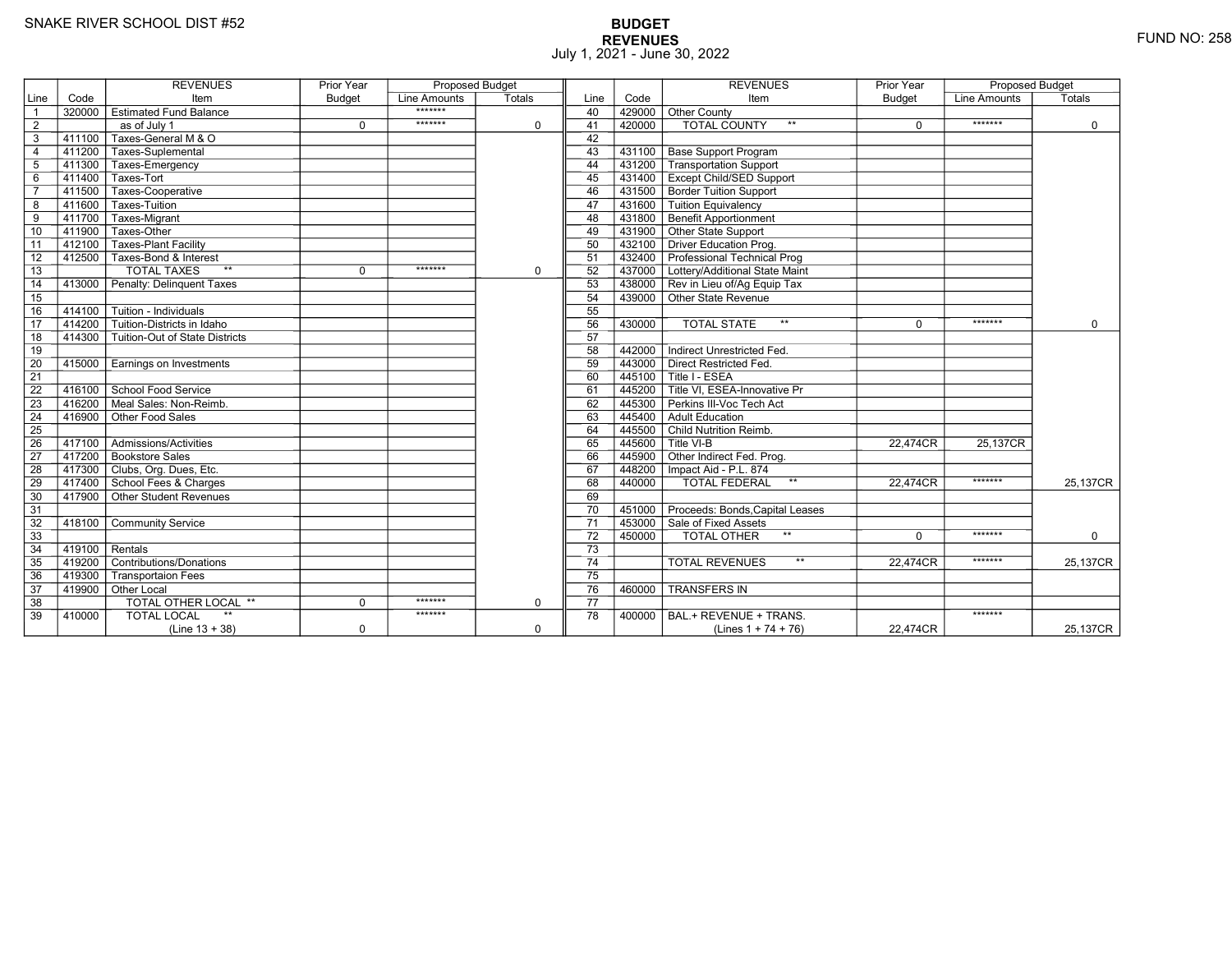|                                  |            | <b>EXPENDITURES</b>                                    | <b>Prior Year</b> | Proposed      | 100      | 200             | 300         | 400              | 500     | 600         | 700         | 800         |
|----------------------------------|------------|--------------------------------------------------------|-------------------|---------------|----------|-----------------|-------------|------------------|---------|-------------|-------------|-------------|
|                                  |            |                                                        |                   |               |          |                 | Purchased   | Supplies         | Capital | Debt        | Insurance-  |             |
| Line                             | Code       | Functions/Programs                                     | Budget            | <b>Budget</b> | Salaries | <b>Benefits</b> | Services    | <b>Materials</b> | Objects | Retirement  | Judgment    | Transfers   |
| $\overline{1}$                   | 512        | Elemetary School Prog.                                 |                   |               |          |                 |             |                  |         |             |             |             |
| $\overline{2}$                   | 515<br>517 | Secondary School Prog.                                 |                   |               |          |                 |             |                  |         |             |             |             |
| $\mathbf{3}$                     |            | Alternative School Prog.<br>Vocational-Technical Prog. |                   |               |          |                 |             |                  |         |             |             |             |
| $\overline{4}$<br>$\overline{5}$ | 519<br>521 | <b>Exceptional Child Prog.</b>                         |                   |               |          |                 |             |                  |         |             |             |             |
|                                  | 522        | Preschool Exceptional Prog.                            | 21,107            | 25,137        | 18,744   | 6,393           |             |                  |         |             |             |             |
| 6<br>$\overline{7}$              | 524        | Gifted & Talented Prog.                                |                   |               |          |                 |             |                  |         |             |             |             |
| 8                                | 531        | Interscholastic Prog.                                  |                   |               |          |                 |             |                  |         |             |             |             |
| 9                                | 532        | School Activity Prog.                                  |                   |               |          |                 |             |                  |         |             |             |             |
| 10                               | 541        | Summer School Prog.                                    |                   |               |          |                 |             |                  |         |             |             |             |
|                                  | 542        | Adult School Prog.                                     |                   |               |          |                 |             |                  |         |             |             |             |
| 11<br>12                         | 546        | Detention Center Prog.                                 |                   |               |          |                 |             |                  |         |             |             |             |
| 13                               |            |                                                        |                   |               |          |                 |             |                  |         |             |             |             |
| 14                               | 500        | TOTAL INSTRUCTION **                                   | 21,107            | 25,137        | 18,744   | 6,393           | $\mathbf 0$ | $\mathbf 0$      | 0       | $\mathbf 0$ | $\mathbf 0$ | $\mathbf 0$ |
| 15                               |            |                                                        |                   |               |          |                 |             |                  |         |             |             |             |
| 16                               | 611        | Attend-Guidance-Health Prog                            |                   |               |          |                 |             |                  |         |             |             |             |
| 17                               | 616        | Special Services Prog.                                 | 1,367             |               |          |                 |             |                  |         |             |             |             |
| 18                               |            |                                                        |                   |               |          |                 |             |                  |         |             |             |             |
| 19                               | 621        | Instruction Improvement Prog                           |                   |               |          |                 |             |                  |         |             |             |             |
| $\overline{20}$                  | 622        | <b>Educational Media Prog.</b>                         |                   |               |          |                 |             |                  |         |             |             |             |
| 21                               | 623        | Instruction-Related Tech Prog                          |                   |               |          |                 |             |                  |         |             |             |             |
| $\overline{22}$                  | 631        | Board of Education Prog.                               |                   |               |          |                 |             |                  |         |             |             |             |
| $\overline{23}$                  | 632        | District Admin Prog.                                   |                   |               |          |                 |             |                  |         |             |             |             |
| 24                               |            |                                                        |                   |               |          |                 |             |                  |         |             |             |             |
| 25                               | 641        | School Administration Prog.                            |                   |               |          |                 |             |                  |         |             |             |             |
| 26                               |            |                                                        |                   |               |          |                 |             |                  |         |             |             |             |
| 27                               | 651        | <b>Business Operation Prog.</b>                        |                   |               |          |                 |             |                  |         |             |             |             |
| $\overline{28}$                  | 655        | Central Service Prog.                                  |                   |               |          |                 |             |                  |         |             |             |             |
| 29                               | 656        | Admin Tech Services Prog.                              |                   |               |          |                 |             |                  |         |             |             |             |
| 30                               | 661        | Bldg-Care Prog. (Custodial)                            |                   |               |          |                 |             |                  |         |             |             |             |
| 31                               | 663        | Maint-Non Student Occupied                             |                   |               |          |                 |             |                  |         |             |             |             |
| 32                               | 664        | Maint-Student Occupied Bldgs                           |                   |               |          |                 |             |                  |         |             |             |             |
| 33                               | 665        | Maintenance - Grounds                                  |                   |               |          |                 |             |                  |         |             |             |             |
| 34                               | 667        | Security Program                                       |                   |               |          |                 |             |                  |         |             |             |             |
| 35                               |            |                                                        |                   |               |          |                 |             |                  |         |             |             |             |
| 36                               | 681        | Pupil-To School Trans. Prog.                           |                   |               |          |                 |             |                  |         |             |             |             |
| 37                               | 682        | Pupil-Activity Trans. Prog.                            |                   |               |          |                 |             |                  |         |             |             |             |
| $\overline{38}$                  | 683        | General Transportation Prog.                           |                   |               |          |                 |             |                  |         |             |             |             |
|                                  |            |                                                        |                   |               |          |                 |             |                  |         |             |             |             |
|                                  |            |                                                        |                   |               |          |                 |             |                  |         |             |             |             |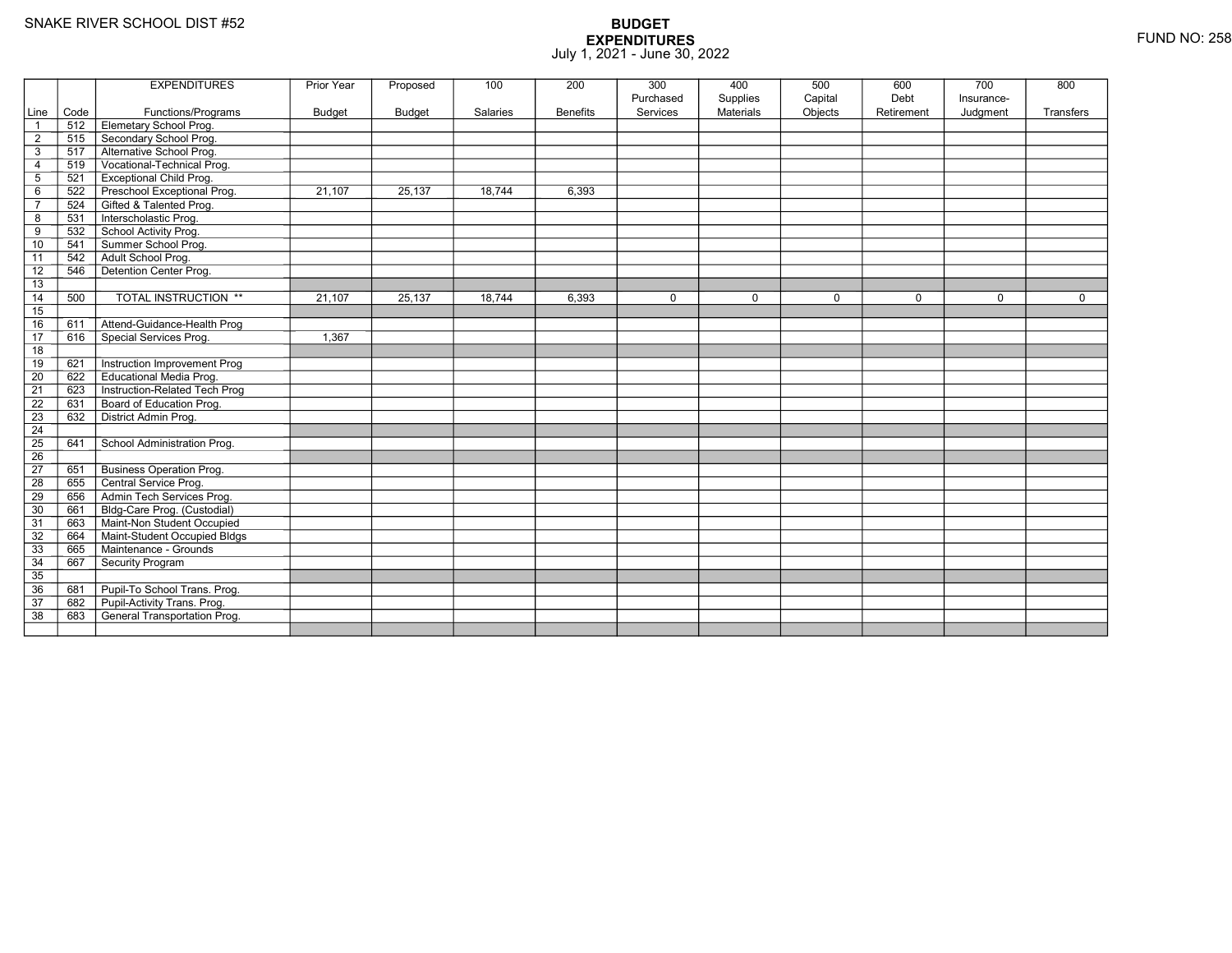71 72

73

74

0 | TOTAL REVENUE (68 + 69) | 22,474CR

3 **Unappropriated Balance** 

2 | Total Appropriation | 22,474 | 25,137

TOTAL APPROPRIATION (72+73) 22,474 25,137

R 25,137CR

|      |      | <b>EXPENDITURES</b>                       | Prior Year    | Proposed                           | 100                                                  | 200             | 300         | 400         | 500         | 600        | 700         | 800         |  |  |  |
|------|------|-------------------------------------------|---------------|------------------------------------|------------------------------------------------------|-----------------|-------------|-------------|-------------|------------|-------------|-------------|--|--|--|
|      |      |                                           |               |                                    |                                                      |                 | Purchased   | Supplies    | Capital     | Debt       | Insurance-  |             |  |  |  |
| Line | Code | Functions/Programs                        | <b>Budget</b> | <b>Budget</b>                      | Salaries                                             | <b>Benefits</b> | Services    | Materials   | Objects     | Retirement | Judgment    | Transfers   |  |  |  |
| 39   | 691  | Other Support Services Prog.              |               |                                    |                                                      |                 |             |             |             |            |             |             |  |  |  |
| 40   |      |                                           |               |                                    |                                                      |                 |             |             |             |            |             |             |  |  |  |
| 41   | 600  | TOTAL SUPPORT SERV.**                     | 1,367         | 0                                  | $\mathbf 0$                                          | 0               | $\Omega$    | $\mathbf 0$ | $\Omega$    | 0          | $\mathbf 0$ | 0           |  |  |  |
| 42   |      |                                           |               |                                    |                                                      |                 |             |             |             |            |             |             |  |  |  |
| 43   | 710  | <b>Child Nutrition Program</b>            |               |                                    |                                                      |                 |             |             |             |            |             |             |  |  |  |
| 44   | 720  | Community Services Program                |               |                                    |                                                      |                 |             |             |             |            |             |             |  |  |  |
| 45   | 730  | <b>Enterprise Operations</b>              |               |                                    |                                                      |                 |             |             |             |            |             |             |  |  |  |
| 46   | 740  | <b>Student Activity Program</b>           |               |                                    |                                                      |                 |             |             |             |            |             |             |  |  |  |
| 47   | 700  | TOTAL NON-INSTRUCTION**                   | $\mathbf 0$   | $\mathbf 0$                        | $\mathbf 0$                                          | 0               | $\mathbf 0$ | $\mathbf 0$ | $\mathbf 0$ | 0          | $\mathbf 0$ | $\mathbf 0$ |  |  |  |
| 48   |      |                                           |               |                                    |                                                      |                 |             |             |             |            |             |             |  |  |  |
| 49   | 810  | Capital Assets-Student Occ                |               |                                    |                                                      |                 |             |             |             |            |             |             |  |  |  |
| 50   | 811  | Capital Assets-Non Student Occ            |               |                                    |                                                      |                 |             |             |             |            |             |             |  |  |  |
| 51   | 800  | <b>TOTAL CAPITAL ASSETS PROG**</b>        | $\mathbf 0$   | $\mathbf 0$                        | $\mathbf 0$                                          | 0               | $\mathbf 0$ | $\mathbf 0$ | $\mathbf 0$ | 0          | $\mathbf 0$ | $\Omega$    |  |  |  |
| 52   |      |                                           |               |                                    |                                                      |                 |             |             |             |            |             |             |  |  |  |
| $53$ | 911  | Debt Services Prog.-Princ.                |               |                                    |                                                      |                 |             |             |             |            |             |             |  |  |  |
| 54   | 912  | Debt Services Prog.-Int.                  |               |                                    |                                                      |                 |             |             |             |            |             |             |  |  |  |
| 55   | 913  | Debt Serv Prog-Refnded Debt               |               |                                    |                                                      |                 |             |             |             |            |             |             |  |  |  |
| 56   | 920  | Transfers Out                             |               |                                    |                                                      |                 |             |             |             |            |             |             |  |  |  |
| 57   |      |                                           |               |                                    |                                                      |                 |             |             |             |            |             |             |  |  |  |
| 58   | 900  | <b>TOTAL OTHER SERVICES **</b>            | $\mathbf 0$   | $\Omega$                           | $\mathbf{0}$                                         | $\Omega$        | $\Omega$    | $\mathbf 0$ | $\Omega$    | $\Omega$   | $\Omega$    | $\Omega$    |  |  |  |
| 59   |      |                                           |               |                                    |                                                      |                 |             |             |             |            |             |             |  |  |  |
| 60   |      | <b>TOTAL EXPENDITURES</b><br>$\star\star$ |               |                                    |                                                      |                 |             |             |             |            |             |             |  |  |  |
|      |      | (Lines 14+41+47+51+58)**                  | 22,474        | 25,137                             | 18,744                                               | 6,393           | $\mathbf 0$ | 0           | $\mathbf 0$ | 0          | $\mathbf 0$ | 0           |  |  |  |
| 61   |      |                                           |               |                                    |                                                      |                 |             |             |             |            |             |             |  |  |  |
| 62   | 950  | Contingency Reserve                       |               |                                    |                                                      |                 |             |             |             |            |             |             |  |  |  |
|      |      | (5% of Line 60)                           |               |                                    |                                                      |                 |             |             |             |            |             |             |  |  |  |
| 63   |      |                                           |               |                                    |                                                      |                 |             |             |             |            |             |             |  |  |  |
| 64   |      | TOTAL APPROPRIATION                       |               |                                    |                                                      |                 |             |             |             |            |             |             |  |  |  |
|      |      | (Line 60 + Line 62)                       | 22,474        | 25,137                             |                                                      |                 |             |             |             |            |             |             |  |  |  |
| 65   |      |                                           |               |                                    |                                                      |                 |             |             |             |            |             |             |  |  |  |
| 66   |      | <b>BUDGET SUMMARY</b>                     |               |                                    | <b>BUDGET SUMMARY</b>                                |                 |             |             |             |            |             |             |  |  |  |
| 67   |      |                                           |               |                                    |                                                      |                 |             |             |             |            |             |             |  |  |  |
| 68   |      | Beginning Fund Balance                    |               |                                    |                                                      |                 |             |             |             |            |             |             |  |  |  |
| 69   |      | Revenues + Transfers In                   | $22,474$ CR   | 25,137CR                           | The total on line 70 must equal the total on line 74 |                 |             |             |             |            |             |             |  |  |  |
|      |      | $\tau$                                    |               | $\sim$ $\sim$ $\sim$ $\sim$ $\sim$ |                                                      |                 |             |             |             |            |             |             |  |  |  |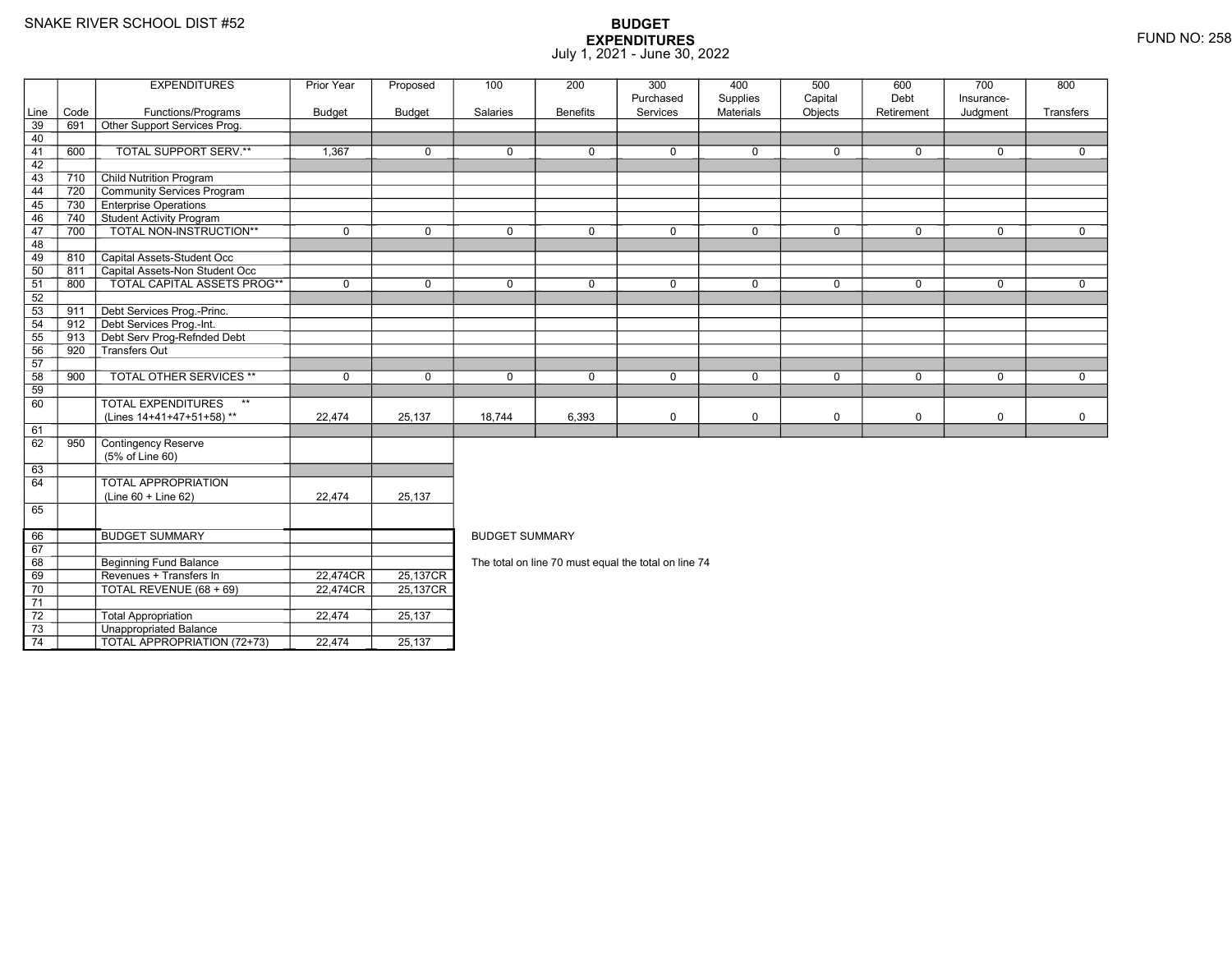# **BUDGET REVENUES** FUND NO: 259 July 1, 2021 - June 30, 2022

|                 |                         | <b>REVENUES</b>                           | <b>Prior Year</b> | <b>Proposed Budget</b> |             |                 |           | <b>REVENUES</b>                                           | <b>Prior Year</b> | <b>Proposed Budget</b> |          |
|-----------------|-------------------------|-------------------------------------------|-------------------|------------------------|-------------|-----------------|-----------|-----------------------------------------------------------|-------------------|------------------------|----------|
| Line            | Code                    | Item                                      | <b>Budget</b>     | Line Amounts           | Totals      | Line            | Code      | Item                                                      | <b>Budget</b>     | Line Amounts           | Totals   |
| $\overline{1}$  |                         | 320000 Estimated Fund Balance             |                   | *******                |             | 40              | 429000    | <b>Other County</b>                                       |                   |                        |          |
| $\overline{2}$  |                         | as of July 1                              | $\Omega$          | *******                | $\mathbf 0$ | 41              | 420000    | <b>TOTAL COUNTY</b><br>$**$                               | $\Omega$          | *******                | $\Omega$ |
| 3               | 411100                  | Taxes-General M & O                       |                   |                        |             | 42              |           |                                                           |                   |                        |          |
| $\overline{4}$  |                         | 411200 Taxes-Suplemental                  |                   |                        |             | 43              | 431100    | Base Support Program                                      |                   |                        |          |
| 5               |                         | 411300 Taxes-Emergency                    |                   |                        |             | 44              | $-431200$ | Transportation Support                                    |                   |                        |          |
| $\,6\,$         |                         | 411400 Taxes-Tort                         |                   |                        |             | 45              | 431400    | <b>Except Child/SED Support</b>                           |                   |                        |          |
| $\overline{7}$  |                         | 411500 Taxes-Cooperative                  |                   |                        |             | 46              | 431500    | <b>Border Tuition Support</b>                             |                   |                        |          |
| 8               | 411600                  | Taxes-Tuition                             |                   |                        |             | 47              | 431600    | Tuition Equivalency                                       |                   |                        |          |
| 9               | $-411700$               | Taxes-Migrant                             |                   |                        |             | 48              | 431800    | <b>Benefit Apportionment</b>                              |                   |                        |          |
| 10              | 411900                  | Taxes-Other                               |                   |                        |             | 49              | 431900    | Other State Support                                       |                   |                        |          |
| $\overline{11}$ |                         | 412100   Taxes-Plant Facility             |                   |                        |             | 50              | 432100    | Driver Education Prog.                                    |                   |                        |          |
| 12              |                         | 412500 Taxes-Bond & Interest              |                   |                        |             | 51              |           | 432400 Professional Technical Prog                        |                   |                        |          |
| 13              |                         | $**$<br><b>TOTAL TAXES</b>                | $\mathbf 0$       | *******                | $\mathbf 0$ | 52              |           | 437000 Lottery/Additional State Maint                     |                   |                        |          |
| 14              |                         | 413000 Penalty: Delinguent Taxes          |                   |                        |             | 53              |           | 438000 Rev in Lieu of/Ag Equip Tax                        |                   |                        |          |
| 15              |                         |                                           |                   |                        |             | 54              |           | 439000 Other State Revenue                                |                   |                        |          |
| 16              | 414100                  | $\overline{\Gamma}$ Tuition - Individuals |                   |                        |             | 55              |           |                                                           |                   |                        |          |
| $\overline{17}$ | 414200                  | Tuition-Districts in Idaho                |                   |                        |             | 56              | 430000    | $\star\star$<br><b>TOTAL STATE</b>                        | $\Omega$          | *******                | $\Omega$ |
| 18              |                         | 414300 Tuition-Out of State Districts     |                   |                        |             | 57              |           |                                                           |                   |                        |          |
| 19              |                         |                                           |                   |                        |             | 58              | 442000    | Indirect Unrestricted Fed.                                |                   |                        |          |
| 20              | 415000                  | Earnings on Investments                   |                   |                        |             | 59              | 443000    | Direct Restricted Fed.                                    |                   |                        |          |
| $\overline{21}$ |                         |                                           |                   |                        |             | 60              | 445100    | Title I - ESEA                                            |                   |                        |          |
| 22              |                         | 416100 School Food Service                |                   |                        |             | 61              | 445200    | $\overline{\mathsf{\Gamma}}$ Title VI. ESEA-Innovative Pr |                   |                        |          |
| 23              | 416200                  | ∏Meal Sales: Non-Reimb.                   |                   |                        |             | 62              | 445300    | Perkins III-Voc Tech Act                                  |                   |                        |          |
| 24              | 416900                  | Other Food Sales                          |                   |                        |             | 63              | 445400    | Adult Education                                           |                   |                        |          |
| 25              |                         |                                           |                   |                        |             | 64              | 445500    | Child Nutrition Reimb.                                    |                   |                        |          |
| 26              |                         | 417100   Admissions/Activities            |                   |                        |             | 65              | 445600    | Title VI-B                                                |                   |                        |          |
| 27              |                         | 417200 Bookstore Sales                    |                   |                        |             | 66              | 445900    | Other Indirect Fed. Prog.                                 |                   | 6.292CR                |          |
| 28              |                         | 417300 Clubs, Org. Dues, Etc.             |                   |                        |             | 67              |           | 448200   Impact Aid - P.L. 874                            |                   |                        |          |
| 29              |                         | 417400 School Fees & Charges              |                   |                        |             | 68              | 440000    | <b>TOTAL FEDERAL</b><br>$***$                             | $\Omega$          | *******                | 6,292CR  |
| 30              |                         | 417900 Other Student Revenues             |                   |                        |             | 69              |           |                                                           |                   |                        |          |
| 31              |                         |                                           |                   |                        |             | 70              | 451000    | Proceeds: Bonds, Capital Leases                           |                   |                        |          |
| 32              |                         | 418100 Community Service                  |                   |                        |             | $\overline{71}$ |           | 453000 Sale of Fixed Assets                               |                   |                        |          |
| 33              |                         |                                           |                   |                        |             | 72              | $-450000$ | <b>TOTAL OTHER</b>                                        | $\Omega$          | *******                | 0        |
| $\overline{34}$ | $\sqrt{419100}$ Rentals |                                           |                   |                        |             | $\overline{73}$ |           |                                                           |                   |                        |          |
| 35              |                         | 419200 Contributions/Donations            |                   |                        |             | $\overline{74}$ |           | $***$<br><b>TOTAL REVENUES</b>                            | $\Omega$          | *******                | 6,292CR  |
| 36              | 419300                  | <b>Transportaion Fees</b>                 |                   |                        |             | 75              |           |                                                           |                   |                        |          |
| 37              |                         | 419900 Other Local                        |                   |                        |             | 76              | 460000    | <b>TRANSFERS IN</b>                                       |                   |                        |          |
| 38              |                         | TOTAL OTHER LOCAL **                      | $\Omega$          | *******                | $\mathbf 0$ | 77              |           |                                                           |                   |                        |          |
| 39              | 410000                  | $**$<br><b>TOTAL LOCAL</b>                |                   | *******                |             | 78              | 400000    | BAL.+ REVENUE + TRANS.                                    |                   | *******                |          |
|                 |                         | $(Line 13 + 38)$                          | $\mathbf 0$       |                        | $\mathbf 0$ |                 |           | (Lines $1 + 74 + 76$ )                                    | $\mathbf 0$       |                        | 6,292CR  |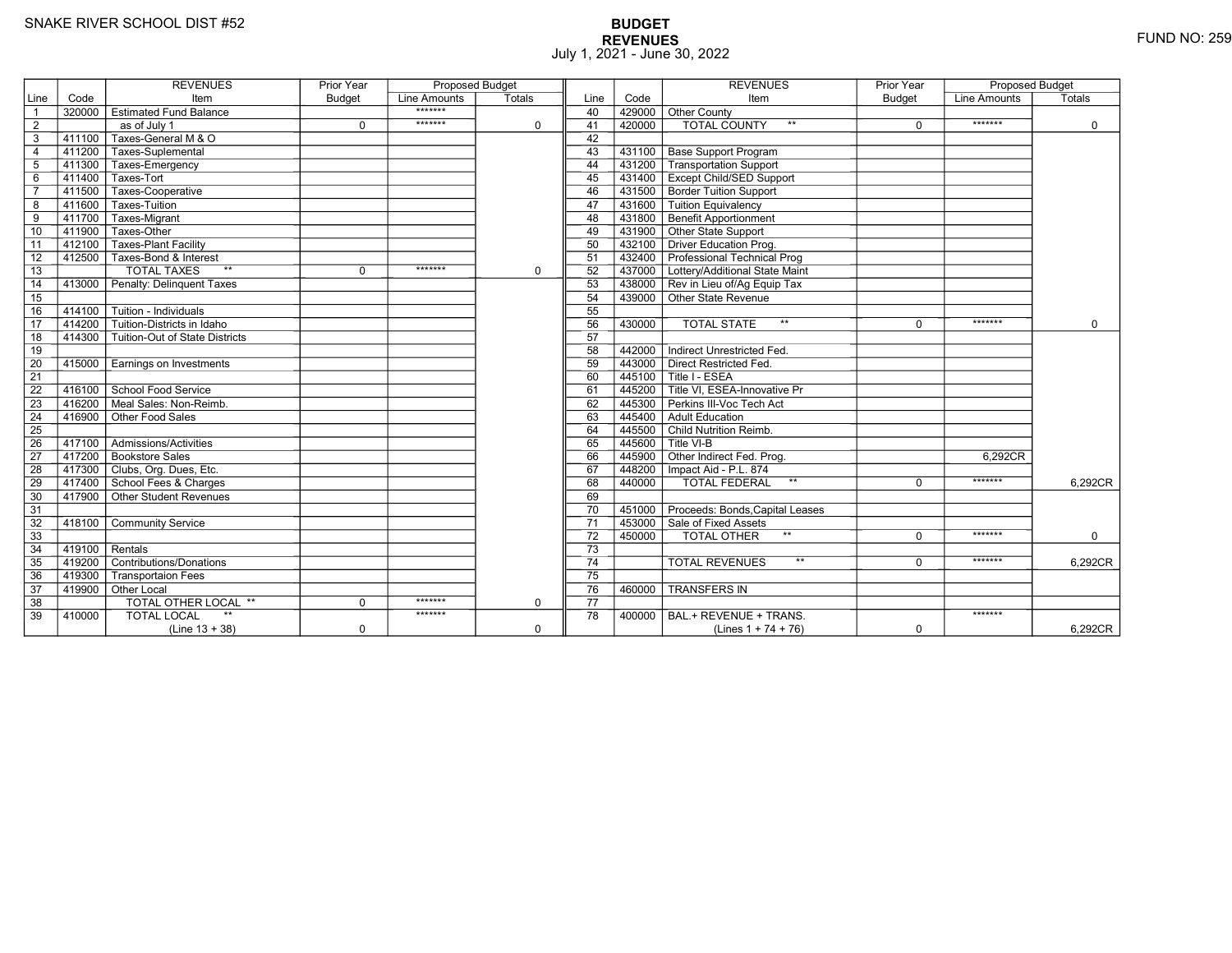| Services<br>Materials<br>Objects<br>Line<br>Code<br>Functions/Programs<br>Budget<br><b>Budget</b><br>Salaries<br><b>Benefits</b><br>Retirement<br>Judgment<br>Transfers<br><b>Elemetary School Prog.</b><br>512<br>Secondary School Prog.<br>515<br>$\overline{2}$<br>Alternative School Prog.<br>517<br>3<br>Vocational-Technical Prog.<br>519<br>4<br><b>Exceptional Child Prog.</b><br>5<br>521<br>Preschool Exceptional Prog.<br>6<br>522<br>Gifted & Talented Prog.<br>524<br>$\overline{7}$<br>Interscholastic Prog.<br>531<br>8<br>School Activity Prog.<br>9<br>532<br>Summer School Prog.<br>10<br>541<br>Adult School Prog.<br>542<br>11<br>Detention Center Prog.<br>12<br>546<br>13<br>TOTAL INSTRUCTION **<br>14<br>500<br>$\mathbf 0$<br>$\Omega$<br>$\mathbf 0$<br>0<br>$\mathbf 0$<br>$\mathbf 0$<br>$\mathbf 0$<br>$\mathbf 0$<br>$\mathbf 0$<br>0<br>15<br>Attend-Guidance-Health Prog<br>16<br>611<br>Special Services Prog.<br>17<br>616<br>6.292<br>6.292<br>18<br>Instruction Improvement Prog<br>19<br>621<br><b>Educational Media Prog.</b><br>$\overline{20}$<br>622<br>21<br>Instruction-Related Tech Prog<br>623<br>$\overline{22}$<br>Board of Education Prog.<br>631<br>$\overline{23}$<br>District Admin Prog.<br>632<br>24<br>25<br>641<br>School Administration Prog.<br>26<br>$\overline{27}$<br><b>Business Operation Prog.</b><br>651<br>28<br>Central Service Prog.<br>655<br>29<br>Admin Tech Services Prog.<br>656<br>30<br>Bldg-Care Prog. (Custodial)<br>661<br>Maint-Non Student Occupied<br>31<br>663<br>Maint-Student Occupied Bldgs<br>32<br>664<br>33<br>Maintenance - Grounds<br>665<br>34<br>667<br>Security Program<br>35<br>36<br>Pupil-To School Trans. Prog.<br>681<br>Pupil-Activity Trans. Prog.<br>$\overline{37}$<br>682<br>$\overline{38}$<br>General Transportation Prog.<br>683 |  | <b>EXPENDITURES</b> | Prior Year | Proposed | 100 | 200 | 300       | 400      | 500     | 600  | 700        | 800 |
|-------------------------------------------------------------------------------------------------------------------------------------------------------------------------------------------------------------------------------------------------------------------------------------------------------------------------------------------------------------------------------------------------------------------------------------------------------------------------------------------------------------------------------------------------------------------------------------------------------------------------------------------------------------------------------------------------------------------------------------------------------------------------------------------------------------------------------------------------------------------------------------------------------------------------------------------------------------------------------------------------------------------------------------------------------------------------------------------------------------------------------------------------------------------------------------------------------------------------------------------------------------------------------------------------------------------------------------------------------------------------------------------------------------------------------------------------------------------------------------------------------------------------------------------------------------------------------------------------------------------------------------------------------------------------------------------------------------------------------------------------------------------------------------------------------------------------------------------|--|---------------------|------------|----------|-----|-----|-----------|----------|---------|------|------------|-----|
|                                                                                                                                                                                                                                                                                                                                                                                                                                                                                                                                                                                                                                                                                                                                                                                                                                                                                                                                                                                                                                                                                                                                                                                                                                                                                                                                                                                                                                                                                                                                                                                                                                                                                                                                                                                                                                           |  |                     |            |          |     |     | Purchased | Supplies | Capital | Debt | Insurance- |     |
|                                                                                                                                                                                                                                                                                                                                                                                                                                                                                                                                                                                                                                                                                                                                                                                                                                                                                                                                                                                                                                                                                                                                                                                                                                                                                                                                                                                                                                                                                                                                                                                                                                                                                                                                                                                                                                           |  |                     |            |          |     |     |           |          |         |      |            |     |
|                                                                                                                                                                                                                                                                                                                                                                                                                                                                                                                                                                                                                                                                                                                                                                                                                                                                                                                                                                                                                                                                                                                                                                                                                                                                                                                                                                                                                                                                                                                                                                                                                                                                                                                                                                                                                                           |  |                     |            |          |     |     |           |          |         |      |            |     |
|                                                                                                                                                                                                                                                                                                                                                                                                                                                                                                                                                                                                                                                                                                                                                                                                                                                                                                                                                                                                                                                                                                                                                                                                                                                                                                                                                                                                                                                                                                                                                                                                                                                                                                                                                                                                                                           |  |                     |            |          |     |     |           |          |         |      |            |     |
|                                                                                                                                                                                                                                                                                                                                                                                                                                                                                                                                                                                                                                                                                                                                                                                                                                                                                                                                                                                                                                                                                                                                                                                                                                                                                                                                                                                                                                                                                                                                                                                                                                                                                                                                                                                                                                           |  |                     |            |          |     |     |           |          |         |      |            |     |
|                                                                                                                                                                                                                                                                                                                                                                                                                                                                                                                                                                                                                                                                                                                                                                                                                                                                                                                                                                                                                                                                                                                                                                                                                                                                                                                                                                                                                                                                                                                                                                                                                                                                                                                                                                                                                                           |  |                     |            |          |     |     |           |          |         |      |            |     |
|                                                                                                                                                                                                                                                                                                                                                                                                                                                                                                                                                                                                                                                                                                                                                                                                                                                                                                                                                                                                                                                                                                                                                                                                                                                                                                                                                                                                                                                                                                                                                                                                                                                                                                                                                                                                                                           |  |                     |            |          |     |     |           |          |         |      |            |     |
|                                                                                                                                                                                                                                                                                                                                                                                                                                                                                                                                                                                                                                                                                                                                                                                                                                                                                                                                                                                                                                                                                                                                                                                                                                                                                                                                                                                                                                                                                                                                                                                                                                                                                                                                                                                                                                           |  |                     |            |          |     |     |           |          |         |      |            |     |
|                                                                                                                                                                                                                                                                                                                                                                                                                                                                                                                                                                                                                                                                                                                                                                                                                                                                                                                                                                                                                                                                                                                                                                                                                                                                                                                                                                                                                                                                                                                                                                                                                                                                                                                                                                                                                                           |  |                     |            |          |     |     |           |          |         |      |            |     |
|                                                                                                                                                                                                                                                                                                                                                                                                                                                                                                                                                                                                                                                                                                                                                                                                                                                                                                                                                                                                                                                                                                                                                                                                                                                                                                                                                                                                                                                                                                                                                                                                                                                                                                                                                                                                                                           |  |                     |            |          |     |     |           |          |         |      |            |     |
|                                                                                                                                                                                                                                                                                                                                                                                                                                                                                                                                                                                                                                                                                                                                                                                                                                                                                                                                                                                                                                                                                                                                                                                                                                                                                                                                                                                                                                                                                                                                                                                                                                                                                                                                                                                                                                           |  |                     |            |          |     |     |           |          |         |      |            |     |
|                                                                                                                                                                                                                                                                                                                                                                                                                                                                                                                                                                                                                                                                                                                                                                                                                                                                                                                                                                                                                                                                                                                                                                                                                                                                                                                                                                                                                                                                                                                                                                                                                                                                                                                                                                                                                                           |  |                     |            |          |     |     |           |          |         |      |            |     |
|                                                                                                                                                                                                                                                                                                                                                                                                                                                                                                                                                                                                                                                                                                                                                                                                                                                                                                                                                                                                                                                                                                                                                                                                                                                                                                                                                                                                                                                                                                                                                                                                                                                                                                                                                                                                                                           |  |                     |            |          |     |     |           |          |         |      |            |     |
|                                                                                                                                                                                                                                                                                                                                                                                                                                                                                                                                                                                                                                                                                                                                                                                                                                                                                                                                                                                                                                                                                                                                                                                                                                                                                                                                                                                                                                                                                                                                                                                                                                                                                                                                                                                                                                           |  |                     |            |          |     |     |           |          |         |      |            |     |
|                                                                                                                                                                                                                                                                                                                                                                                                                                                                                                                                                                                                                                                                                                                                                                                                                                                                                                                                                                                                                                                                                                                                                                                                                                                                                                                                                                                                                                                                                                                                                                                                                                                                                                                                                                                                                                           |  |                     |            |          |     |     |           |          |         |      |            |     |
|                                                                                                                                                                                                                                                                                                                                                                                                                                                                                                                                                                                                                                                                                                                                                                                                                                                                                                                                                                                                                                                                                                                                                                                                                                                                                                                                                                                                                                                                                                                                                                                                                                                                                                                                                                                                                                           |  |                     |            |          |     |     |           |          |         |      |            |     |
|                                                                                                                                                                                                                                                                                                                                                                                                                                                                                                                                                                                                                                                                                                                                                                                                                                                                                                                                                                                                                                                                                                                                                                                                                                                                                                                                                                                                                                                                                                                                                                                                                                                                                                                                                                                                                                           |  |                     |            |          |     |     |           |          |         |      |            |     |
|                                                                                                                                                                                                                                                                                                                                                                                                                                                                                                                                                                                                                                                                                                                                                                                                                                                                                                                                                                                                                                                                                                                                                                                                                                                                                                                                                                                                                                                                                                                                                                                                                                                                                                                                                                                                                                           |  |                     |            |          |     |     |           |          |         |      |            |     |
|                                                                                                                                                                                                                                                                                                                                                                                                                                                                                                                                                                                                                                                                                                                                                                                                                                                                                                                                                                                                                                                                                                                                                                                                                                                                                                                                                                                                                                                                                                                                                                                                                                                                                                                                                                                                                                           |  |                     |            |          |     |     |           |          |         |      |            |     |
|                                                                                                                                                                                                                                                                                                                                                                                                                                                                                                                                                                                                                                                                                                                                                                                                                                                                                                                                                                                                                                                                                                                                                                                                                                                                                                                                                                                                                                                                                                                                                                                                                                                                                                                                                                                                                                           |  |                     |            |          |     |     |           |          |         |      |            |     |
|                                                                                                                                                                                                                                                                                                                                                                                                                                                                                                                                                                                                                                                                                                                                                                                                                                                                                                                                                                                                                                                                                                                                                                                                                                                                                                                                                                                                                                                                                                                                                                                                                                                                                                                                                                                                                                           |  |                     |            |          |     |     |           |          |         |      |            |     |
|                                                                                                                                                                                                                                                                                                                                                                                                                                                                                                                                                                                                                                                                                                                                                                                                                                                                                                                                                                                                                                                                                                                                                                                                                                                                                                                                                                                                                                                                                                                                                                                                                                                                                                                                                                                                                                           |  |                     |            |          |     |     |           |          |         |      |            |     |
|                                                                                                                                                                                                                                                                                                                                                                                                                                                                                                                                                                                                                                                                                                                                                                                                                                                                                                                                                                                                                                                                                                                                                                                                                                                                                                                                                                                                                                                                                                                                                                                                                                                                                                                                                                                                                                           |  |                     |            |          |     |     |           |          |         |      |            |     |
|                                                                                                                                                                                                                                                                                                                                                                                                                                                                                                                                                                                                                                                                                                                                                                                                                                                                                                                                                                                                                                                                                                                                                                                                                                                                                                                                                                                                                                                                                                                                                                                                                                                                                                                                                                                                                                           |  |                     |            |          |     |     |           |          |         |      |            |     |
|                                                                                                                                                                                                                                                                                                                                                                                                                                                                                                                                                                                                                                                                                                                                                                                                                                                                                                                                                                                                                                                                                                                                                                                                                                                                                                                                                                                                                                                                                                                                                                                                                                                                                                                                                                                                                                           |  |                     |            |          |     |     |           |          |         |      |            |     |
|                                                                                                                                                                                                                                                                                                                                                                                                                                                                                                                                                                                                                                                                                                                                                                                                                                                                                                                                                                                                                                                                                                                                                                                                                                                                                                                                                                                                                                                                                                                                                                                                                                                                                                                                                                                                                                           |  |                     |            |          |     |     |           |          |         |      |            |     |
|                                                                                                                                                                                                                                                                                                                                                                                                                                                                                                                                                                                                                                                                                                                                                                                                                                                                                                                                                                                                                                                                                                                                                                                                                                                                                                                                                                                                                                                                                                                                                                                                                                                                                                                                                                                                                                           |  |                     |            |          |     |     |           |          |         |      |            |     |
|                                                                                                                                                                                                                                                                                                                                                                                                                                                                                                                                                                                                                                                                                                                                                                                                                                                                                                                                                                                                                                                                                                                                                                                                                                                                                                                                                                                                                                                                                                                                                                                                                                                                                                                                                                                                                                           |  |                     |            |          |     |     |           |          |         |      |            |     |
|                                                                                                                                                                                                                                                                                                                                                                                                                                                                                                                                                                                                                                                                                                                                                                                                                                                                                                                                                                                                                                                                                                                                                                                                                                                                                                                                                                                                                                                                                                                                                                                                                                                                                                                                                                                                                                           |  |                     |            |          |     |     |           |          |         |      |            |     |
|                                                                                                                                                                                                                                                                                                                                                                                                                                                                                                                                                                                                                                                                                                                                                                                                                                                                                                                                                                                                                                                                                                                                                                                                                                                                                                                                                                                                                                                                                                                                                                                                                                                                                                                                                                                                                                           |  |                     |            |          |     |     |           |          |         |      |            |     |
|                                                                                                                                                                                                                                                                                                                                                                                                                                                                                                                                                                                                                                                                                                                                                                                                                                                                                                                                                                                                                                                                                                                                                                                                                                                                                                                                                                                                                                                                                                                                                                                                                                                                                                                                                                                                                                           |  |                     |            |          |     |     |           |          |         |      |            |     |
|                                                                                                                                                                                                                                                                                                                                                                                                                                                                                                                                                                                                                                                                                                                                                                                                                                                                                                                                                                                                                                                                                                                                                                                                                                                                                                                                                                                                                                                                                                                                                                                                                                                                                                                                                                                                                                           |  |                     |            |          |     |     |           |          |         |      |            |     |
|                                                                                                                                                                                                                                                                                                                                                                                                                                                                                                                                                                                                                                                                                                                                                                                                                                                                                                                                                                                                                                                                                                                                                                                                                                                                                                                                                                                                                                                                                                                                                                                                                                                                                                                                                                                                                                           |  |                     |            |          |     |     |           |          |         |      |            |     |
|                                                                                                                                                                                                                                                                                                                                                                                                                                                                                                                                                                                                                                                                                                                                                                                                                                                                                                                                                                                                                                                                                                                                                                                                                                                                                                                                                                                                                                                                                                                                                                                                                                                                                                                                                                                                                                           |  |                     |            |          |     |     |           |          |         |      |            |     |
|                                                                                                                                                                                                                                                                                                                                                                                                                                                                                                                                                                                                                                                                                                                                                                                                                                                                                                                                                                                                                                                                                                                                                                                                                                                                                                                                                                                                                                                                                                                                                                                                                                                                                                                                                                                                                                           |  |                     |            |          |     |     |           |          |         |      |            |     |
|                                                                                                                                                                                                                                                                                                                                                                                                                                                                                                                                                                                                                                                                                                                                                                                                                                                                                                                                                                                                                                                                                                                                                                                                                                                                                                                                                                                                                                                                                                                                                                                                                                                                                                                                                                                                                                           |  |                     |            |          |     |     |           |          |         |      |            |     |
|                                                                                                                                                                                                                                                                                                                                                                                                                                                                                                                                                                                                                                                                                                                                                                                                                                                                                                                                                                                                                                                                                                                                                                                                                                                                                                                                                                                                                                                                                                                                                                                                                                                                                                                                                                                                                                           |  |                     |            |          |     |     |           |          |         |      |            |     |
|                                                                                                                                                                                                                                                                                                                                                                                                                                                                                                                                                                                                                                                                                                                                                                                                                                                                                                                                                                                                                                                                                                                                                                                                                                                                                                                                                                                                                                                                                                                                                                                                                                                                                                                                                                                                                                           |  |                     |            |          |     |     |           |          |         |      |            |     |
|                                                                                                                                                                                                                                                                                                                                                                                                                                                                                                                                                                                                                                                                                                                                                                                                                                                                                                                                                                                                                                                                                                                                                                                                                                                                                                                                                                                                                                                                                                                                                                                                                                                                                                                                                                                                                                           |  |                     |            |          |     |     |           |          |         |      |            |     |
|                                                                                                                                                                                                                                                                                                                                                                                                                                                                                                                                                                                                                                                                                                                                                                                                                                                                                                                                                                                                                                                                                                                                                                                                                                                                                                                                                                                                                                                                                                                                                                                                                                                                                                                                                                                                                                           |  |                     |            |          |     |     |           |          |         |      |            |     |
|                                                                                                                                                                                                                                                                                                                                                                                                                                                                                                                                                                                                                                                                                                                                                                                                                                                                                                                                                                                                                                                                                                                                                                                                                                                                                                                                                                                                                                                                                                                                                                                                                                                                                                                                                                                                                                           |  |                     |            |          |     |     |           |          |         |      |            |     |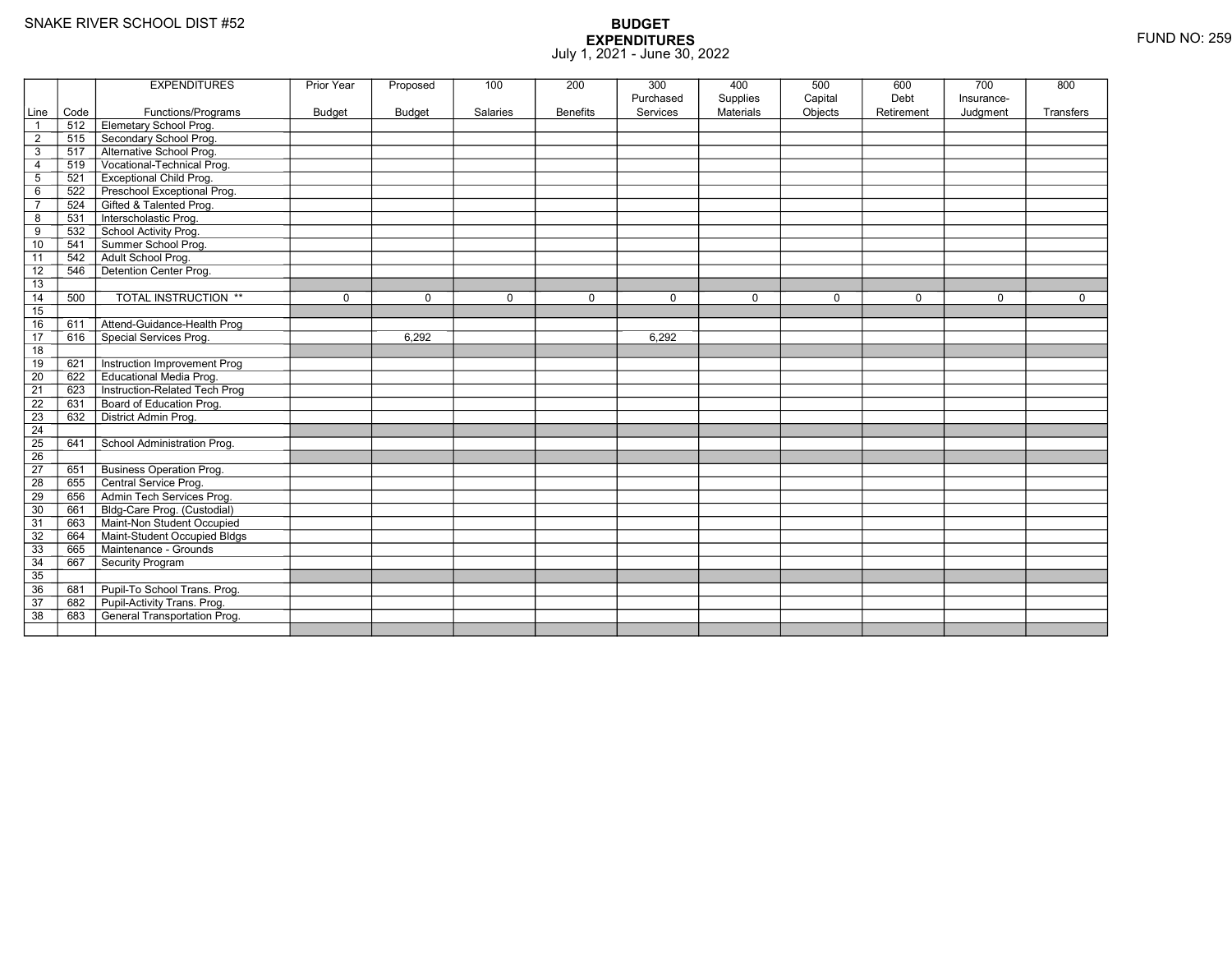69

70

71 72

73

74

**Beginning Fund Balance** 

3 **Unappropriated Balance** 

9 | Revenues + Transfers In | 6,292CR

TOTAL REVENUE (68 + 69) <sup>0</sup> 6,292CR

 $\overline{TOTAL}$  APPROPRIATION (72+73)  $\overline{1}$  0 6,292

Total Appropriation 6,292

### **BUDGET EXPENDITURES**July 1, 2021 - June 30, 2022

|      |      | <b>EXPENDITURES</b>                       | Prior Year    | Proposed      | 100                   | 200             | 300         | 400              | 500         | 600         | 700          | 800          |  |  |
|------|------|-------------------------------------------|---------------|---------------|-----------------------|-----------------|-------------|------------------|-------------|-------------|--------------|--------------|--|--|
|      |      |                                           |               |               |                       |                 | Purchased   | Supplies         | Capital     | Debt        | Insurance-   |              |  |  |
| Line | Code | Functions/Programs                        | <b>Budget</b> | <b>Budget</b> | Salaries              | <b>Benefits</b> | Services    | <b>Materials</b> | Objects     | Retirement  | Judgment     | Transfers    |  |  |
| 39   | 691  | Other Support Services Prog.              |               |               |                       |                 |             |                  |             |             |              |              |  |  |
| 40   |      |                                           |               |               |                       |                 |             |                  |             |             |              |              |  |  |
| 41   | 600  | TOTAL SUPPORT SERV.**                     | $\mathbf 0$   | 6.292         | $\mathbf 0$           | $\mathbf 0$     | 6,292       | $\mathbf 0$      | $\mathbf 0$ | $\mathbf 0$ | $\mathbf 0$  | $\mathbf{0}$ |  |  |
| 42   |      |                                           |               |               |                       |                 |             |                  |             |             |              |              |  |  |
| 43   | 710  | <b>Child Nutrition Program</b>            |               |               |                       |                 |             |                  |             |             |              |              |  |  |
| 44   | 720  | Community Services Program                |               |               |                       |                 |             |                  |             |             |              |              |  |  |
| 45   | 730  | <b>Enterprise Operations</b>              |               |               |                       |                 |             |                  |             |             |              |              |  |  |
| 46   | 740  | <b>Student Activity Program</b>           |               |               |                       |                 |             |                  |             |             |              |              |  |  |
| 47   | 700  | TOTAL NON-INSTRUCTION**                   | $\mathbf 0$   | $\Omega$      | $\Omega$              | $\mathbf 0$     | $\Omega$    | $\mathbf 0$      | $\Omega$    | $\mathbf 0$ | $\mathbf 0$  | $\mathbf{0}$ |  |  |
| 48   |      |                                           |               |               |                       |                 |             |                  |             |             |              |              |  |  |
| 49   | 810  | Capital Assets-Student Occ                |               |               |                       |                 |             |                  |             |             |              |              |  |  |
| 50   | 811  | Capital Assets-Non Student Occ            |               |               |                       |                 |             |                  |             |             |              |              |  |  |
| 51   | 800  | <b>TOTAL CAPITAL ASSETS PROG**</b>        | $\mathbf 0$   | $\mathbf 0$   | $\mathbf 0$           | $\mathbf 0$     | $\mathbf 0$ | $\mathsf{O}$     | $\mathbf 0$ | $\mathbf 0$ | $\mathbf 0$  | $\mathbf 0$  |  |  |
| 52   |      |                                           |               |               |                       |                 |             |                  |             |             |              |              |  |  |
| 53   | 911  | Debt Services Prog.-Princ.                |               |               |                       |                 |             |                  |             |             |              |              |  |  |
| 54   | 912  | Debt Services Prog.-Int.                  |               |               |                       |                 |             |                  |             |             |              |              |  |  |
| 55   | 913  | Debt Serv Prog-Refnded Debt               |               |               |                       |                 |             |                  |             |             |              |              |  |  |
| 56   | 920  | Transfers Out                             |               |               |                       |                 |             |                  |             |             |              |              |  |  |
| 57   |      |                                           |               |               |                       |                 |             |                  |             |             |              |              |  |  |
| 58   | 900  | <b>TOTAL OTHER SERVICES **</b>            | $\mathbf 0$   | $\Omega$      | $\Omega$              | $\Omega$        | $\mathbf 0$ | $\mathbf 0$      | $\Omega$    | $\Omega$    | $\mathbf{0}$ | $\Omega$     |  |  |
| 59   |      |                                           |               |               |                       |                 |             |                  |             |             |              |              |  |  |
| 60   |      | <b>TOTAL EXPENDITURES</b><br>$\star\star$ |               |               |                       |                 |             |                  |             |             |              |              |  |  |
|      |      | (Lines 14+41+47+51+58)**                  | $\mathbf 0$   | 6.292         | $\mathbf 0$           | 0               | 6,292       | 0                | $\mathbf 0$ | 0           | $\mathsf 0$  | $\mathbf 0$  |  |  |
| 61   |      |                                           |               |               |                       |                 |             |                  |             |             |              |              |  |  |
| 62   | 950  | Contingency Reserve                       |               |               |                       |                 |             |                  |             |             |              |              |  |  |
|      |      | (5% of Line 60)                           |               |               |                       |                 |             |                  |             |             |              |              |  |  |
| 63   |      |                                           |               |               |                       |                 |             |                  |             |             |              |              |  |  |
| 64   |      | <b>TOTAL APPROPRIATION</b>                |               |               |                       |                 |             |                  |             |             |              |              |  |  |
|      |      | $(Line 60 + Line 62)$                     | $\mathbf 0$   | 6,292         |                       |                 |             |                  |             |             |              |              |  |  |
| 65   |      |                                           |               |               |                       |                 |             |                  |             |             |              |              |  |  |
|      |      |                                           |               |               |                       |                 |             |                  |             |             |              |              |  |  |
| 66   |      | <b>BUDGET SUMMARY</b>                     |               |               | <b>BUDGET SUMMARY</b> |                 |             |                  |             |             |              |              |  |  |

The total on line 70 must equal the total on line 74

 $6,292CR$ <br> $6,292CR$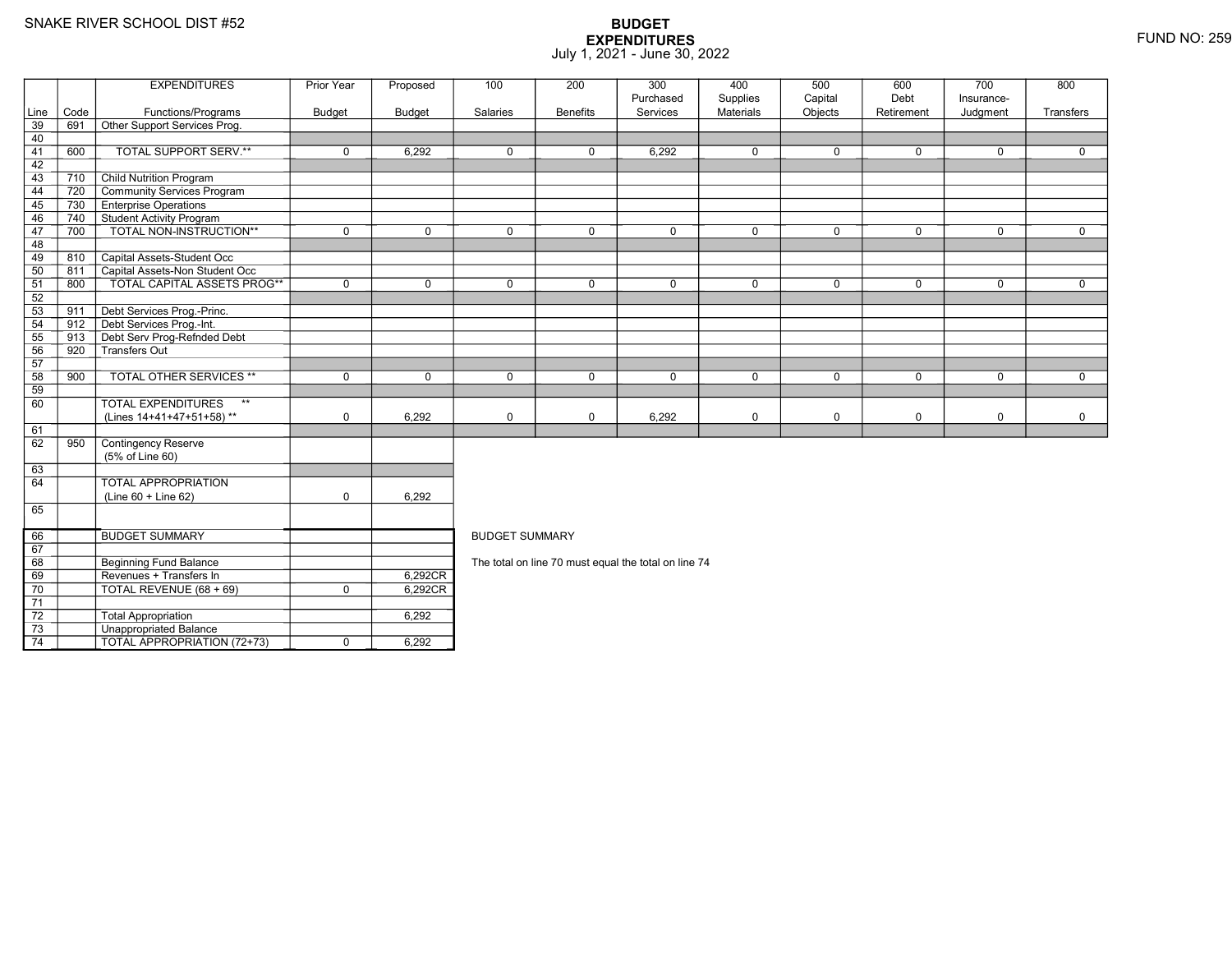# **BUDGET REVENUES** FUND NO: 260 July 1, 2021 - June 30, 2022

|                 |        | <b>REVENUES</b>                         | Prior Year    | <b>Proposed Budget</b> |             |                 |        | <b>REVENUES</b>                        | Prior Year    | <b>Proposed Budget</b> |           |
|-----------------|--------|-----------------------------------------|---------------|------------------------|-------------|-----------------|--------|----------------------------------------|---------------|------------------------|-----------|
| Line            | Code   | Item                                    | <b>Budget</b> | Line Amounts           | Totals      | Line            | Code   | Item                                   | <b>Budget</b> | Line Amounts           | Totals    |
| $\overline{1}$  | 320000 | Estimated Fund Balance                  |               | *******                |             | 40              | 429000 | Other County                           |               |                        |           |
| 2               |        | as of July 1                            | $\mathbf 0$   | *******                | $\mathbf 0$ | 41              | 420000 | <b>TOTAL COUNTY</b><br>$***$           | $\Omega$      | *******                | 0         |
| $\overline{3}$  |        | 411100 Taxes-General M & O              |               |                        |             | 42              |        |                                        |               |                        |           |
| $\overline{4}$  |        | 411200 Taxes-Suplemental                |               |                        |             | 43              |        | 431100   Base Support Program          |               |                        |           |
| $5\phantom{.0}$ |        | 411300 Taxes-Emergency                  |               |                        |             | 44              |        | 431200 Transportation Support          |               |                        |           |
| 6               | 411400 | Taxes-Tort                              |               |                        |             | 45              |        | 431400 Except Child/SED Support        |               |                        |           |
| $\overline{7}$  |        | 411500 Taxes-Cooperative                |               |                        |             | 46              |        | 431500 Border Tuition Support          |               |                        |           |
| 8               |        | 411600 Taxes-Tuition                    |               |                        |             | 47              |        | 431600 Tuition Equivalency             |               |                        |           |
| $\overline{9}$  |        | 411700 Taxes-Migrant                    |               |                        |             | 48              |        | 431800 Benefit Apportionment           |               |                        |           |
| 10              | 411900 | Taxes-Other                             |               |                        |             | 49              |        | 431900 Other State Support             |               |                        |           |
| 11              | 412100 | Taxes-Plant Facility                    |               |                        |             | 50              |        | 432100 Driver Education Prog.          |               |                        |           |
| 12              |        | 412500 Taxes-Bond & Interest            |               |                        |             | 51              |        | 432400 Professional Technical Prog     |               |                        |           |
| 13              |        | <b>TOTAL TAXES</b><br>$*$               | $\Omega$      | *******                | $\mathbf 0$ | 52              |        | 437000 Lottery/Additional State Maint  |               |                        |           |
| 14              |        | 413000 Penalty: Delinguent Taxes        |               |                        |             | 53              |        | 438000 Rev in Lieu of/Ag Equip Tax     |               |                        |           |
| 15              |        |                                         |               |                        |             | 54              |        | 439000 Other State Revenue             |               |                        |           |
| 16              |        | 414100 Tuition - Individuals            |               |                        |             | 55              |        |                                        |               |                        |           |
| $\overline{17}$ | 414200 | Tuition-Districts in Idaho              |               |                        |             | 56              | 430000 | <b>TOTAL STATE</b><br>$\star\star$     | $\Omega$      | *******                | $\Omega$  |
| 18              |        | 414300   Tuition-Out of State Districts |               |                        |             | 57              |        |                                        |               |                        |           |
| 19              |        |                                         |               |                        |             | 58              | 442000 | Indirect Unrestricted Fed.             |               |                        |           |
| 20              |        | 415000 Earnings on Investments          |               |                        |             | 59              |        | 443000 Direct Restricted Fed.          |               |                        |           |
| $\overline{21}$ |        |                                         |               |                        |             | 60              |        | 445100 Title I - ESEA                  |               |                        |           |
| 22              |        | 416100 School Food Service              |               |                        |             | 61              |        | 445200 Title VI. ESEA-Innovative Pr    |               |                        |           |
| 23              |        | 416200 Meal Sales: Non-Reimb.           |               |                        |             | 62              |        | 445300 Perkins III-Voc Tech Act        |               |                        |           |
| 24              | 416900 | Other Food Sales                        |               |                        |             | 63              |        | 445400 Adult Education                 |               |                        |           |
| $\overline{25}$ |        |                                         |               |                        |             | 64              |        | 445500 Child Nutrition Reimb.          |               |                        |           |
| 26              |        | 417100 Admissions/Activities            |               |                        |             | 65              |        | $445600$ Title VI-B                    |               |                        |           |
| $\overline{27}$ |        | 417200 Bookstore Sales                  |               |                        |             | 66              |        | 445900 Other Indirect Fed. Prog.       | 100.000CR     | 50.000CR               |           |
| 28              |        | 417300 Clubs, Org. Dues, Etc.           |               |                        |             | 67              |        | 448200   Impact Aid - P.L. 874         |               |                        |           |
| 29              |        | 417400 School Fees & Charges            |               |                        |             | 68              | 440000 | $\star\star$<br>TOTAL FEDERAL          | 100,000CR     | *******                | 50,000CR  |
| 30              |        | 417900 Other Student Revenues           |               |                        |             | 69              |        |                                        |               |                        |           |
| 31              |        |                                         |               |                        |             | 70              |        | 451000 Proceeds: Bonds, Capital Leases |               |                        |           |
| 32              | 418100 | Community Service                       |               |                        |             | $\overline{71}$ |        | 453000 Sale of Fixed Assets            |               |                        |           |
| $\overline{33}$ |        |                                         |               |                        |             | 72              | 450000 | TOTAL OTHER                            | $\Omega$      | *******                | $\Omega$  |
| 34              | 419100 | Rentals                                 |               |                        |             | 73              |        |                                        |               |                        |           |
| 35              |        | 419200 Contributions/Donations          |               |                        |             | 74              |        | $\star\star$<br><b>TOTAL REVENUES</b>  | 100,000CR     | *******                | 50.000CR  |
| 36              | 419300 | <b>Transportaion Fees</b>               |               |                        |             | 75              |        |                                        |               |                        |           |
| 37              |        | 419900 Other Local                      |               |                        |             | 76              | 460000 | <b>TRANSFERS IN</b>                    | 526,700CR     | 581,333CR              |           |
| 38              |        | TOTAL OTHER LOCAL **                    | $\mathbf 0$   | *******                | $\mathbf 0$ | 77              |        |                                        |               |                        |           |
| 39              | 410000 | <b>TOTAL LOCAL</b>                      |               | *******                |             | 78              | 400000 | BAL.+ REVENUE + TRANS.                 |               | *******                |           |
|                 |        | $(Line 13 + 38)$                        | $\mathbf 0$   |                        | $\mathbf 0$ |                 |        | (Lines $1 + 74 + 76$ )                 | 626.700CR     |                        | 631,333CR |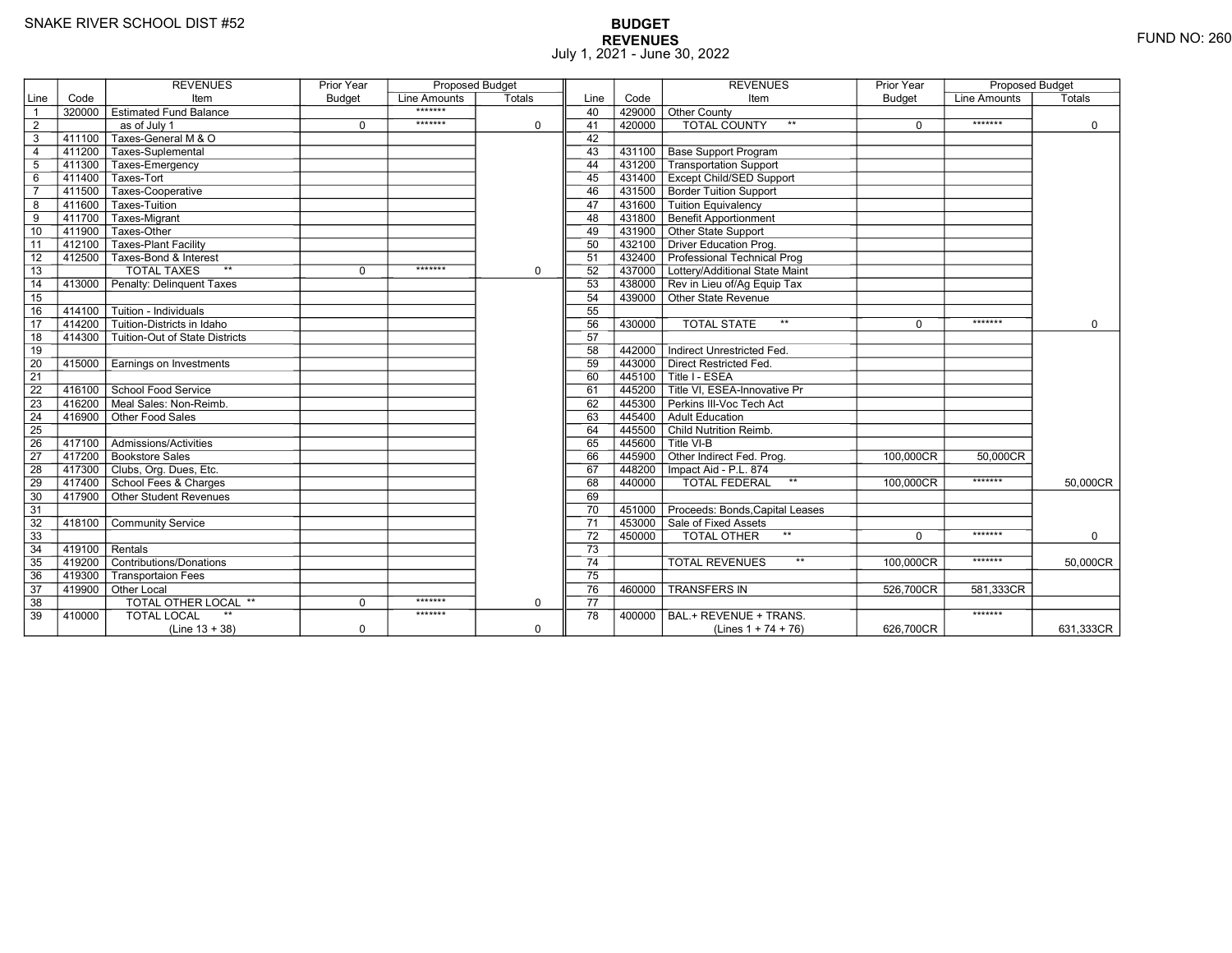|                 |      | <b>EXPENDITURES</b>             | Prior Year | Proposed      | 100      | 200             | 300                   | 400                          | 500                | 600                | 700                    | 800         |
|-----------------|------|---------------------------------|------------|---------------|----------|-----------------|-----------------------|------------------------------|--------------------|--------------------|------------------------|-------------|
| Line            | Code | Functions/Programs              | Budget     | <b>Budget</b> | Salaries | <b>Benefits</b> | Purchased<br>Services | Supplies<br><b>Materials</b> | Capital<br>Objects | Debt<br>Retirement | Insurance-<br>Judgment | Transfers   |
| $\overline{1}$  | 512  | Elemetary School Prog.          |            |               |          |                 |                       |                              |                    |                    |                        |             |
| $\overline{2}$  | 515  | Secondary School Prog.          |            |               |          |                 |                       |                              |                    |                    |                        |             |
| 3               | 517  | Alternative School Prog.        |            |               |          |                 |                       |                              |                    |                    |                        |             |
| $\overline{4}$  | 519  | Vocational-Technical Prog.      |            |               |          |                 |                       |                              |                    |                    |                        |             |
| $\overline{5}$  | 521  | Exceptional Child Prog.         | 315.477    | 176.058       | 99.121   | 76,937          |                       |                              |                    |                    |                        |             |
| 6               | 522  | Preschool Exceptional Prog.     |            |               |          |                 |                       |                              |                    |                    |                        |             |
| $\overline{7}$  | 524  | Gifted & Talented Prog.         |            |               |          |                 |                       |                              |                    |                    |                        |             |
| 8               | 531  | Interscholastic Prog.           |            |               |          |                 |                       |                              |                    |                    |                        |             |
| 9               | 532  | School Activity Prog.           |            |               |          |                 |                       |                              |                    |                    |                        |             |
| 10              | 541  | Summer School Prog.             |            |               |          |                 |                       |                              |                    |                    |                        |             |
| 11              | 542  | Adult School Prog.              |            |               |          |                 |                       |                              |                    |                    |                        |             |
| 12              | 546  | Detention Center Prog.          |            |               |          |                 |                       |                              |                    |                    |                        |             |
| 13              |      |                                 |            |               |          |                 |                       |                              |                    |                    |                        |             |
| 14              | 500  | TOTAL INSTRUCTION **            | 315,477    | 176,058       | 99,121   | 76,937          | $\mathbf 0$           | $\mathbf 0$                  | 0                  | $\mathbf 0$        | $\Omega$               | $\mathbf 0$ |
| 15              |      |                                 |            |               |          |                 |                       |                              |                    |                    |                        |             |
| 16              | 611  | Attend-Guidance-Health Prog     |            |               |          |                 |                       |                              |                    |                    |                        |             |
| 17              | 616  | Special Services Prog.          | 311,223    | 455,275       | 124,072  | 51,203          | 280,000               |                              |                    |                    |                        |             |
| 18              |      |                                 |            |               |          |                 |                       |                              |                    |                    |                        |             |
| 19              | 621  | Instruction Improvement Prog    |            |               |          |                 |                       |                              |                    |                    |                        |             |
| $\overline{20}$ | 622  | <b>Educational Media Prog.</b>  |            |               |          |                 |                       |                              |                    |                    |                        |             |
| 21              | 623  | Instruction-Related Tech Prog   |            |               |          |                 |                       |                              |                    |                    |                        |             |
| 22              | 631  | Board of Education Prog.        |            |               |          |                 |                       |                              |                    |                    |                        |             |
| 23              | 632  | District Admin Prog.            |            |               |          |                 |                       |                              |                    |                    |                        |             |
| 24              |      |                                 |            |               |          |                 |                       |                              |                    |                    |                        |             |
| $\overline{25}$ | 641  | School Administration Prog.     |            |               |          |                 |                       |                              |                    |                    |                        |             |
| 26              |      |                                 |            |               |          |                 |                       |                              |                    |                    |                        |             |
| 27              | 651  | <b>Business Operation Prog.</b> |            |               |          |                 |                       |                              |                    |                    |                        |             |
| $\overline{28}$ | 655  | Central Service Prog.           |            |               |          |                 |                       |                              |                    |                    |                        |             |
| 29              | 656  | Admin Tech Services Prog.       |            |               |          |                 |                       |                              |                    |                    |                        |             |
| 30              | 661  | Bldg-Care Prog. (Custodial)     |            |               |          |                 |                       |                              |                    |                    |                        |             |
| 31              | 663  | Maint-Non Student Occupied      |            |               |          |                 |                       |                              |                    |                    |                        |             |
| 32              | 664  | Maint-Student Occupied Bldgs    |            |               |          |                 |                       |                              |                    |                    |                        |             |
| 33              | 665  | Maintenance - Grounds           |            |               |          |                 |                       |                              |                    |                    |                        |             |
| 34              | 667  | Security Program                |            |               |          |                 |                       |                              |                    |                    |                        |             |
| 35              |      |                                 |            |               |          |                 |                       |                              |                    |                    |                        |             |
| 36              | 681  | Pupil-To School Trans. Prog.    |            |               |          |                 |                       |                              |                    |                    |                        |             |
| 37              | 682  | Pupil-Activity Trans. Prog.     |            |               |          |                 |                       |                              |                    |                    |                        |             |
| $\overline{38}$ | 683  | General Transportation Prog.    |            |               |          |                 |                       |                              |                    |                    |                        |             |
|                 |      |                                 |            |               |          |                 |                       |                              |                    |                    |                        |             |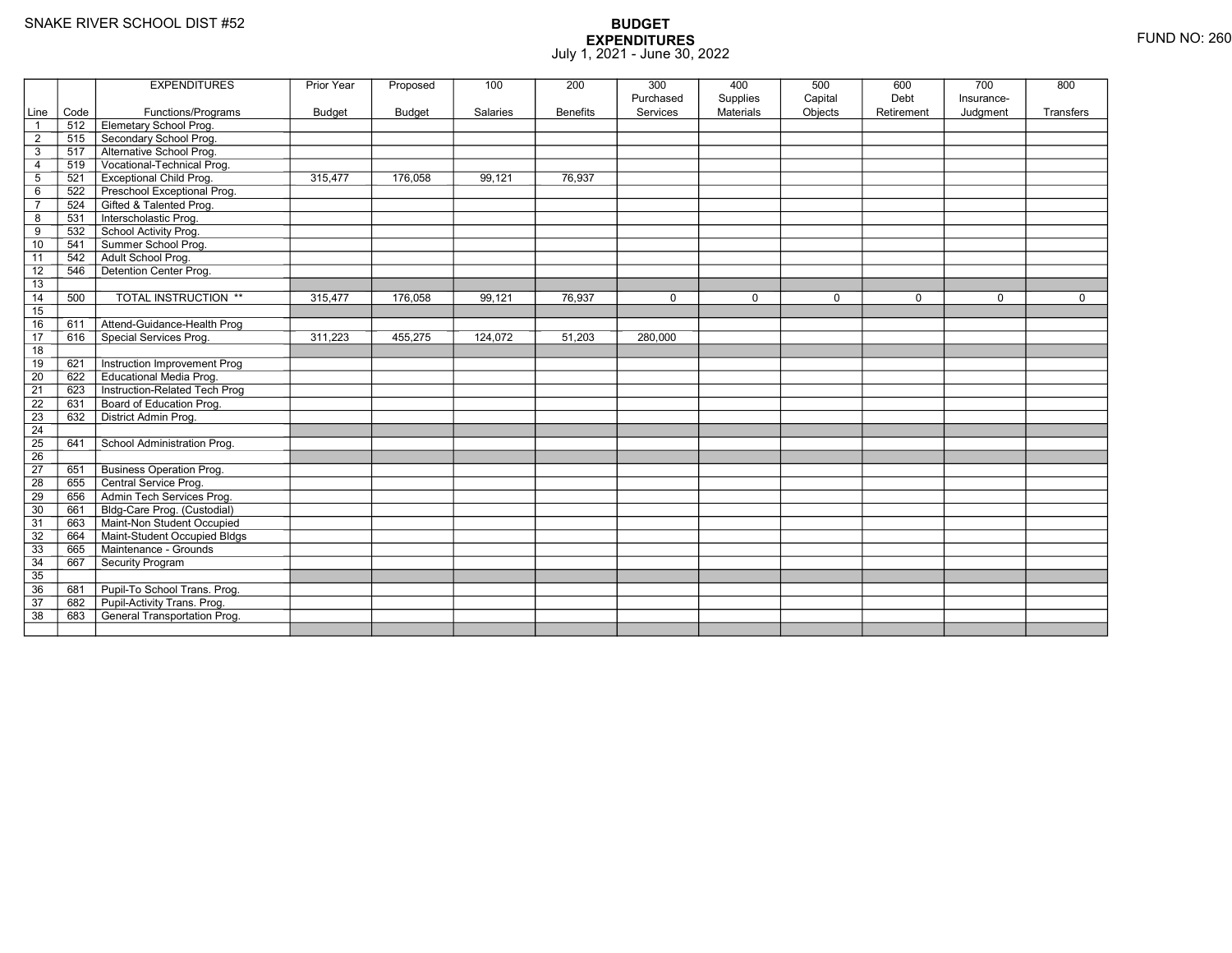71 72

73

74

0 | TOTAL REVENUE (68 + 69) | 626,700CR

3 **Unappropriated Balance** 

2 Total Appropriation 1626,700 631,333

TOTAL APPROPRIATION (72+73) 626,700 631,333

R 631,333CR

|      |      | <b>EXPENDITURES</b>                       | Prior Year    | Proposed                           | 100                   | 200                                                  | 300         | 400         | 500         | 600        | 700         | 800         |  |  |
|------|------|-------------------------------------------|---------------|------------------------------------|-----------------------|------------------------------------------------------|-------------|-------------|-------------|------------|-------------|-------------|--|--|
|      |      |                                           |               |                                    |                       |                                                      | Purchased   | Supplies    | Capital     | Debt       | Insurance-  |             |  |  |
| Line | Code | Functions/Programs                        | <b>Budget</b> | <b>Budget</b>                      | Salaries              | <b>Benefits</b>                                      | Services    | Materials   | Objects     | Retirement | Judgment    | Transfers   |  |  |
| 39   | 691  | Other Support Services Prog.              |               |                                    |                       |                                                      |             |             |             |            |             |             |  |  |
| 40   |      |                                           |               |                                    |                       |                                                      |             |             |             |            |             |             |  |  |
| 41   | 600  | TOTAL SUPPORT SERV.**                     | 311,223       | 455,275                            | 124,072               | 51,203                                               | 280,000     | $\mathbf 0$ | $\Omega$    | 0          | $\mathbf 0$ | 0           |  |  |
| 42   |      |                                           |               |                                    |                       |                                                      |             |             |             |            |             |             |  |  |
| 43   | 710  | <b>Child Nutrition Program</b>            |               |                                    |                       |                                                      |             |             |             |            |             |             |  |  |
| 44   | 720  | Community Services Program                |               |                                    |                       |                                                      |             |             |             |            |             |             |  |  |
| 45   | 730  | <b>Enterprise Operations</b>              |               |                                    |                       |                                                      |             |             |             |            |             |             |  |  |
| 46   | 740  | <b>Student Activity Program</b>           |               |                                    |                       |                                                      |             |             |             |            |             |             |  |  |
| 47   | 700  | TOTAL NON-INSTRUCTION**                   | $\mathbf 0$   | $\mathbf 0$                        | $\mathbf 0$           | 0                                                    | $\mathbf 0$ | $\mathbf 0$ | $\mathbf 0$ | 0          | $\mathbf 0$ | $\mathbf 0$ |  |  |
| 48   |      |                                           |               |                                    |                       |                                                      |             |             |             |            |             |             |  |  |
| 49   | 810  | Capital Assets-Student Occ                |               |                                    |                       |                                                      |             |             |             |            |             |             |  |  |
| 50   | 811  | Capital Assets-Non Student Occ            |               |                                    |                       |                                                      |             |             |             |            |             |             |  |  |
| 51   | 800  | <b>TOTAL CAPITAL ASSETS PROG**</b>        | $\mathbf 0$   | $\mathbf 0$                        | $\mathbf 0$           | 0                                                    | $\mathbf 0$ | $\mathbf 0$ | $\mathbf 0$ | 0          | $\mathbf 0$ | $\Omega$    |  |  |
| 52   |      |                                           |               |                                    |                       |                                                      |             |             |             |            |             |             |  |  |
| $53$ | 911  | Debt Services Prog.-Princ.                |               |                                    |                       |                                                      |             |             |             |            |             |             |  |  |
| 54   | 912  | Debt Services Prog.-Int.                  |               |                                    |                       |                                                      |             |             |             |            |             |             |  |  |
| 55   | 913  | Debt Serv Prog-Refnded Debt               |               |                                    |                       |                                                      |             |             |             |            |             |             |  |  |
| 56   | 920  | Transfers Out                             |               |                                    |                       |                                                      |             |             |             |            |             |             |  |  |
| 57   |      |                                           |               |                                    |                       |                                                      |             |             |             |            |             |             |  |  |
| 58   | 900  | <b>TOTAL OTHER SERVICES **</b>            | $\mathbf 0$   | $\Omega$                           | $\mathbf{0}$          | $\Omega$                                             | $\Omega$    | $\mathbf 0$ | $\Omega$    | $\Omega$   | $\Omega$    | $\Omega$    |  |  |
| 59   |      |                                           |               |                                    |                       |                                                      |             |             |             |            |             |             |  |  |
| 60   |      | <b>TOTAL EXPENDITURES</b><br>$\star\star$ |               |                                    |                       |                                                      |             |             |             |            |             |             |  |  |
|      |      | (Lines 14+41+47+51+58)**                  | 626,700       | 631,333                            | 223,193               | 128,140                                              | 280,000     | 0           | $\mathbf 0$ | 0          | $\mathbf 0$ | 0           |  |  |
| 61   |      |                                           |               |                                    |                       |                                                      |             |             |             |            |             |             |  |  |
| 62   | 950  | Contingency Reserve                       |               |                                    |                       |                                                      |             |             |             |            |             |             |  |  |
|      |      | (5% of Line 60)                           |               |                                    |                       |                                                      |             |             |             |            |             |             |  |  |
| 63   |      |                                           |               |                                    |                       |                                                      |             |             |             |            |             |             |  |  |
| 64   |      | TOTAL APPROPRIATION                       |               |                                    |                       |                                                      |             |             |             |            |             |             |  |  |
|      |      | (Line 60 + Line 62)                       | 626,700       | 631,333                            |                       |                                                      |             |             |             |            |             |             |  |  |
| 65   |      |                                           |               |                                    |                       |                                                      |             |             |             |            |             |             |  |  |
| 66   |      | <b>BUDGET SUMMARY</b>                     |               |                                    | <b>BUDGET SUMMARY</b> |                                                      |             |             |             |            |             |             |  |  |
| 67   |      |                                           |               |                                    |                       |                                                      |             |             |             |            |             |             |  |  |
| 68   |      | Beginning Fund Balance                    |               |                                    |                       | The total on line 70 must equal the total on line 74 |             |             |             |            |             |             |  |  |
| 69   |      | Revenues + Transfers In                   |               | 631,333CR                          |                       |                                                      |             |             |             |            |             |             |  |  |
|      |      | $\tau$                                    |               | $\sim$ $\sim$ $\sim$ $\sim$ $\sim$ |                       |                                                      |             |             |             |            |             |             |  |  |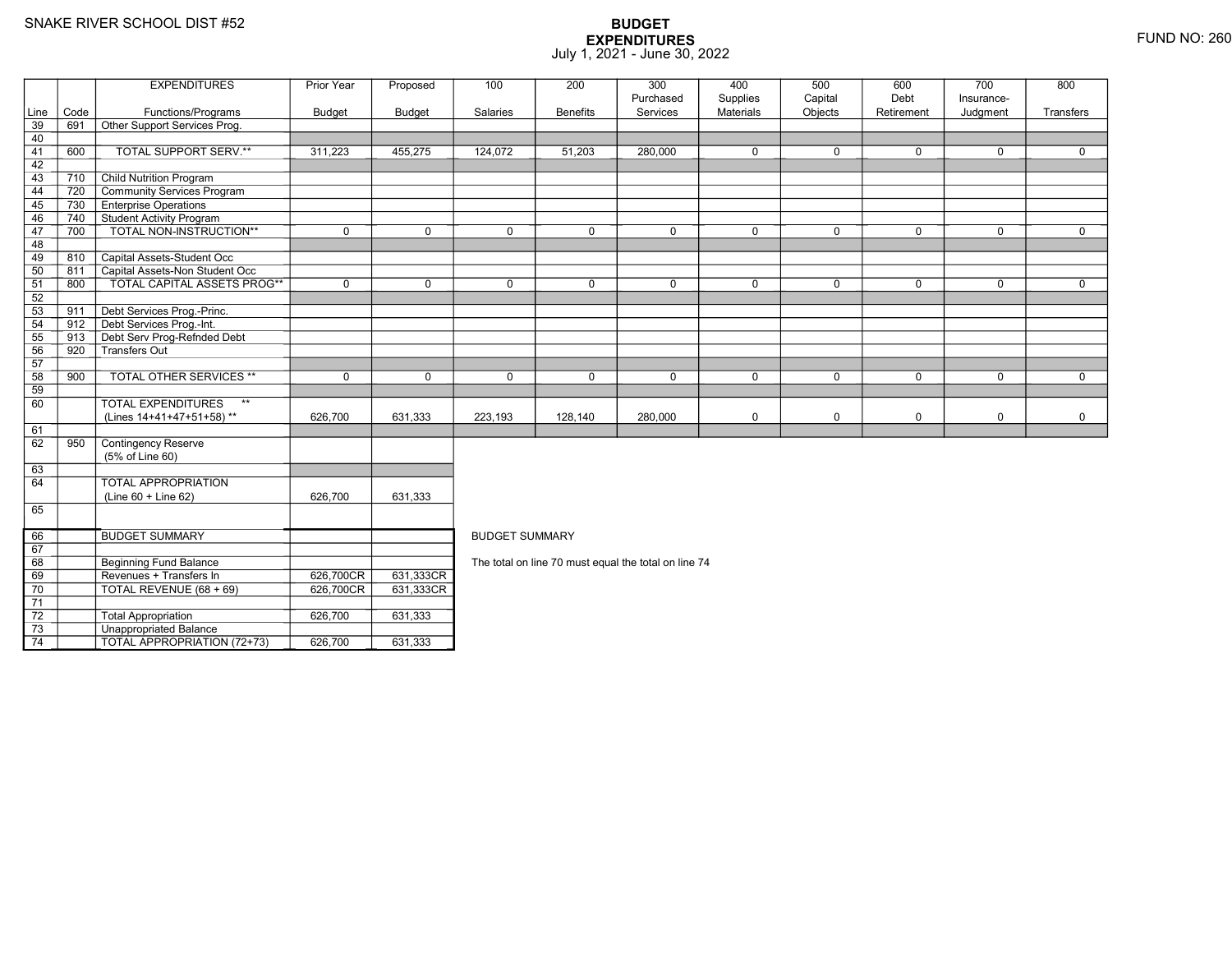# **BUDGET REVENUES** FUND NO: 261 July 1, 2021 - June 30, 2022

|                 |           | <b>REVENUES</b>                            | <b>Prior Year</b> | <b>Proposed Budget</b> |             |                 |        | <b>REVENUES</b>                        | <b>Prior Year</b> | <b>Proposed Budget</b> |             |
|-----------------|-----------|--------------------------------------------|-------------------|------------------------|-------------|-----------------|--------|----------------------------------------|-------------------|------------------------|-------------|
| Line            | Code      | Item                                       | <b>Budget</b>     | Line Amounts           | Totals      | Line            | Code   | Item                                   | <b>Budget</b>     | Line Amounts           | Totals      |
| $\overline{1}$  | 320000    | $\top$ Estimated Fund Balance              |                   | *******                |             | 40              |        | 429000 Other County                    |                   |                        |             |
| $\overline{2}$  |           | as of July 1                               | $\mathbf 0$       | *******                | $\mathbf 0$ | 41              | 420000 | <b>TOTAL COUNTY</b><br>$***$           | 0                 | *******                | 0           |
| 3               | $-411100$ | Taxes-General M & O                        |                   |                        |             | 42              |        |                                        |                   |                        |             |
| $\overline{4}$  |           | 411200 Taxes-Suplemental                   |                   |                        |             | 43              |        | 431100   Base Support Program          |                   |                        |             |
| 5               |           | 411300 Taxes-Emergency                     |                   |                        |             | 44              |        | 431200 Transportation Support          |                   |                        |             |
| 6               |           | 411400 Taxes-Tort                          |                   |                        |             | 45              |        | 431400   Except Child/SED Support      |                   |                        |             |
| $\overline{7}$  | $-411500$ | Taxes-Cooperative                          |                   |                        |             | 46              |        | 431500 Border Tuition Support          |                   |                        |             |
| 8               | 411600    | Taxes-Tuition                              |                   |                        |             | 47              |        | 431600 Tuition Equivalency             |                   |                        |             |
| 9               | $-411700$ | <b>Taxes-Migrant</b>                       |                   |                        |             | 48              |        | 431800 Benefit Apportionment           |                   |                        |             |
| 10              | 411900    | Taxes-Other                                |                   |                        |             | 49              |        | 431900 Other State Support             |                   |                        |             |
| 11              | 412100    | <b>Taxes-Plant Facility</b>                |                   |                        |             | 50              |        | 432100 Driver Education Prog.          |                   |                        |             |
| 12              | 412500    | Taxes-Bond & Interest                      |                   |                        |             | 51              |        | 432400 Professional Technical Prog     |                   |                        |             |
| 13              |           | <b>TOTAL TAXES</b><br>$**$                 | 0                 | *******                | $\mathbf 0$ | 52              |        | 437000 Lottery/Additional State Maint  |                   |                        |             |
| 14              | 413000    | Penalty: Delinguent Taxes                  |                   |                        |             | 53              |        | 438000 Rev in Lieu of/Ag Equip Tax     |                   |                        |             |
| 15              |           |                                            |                   |                        |             | 54              |        | 439000 Other State Revenue             |                   |                        |             |
| 16              |           | 414100   Tuition - Individuals             |                   |                        |             | 55              |        |                                        |                   |                        |             |
| $\overline{17}$ | 414200    | Tuition-Districts in Idaho                 |                   |                        |             | 56              | 430000 | $\star\star$<br><b>TOTAL STATE</b>     | $\Omega$          | *******                | $\mathbf 0$ |
| 18              |           | 414300   Tuition-Out of State Districts    |                   |                        |             | 57              |        |                                        |                   |                        |             |
| 19              |           |                                            |                   |                        |             | 58              | 442000 | Indirect Unrestricted Fed.             |                   |                        |             |
| 20              | 415000    | Earnings on Investments                    |                   |                        |             | 59              |        | 443000 Direct Restricted Fed.          |                   |                        |             |
| $\overline{21}$ |           |                                            |                   |                        |             | 60              |        | 445100 Title I - ESEA                  |                   |                        |             |
| 22              |           | 416100 School Food Service                 |                   |                        |             | 61              |        | 445200 Title VI. ESEA-Innovative Pr    |                   |                        |             |
| 23              | 416200    | $\overline{\Gamma}$ Meal Sales: Non-Reimb. |                   |                        |             | 62              |        | 445300 Perkins III-Voc Tech Act        |                   |                        |             |
| 24              | 416900    | Other Food Sales                           |                   |                        |             | 63              |        | 445400 Adult Education                 |                   |                        |             |
| 25              |           |                                            |                   |                        |             | 64              |        | 445500 Child Nutrition Reimb.          |                   |                        |             |
| 26              |           | 417100   Admissions/Activities             |                   |                        |             | 65              |        | $445600$ Title VI-B                    |                   |                        |             |
| 27              |           | 417200 Bookstore Sales                     |                   |                        |             | 66              |        | 445900 Other Indirect Fed. Prog.       | 36,748CR          | 31,124CR               |             |
| 28              |           | 417300 Clubs, Org. Dues, Etc.              |                   |                        |             | 67              |        | 448200   Impact Aid - P.L. 874         |                   |                        |             |
| 29              |           | 417400 School Fees & Charges               |                   |                        |             | 68              | 440000 | TOTAL FEDERAL<br>$^{\star\star}$       | 36.748CR          | *******                | 31,124CR    |
| 30              |           | $417900$ Other Student Revenues            |                   |                        |             | 69              |        |                                        |                   |                        |             |
| 31              |           |                                            |                   |                        |             | 70              |        | 451000 Proceeds: Bonds, Capital Leases |                   |                        |             |
| $\overline{32}$ | 418100    | <b>Community Service</b>                   |                   |                        |             | $\overline{71}$ |        | 453000 Sale of Fixed Assets            |                   |                        |             |
| 33              |           |                                            |                   |                        |             | 72              | 450000 | TOTAL OTHER                            | $\Omega$          | *******                | $\mathbf 0$ |
| 34              | 419100    | Rentals                                    |                   |                        |             | 73              |        |                                        |                   |                        |             |
| 35              |           | 419200 Contributions/Donations             |                   |                        |             | 74              |        | $***$<br><b>TOTAL REVENUES</b>         | 36.748CR          | *******                | 31,124CR    |
| 36              | 419300    | <b>Transportaion Fees</b>                  |                   |                        |             | 75              |        |                                        |                   |                        |             |
| 37              |           | 419900 Other Local                         |                   |                        |             | 76              | 460000 | <b>TRANSFERS IN</b>                    |                   |                        |             |
| 38              |           | <b>TOTAL OTHER LOCAL **</b>                | $\Omega$          | *******                | $\mathbf 0$ | 77              |        |                                        |                   |                        |             |
| 39              | 410000    | <b>TOTAL LOCAL</b>                         |                   | *******                |             | 78              | 400000 | BAL.+ REVENUE + TRANS.                 |                   | *******                |             |
|                 |           | $(Line 13 + 38)$                           | $\mathbf 0$       |                        | $\mathbf 0$ |                 |        | (Lines $1 + 74 + 76$ )                 | 36,748CR          |                        | 31,124CR    |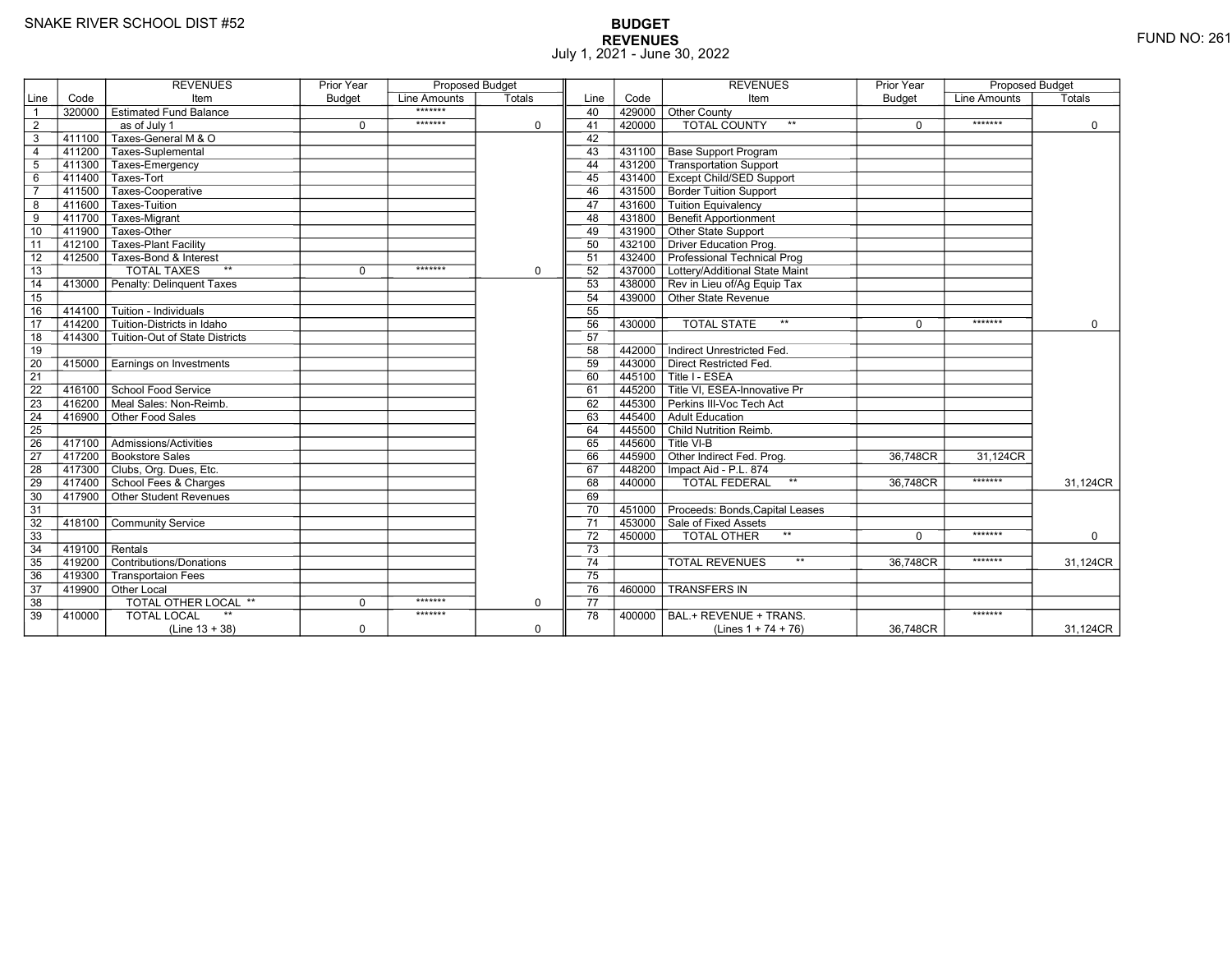|                 |      | <b>EXPENDITURES</b>             | Prior Year | Proposed      | 100      | 200             | 300       | 400              | 500         | 600         | 700         | 800         |
|-----------------|------|---------------------------------|------------|---------------|----------|-----------------|-----------|------------------|-------------|-------------|-------------|-------------|
|                 |      |                                 |            |               |          |                 | Purchased | Supplies         | Capital     | Debt        | Insurance-  |             |
| Line            | Code | Functions/Programs              | Budget     | <b>Budget</b> | Salaries | <b>Benefits</b> | Services  | <b>Materials</b> | Objects     | Retirement  | Judgment    | Transfers   |
| $\mathbf{1}$    | 512  | Elemetary School Prog.          |            | 18,693        | 9,394    | 9.299           |           |                  |             |             |             |             |
| $\overline{2}$  | 515  | Secondary School Prog.          |            |               |          |                 |           |                  |             |             |             |             |
| 3               | 517  | Alternative School Prog.        |            |               |          |                 |           |                  |             |             |             |             |
| 4               | 519  | Vocational-Technical Prog.      |            |               |          |                 |           |                  |             |             |             |             |
| 5               | 521  | <b>Exceptional Child Prog.</b>  | 24.286     |               |          |                 |           |                  |             |             |             |             |
| 6               | 522  | Preschool Exceptional Prog.     |            |               |          |                 |           |                  |             |             |             |             |
| $\overline{7}$  | 524  | Gifted & Talented Prog.         |            |               |          |                 |           |                  |             |             |             |             |
| 8               | 531  | Interscholastic Prog.           |            |               |          |                 |           |                  |             |             |             |             |
| 9               | 532  | School Activity Prog.           |            |               |          |                 |           |                  |             |             |             |             |
| 10              | 541  | Summer School Prog.             |            |               |          |                 |           |                  |             |             |             |             |
| 11              | 542  | Adult School Prog.              |            |               |          |                 |           |                  |             |             |             |             |
| 12              | 546  | Detention Center Prog.          |            |               |          |                 |           |                  |             |             |             |             |
| 13              |      |                                 |            |               |          |                 |           |                  |             |             |             |             |
| 14              | 500  | <b>TOTAL INSTRUCTION **</b>     | 24,286     | 18,693        | 9,394    | 9,299           | $\Omega$  | $\mathbf 0$      | $\mathbf 0$ | $\mathbf 0$ | $\mathbf 0$ | $\mathbf 0$ |
| 15              |      |                                 |            |               |          |                 |           |                  |             |             |             |             |
| $\overline{16}$ | 611  | Attend-Guidance-Health Prog     |            |               |          |                 |           |                  |             |             |             |             |
| $\overline{17}$ | 616  | Special Services Prog.          |            |               |          |                 |           |                  |             |             |             |             |
| 18              |      |                                 |            |               |          |                 |           |                  |             |             |             |             |
| 19              | 621  | Instruction Improvement Prog    | 7.024      | 7.049         | 5,250    | 1,799           |           |                  |             |             |             |             |
| $\overline{20}$ | 622  | <b>Educational Media Prog.</b>  |            |               |          |                 |           |                  |             |             |             |             |
| 21              | 623  | Instruction-Related Tech Prog   | 5,438      | 5,382         |          |                 |           | 5,382            |             |             |             |             |
| $\overline{22}$ | 631  | Board of Education Prog.        |            |               |          |                 |           |                  |             |             |             |             |
| 23              | 632  | District Admin Prog.            |            |               |          |                 |           |                  |             |             |             |             |
| $\overline{24}$ |      |                                 |            |               |          |                 |           |                  |             |             |             |             |
| $\overline{25}$ | 641  | School Administration Prog.     |            |               |          |                 |           |                  |             |             |             |             |
| 26              |      |                                 |            |               |          |                 |           |                  |             |             |             |             |
| $\overline{27}$ | 651  | <b>Business Operation Prog.</b> |            |               |          |                 |           |                  |             |             |             |             |
| 28              | 655  | Central Service Prog.           |            |               |          |                 |           |                  |             |             |             |             |
| 29              | 656  | Admin Tech Services Prog.       |            |               |          |                 |           |                  |             |             |             |             |
| 30              | 661  | Bldg-Care Prog. (Custodial)     |            |               |          |                 |           |                  |             |             |             |             |
| $\overline{31}$ | 663  | Maint-Non Student Occupied      |            |               |          |                 |           |                  |             |             |             |             |
| 32              | 664  | Maint-Student Occupied Bldgs    |            |               |          |                 |           |                  |             |             |             |             |
| 33              | 665  | Maintenance - Grounds           |            |               |          |                 |           |                  |             |             |             |             |
| 34              | 667  | Security Program                |            |               |          |                 |           |                  |             |             |             |             |
| 35              |      |                                 |            |               |          |                 |           |                  |             |             |             |             |
| 36              | 681  | Pupil-To School Trans. Prog.    |            |               |          |                 |           |                  |             |             |             |             |
| 37              | 682  | Pupil-Activity Trans. Prog.     |            |               |          |                 |           |                  |             |             |             |             |
| $\overline{38}$ | 683  | General Transportation Prog.    |            |               |          |                 |           |                  |             |             |             |             |
|                 |      |                                 |            |               |          |                 |           |                  |             |             |             |             |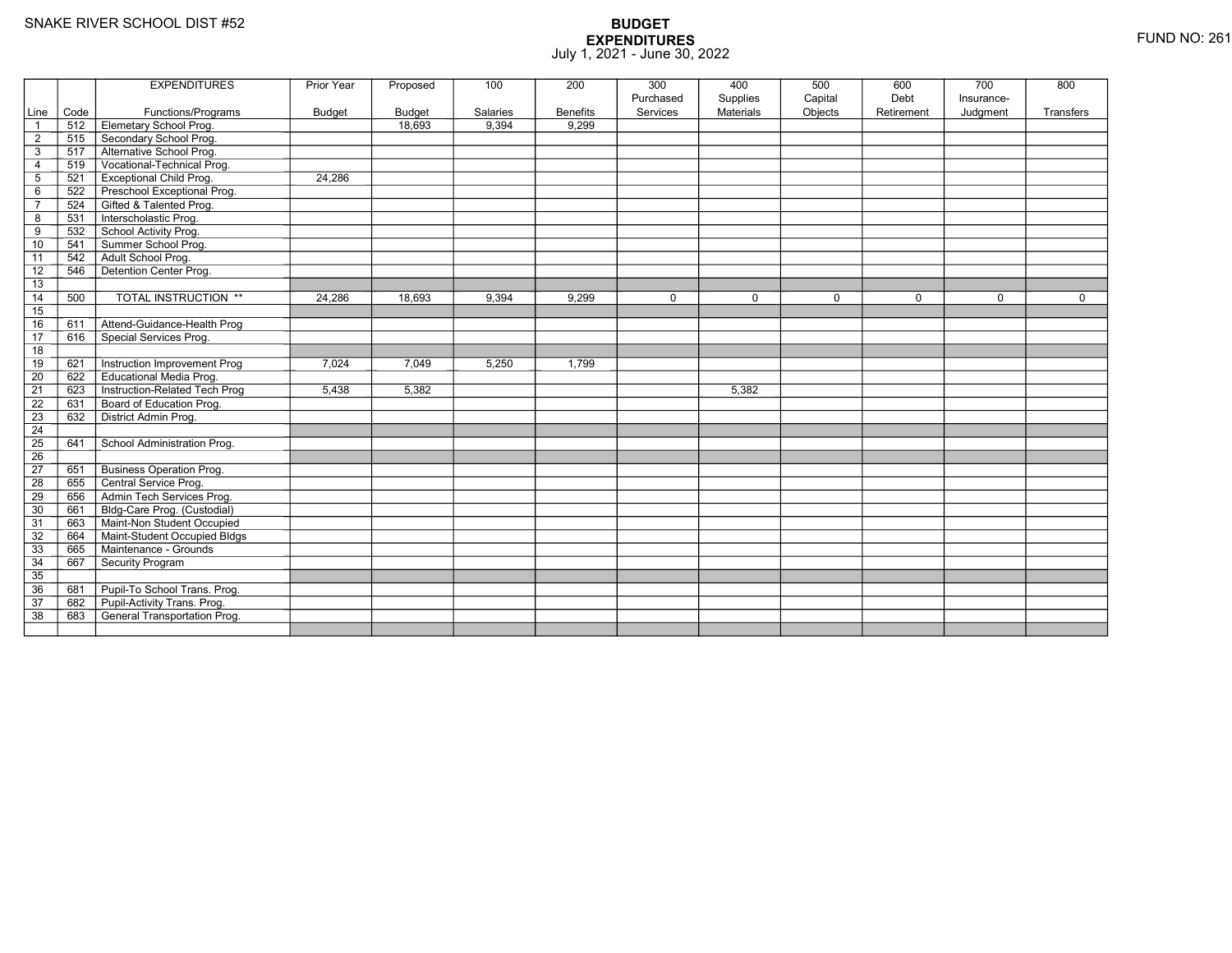70

71 72

73

74

Revenues + Transfers In 36,748CR

TOTAL REVENUE (68 + 69) 36,748CR

3 **Unappropriated Balance** 

2 Total Appropriation 1 36,748 31,124

TOTAL APPROPRIATION (72+73) 36,748 31,124

### **BUDGET EXPENDITURES**July 1, 2021 - June 30, 2022

|      |      | <b>EXPENDITURES</b>                       | Prior Year    | Proposed      | 100                                                  | 200             | 300         | 400         | 500         | 600         | 700         | 800         |  |  |
|------|------|-------------------------------------------|---------------|---------------|------------------------------------------------------|-----------------|-------------|-------------|-------------|-------------|-------------|-------------|--|--|
|      |      |                                           |               |               |                                                      |                 | Purchased   | Supplies    | Capital     | Debt        | Insurance-  |             |  |  |
| Line | Code | Functions/Programs                        | <b>Budget</b> | <b>Budget</b> | Salaries                                             | <b>Benefits</b> | Services    | Materials   | Objects     | Retirement  | Judgment    | Transfers   |  |  |
| 39   | 691  | Other Support Services Prog.              |               |               |                                                      |                 |             |             |             |             |             |             |  |  |
| 40   |      |                                           |               |               |                                                      |                 |             |             |             |             |             |             |  |  |
| 41   | 600  | TOTAL SUPPORT SERV.**                     | 12,462        | 12,431        | 5,250                                                | 1,799           | $\mathbf 0$ | 5,382       | $\mathbf 0$ | $\mathbf 0$ | $\mathbf 0$ | $\mathbf 0$ |  |  |
| 42   |      |                                           |               |               |                                                      |                 |             |             |             |             |             |             |  |  |
| 43   | 710  | <b>Child Nutrition Program</b>            |               |               |                                                      |                 |             |             |             |             |             |             |  |  |
| 44   | 720  | Community Services Program                |               |               |                                                      |                 |             |             |             |             |             |             |  |  |
| 45   | 730  | <b>Enterprise Operations</b>              |               |               |                                                      |                 |             |             |             |             |             |             |  |  |
| 46   | 740  | Student Activity Program                  |               |               |                                                      |                 |             |             |             |             |             |             |  |  |
| 47   | 700  | TOTAL NON-INSTRUCTION**                   | $\mathbf 0$   | $\mathbf 0$   | $\mathbf 0$                                          | $\mathbf 0$     | $\mathbf 0$ | $\mathbf 0$ | $\mathbf 0$ | $\mathbf 0$ | $\mathbf 0$ | $\mathbf 0$ |  |  |
| 48   |      |                                           |               |               |                                                      |                 |             |             |             |             |             |             |  |  |
| 49   | 810  | Capital Assets-Student Occ                |               |               |                                                      |                 |             |             |             |             |             |             |  |  |
| 50   | 811  | Capital Assets-Non Student Occ            |               |               |                                                      |                 |             |             |             |             |             |             |  |  |
| 51   | 800  | <b>TOTAL CAPITAL ASSETS PROG**</b>        | $\mathbf 0$   | $\mathbf 0$   | $\Omega$                                             | $\mathbf 0$     | $\mathbf 0$ | $\mathbf 0$ | $\mathbf 0$ | $\mathbf 0$ | $\mathbf 0$ | $\mathbf 0$ |  |  |
| 52   |      |                                           |               |               |                                                      |                 |             |             |             |             |             |             |  |  |
| 53   | 911  | Debt Services Prog.-Princ.                |               |               |                                                      |                 |             |             |             |             |             |             |  |  |
| 54   | 912  | Debt Services Prog.-Int.                  |               |               |                                                      |                 |             |             |             |             |             |             |  |  |
| 55   | 913  | Debt Serv Prog-Refnded Debt               |               |               |                                                      |                 |             |             |             |             |             |             |  |  |
| 56   | 920  | -<br>Transfers Out                        |               |               |                                                      |                 |             |             |             |             |             |             |  |  |
| 57   |      |                                           |               |               |                                                      |                 |             |             |             |             |             |             |  |  |
| 58   | 900  | <b>TOTAL OTHER SERVICES **</b>            | $\mathbf 0$   | $\mathbf 0$   | $\mathbf 0$                                          | $\mathbf 0$     | $\mathbf 0$ | $\mathbf 0$ | $\mathbf 0$ | $\mathbf 0$ | $\mathbf 0$ | $\mathbf 0$ |  |  |
| 59   |      |                                           |               |               |                                                      |                 |             |             |             |             |             |             |  |  |
| 60   |      | $\star\star$<br><b>TOTAL EXPENDITURES</b> |               |               |                                                      |                 |             |             |             |             |             |             |  |  |
|      |      | (Lines 14+41+47+51+58)**                  | 36,748        | 31,124        | 14,644                                               | 11,098          | $\mathbf 0$ | 5,382       | $\mathbf 0$ | $\mathbf 0$ | $\mathbf 0$ | $\mathbf 0$ |  |  |
| 61   |      |                                           |               |               |                                                      |                 |             |             |             |             |             |             |  |  |
| 62   | 950  | Contingency Reserve                       |               |               |                                                      |                 |             |             |             |             |             |             |  |  |
|      |      | (5% of Line 60)                           |               |               |                                                      |                 |             |             |             |             |             |             |  |  |
| 63   |      |                                           |               |               |                                                      |                 |             |             |             |             |             |             |  |  |
| 64   |      | <b>TOTAL APPROPRIATION</b>                |               |               |                                                      |                 |             |             |             |             |             |             |  |  |
|      |      | $(Line 60 + Line 62)$                     | 36,748        | 31,124        |                                                      |                 |             |             |             |             |             |             |  |  |
| 65   |      |                                           |               |               |                                                      |                 |             |             |             |             |             |             |  |  |
|      |      |                                           |               |               |                                                      |                 |             |             |             |             |             |             |  |  |
| 66   |      | <b>BUDGET SUMMARY</b>                     |               |               | <b>BUDGET SUMMARY</b>                                |                 |             |             |             |             |             |             |  |  |
| 67   |      |                                           |               |               |                                                      |                 |             |             |             |             |             |             |  |  |
| 68   |      | <b>Beginning Fund Balance</b>             |               |               | The total on line 70 must equal the total on line 74 |                 |             |             |             |             |             |             |  |  |
|      |      |                                           |               |               |                                                      |                 |             |             |             |             |             |             |  |  |

R\_| 31,124CR<br>n+ 31,124CR

R 31,124CR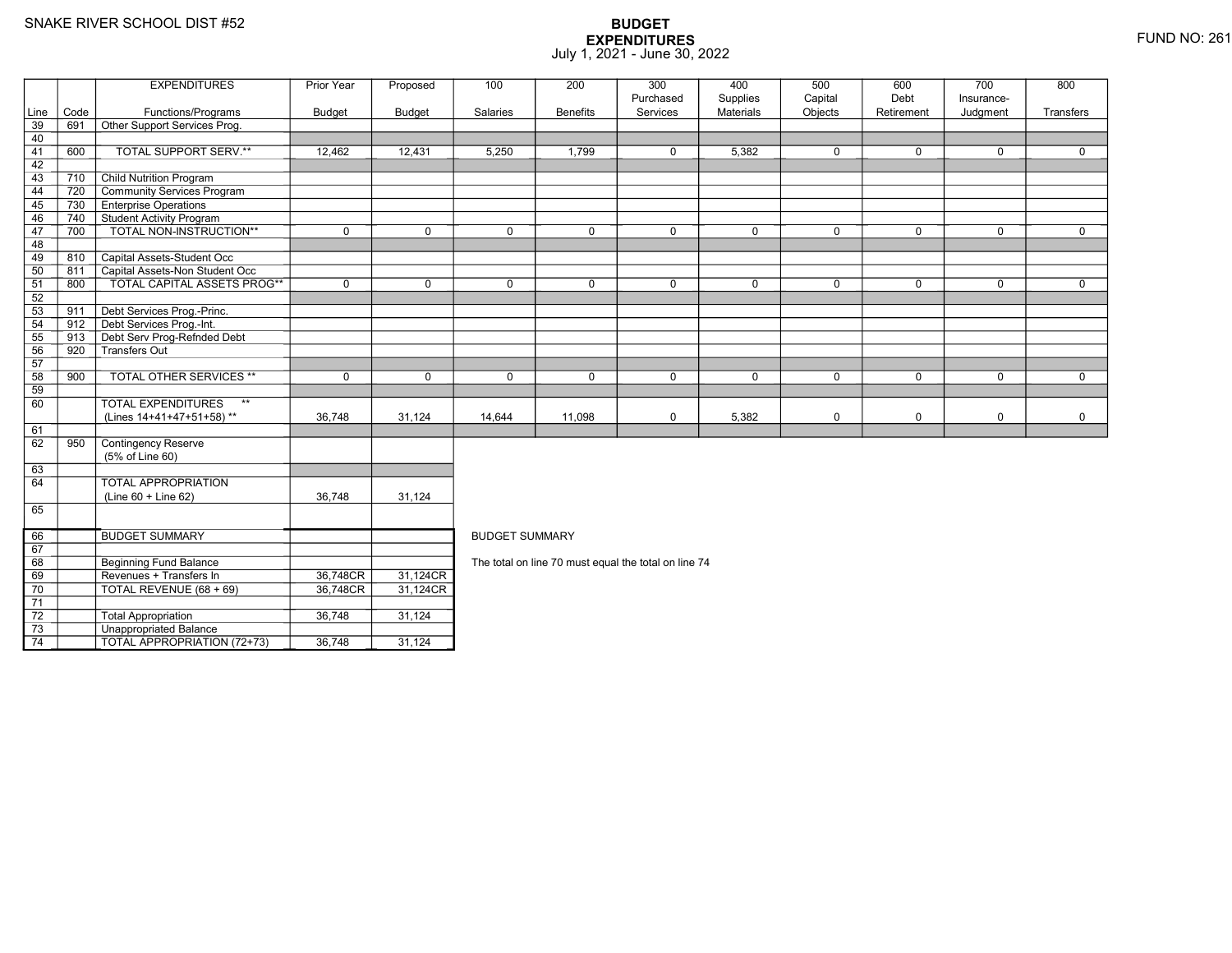# **BUDGET REVENUES** FUND NO: 262 July 1, 2021 - June 30, 2022

|                 |        | <b>REVENUES</b>                           | <b>Prior Year</b> | <b>Proposed Budget</b> |             |                 |        | <b>REVENUES</b>                                                      | <b>Prior Year</b> | <b>Proposed Budget</b> |             |
|-----------------|--------|-------------------------------------------|-------------------|------------------------|-------------|-----------------|--------|----------------------------------------------------------------------|-------------------|------------------------|-------------|
| Line            | Code   | Item                                      | <b>Budget</b>     | Line Amounts           | Totals      | Line            | Code   | Item                                                                 | <b>Budget</b>     | Line Amounts           | Totals      |
| $\overline{1}$  | 320000 | <b>Estimated Fund Balance</b>             |                   | *******                |             | 40              | 429000 | Other County                                                         |                   |                        |             |
| 2               |        | $\overline{as}$ of July 1                 | $\mathbf 0$       | *******                | $\mathbf 0$ | 41              | 420000 | <b>TOTAL COUNTY</b><br>$**$                                          | $\mathbf 0$       | *******                | $\mathbf 0$ |
| 3               | 411100 | Taxes-General M & O                       |                   |                        |             | 42              |        |                                                                      |                   |                        |             |
| $\overline{4}$  |        | 411200 Taxes-Suplemental                  |                   |                        |             | 43              | 431100 | <b>Base Support Program</b>                                          |                   |                        |             |
| $5\phantom{.0}$ | 411300 | Taxes-Emergency                           |                   |                        |             | 44              | 431200 | Transportation Support                                               |                   |                        |             |
| 6               | 411400 | Taxes-Tort                                |                   |                        |             | 45              |        | 431400 Except Child/SED Support                                      |                   |                        |             |
| $\overline{7}$  | 411500 | Taxes-Cooperative                         |                   |                        |             | 46              |        | 431500 Border Tuition Support                                        |                   |                        |             |
| 8               | 411600 | Taxes-Tuition                             |                   |                        |             | 47              | 431600 | Tuition Equivalency                                                  |                   |                        |             |
| $\overline{9}$  | 411700 | Taxes-Migrant                             |                   |                        |             | 48              | 431800 | <b>Benefit Apportionment</b>                                         |                   |                        |             |
| 10              | 411900 | Taxes-Other                               |                   |                        |             | 49              |        | 431900 Other State Support                                           |                   |                        |             |
| 11              | 412100 | <b>Taxes-Plant Facility</b>               |                   |                        |             | 50              |        | 432100 Driver Education Prog.                                        |                   |                        |             |
| 12              | 412500 | Taxes-Bond & Interest                     |                   |                        |             | 51              |        | 432400 Professional Technical Prog                                   |                   |                        |             |
| $\overline{13}$ |        | <b>TOTAL TAXES</b><br>$**$                | $\mathbf 0$       | *******                | $\mathbf 0$ | 52              |        | 437000 Lottery/Additional State Maint                                |                   |                        |             |
| 14              | 413000 | Penalty: Delinquent Taxes                 |                   |                        |             | 53              |        | 438000 Rev in Lieu of/Ag Equip Tax                                   |                   |                        |             |
| 15              |        |                                           |                   |                        |             | 54              |        | 439000 Other State Revenue                                           |                   |                        |             |
| 16              | 414100 | Tuition - Individuals                     |                   |                        |             | 55              |        |                                                                      |                   |                        |             |
| $\overline{17}$ | 414200 | Tuition-Districts in Idaho                |                   |                        |             | 56              | 430000 | $\star\star$<br><b>TOTAL STATE</b>                                   | $\Omega$          | *******                | $\Omega$    |
| 18              | 414300 | Tuition-Out of State Districts            |                   |                        |             | 57              |        |                                                                      |                   |                        |             |
| 19              |        |                                           |                   |                        |             | 58              | 442000 | Indirect Unrestricted Fed.                                           |                   |                        |             |
| 20              | 415000 | Earnings on Investments                   |                   |                        |             | 59              |        | 443000 Direct Restricted Fed.                                        |                   |                        |             |
| $\overline{21}$ |        |                                           |                   |                        |             | 60              |        | 445100 Title I - ESEA                                                |                   |                        |             |
| $\overline{22}$ |        | 416100 School Food Service                |                   |                        |             | 61              |        | $\overline{1}$ 445200 $\overline{\top}$ Title VI. ESEA-Innovative Pr |                   |                        |             |
| 23              | 416200 | Meal Sales: Non-Reimb.                    |                   |                        |             | 62              | 445300 | Perkins III-Voc Tech Act                                             |                   |                        |             |
| 24              | 416900 | Other Food Sales                          |                   |                        |             | 63              |        | 445400 Adult Education                                               |                   |                        |             |
| 25              |        |                                           |                   |                        |             | 64              |        | 445500 Child Nutrition Reimb.                                        |                   |                        |             |
| 26              | 417100 | $\overline{\Gamma}$ Admissions/Activities |                   |                        |             | 65              |        | $7445600$ T Title VI-B                                               |                   |                        |             |
| $\overline{27}$ |        | 417200 Bookstore Sales                    |                   |                        |             | 66              |        | 445900 Other Indirect Fed. Prog.                                     | 36,410CR          |                        |             |
| 28              |        | 417300 Clubs, Org. Dues, Etc.             |                   |                        |             | 67              |        | 448200   Impact Aid - P.L. 874                                       |                   |                        |             |
| 29              |        | 417400 School Fees & Charges              |                   |                        |             | 68              | 440000 | $^{\star\star}$<br><b>TOTAL FEDERAL</b>                              | 36,410CR          | *******                | $\Omega$    |
| 30              |        | 417900 Other Student Revenues             |                   |                        |             | 69              |        |                                                                      |                   |                        |             |
| 31              |        |                                           |                   |                        |             | 70              |        | 451000 Proceeds: Bonds, Capital Leases                               |                   |                        |             |
| 32              | 418100 | <b>Community Service</b>                  |                   |                        |             | $\overline{71}$ |        | 453000 Sale of Fixed Assets                                          |                   |                        |             |
| 33              |        |                                           |                   |                        |             | 72              | 450000 | $\star\star$<br>TOTAL OTHER                                          | $\Omega$          | *******                | $\Omega$    |
| 34              | 419100 | Rentals                                   |                   |                        |             | $\overline{73}$ |        |                                                                      |                   |                        |             |
| 35              | 419200 | Contributions/Donations                   |                   |                        |             | 74              |        | $**$<br><b>TOTAL REVENUES</b>                                        | 36.410CR          | *******                | $\mathbf 0$ |
| 36              | 419300 | <b>Transportaion Fees</b>                 |                   |                        |             | $\overline{75}$ |        |                                                                      |                   |                        |             |
| 37              |        | 419900 Other Local                        |                   |                        |             | 76              | 460000 | <b>TRANSFERS IN</b>                                                  |                   |                        |             |
| 38              |        | <b>TOTAL OTHER LOCAL **</b>               | $\mathbf 0$       | *******                | $\mathbf 0$ | 77              |        |                                                                      |                   |                        |             |
| 39              | 410000 | <b>TOTAL LOCAL</b>                        |                   | *******                |             | 78              | 400000 | BAL.+ REVENUE + TRANS.                                               |                   | *******                |             |
|                 |        | $(Line 13 + 38)$                          | $\mathbf 0$       |                        | $\mathbf 0$ |                 |        | (Lines $1 + 74 + 76$ )                                               | 36,410CR          |                        | $\mathbf 0$ |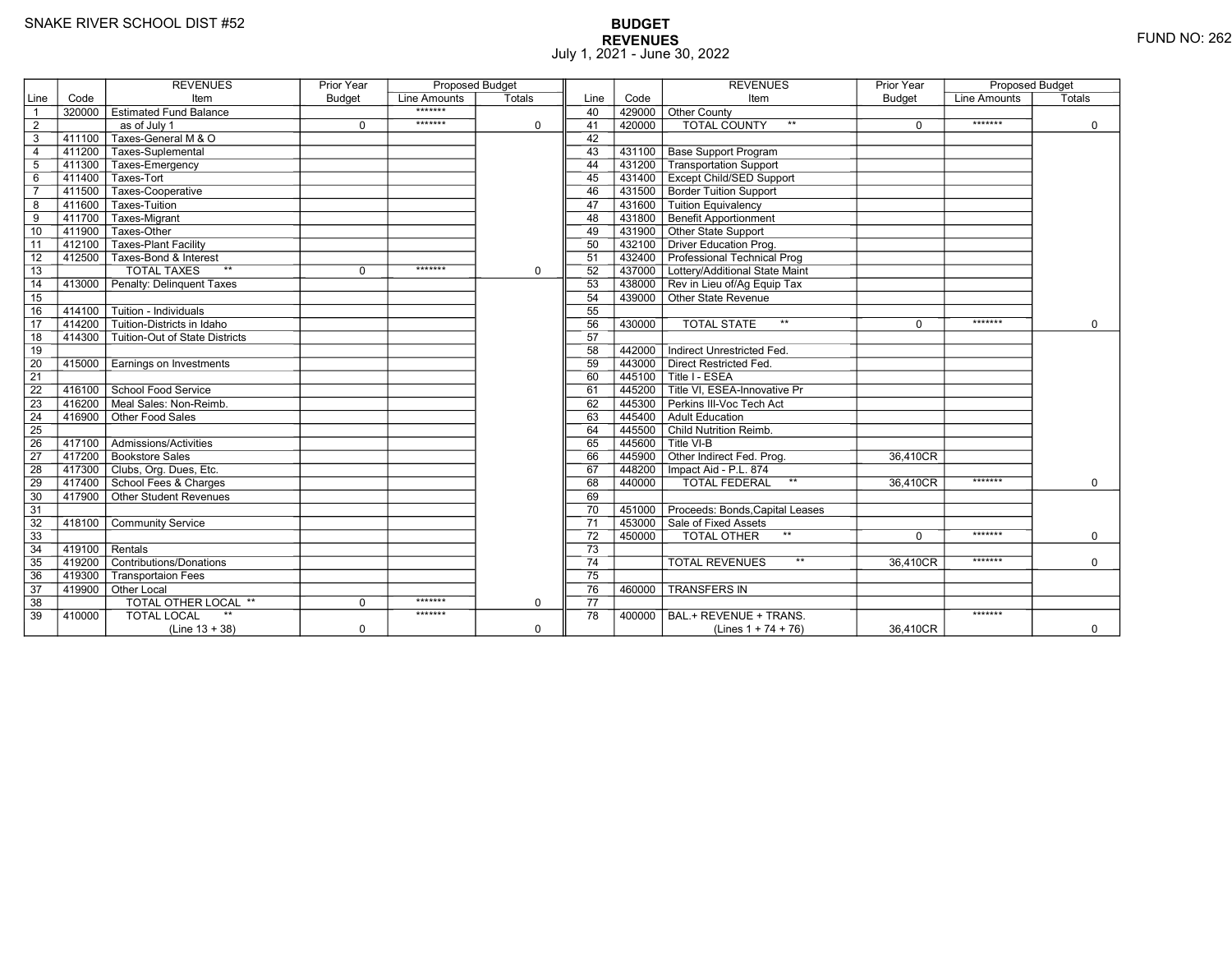|                         |      | <b>EXPENDITURES</b>             | Prior Year    | Proposed      | 100      | 200             | 300                   | 400                          | 500                | 600                | 700                    | 800       |
|-------------------------|------|---------------------------------|---------------|---------------|----------|-----------------|-----------------------|------------------------------|--------------------|--------------------|------------------------|-----------|
| Line                    | Code | Functions/Programs              | <b>Budget</b> | <b>Budget</b> | Salaries | <b>Benefits</b> | Purchased<br>Services | Supplies<br><b>Materials</b> | Capital<br>Objects | Debt<br>Retirement | Insurance-<br>Judgment | Transfers |
| $\overline{1}$          | 512  | Elemetary School Prog.          |               |               |          |                 |                       |                              |                    |                    |                        |           |
| $\overline{\mathbf{c}}$ | 515  | Secondary School Prog.          |               |               |          |                 |                       |                              |                    |                    |                        |           |
| $\sqrt{3}$              | 517  | Alternative School Prog.        |               |               |          |                 |                       |                              |                    |                    |                        |           |
| 4                       | 519  | Vocational-Technical Prog.      |               |               |          |                 |                       |                              |                    |                    |                        |           |
| $\mathbf 5$             | 521  | <b>Exceptional Child Prog.</b>  |               |               |          |                 |                       |                              |                    |                    |                        |           |
| 6                       | 522  | Preschool Exceptional Prog.     |               |               |          |                 |                       |                              |                    |                    |                        |           |
| $\overline{7}$          | 524  | Gifted & Talented Prog.         |               |               |          |                 |                       |                              |                    |                    |                        |           |
| 8                       | 531  | Interscholastic Prog.           |               |               |          |                 |                       |                              |                    |                    |                        |           |
| 9                       | 532  | School Activity Prog.           |               |               |          |                 |                       |                              |                    |                    |                        |           |
| 10                      | 541  | Summer School Prog.             |               |               |          |                 |                       |                              |                    |                    |                        |           |
| 11                      | 542  | Adult School Prog.              |               |               |          |                 |                       |                              |                    |                    |                        |           |
| $\overline{12}$         | 546  | Detention Center Prog.          |               |               |          |                 |                       |                              |                    |                    |                        |           |
| 13                      |      |                                 |               |               |          |                 |                       |                              |                    |                    |                        |           |
| 14                      | 500  | <b>TOTAL INSTRUCTION **</b>     | $\mathbf 0$   | $\Omega$      | $\Omega$ | $\mathbf 0$     | 0                     | $\mathbf 0$                  | $\pmb{0}$          | $\mathbf 0$        | $\Omega$               | 0         |
| 15                      |      |                                 |               |               |          |                 |                       |                              |                    |                    |                        |           |
| 16                      | 611  | Attend-Guidance-Health Prog     |               |               |          |                 |                       |                              |                    |                    |                        |           |
| $\overline{17}$         | 616  | Special Services Prog.          |               |               |          |                 |                       |                              |                    |                    |                        |           |
| 18                      |      |                                 |               |               |          |                 |                       |                              |                    |                    |                        |           |
| 19                      | 621  | Instruction Improvement Prog    | 36,410        |               |          |                 |                       |                              |                    |                    |                        |           |
| $\overline{20}$         | 622  | <b>Educational Media Prog.</b>  |               |               |          |                 |                       |                              |                    |                    |                        |           |
| 21                      | 623  | Instruction-Related Tech Prog   |               |               |          |                 |                       |                              |                    |                    |                        |           |
| $\overline{22}$         | 631  | Board of Education Prog.        |               |               |          |                 |                       |                              |                    |                    |                        |           |
| 23                      | 632  | District Admin Prog.            |               |               |          |                 |                       |                              |                    |                    |                        |           |
| 24                      |      |                                 |               |               |          |                 |                       |                              |                    |                    |                        |           |
| $\overline{25}$         | 641  | School Administration Prog.     |               |               |          |                 |                       |                              |                    |                    |                        |           |
| 26                      |      |                                 |               |               |          |                 |                       |                              |                    |                    |                        |           |
| $\overline{27}$         | 651  | <b>Business Operation Prog.</b> |               |               |          |                 |                       |                              |                    |                    |                        |           |
| 28                      | 655  | Central Service Prog.           |               |               |          |                 |                       |                              |                    |                    |                        |           |
| 29                      | 656  | Admin Tech Services Prog.       |               |               |          |                 |                       |                              |                    |                    |                        |           |
| 30                      | 661  | Bldg-Care Prog. (Custodial)     |               |               |          |                 |                       |                              |                    |                    |                        |           |
| 31                      | 663  | Maint-Non Student Occupied      |               |               |          |                 |                       |                              |                    |                    |                        |           |
| 32                      | 664  | Maint-Student Occupied Bldgs    |               |               |          |                 |                       |                              |                    |                    |                        |           |
| 33                      | 665  | Maintenance - Grounds           |               |               |          |                 |                       |                              |                    |                    |                        |           |
| 34                      | 667  | Security Program                |               |               |          |                 |                       |                              |                    |                    |                        |           |
| $\overline{35}$         |      |                                 |               |               |          |                 |                       |                              |                    |                    |                        |           |
| 36                      | 681  | Pupil-To School Trans. Prog.    |               |               |          |                 |                       |                              |                    |                    |                        |           |
| 37                      | 682  | Pupil-Activity Trans. Prog.     |               |               |          |                 |                       |                              |                    |                    |                        |           |
| $\overline{38}$         | 683  | General Transportation Prog.    |               |               |          |                 |                       |                              |                    |                    |                        |           |
|                         |      |                                 |               |               |          |                 |                       |                              |                    |                    |                        |           |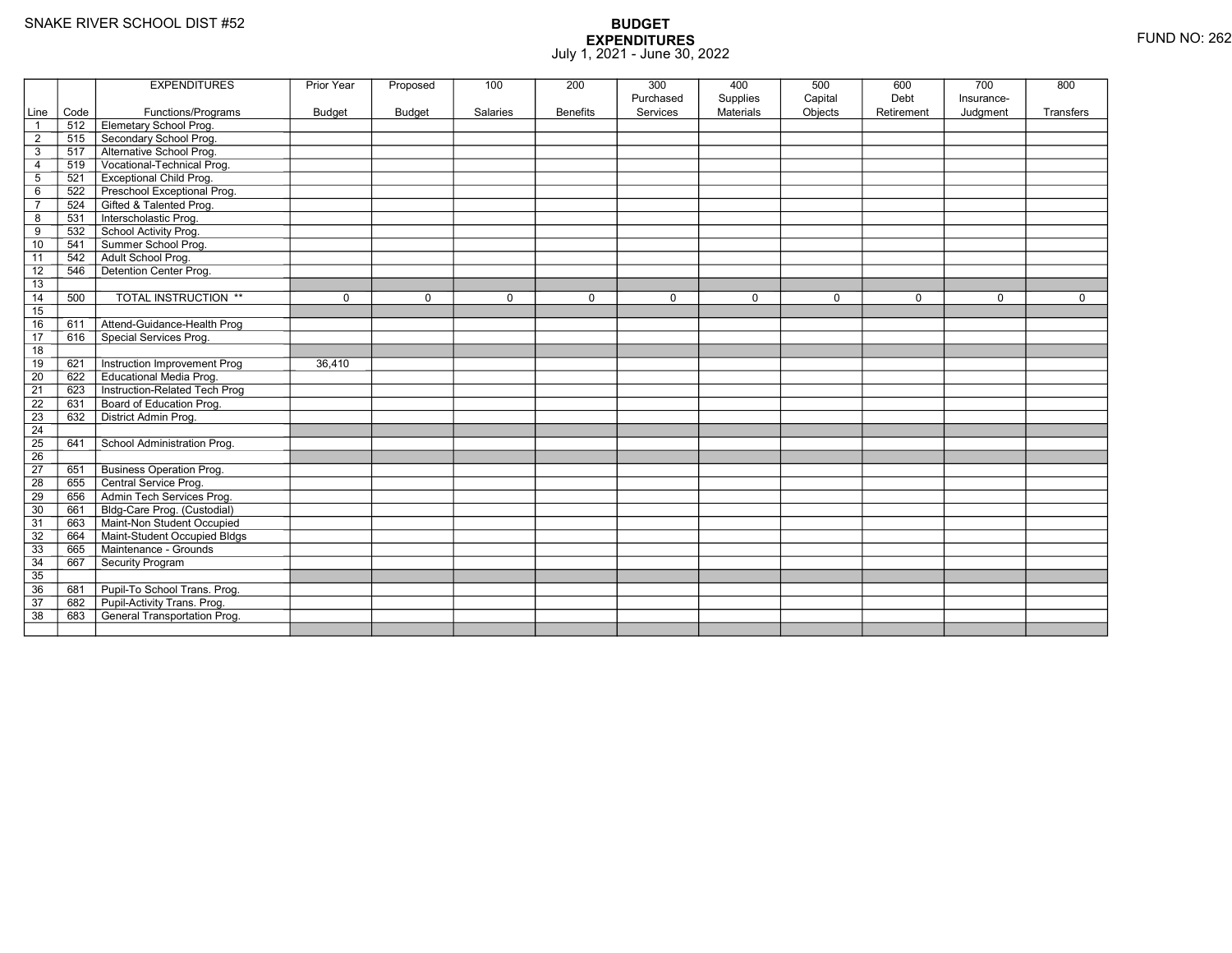Total Appropriation 36,410

TOTAL APPROPRIATION (72+73) 36,410 <sup>0</sup>

3 **Unappropriated Balance** 

73

74

|                 |      | <b>EXPENDITURES</b>                       | Prior Year  | Proposed      | 100                   | 200             | 300<br>Purchased                                     | 400<br>Supplies | 500<br>Capital | 600<br>Debt | 700<br>Insurance- | 800         |
|-----------------|------|-------------------------------------------|-------------|---------------|-----------------------|-----------------|------------------------------------------------------|-----------------|----------------|-------------|-------------------|-------------|
| Line            | Code | Functions/Programs                        | Budget      | <b>Budget</b> | Salaries              | <b>Benefits</b> | Services                                             | Materials       | Objects        | Retirement  | Judgment          | Transfers   |
| 39              | 691  | Other Support Services Prog.              |             |               |                       |                 |                                                      |                 |                |             |                   |             |
| 40              |      |                                           |             |               |                       |                 |                                                      |                 |                |             |                   |             |
| 41              | 600  | TOTAL SUPPORT SERV.**                     | 36,410      | $\Omega$      | $\Omega$              | $\mathbf 0$     | $\mathbf 0$                                          | $\mathbf 0$     | $\mathbf 0$    | $\mathbf 0$ | $\mathbf 0$       | $\Omega$    |
| 42              |      |                                           |             |               |                       |                 |                                                      |                 |                |             |                   |             |
| 43              | 710  | <b>Child Nutrition Program</b>            |             |               |                       |                 |                                                      |                 |                |             |                   |             |
| 44              | 720  | Community Services Program                |             |               |                       |                 |                                                      |                 |                |             |                   |             |
| 45              | 730  | <b>Enterprise Operations</b>              |             |               |                       |                 |                                                      |                 |                |             |                   |             |
| 46              | 740  | Student Activity Program                  |             |               |                       |                 |                                                      |                 |                |             |                   |             |
| 47              | 700  | TOTAL NON-INSTRUCTION**                   | $\mathbf 0$ | $\mathbf 0$   | $\mathbf 0$           | $\mathbf 0$     | $\mathbf 0$                                          | $\mathbf 0$     | $\mathbf 0$    | $\mathbf 0$ | $\mathbf 0$       | $\mathbf 0$ |
| 48              |      |                                           |             |               |                       |                 |                                                      |                 |                |             |                   |             |
| 49              | 810  | Capital Assets-Student Occ                |             |               |                       |                 |                                                      |                 |                |             |                   |             |
| 50              | 811  | Capital Assets-Non Student Occ            |             |               |                       |                 |                                                      |                 |                |             |                   |             |
| 51              | 800  | TOTAL CAPITAL ASSETS PROG**               | $\mathbf 0$ | $\Omega$      | $\mathbf{0}$          | $\Omega$        | $\mathbf 0$                                          | $\mathbf 0$     | $\mathbf 0$    | $\mathbf 0$ | $\mathbf 0$       | $\mathbf 0$ |
| 52              |      |                                           |             |               |                       |                 |                                                      |                 |                |             |                   |             |
| 53              | 911  | Debt Services Prog.-Princ.                |             |               |                       |                 |                                                      |                 |                |             |                   |             |
| 54              | 912  | Debt Services Prog.-Int.                  |             |               |                       |                 |                                                      |                 |                |             |                   |             |
| 55              | 913  | Debt Serv Prog-Refnded Debt               |             |               |                       |                 |                                                      |                 |                |             |                   |             |
| 56              | 920  | Transfers Out                             |             |               |                       |                 |                                                      |                 |                |             |                   |             |
| 57              |      |                                           |             |               |                       |                 |                                                      |                 |                |             |                   |             |
| 58              | 900  | <b>TOTAL OTHER SERVICES **</b>            | $\mathbf 0$ | $\mathbf 0$   | $\mathbf 0$           | $\mathbf 0$     | $\mathbf 0$                                          | $\mathbf 0$     | $\mathbf 0$    | $\mathbf 0$ | $\mathbf 0$       | $\mathbf 0$ |
| 59              |      |                                           |             |               |                       |                 |                                                      |                 |                |             |                   |             |
| 60              |      | <b>TOTAL EXPENDITURES</b><br>$\star\star$ |             |               |                       |                 |                                                      |                 |                |             |                   |             |
|                 |      | (Lines 14+41+47+51+58)**                  | 36,410      | $\mathbf 0$   | $\mathbf 0$           | 0               | $\mathsf 0$                                          | $\mathbf 0$     | 0              | 0           | $\mathbf 0$       | $\mathbf 0$ |
| 61              |      |                                           |             |               |                       |                 |                                                      |                 |                |             |                   |             |
| 62              | 950  | Contingency Reserve                       |             |               |                       |                 |                                                      |                 |                |             |                   |             |
|                 |      | (5% of Line 60)                           |             |               |                       |                 |                                                      |                 |                |             |                   |             |
| 63              |      |                                           |             |               |                       |                 |                                                      |                 |                |             |                   |             |
| 64              |      | <b>TOTAL APPROPRIATION</b>                |             |               |                       |                 |                                                      |                 |                |             |                   |             |
|                 |      | (Line 60 + Line 62)                       | 36,410      | $\mathbf 0$   |                       |                 |                                                      |                 |                |             |                   |             |
| 65              |      |                                           |             |               |                       |                 |                                                      |                 |                |             |                   |             |
| 66              |      | <b>BUDGET SUMMARY</b>                     |             |               | <b>BUDGET SUMMARY</b> |                 |                                                      |                 |                |             |                   |             |
| 67              |      |                                           |             |               |                       |                 |                                                      |                 |                |             |                   |             |
| 68              |      | <b>Beginning Fund Balance</b>             |             |               |                       |                 | The total on line 70 must equal the total on line 74 |                 |                |             |                   |             |
| 69              |      | Revenues + Transfers In                   | 36,410CR    |               |                       |                 |                                                      |                 |                |             |                   |             |
| 70              |      | TOTAL REVENUE (68 + 69)                   | 36,410CR    | $\mathbf{0}$  |                       |                 |                                                      |                 |                |             |                   |             |
| $\overline{71}$ |      |                                           |             |               |                       |                 |                                                      |                 |                |             |                   |             |
| 72              |      | <b>Total Appropriation</b>                | 36.410      |               |                       |                 |                                                      |                 |                |             |                   |             |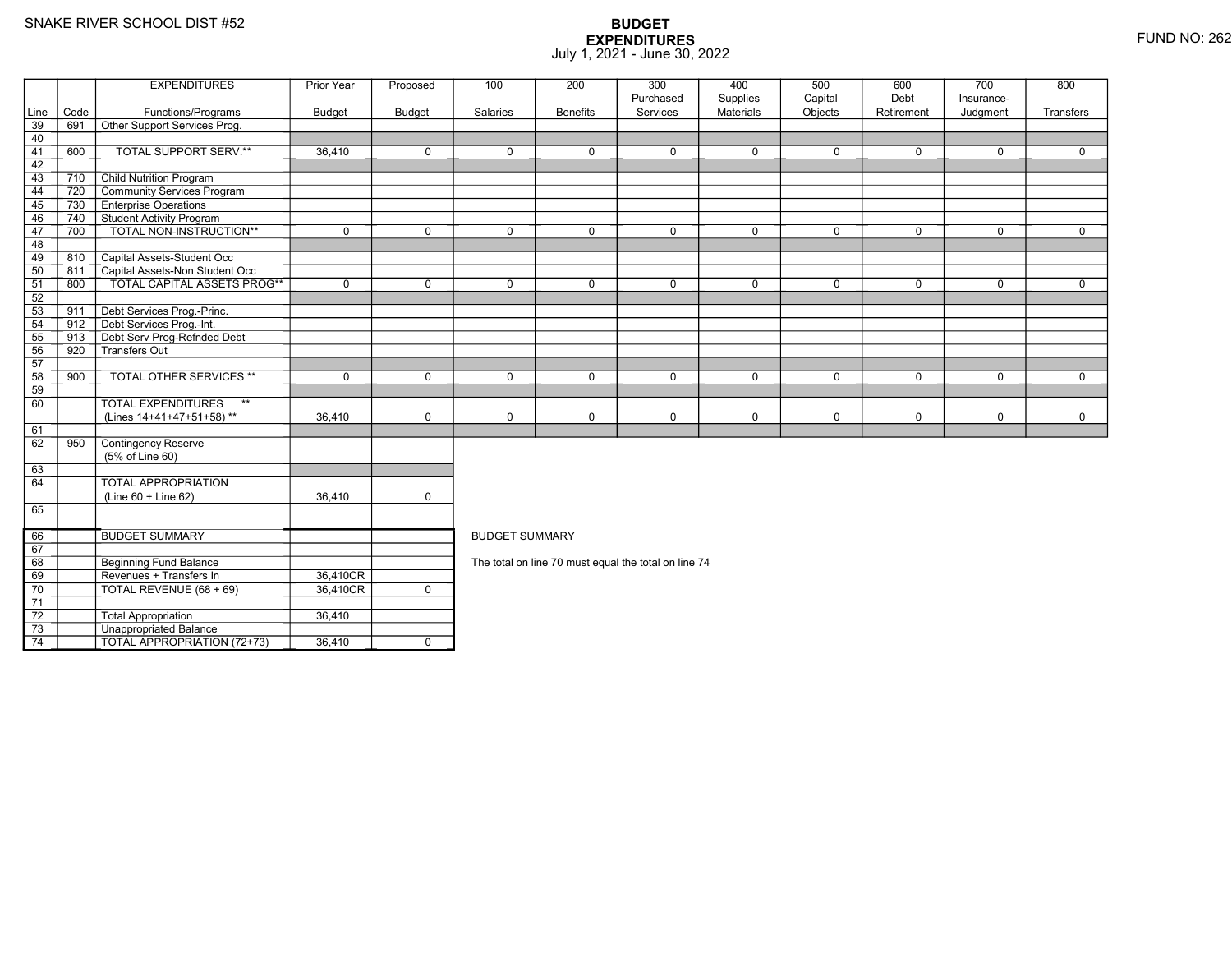# **BUDGET REVENUES** FUND NO: 263 July 1, 2021 - June 30, 2022

|                |                     | <b>REVENUES</b>                        | <b>Prior Year</b> | <b>Proposed Budget</b> |             |                 |        | <b>REVENUES</b>                      | <b>Prior Year</b> | <b>Proposed Budget</b> |             |
|----------------|---------------------|----------------------------------------|-------------------|------------------------|-------------|-----------------|--------|--------------------------------------|-------------------|------------------------|-------------|
| Line           | Code                | Item                                   | <b>Budget</b>     | Line Amounts           | Totals      | Line            | Code   | Item                                 | <b>Budget</b>     | Line Amounts           | Totals      |
| $\overline{1}$ |                     | 320000 Estimated Fund Balance          |                   | *******                |             | 40              | 429000 | Other County                         |                   |                        |             |
| $\overline{2}$ |                     | $\overline{as}$ of July 1              | $\mathbf 0$       | *******                | $\mathbf 0$ | 41              | 420000 | <b>TOTAL COUNTY</b><br>$\star\star$  | $\mathbf 0$       | *******                | $\mathbf 0$ |
| 3              | 411100              | Taxes-General M & O                    |                   |                        |             | 42              |        |                                      |                   |                        |             |
| $\overline{4}$ |                     | 411200 Taxes-Suplemental               |                   |                        |             | 43              | 431100 | <b>Base Support Program</b>          |                   |                        |             |
| 5              |                     | 411300 Taxes-Emergency                 |                   |                        |             | 44              | 431200 | Transportation Support               |                   |                        |             |
| 6              |                     | 411400 Taxes-Tort                      |                   |                        |             | 45              | 431400 | <b>Except Child/SED Support</b>      |                   |                        |             |
| $\overline{7}$ |                     | 411500 Taxes-Cooperative               |                   |                        |             | 46              | 431500 | <b>Border Tuition Support</b>        |                   |                        |             |
| 8              |                     | 411600 Taxes-Tuition                   |                   |                        |             | 47              | 431600 | Tuition Equivalency                  |                   |                        |             |
| 9              | $411\overline{700}$ | Taxes-Migrant                          |                   |                        |             | 48              | 431800 | <b>Benefit Apportionment</b>         |                   |                        |             |
| 10             | 411900              | Taxes-Other                            |                   |                        |             | 49              | 431900 | Other State Support                  |                   |                        |             |
| 11             | 412100              | <b>Taxes-Plant Facility</b>            |                   |                        |             | 50              | 432100 | <b>Driver Education Prog.</b>        |                   |                        |             |
| 12             |                     | 412500 Taxes-Bond & Interest           |                   |                        |             | 51              | 432400 | Professional Technical Prog          |                   |                        |             |
| 13             |                     | <b>TOTAL TAXES</b><br>$**$             | $\Omega$          | *******                | $\mathbf 0$ | 52              | 437000 | Lottery/Additional State Maint       |                   |                        |             |
| 14             | 413000              | Penalty: Delinguent Taxes              |                   |                        |             | 53              |        | 438000 Rev in Lieu of/Ag Equip Tax   |                   |                        |             |
| 15             |                     |                                        |                   |                        |             | 54              | 439000 | Other State Revenue                  |                   |                        |             |
| 16             |                     | 414100   Tuition - Individuals         |                   |                        |             | 55              |        |                                      |                   |                        |             |
| 17             | 414200              | Tuition-Districts in Idaho             |                   |                        |             | 56              | 430000 | $\star\star$<br><b>TOTAL STATE</b>   | $\Omega$          | *******                | $\Omega$    |
| 18             |                     | 414300 Tuition-Out of State Districts  |                   |                        |             | 57              |        |                                      |                   |                        |             |
| 19             |                     |                                        |                   |                        |             | 58              | 442000 | Indirect Unrestricted Fed.           |                   |                        |             |
| 20             |                     | 415000 Earnings on Investments         |                   |                        |             | 59              | 443000 | Direct Restricted Fed.               |                   |                        |             |
| 21             |                     |                                        |                   |                        |             | 60              | 445100 | Title I - ESEA                       |                   |                        |             |
| 22             |                     | 416100 School Food Service             |                   |                        |             | 61              | 445200 | Title VI, ESEA-Innovative Pr         |                   |                        |             |
| 23             | $-416200$           | Meal Sales: Non-Reimb.                 |                   |                        |             | 62              | 445300 | Perkins III-Voc Tech Act             | 22.500CR          | 23.070CR               |             |
| 24             | 416900              | Other Food Sales                       |                   |                        |             | 63              | 445400 | Adult Education                      |                   |                        |             |
| 25             |                     |                                        |                   |                        |             | 64              |        | 445500 Child Nutrition Reimb.        |                   |                        |             |
| 26             |                     | 417100   Admissions/Activities         |                   |                        |             | 65              | 445600 | $\mathsf{\Gamma}$ Title VI-B         |                   |                        |             |
| 27             |                     | 417200 Bookstore Sales                 |                   |                        |             | 66              | 445900 | Other Indirect Fed. Prog.            |                   |                        |             |
| 28             |                     | 417300 Clubs, Org. Dues, Etc.          |                   |                        |             | 67              | 448200 | Impact Aid - P.L. 874                |                   |                        |             |
| 29             |                     | 417400 School Fees & Charges           |                   |                        |             | 68              | 440000 | <b>TOTAL FEDERAL</b><br>$\star\star$ | 22,500CR          | *******                | 23,070CR    |
| 30             |                     | $\sqrt{417900}$ Other Student Revenues |                   |                        |             | 69              |        |                                      |                   |                        |             |
| 31             |                     |                                        |                   |                        |             | 70              | 451000 | Proceeds: Bonds, Capital Leases      |                   |                        |             |
| 32             | 418100              | <b>Community Service</b>               |                   |                        |             | $\overline{71}$ | 453000 | Sale of Fixed Assets                 |                   |                        |             |
| 33             |                     |                                        |                   |                        |             | 72              | 450000 | $***$<br>TOTAL OTHER                 | $\Omega$          | *******                | 0           |
| 34             | 419100              | Rentals                                |                   |                        |             | $\overline{73}$ |        |                                      |                   |                        |             |
| 35             |                     | 419200 Contributions/Donations         |                   |                        |             | $\overline{74}$ |        | $***$<br><b>TOTAL REVENUES</b>       | 22.500CR          | *******                | 23,070CR    |
| 36             | 419300              | <b>Transportaion Fees</b>              |                   |                        |             | $\overline{75}$ |        |                                      |                   |                        |             |
| 37             |                     | 419900 Other Local                     |                   |                        |             | 76              | 460000 | <b>TRANSFERS IN</b>                  |                   |                        |             |
| 38             |                     | <b>TOTAL OTHER LOCAL **</b>            | $\mathbf 0$       | *******                | $\mathbf 0$ | 77              |        |                                      |                   |                        |             |
| 39             | 410000              | <b>TOTAL LOCAL</b>                     |                   | *******                |             | 78              | 400000 | BAL.+ REVENUE + TRANS.               |                   | *******                |             |
|                |                     | $(Line 13 + 38)$                       | $\mathbf 0$       |                        | $\mathbf 0$ |                 |        | (Lines $1 + 74 + 76$ )               | 22,500CR          |                        | 23,070CR    |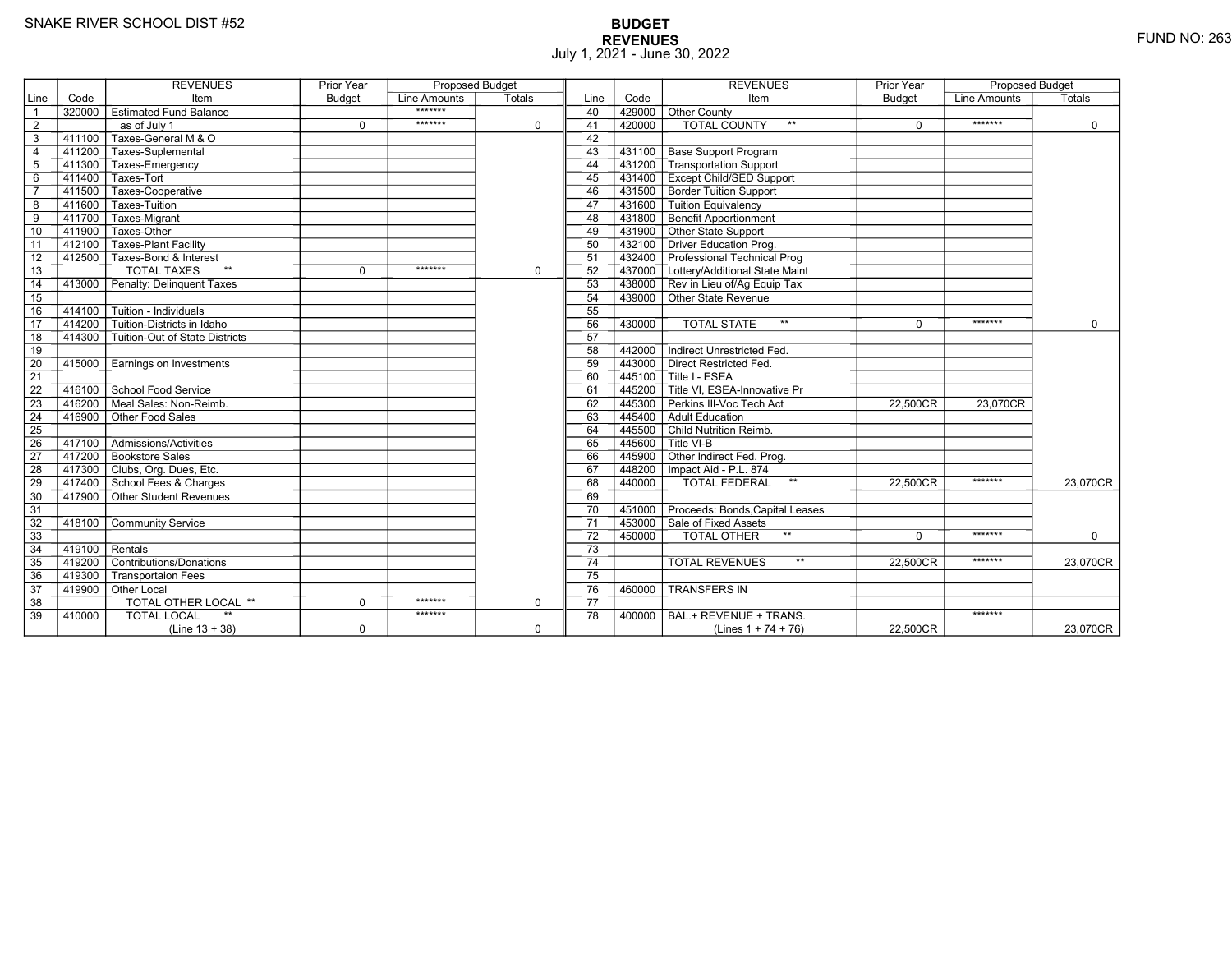|                 |      | <b>EXPENDITURES</b>             | <b>Prior Year</b> | Proposed      | 100      | 200             | 300       | 400              | 500         | 600         | 700         | 800              |
|-----------------|------|---------------------------------|-------------------|---------------|----------|-----------------|-----------|------------------|-------------|-------------|-------------|------------------|
|                 |      |                                 |                   |               |          |                 | Purchased | Supplies         | Capital     | Debt        | Insurance-  |                  |
| Line            | Code | Functions/Programs              | <b>Budget</b>     | <b>Budget</b> | Salaries | <b>Benefits</b> | Services  | <b>Materials</b> | Objects     | Retirement  | Judgment    | <b>Transfers</b> |
|                 | 512  | Elemetary School Prog.          |                   |               |          |                 |           |                  |             |             |             |                  |
| $\overline{2}$  | 515  | Secondary School Prog.          |                   |               |          |                 |           |                  |             |             |             |                  |
| 3               | 517  | Alternative School Prog.        |                   |               |          |                 |           |                  |             |             |             |                  |
| 4               | 519  | Vocational-Technical Prog.      |                   |               |          |                 |           |                  |             |             |             |                  |
| 5               | 521  | <b>Exceptional Child Prog.</b>  |                   |               |          |                 |           |                  |             |             |             |                  |
| 6               | 522  | Preschool Exceptional Prog.     |                   |               |          |                 |           |                  |             |             |             |                  |
| $\overline{7}$  | 524  | Gifted & Talented Prog.         |                   |               |          |                 |           |                  |             |             |             |                  |
| 8               | 531  | Interscholastic Prog.           |                   |               |          |                 |           |                  |             |             |             |                  |
| 9               | 532  | School Activity Prog.           |                   |               |          |                 |           |                  |             |             |             |                  |
| 10              | 541  | Summer School Prog.             |                   |               |          |                 |           |                  |             |             |             |                  |
| 11              | 542  | Adult School Prog.              |                   |               |          |                 |           |                  |             |             |             |                  |
| 12              | 546  | Detention Center Prog.          |                   |               |          |                 |           |                  |             |             |             |                  |
| 13              |      |                                 |                   |               |          |                 |           |                  |             |             |             |                  |
| 14              | 500  | TOTAL INSTRUCTION **            | 0                 | $\Omega$      | 0        | $\mathbf 0$     | 0         | $\mathbf 0$      | $\mathbf 0$ | $\mathbf 0$ | $\mathbf 0$ | $\mathbf 0$      |
| 15              |      |                                 |                   |               |          |                 |           |                  |             |             |             |                  |
| 16              | 611  | Attend-Guidance-Health Prog     |                   |               |          |                 |           |                  |             |             |             |                  |
| $\overline{17}$ | 616  | Special Services Prog.          |                   |               |          |                 |           |                  |             |             |             |                  |
| 18              |      |                                 |                   |               |          |                 |           |                  |             |             |             |                  |
| 19              | 621  | Instruction Improvement Prog    | 22,500            | 23,070        |          |                 |           | 23,070           |             |             |             |                  |
| $\overline{20}$ | 622  | <b>Educational Media Prog.</b>  |                   |               |          |                 |           |                  |             |             |             |                  |
| 21              | 623  | Instruction-Related Tech Prog   |                   |               |          |                 |           |                  |             |             |             |                  |
| $\overline{22}$ | 631  | Board of Education Prog.        |                   |               |          |                 |           |                  |             |             |             |                  |
| 23              | 632  | District Admin Prog.            |                   |               |          |                 |           |                  |             |             |             |                  |
| 24              |      |                                 |                   |               |          |                 |           |                  |             |             |             |                  |
| $\overline{25}$ | 641  | School Administration Prog.     |                   |               |          |                 |           |                  |             |             |             |                  |
| 26              |      |                                 |                   |               |          |                 |           |                  |             |             |             |                  |
| $\overline{27}$ | 651  | <b>Business Operation Prog.</b> |                   |               |          |                 |           |                  |             |             |             |                  |
| 28              | 655  | Central Service Prog.           |                   |               |          |                 |           |                  |             |             |             |                  |
| 29              | 656  | Admin Tech Services Prog.       |                   |               |          |                 |           |                  |             |             |             |                  |
| 30              | 661  | Bldg-Care Prog. (Custodial)     |                   |               |          |                 |           |                  |             |             |             |                  |
| 31              | 663  | Maint-Non Student Occupied      |                   |               |          |                 |           |                  |             |             |             |                  |
| 32              | 664  | Maint-Student Occupied Bldgs    |                   |               |          |                 |           |                  |             |             |             |                  |
| 33              | 665  | Maintenance - Grounds           |                   |               |          |                 |           |                  |             |             |             |                  |
| 34              | 667  | Security Program                |                   |               |          |                 |           |                  |             |             |             |                  |
| 35              |      |                                 |                   |               |          |                 |           |                  |             |             |             |                  |
| 36              | 681  | Pupil-To School Trans. Prog.    |                   |               |          |                 |           |                  |             |             |             |                  |
| 37              | 682  | Pupil-Activity Trans. Prog.     |                   |               |          |                 |           |                  |             |             |             |                  |
| $\overline{38}$ | 683  | General Transportation Prog.    |                   |               |          |                 |           |                  |             |             |             |                  |
|                 |      |                                 |                   |               |          |                 |           |                  |             |             |             |                  |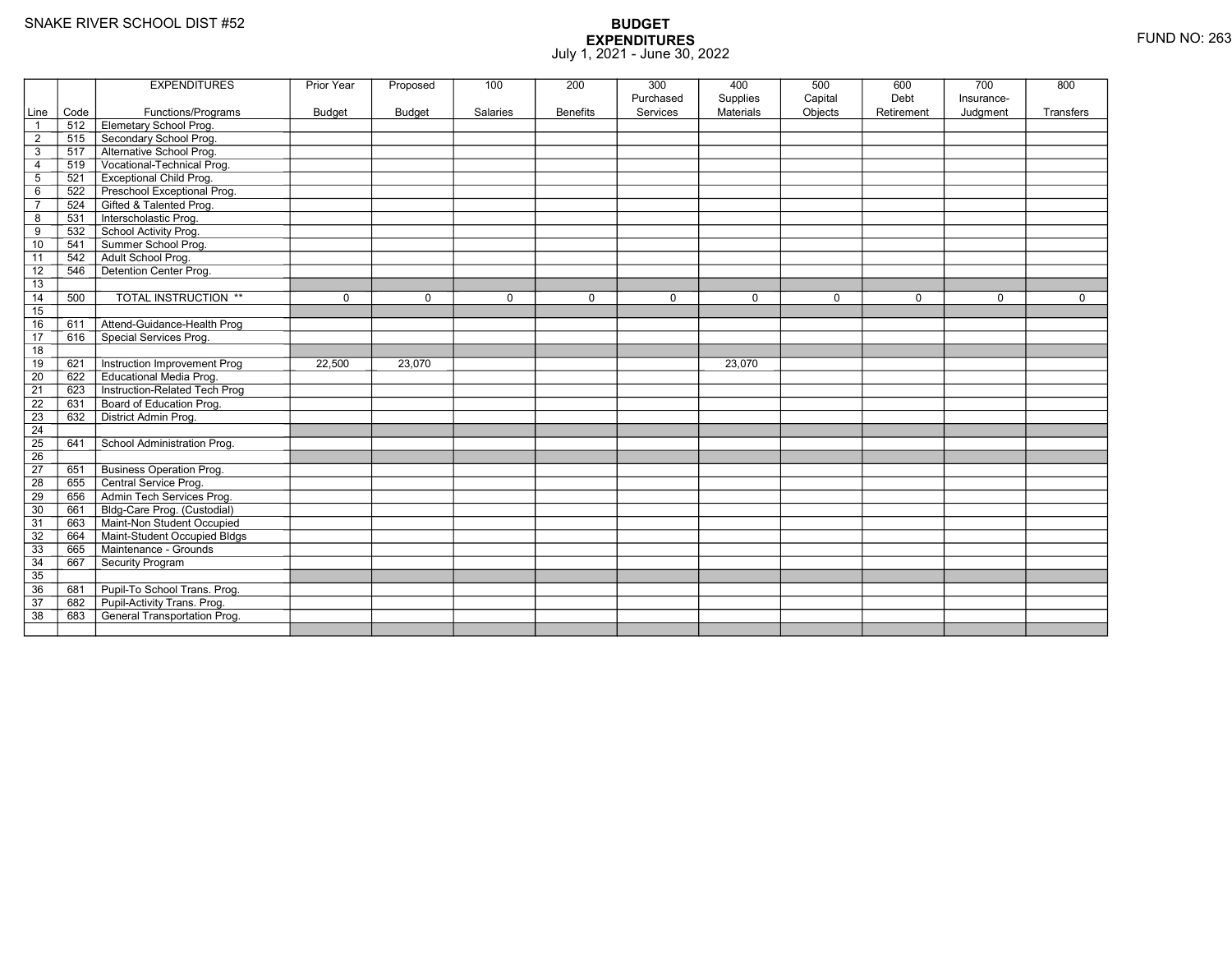67 68

69

70

71 72

73

74

**Beginning Fund Balance** 

3 **Unappropriated Balance** 

Revenues + Transfers In 22,500CR

0 | TOTAL REVENUE (68 + 69) | 22,500CR

2 Total Appropriation 122,500 23,070

TOTAL APPROPRIATION (72+73) 22,500 23,070

### **BUDGET EXPENDITURES**July 1, 2021 - June 30, 2022

|                 |      | <b>EXPENDITURES</b>                       | Prior Year    | Proposed      | 100                   | 200             | 300         | 400              | 500         | 600        | 700         | 800       |  |
|-----------------|------|-------------------------------------------|---------------|---------------|-----------------------|-----------------|-------------|------------------|-------------|------------|-------------|-----------|--|
|                 |      |                                           |               |               |                       |                 | Purchased   | Supplies         | Capital     | Debt       | Insurance-  |           |  |
| Line            | Code | Functions/Programs                        | <b>Budget</b> | <b>Budget</b> | Salaries              | <b>Benefits</b> | Services    | <b>Materials</b> | Objects     | Retirement | Judgment    | Transfers |  |
| $\overline{39}$ | 691  | Other Support Services Prog.              |               |               |                       |                 |             |                  |             |            |             |           |  |
| 40              |      |                                           |               |               |                       |                 |             |                  |             |            |             |           |  |
| 41              | 600  | TOTAL SUPPORT SERV.**                     | 22,500        | 23.070        | $\mathbf 0$           | $\mathbf 0$     | $\mathbf 0$ | 23,070           | $\mathbf 0$ | 0          | $\mathbf 0$ | $\Omega$  |  |
| 42              |      |                                           |               |               |                       |                 |             |                  |             |            |             |           |  |
| 43              | 710  | <b>Child Nutrition Program</b>            |               |               |                       |                 |             |                  |             |            |             |           |  |
| 44              | 720  | Community Services Program                |               |               |                       |                 |             |                  |             |            |             |           |  |
| 45              | 730  | <b>Enterprise Operations</b>              |               |               |                       |                 |             |                  |             |            |             |           |  |
| 46              | 740  | Student Activity Program                  |               |               |                       |                 |             |                  |             |            |             |           |  |
| 47              | 700  | TOTAL NON-INSTRUCTION**                   | $\Omega$      | $\Omega$      | $\Omega$              | $\Omega$        | $\Omega$    | $\mathbf 0$      | $\Omega$    | $\Omega$   | $\Omega$    | $\Omega$  |  |
| 48              |      |                                           |               |               |                       |                 |             |                  |             |            |             |           |  |
| 49              | 810  | Capital Assets-Student Occ                |               |               |                       |                 |             |                  |             |            |             |           |  |
| 50              | 811  | Capital Assets-Non Student Occ            |               |               |                       |                 |             |                  |             |            |             |           |  |
| 51              | 800  | TOTAL CAPITAL ASSETS PROG**               | $\mathbf 0$   | $\Omega$      | $\Omega$              | $\Omega$        | $\mathbf 0$ | $\mathbf 0$      | $\mathbf 0$ | $\Omega$   | $\mathbf 0$ | $\Omega$  |  |
| 52              |      |                                           |               |               |                       |                 |             |                  |             |            |             |           |  |
| 53              | 911  | Debt Services Prog.-Princ.                |               |               |                       |                 |             |                  |             |            |             |           |  |
| 54              | 912  | Debt Services Prog.-Int.                  |               |               |                       |                 |             |                  |             |            |             |           |  |
| 55              | 913  | Debt Serv Prog-Refnded Debt               |               |               |                       |                 |             |                  |             |            |             |           |  |
| 56              | 920  | Transfers Out                             |               |               |                       |                 |             |                  |             |            |             |           |  |
| 57              |      |                                           |               |               |                       |                 |             |                  |             |            |             |           |  |
| 58              | 900  | <b>TOTAL OTHER SERVICES **</b>            | $\Omega$      | $\Omega$      | $\Omega$              | 0               | $\Omega$    | $\mathbf 0$      | $\Omega$    | $\Omega$   | $\Omega$    | $\Omega$  |  |
| 59              |      |                                           |               |               |                       |                 |             |                  |             |            |             |           |  |
| 60              |      | $\star\star$<br><b>TOTAL EXPENDITURES</b> |               |               |                       |                 |             |                  |             |            |             |           |  |
|                 |      | (Lines 14+41+47+51+58)**                  | 22,500        | 23,070        | $\mathbf 0$           | 0               | $\pmb{0}$   | 23,070           | 0           | 0          | $\pmb{0}$   | 0         |  |
| 61              |      |                                           |               |               |                       |                 |             |                  |             |            |             |           |  |
| 62              | 950  | <b>Contingency Reserve</b>                |               |               |                       |                 |             |                  |             |            |             |           |  |
|                 |      | (5% of Line 60)                           |               |               |                       |                 |             |                  |             |            |             |           |  |
| 63              |      |                                           |               |               |                       |                 |             |                  |             |            |             |           |  |
| 64              |      | <b>TOTAL APPROPRIATION</b>                |               |               |                       |                 |             |                  |             |            |             |           |  |
|                 |      | $(Line 60 + Line 62)$                     | 22,500        | 23,070        |                       |                 |             |                  |             |            |             |           |  |
| 65              |      |                                           |               |               |                       |                 |             |                  |             |            |             |           |  |
|                 |      |                                           |               |               |                       |                 |             |                  |             |            |             |           |  |
| 66              |      | <b>BUDGET SUMMARY</b>                     |               |               | <b>BUDGET SUMMARY</b> |                 |             |                  |             |            |             |           |  |

| <b>BUDGET SUMMARY</b> |
|-----------------------|
|-----------------------|

R\_| 23,070CR<br>DT 00.070CR

R 23,070CR

The total on line 70 must equal the total on line 74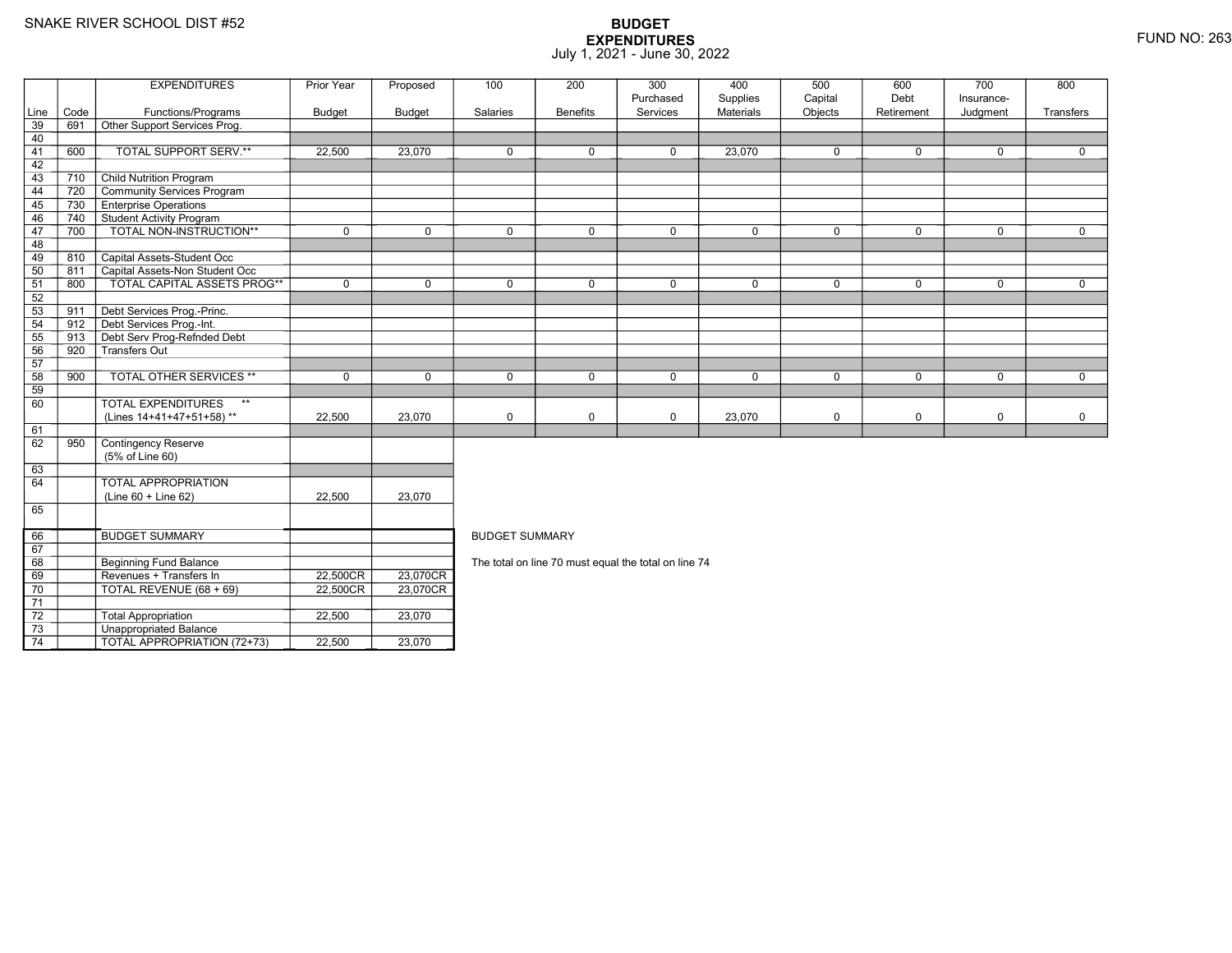# **BUDGET REVENUES** FUND NO: 270 July 1, 2021 - June 30, 2022

|                 |                  | <b>REVENUES</b>                         | Prior Year    | <b>Proposed Budget</b> |             |                 |        | <b>REVENUES</b>                        | Prior Year    | <b>Proposed Budget</b> |             |
|-----------------|------------------|-----------------------------------------|---------------|------------------------|-------------|-----------------|--------|----------------------------------------|---------------|------------------------|-------------|
| Line            | Code             | Item                                    | <b>Budget</b> | Line Amounts           | Totals      | Line            | Code   | Item                                   | <b>Budget</b> | Line Amounts           | Totals      |
| $\overline{1}$  |                  | 320000 Estimated Fund Balance           |               | *******                |             | 40              | 429000 | Other County                           |               |                        |             |
| $\overline{2}$  |                  | as of July 1                            | $\mathbf 0$   | *******                | $\mathbf 0$ | 41              | 420000 | <b>TOTAL COUNTY</b><br>$***$           | 0             | *******                | $\mathbf 0$ |
| 3               |                  | 411100 Taxes-General M & O              |               |                        |             | 42              |        |                                        |               |                        |             |
| $\overline{4}$  |                  | 411200 Taxes-Suplemental                |               |                        |             | 43              |        | 431100 Base Support Program            |               |                        |             |
| $5\phantom{.0}$ |                  | 411300 Taxes-Emergency                  |               |                        |             | 44              |        | 431200 Transportation Support          |               |                        |             |
| $6\overline{6}$ |                  | 411400 Taxes-Tort                       |               |                        |             | 45              |        | 431400 Except Child/SED Support        |               |                        |             |
| $\overline{7}$  | 411500           | │ Taxes-Cooperative                     |               |                        |             | 46              |        | 431500 Border Tuition Support          |               |                        |             |
| 8               | 411600           | Taxes-Tuition                           |               |                        |             | 47              |        | 431600 Tuition Equivalency             |               |                        |             |
| $\overline{9}$  |                  | 411700 Taxes-Migrant                    |               |                        |             | 48              |        | 431800 Benefit Apportionment           |               |                        |             |
| 10              | 411900           | Taxes-Other                             |               |                        |             | 49              |        | 431900 Other State Support             |               |                        |             |
| 11              | 412100           | <b>Taxes-Plant Facility</b>             |               |                        |             | 50              |        | 432100 Driver Education Prog.          |               |                        |             |
| 12              |                  | 412500 Taxes-Bond & Interest            |               |                        |             | 51              |        | 432400 Professional Technical Prog     |               |                        |             |
| $\overline{13}$ |                  | <b>TOTAL TAXES</b><br>$**$              | $\Omega$      | *******                | $\mathbf 0$ | 52              |        | 437000 Lottery/Additional State Maint  |               |                        |             |
| 14              |                  | 413000 Penalty: Delinguent Taxes        |               |                        |             | 53              |        | 438000 Rev in Lieu of/Ag Equip Tax     |               |                        |             |
| 15              |                  |                                         |               |                        |             | 54              |        | 439000 Other State Revenue             |               |                        |             |
| 16              |                  | 414100 Tuition - Individuals            |               |                        |             | 55              |        |                                        |               |                        |             |
| $\overline{17}$ |                  | $414200$ Tuition-Districts in Idaho     |               |                        |             | 56              | 430000 | $**$<br><b>TOTAL STATE</b>             | $\Omega$      | *******                | $\mathbf 0$ |
| 18              |                  | 414300   Tuition-Out of State Districts |               |                        |             | 57              |        |                                        |               |                        |             |
| 19              |                  |                                         |               |                        |             | 58              | 442000 | Indirect Unrestricted Fed.             |               |                        |             |
| 20              |                  | 415000 Earnings on Investments          |               |                        |             | 59              | 443000 | Direct Restricted Fed.                 |               |                        |             |
| $\overline{21}$ |                  |                                         |               |                        |             | 60              |        | 445100   Title I - ESEA                |               |                        |             |
| 22              |                  | 416100 School Food Service              |               |                        |             | 61              |        | 445200 Title VI. ESEA-Innovative Pr    |               |                        |             |
| 23              |                  | 416200 Meal Sales: Non-Reimb.           |               |                        |             | 62              |        | 445300 Perkins III-Voc Tech Act        |               |                        |             |
| $\overline{24}$ | 416900           | Other Food Sales                        |               |                        |             | 63              | 445400 | Adult Education                        |               |                        |             |
| $\overline{25}$ |                  |                                         |               |                        |             | 64              |        | 445500 Child Nutrition Reimb.          |               |                        |             |
| 26              |                  | 417100   Admissions/Activities          |               |                        |             | 65              |        | $445600$ Title VI-B                    |               |                        |             |
| 27              |                  | 417200 Bookstore Sales                  |               |                        |             | 66              |        | 445900 Other Indirect Fed. Prog.       |               | 12.371CR               |             |
| 28              |                  | 417300 Clubs, Org. Dues, Etc.           |               |                        |             | 67              |        | 448200   Impact Aid - P.L. 874         |               |                        |             |
| 29              |                  | 417400 School Fees & Charges            |               |                        |             | 68              | 440000 | $\star\star$<br><b>TOTAL FEDERAL</b>   | $\Omega$      | *******                | 12,371CR    |
| 30              |                  | 417900 Other Student Revenues           |               |                        |             | 69              |        |                                        |               |                        |             |
| 31              |                  |                                         |               |                        |             | 70              |        | 451000 Proceeds: Bonds, Capital Leases |               |                        |             |
| 32              |                  | 418100 Community Service                |               |                        |             | $\overline{71}$ |        | 453000 Sale of Fixed Assets            |               |                        |             |
| 33              |                  |                                         |               |                        |             | 72              | 450000 | TOTAL OTHER                            | $\Omega$      | *******                | 0           |
| 34              | $419100$ Rentals |                                         |               |                        |             | 73              |        |                                        |               |                        |             |
| 35              |                  | 419200 Contributions/Donations          |               |                        |             | $\overline{74}$ |        | $\star\star$<br><b>TOTAL REVENUES</b>  | $\Omega$      | *******                | 12.371CR    |
| 36              | 419300           | Transportaion Fees                      |               |                        |             | 75              |        |                                        |               |                        |             |
| 37              |                  | 419900 Other Local                      |               |                        |             | 76              | 460000 | <b>TRANSFERS IN</b>                    |               |                        |             |
| 38              |                  | TOTAL OTHER LOCAL **                    | $\Omega$      | *******                | $\mathbf 0$ | 77              |        |                                        |               |                        |             |
| 39              | 410000           | $\star\star$<br><b>TOTAL LOCAL</b>      |               | *******                |             | 78              | 400000 | BAL.+ REVENUE + TRANS.                 |               | *******                |             |
|                 |                  | $(Line 13 + 38)$                        | 0             |                        | $\mathbf 0$ |                 |        | (Lines $1 + 74 + 76$ )                 | $\mathbf 0$   |                        | 12,371CR    |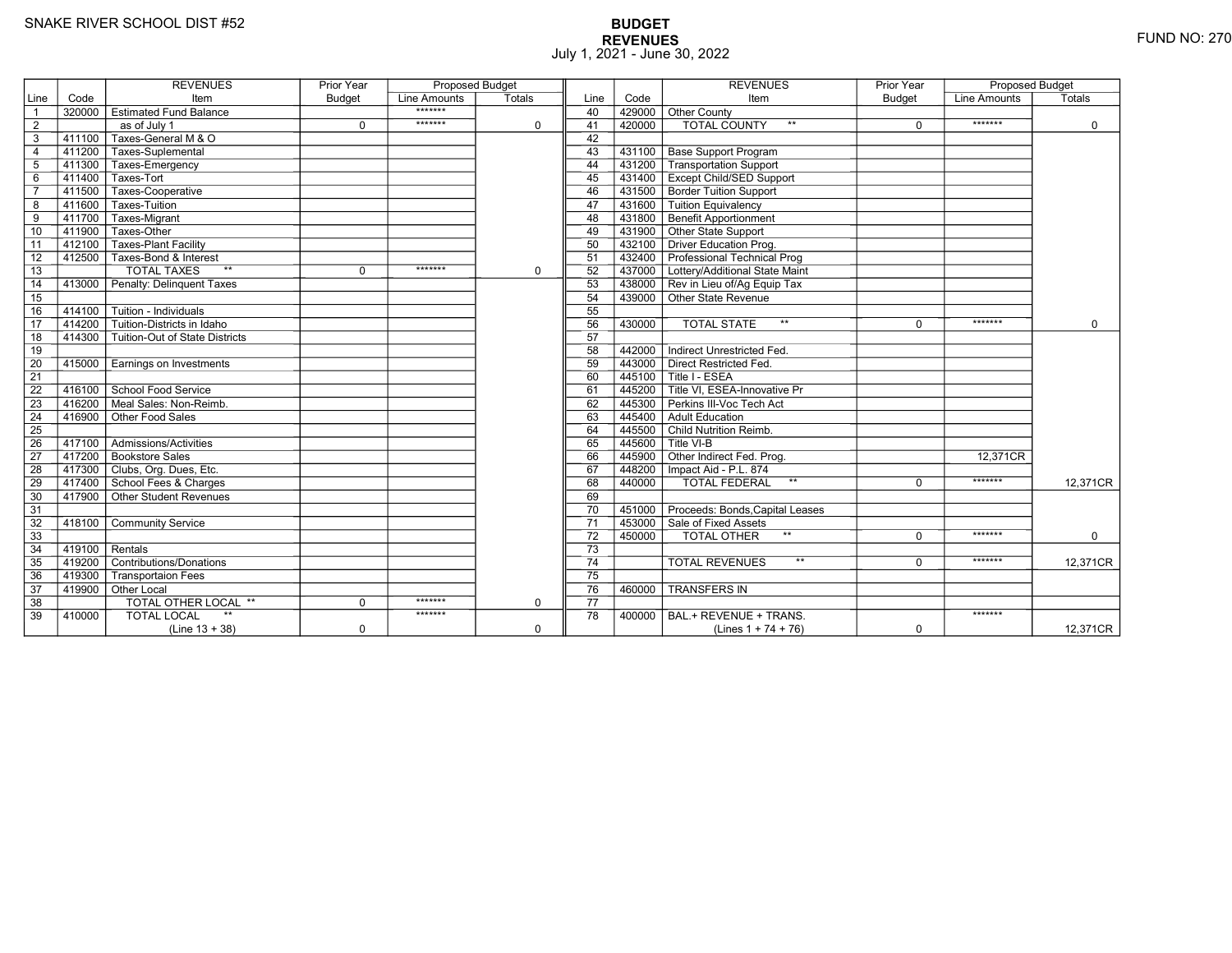|                 |      | <b>EXPENDITURES</b>                 | Prior Year    | Proposed      | 100      | 200             | 300                   | 400                          | 500                | 600                | 700                    | 800         |
|-----------------|------|-------------------------------------|---------------|---------------|----------|-----------------|-----------------------|------------------------------|--------------------|--------------------|------------------------|-------------|
| Line            | Code | Functions/Programs                  | <b>Budget</b> | <b>Budget</b> | Salaries | <b>Benefits</b> | Purchased<br>Services | Supplies<br><b>Materials</b> | Capital<br>Objects | Debt<br>Retirement | Insurance-<br>Judgment | Transfers   |
| $\overline{1}$  | 512  | Elemetary School Prog.              |               |               |          |                 |                       |                              |                    |                    |                        |             |
| $\overline{2}$  | 515  | Secondary School Prog.              |               | 12,371        | 9.657    | 2,714           |                       |                              |                    |                    |                        |             |
| 3               | 517  | Alternative School Prog.            |               |               |          |                 |                       |                              |                    |                    |                        |             |
| $\overline{4}$  | 519  | Vocational-Technical Prog.          |               |               |          |                 |                       |                              |                    |                    |                        |             |
| $\mathbf 5$     | 521  | <b>Exceptional Child Prog.</b>      |               |               |          |                 |                       |                              |                    |                    |                        |             |
| 6               | 522  | Preschool Exceptional Prog.         |               |               |          |                 |                       |                              |                    |                    |                        |             |
| $\overline{7}$  | 524  | Gifted & Talented Prog.             |               |               |          |                 |                       |                              |                    |                    |                        |             |
| 8               | 531  | Interscholastic Prog.               |               |               |          |                 |                       |                              |                    |                    |                        |             |
| 9               | 532  | School Activity Prog.               |               |               |          |                 |                       |                              |                    |                    |                        |             |
| 10              | 541  | Summer School Prog.                 |               |               |          |                 |                       |                              |                    |                    |                        |             |
| 11              | 542  | Adult School Prog.                  |               |               |          |                 |                       |                              |                    |                    |                        |             |
| 12              | 546  | Detention Center Prog.              |               |               |          |                 |                       |                              |                    |                    |                        |             |
| 13              |      |                                     |               |               |          |                 |                       |                              |                    |                    |                        |             |
| 14              | 500  | <b>TOTAL INSTRUCTION **</b>         | $\mathbf 0$   | 12,371        | 9,657    | 2,714           | $\mathbf 0$           | $\mathbf 0$                  | $\mathbf 0$        | $\mathbf 0$        | $\Omega$               | $\mathbf 0$ |
| 15              |      |                                     |               |               |          |                 |                       |                              |                    |                    |                        |             |
| 16              | 611  | Attend-Guidance-Health Prog         |               |               |          |                 |                       |                              |                    |                    |                        |             |
| 17              | 616  | Special Services Prog.              |               |               |          |                 |                       |                              |                    |                    |                        |             |
| 18              |      |                                     |               |               |          |                 |                       |                              |                    |                    |                        |             |
| 19              | 621  | Instruction Improvement Prog        |               |               |          |                 |                       |                              |                    |                    |                        |             |
| $\overline{20}$ | 622  | <b>Educational Media Prog.</b>      |               |               |          |                 |                       |                              |                    |                    |                        |             |
| 21              | 623  | Instruction-Related Tech Prog       |               |               |          |                 |                       |                              |                    |                    |                        |             |
| $\overline{22}$ | 631  | Board of Education Prog.            |               |               |          |                 |                       |                              |                    |                    |                        |             |
| $\overline{23}$ | 632  | District Admin Prog.                |               |               |          |                 |                       |                              |                    |                    |                        |             |
| 24              |      |                                     |               |               |          |                 |                       |                              |                    |                    |                        |             |
| $\overline{25}$ | 641  | School Administration Prog.         |               |               |          |                 |                       |                              |                    |                    |                        |             |
| 26              |      |                                     |               |               |          |                 |                       |                              |                    |                    |                        |             |
| $\overline{27}$ | 651  | <b>Business Operation Prog.</b>     |               |               |          |                 |                       |                              |                    |                    |                        |             |
| 28              | 655  | Central Service Prog.               |               |               |          |                 |                       |                              |                    |                    |                        |             |
| 29              | 656  | Admin Tech Services Prog.           |               |               |          |                 |                       |                              |                    |                    |                        |             |
| 30              | 661  | Bldg-Care Prog. (Custodial)         |               |               |          |                 |                       |                              |                    |                    |                        |             |
| 31              | 663  | Maint-Non Student Occupied          |               |               |          |                 |                       |                              |                    |                    |                        |             |
| 32              | 664  | Maint-Student Occupied Bldgs        |               |               |          |                 |                       |                              |                    |                    |                        |             |
| 33              | 665  | Maintenance - Grounds               |               |               |          |                 |                       |                              |                    |                    |                        |             |
| 34              | 667  | Security Program                    |               |               |          |                 |                       |                              |                    |                    |                        |             |
| $\overline{35}$ |      |                                     |               |               |          |                 |                       |                              |                    |                    |                        |             |
| 36              | 681  | Pupil-To School Trans. Prog.        |               |               |          |                 |                       |                              |                    |                    |                        |             |
| 37              | 682  | Pupil-Activity Trans. Prog.         |               |               |          |                 |                       |                              |                    |                    |                        |             |
| $\overline{38}$ | 683  | <b>General Transportation Prog.</b> |               |               |          |                 |                       |                              |                    |                    |                        |             |
|                 |      |                                     |               |               |          |                 |                       |                              |                    |                    |                        |             |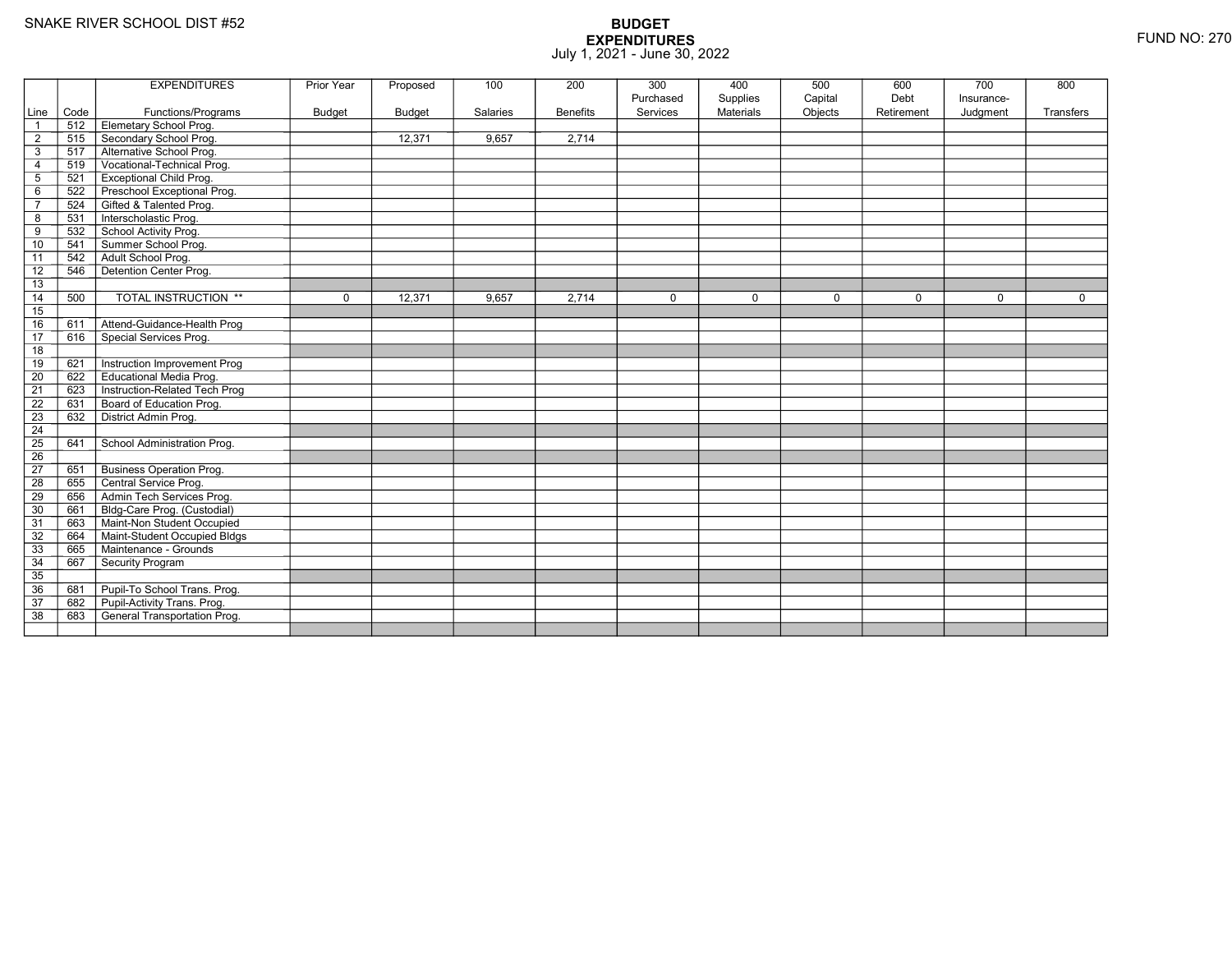70

71 72

73

74

3 **Unappropriated Balance** 

9 | Revenues + Transfers In | 12,371CR

TOTAL REVENUE (68 + 69) <sup>0</sup> 12,371CR

 $\overline{1}$  TOTAL APPROPRIATION (72+73)  $\overline{1}$  0 12,371

Total Appropriation 12,371

### **BUDGET EXPENDITURES**July 1, 2021 - June 30, 2022

|      |      | <b>EXPENDITURES</b>               | Prior Year    | Proposed    | 100                                                  | 200             | 300                   | 400                          | 500                | 600                | 700                    | 800         |  |  |
|------|------|-----------------------------------|---------------|-------------|------------------------------------------------------|-----------------|-----------------------|------------------------------|--------------------|--------------------|------------------------|-------------|--|--|
| Line | Code | Functions/Programs                | <b>Budget</b> | Budget      | Salaries                                             | <b>Benefits</b> | Purchased<br>Services | Supplies<br><b>Materials</b> | Capital<br>Objects | Debt<br>Retirement | Insurance-<br>Judgment | Transfers   |  |  |
| 39   | 691  | Other Support Services Prog.      |               |             |                                                      |                 |                       |                              |                    |                    |                        |             |  |  |
| 40   |      |                                   |               |             |                                                      |                 |                       |                              |                    |                    |                        |             |  |  |
| 41   | 600  | TOTAL SUPPORT SERV.**             | $\mathbf 0$   | $\mathbf 0$ | $\mathbf 0$                                          | $\mathbf 0$     | $\mathbf 0$           | $\mathbf 0$                  | $\mathbf 0$        | 0                  | $\mathbf 0$            | 0           |  |  |
| 42   |      |                                   |               |             |                                                      |                 |                       |                              |                    |                    |                        |             |  |  |
| 43   | 710  | Child Nutrition Program           |               |             |                                                      |                 |                       |                              |                    |                    |                        |             |  |  |
| 44   | 720  | Community Services Program        |               |             |                                                      |                 |                       |                              |                    |                    |                        |             |  |  |
| 45   | 730  | <b>Enterprise Operations</b>      |               |             |                                                      |                 |                       |                              |                    |                    |                        |             |  |  |
| 46   | 740  | Student Activity Program          |               |             |                                                      |                 |                       |                              |                    |                    |                        |             |  |  |
| 47   | 700  | TOTAL NON-INSTRUCTION**           | $\mathbf 0$   | $\mathbf 0$ | $\mathbf 0$                                          | $\mathbf 0$     | $\mathbf 0$           | $\mathbf 0$                  | $\mathbf 0$        | $\mathbf 0$        | $\mathbf 0$            | $\mathbf 0$ |  |  |
| 48   |      |                                   |               |             |                                                      |                 |                       |                              |                    |                    |                        |             |  |  |
| 49   | 810  | Capital Assets-Student Occ        |               |             |                                                      |                 |                       |                              |                    |                    |                        |             |  |  |
| 50   | 811  | Capital Assets-Non Student Occ    |               |             |                                                      |                 |                       |                              |                    |                    |                        |             |  |  |
| 51   | 800  | TOTAL CAPITAL ASSETS PROG**       | $\mathbf 0$   | $\mathbf 0$ | $\mathbf 0$                                          | $\mathbf 0$     | $\mathbf 0$           | $\mathbf 0$                  | $\mathbf 0$        | $\mathbf 0$        | $\mathbf 0$            | $\mathbf 0$ |  |  |
| 52   |      |                                   |               |             |                                                      |                 |                       |                              |                    |                    |                        |             |  |  |
| 53   | 911  | Debt Services Prog.-Princ.        |               |             |                                                      |                 |                       |                              |                    |                    |                        |             |  |  |
| 54   | 912  | Debt Services Prog.-Int.          |               |             |                                                      |                 |                       |                              |                    |                    |                        |             |  |  |
| 55   | 913  | Debt Serv Prog-Refnded Debt       |               |             |                                                      |                 |                       |                              |                    |                    |                        |             |  |  |
| 56   | 920  | -<br>Transfers Out                |               |             |                                                      |                 |                       |                              |                    |                    |                        |             |  |  |
| 57   |      |                                   |               |             |                                                      |                 |                       |                              |                    |                    |                        |             |  |  |
| 58   | 900  | <b>TOTAL OTHER SERVICES **</b>    | $\mathbf 0$   | $\mathbf 0$ | $\mathbf 0$                                          | $\mathbf 0$     | $\mathbf 0$           | $\mathbf 0$                  | $\mathbf 0$        | $\mathbf 0$        | $\mathbf 0$            | $\mathbf 0$ |  |  |
| 59   |      |                                   |               |             |                                                      |                 |                       |                              |                    |                    |                        |             |  |  |
| 60   |      | $**$<br><b>TOTAL EXPENDITURES</b> |               |             |                                                      |                 |                       |                              |                    |                    |                        |             |  |  |
|      |      | (Lines 14+41+47+51+58)**          | $\mathbf 0$   | 12,371      | 9,657                                                | 2,714           | $\mathbf 0$           | $\mathbf 0$                  | $\mathbf 0$        | 0                  | $\mathbf 0$            | 0           |  |  |
| 61   |      |                                   |               |             |                                                      |                 |                       |                              |                    |                    |                        |             |  |  |
| 62   | 950  | Contingency Reserve               |               |             |                                                      |                 |                       |                              |                    |                    |                        |             |  |  |
|      |      | (5% of Line 60)                   |               |             |                                                      |                 |                       |                              |                    |                    |                        |             |  |  |
| 63   |      |                                   |               |             |                                                      |                 |                       |                              |                    |                    |                        |             |  |  |
| 64   |      | <b>TOTAL APPROPRIATION</b>        |               |             |                                                      |                 |                       |                              |                    |                    |                        |             |  |  |
|      |      | $(Line 60 + Line 62)$             | 0             | 12,371      |                                                      |                 |                       |                              |                    |                    |                        |             |  |  |
| 65   |      |                                   |               |             |                                                      |                 |                       |                              |                    |                    |                        |             |  |  |
| 66   |      | <b>BUDGET SUMMARY</b>             |               |             | <b>BUDGET SUMMARY</b>                                |                 |                       |                              |                    |                    |                        |             |  |  |
| 67   |      |                                   |               |             |                                                      |                 |                       |                              |                    |                    |                        |             |  |  |
| 68   |      | <b>Beginning Fund Balance</b>     |               |             | The total on line 70 must equal the total on line 74 |                 |                       |                              |                    |                    |                        |             |  |  |
|      |      |                                   |               |             |                                                      |                 |                       |                              |                    |                    |                        |             |  |  |

12,371CR<br>12,371CR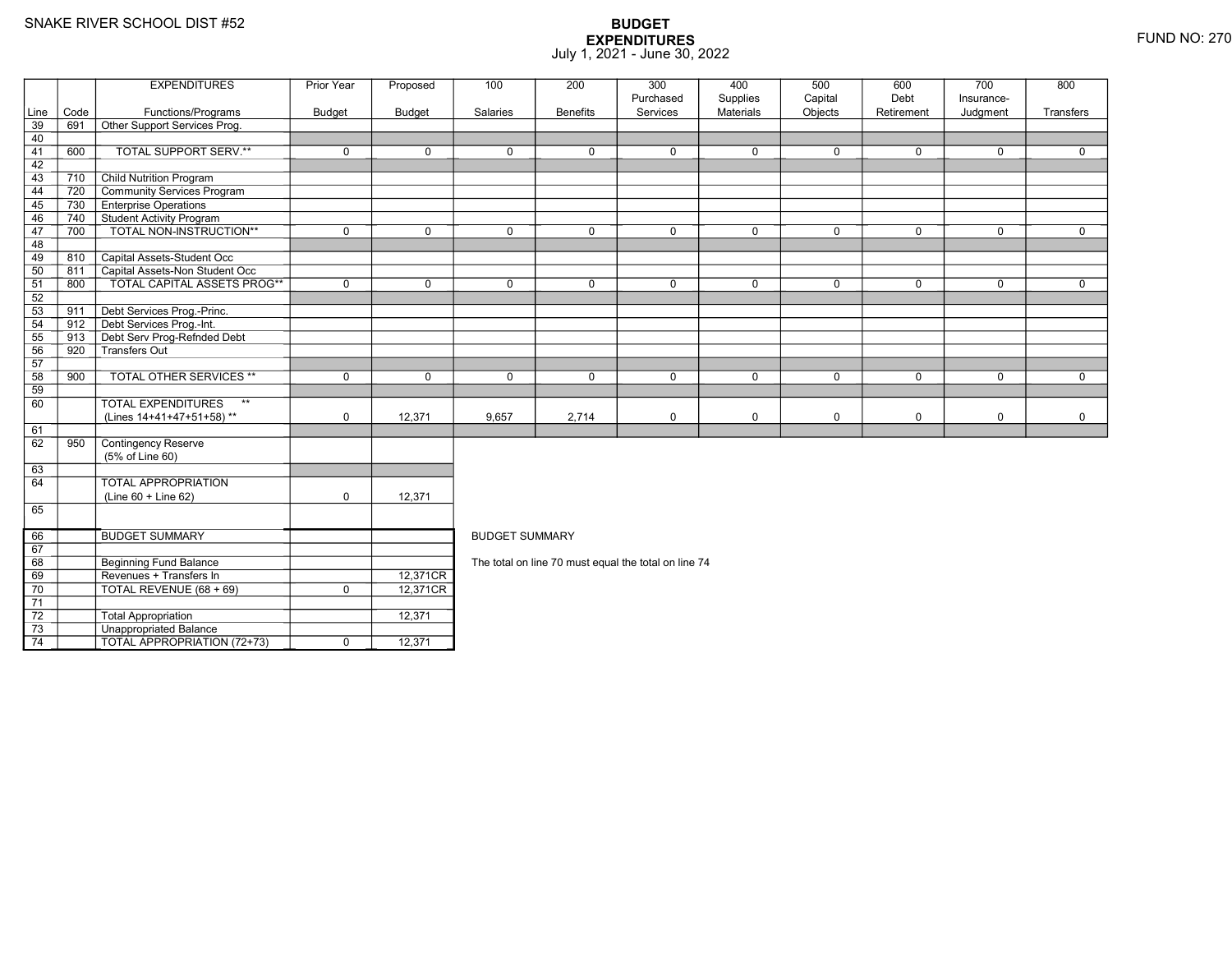# **BUDGET REVENUES** FUND NO: 271 July 1, 2021 - June 30, 2022

|                |                     | <b>REVENUES</b>                        | <b>Prior Year</b> | <b>Proposed Budget</b> |             |                 |        | <b>REVENUES</b>                      | <b>Prior Year</b> | <b>Proposed Budget</b> |             |
|----------------|---------------------|----------------------------------------|-------------------|------------------------|-------------|-----------------|--------|--------------------------------------|-------------------|------------------------|-------------|
| Line           | Code                | Item                                   | <b>Budget</b>     | Line Amounts           | Totals      | Line            | Code   | Item                                 | <b>Budget</b>     | Line Amounts           | Totals      |
| $\overline{1}$ |                     | 320000 Estimated Fund Balance          |                   | *******                |             | 40              | 429000 | Other County                         |                   |                        |             |
| $\overline{2}$ |                     | as of July 1                           | $\mathbf 0$       | *******                | $\mathbf 0$ | 41              | 420000 | <b>TOTAL COUNTY</b><br>$\star\star$  | $\mathbf 0$       | *******                | $\mathbf 0$ |
| 3              | 411100              | Taxes-General M & O                    |                   |                        |             | 42              |        |                                      |                   |                        |             |
| $\overline{4}$ |                     | 411200 Taxes-Suplemental               |                   |                        |             | 43              | 431100 | <b>Base Support Program</b>          |                   |                        |             |
| 5              |                     | 411300 Taxes-Emergency                 |                   |                        |             | 44              | 431200 | Transportation Support               |                   |                        |             |
| 6              |                     | 411400 Taxes-Tort                      |                   |                        |             | 45              | 431400 | <b>Except Child/SED Support</b>      |                   |                        |             |
| $\overline{7}$ |                     | 411500 Taxes-Cooperative               |                   |                        |             | 46              | 431500 | <b>Border Tuition Support</b>        |                   |                        |             |
| 8              |                     | 411600 Taxes-Tuition                   |                   |                        |             | 47              | 431600 | Tuition Equivalency                  |                   |                        |             |
| 9              | $411\overline{700}$ | Taxes-Migrant                          |                   |                        |             | 48              | 431800 | <b>Benefit Apportionment</b>         |                   |                        |             |
| 10             | 411900              | Taxes-Other                            |                   |                        |             | 49              | 431900 | Other State Support                  |                   |                        |             |
| 11             | 412100              | <b>Taxes-Plant Facility</b>            |                   |                        |             | 50              | 432100 | <b>Driver Education Prog.</b>        |                   |                        |             |
| 12             |                     | 412500 Taxes-Bond & Interest           |                   |                        |             | 51              | 432400 | Professional Technical Prog          |                   |                        |             |
| 13             |                     | <b>TOTAL TAXES</b><br>$**$             | $\Omega$          | *******                | $\mathbf 0$ | 52              | 437000 | Lottery/Additional State Maint       |                   |                        |             |
| 14             | 413000              | Penalty: Delinguent Taxes              |                   |                        |             | 53              |        | 438000 Rev in Lieu of/Ag Equip Tax   |                   |                        |             |
| 15             |                     |                                        |                   |                        |             | 54              | 439000 | Other State Revenue                  |                   |                        |             |
| 16             |                     | 414100   Tuition - Individuals         |                   |                        |             | 55              |        |                                      |                   |                        |             |
| 17             | 414200              | Tuition-Districts in Idaho             |                   |                        |             | 56              | 430000 | $\star\star$<br><b>TOTAL STATE</b>   | $\Omega$          | *******                | $\Omega$    |
| 18             |                     | 414300 Tuition-Out of State Districts  |                   |                        |             | 57              |        |                                      |                   |                        |             |
| 19             |                     |                                        |                   |                        |             | 58              | 442000 | Indirect Unrestricted Fed.           |                   |                        |             |
| 20             |                     | 415000 Earnings on Investments         |                   |                        |             | 59              | 443000 | Direct Restricted Fed.               |                   |                        |             |
| 21             |                     |                                        |                   |                        |             | 60              | 445100 | Title I - ESEA                       |                   |                        |             |
| 22             |                     | 416100 School Food Service             |                   |                        |             | 61              | 445200 | Title VI, ESEA-Innovative Pr         |                   |                        |             |
| 23             | $-416200$           | Meal Sales: Non-Reimb.                 |                   |                        |             | 62              | 445300 | Perkins III-Voc Tech Act             |                   |                        |             |
| 24             | 416900              | Other Food Sales                       |                   |                        |             | 63              | 445400 | Adult Education                      |                   |                        |             |
| 25             |                     |                                        |                   |                        |             | 64              |        | 445500 Child Nutrition Reimb.        |                   |                        |             |
| 26             |                     | 417100   Admissions/Activities         |                   |                        |             | 65              |        | 445600 Title VI-B                    |                   |                        |             |
| 27             |                     | 417200 Bookstore Sales                 |                   |                        |             | 66              | 445900 | Other Indirect Fed. Prog.            | 51,219CR          | 50,003CR               |             |
| 28             |                     | 417300 Clubs, Org. Dues, Etc.          |                   |                        |             | 67              | 448200 | Impact Aid - P.L. 874                |                   |                        |             |
| 29             |                     | 417400 School Fees & Charges           |                   |                        |             | 68              | 440000 | <b>TOTAL FEDERAL</b><br>$\star\star$ | 51,219CR          | *******                | 50,003CR    |
| 30             |                     | $\sqrt{417900}$ Other Student Revenues |                   |                        |             | 69              |        |                                      |                   |                        |             |
| 31             |                     |                                        |                   |                        |             | 70              | 451000 | Proceeds: Bonds, Capital Leases      |                   |                        |             |
| 32             | 418100              | <b>Community Service</b>               |                   |                        |             | $\overline{71}$ | 453000 | Sale of Fixed Assets                 |                   |                        |             |
| 33             |                     |                                        |                   |                        |             | 72              | 450000 | $***$<br>TOTAL OTHER                 | $\Omega$          | *******                | 0           |
| 34             | 419100              | $\overline{\mathsf{R}}$ entals         |                   |                        |             | $\overline{73}$ |        |                                      |                   |                        |             |
| 35             |                     | 419200 Contributions/Donations         |                   |                        |             | $\overline{74}$ |        | $***$<br><b>TOTAL REVENUES</b>       | 51.219CR          | *******                | 50,003CR    |
| 36             | 419300              | <b>Transportaion Fees</b>              |                   |                        |             | $\overline{75}$ |        |                                      |                   |                        |             |
| 37             |                     | 419900 Other Local                     |                   |                        |             | 76              | 460000 | <b>TRANSFERS IN</b>                  |                   |                        |             |
| 38             |                     | <b>TOTAL OTHER LOCAL **</b>            | $\mathbf 0$       | *******                | $\mathbf 0$ | 77              |        |                                      |                   |                        |             |
| 39             | 410000              | <b>TOTAL LOCAL</b>                     |                   | *******                |             | 78              | 400000 | BAL.+ REVENUE + TRANS.               |                   | *******                |             |
|                |                     | $(Line 13 + 38)$                       | $\mathbf 0$       |                        | $\mathbf 0$ |                 |        | (Lines $1 + 74 + 76$ )               | 51,219CR          |                        | 50,003CR    |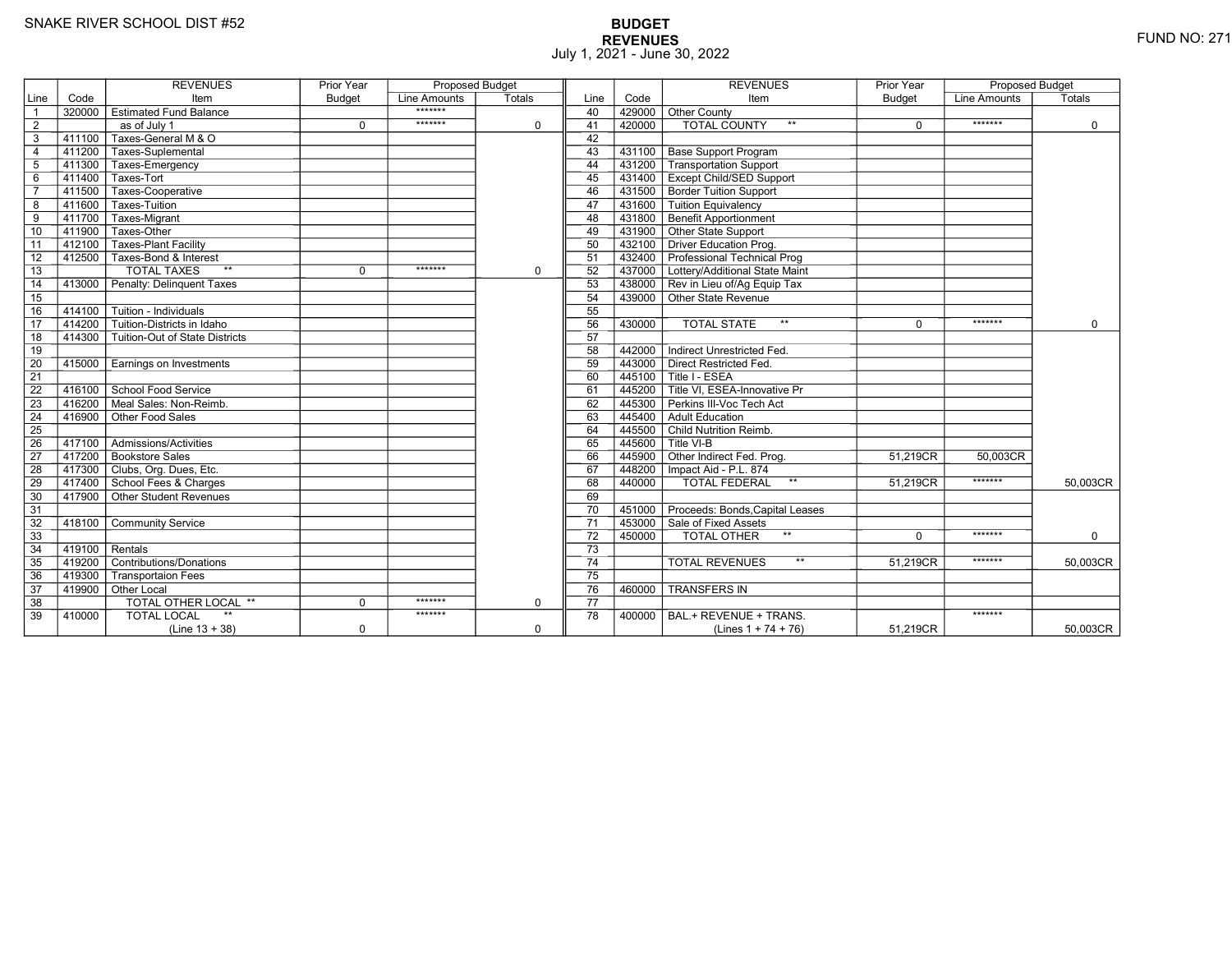|                 |      | <b>EXPENDITURES</b>                 | <b>Prior Year</b> | Proposed      | 100      | 200             | 300       | 400              | 500     | 600        | 700        | 800       |
|-----------------|------|-------------------------------------|-------------------|---------------|----------|-----------------|-----------|------------------|---------|------------|------------|-----------|
|                 |      |                                     |                   |               |          |                 | Purchased | Supplies         | Capital | Debt       | Insurance- |           |
| Line            | Code | Functions/Programs                  | <b>Budget</b>     | <b>Budget</b> | Salaries | <b>Benefits</b> | Services  | <b>Materials</b> | Objects | Retirement | Judgment   | Transfers |
|                 | 512  | Elemetary School Prog.              |                   |               |          |                 |           |                  |         |            |            |           |
| $\overline{2}$  | 515  | Secondary School Prog.              |                   |               |          |                 |           |                  |         |            |            |           |
| 3               | 517  | Alternative School Prog.            |                   |               |          |                 |           |                  |         |            |            |           |
| $\overline{4}$  | 519  | Vocational-Technical Prog.          |                   |               |          |                 |           |                  |         |            |            |           |
| $\overline{5}$  | 521  | <b>Exceptional Child Prog.</b>      |                   |               |          |                 |           |                  |         |            |            |           |
| 6               | 522  | Preschool Exceptional Prog.         |                   |               |          |                 |           |                  |         |            |            |           |
| $\overline{7}$  | 524  | Gifted & Talented Prog.             |                   |               |          |                 |           |                  |         |            |            |           |
| 8               | 531  | Interscholastic Prog.               |                   |               |          |                 |           |                  |         |            |            |           |
| 9               | 532  | School Activity Prog.               |                   |               |          |                 |           |                  |         |            |            |           |
| 10              | 541  | Summer School Prog.                 |                   |               |          |                 |           |                  |         |            |            |           |
| 11              | 542  | Adult School Prog.                  |                   |               |          |                 |           |                  |         |            |            |           |
| 12              | 546  | Detention Center Prog.              |                   |               |          |                 |           |                  |         |            |            |           |
| 13              |      |                                     |                   |               |          |                 |           |                  |         |            |            |           |
| 14              | 500  | TOTAL INSTRUCTION **                | 0                 | $\Omega$      | $\Omega$ | $\mathbf 0$     | $\Omega$  | 0                | 0       | 0          | $\Omega$   | 0         |
| 15              |      |                                     |                   |               |          |                 |           |                  |         |            |            |           |
| 16              | 611  | Attend-Guidance-Health Prog         |                   |               |          |                 |           |                  |         |            |            |           |
| 17              | 616  | Special Services Prog.              |                   |               |          |                 |           |                  |         |            |            |           |
| 18              |      |                                     |                   |               |          |                 |           |                  |         |            |            |           |
| 19              | 621  | Instruction Improvement Prog        | 51,219            | 50,003        | 23,040   | 7,896           | 19,067    |                  |         |            |            |           |
| 20              | 622  | <b>Educational Media Prog.</b>      |                   |               |          |                 |           |                  |         |            |            |           |
| 21              | 623  | Instruction-Related Tech Prog       |                   |               |          |                 |           |                  |         |            |            |           |
| 22              | 631  | Board of Education Prog.            |                   |               |          |                 |           |                  |         |            |            |           |
| 23              | 632  | District Admin Prog.                |                   |               |          |                 |           |                  |         |            |            |           |
| $\overline{24}$ |      |                                     |                   |               |          |                 |           |                  |         |            |            |           |
| $\overline{25}$ | 641  | School Administration Prog.         |                   |               |          |                 |           |                  |         |            |            |           |
| 26              |      |                                     |                   |               |          |                 |           |                  |         |            |            |           |
| 27              | 651  | <b>Business Operation Prog.</b>     |                   |               |          |                 |           |                  |         |            |            |           |
| 28              | 655  | Central Service Prog.               |                   |               |          |                 |           |                  |         |            |            |           |
| 29              | 656  | Admin Tech Services Prog.           |                   |               |          |                 |           |                  |         |            |            |           |
| 30              | 661  | Bldg-Care Prog. (Custodial)         |                   |               |          |                 |           |                  |         |            |            |           |
| 31              | 663  | Maint-Non Student Occupied          |                   |               |          |                 |           |                  |         |            |            |           |
| 32              | 664  | Maint-Student Occupied Bldgs        |                   |               |          |                 |           |                  |         |            |            |           |
| 33              | 665  | Maintenance - Grounds               |                   |               |          |                 |           |                  |         |            |            |           |
| 34              | 667  | Security Program                    |                   |               |          |                 |           |                  |         |            |            |           |
| 35              |      |                                     |                   |               |          |                 |           |                  |         |            |            |           |
| 36              | 681  | Pupil-To School Trans. Prog.        |                   |               |          |                 |           |                  |         |            |            |           |
| 37              | 682  | Pupil-Activity Trans. Prog.         |                   |               |          |                 |           |                  |         |            |            |           |
| 38              | 683  | <b>General Transportation Prog.</b> |                   |               |          |                 |           |                  |         |            |            |           |
|                 |      |                                     |                   |               |          |                 |           |                  |         |            |            |           |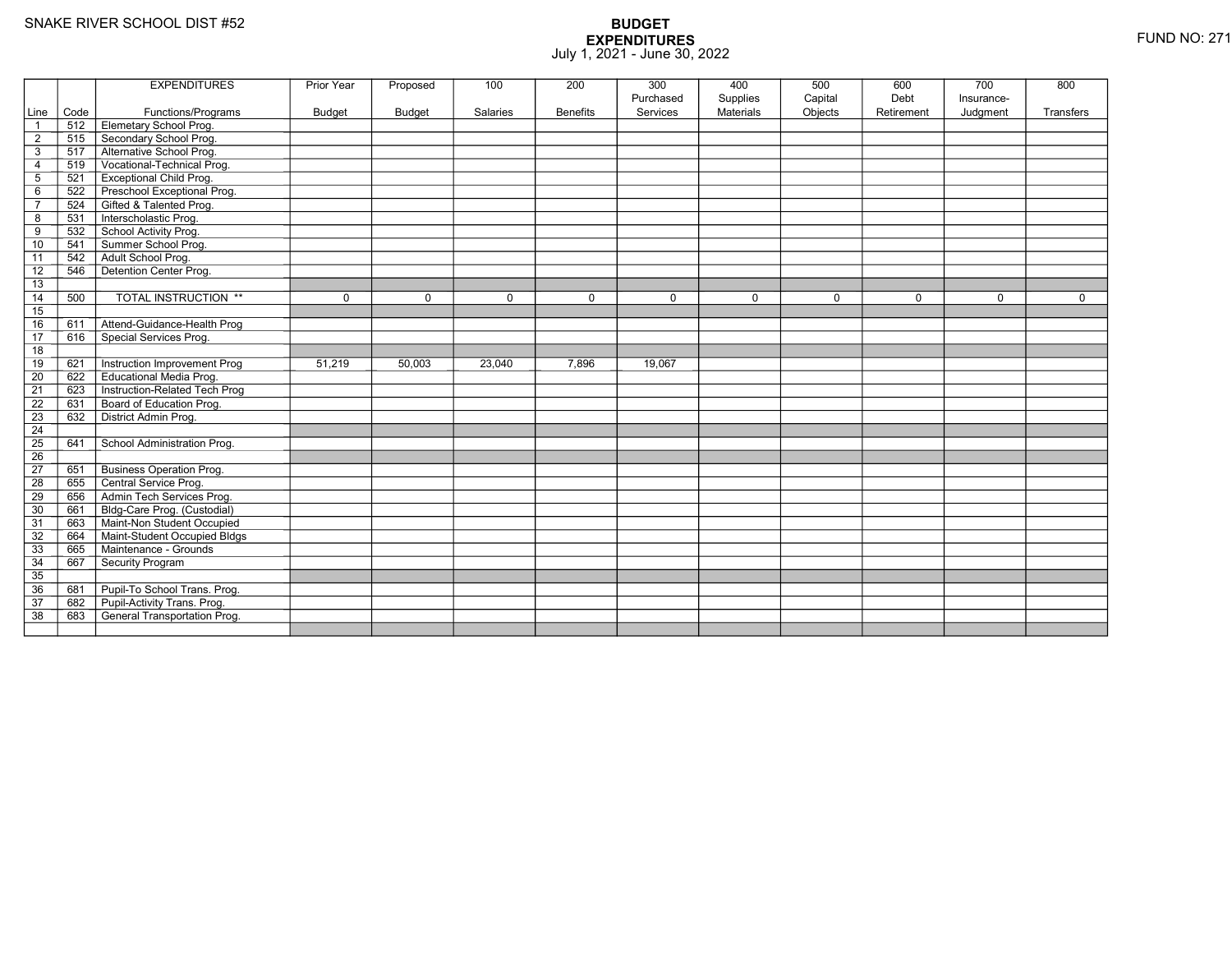8 Beginning Fund Balance

3 **Unappropriated Balance** 

Revenues + Transfers In 51,219CR

TOTAL REVENUE (68 + 69) 51,219CR

2 Total Appropriation 151,219 50,003

TOTAL APPROPRIATION (72+73) 51,219 50,003

69

70

71 72

73

74

### **BUDGET EXPENDITURES**July 1, 2021 - June 30, 2022

|      |      | <b>EXPENDITURES</b>                          | Prior Year    | Proposed | 100                                                  | 200             | 300          | 400         | 500         | 600         | 700         | 800         |  |  |
|------|------|----------------------------------------------|---------------|----------|------------------------------------------------------|-----------------|--------------|-------------|-------------|-------------|-------------|-------------|--|--|
|      |      |                                              |               |          |                                                      |                 | Purchased    | Supplies    | Capital     | Debt        | Insurance-  |             |  |  |
| Line | Code | Functions/Programs                           | <b>Budget</b> | Budget   | Salaries                                             | <b>Benefits</b> | Services     | Materials   | Objects     | Retirement  | Judgment    | Transfers   |  |  |
| 39   | 691  | Other Support Services Prog.                 |               |          |                                                      |                 |              |             |             |             |             |             |  |  |
| 40   |      |                                              |               |          |                                                      |                 |              |             |             |             |             |             |  |  |
| 41   | 600  | TOTAL SUPPORT SERV.**                        | 51,219        | 50,003   | 23,040                                               | 7,896           | 19,067       | 0           | $\Omega$    | 0           | $\mathbf 0$ | $\mathbf 0$ |  |  |
| 42   |      |                                              |               |          |                                                      |                 |              |             |             |             |             |             |  |  |
| 43   | 710  | <b>Child Nutrition Program</b>               |               |          |                                                      |                 |              |             |             |             |             |             |  |  |
| 44   | 720  | Community Services Program                   |               |          |                                                      |                 |              |             |             |             |             |             |  |  |
| 45   | 730  | <b>Enterprise Operations</b>                 |               |          |                                                      |                 |              |             |             |             |             |             |  |  |
| 46   | 740  | <b>Student Activity Program</b>              |               |          |                                                      |                 |              |             |             |             |             |             |  |  |
| 47   | 700  | TOTAL NON-INSTRUCTION**                      | $\mathbf 0$   | $\Omega$ | $\Omega$                                             | $\Omega$        | $\mathbf 0$  | 0           | $\Omega$    | $\mathbf 0$ | $\mathbf 0$ | $\Omega$    |  |  |
| 48   |      |                                              |               |          |                                                      |                 |              |             |             |             |             |             |  |  |
| 49   | 810  | Capital Assets-Student Occ                   |               |          |                                                      |                 |              |             |             |             |             |             |  |  |
| 50   | 811  | Capital Assets-Non Student Occ               |               |          |                                                      |                 |              |             |             |             |             |             |  |  |
| 51   | 800  | <b>TOTAL CAPITAL ASSETS PROG**</b>           | $\mathbf 0$   | $\Omega$ | $\Omega$                                             | $\Omega$        | $\Omega$     | $\mathbf 0$ | $\Omega$    | $\Omega$    | $\Omega$    | $\Omega$    |  |  |
| 52   |      |                                              |               |          |                                                      |                 |              |             |             |             |             |             |  |  |
| 53   | 911  | Debt Services Prog.-Princ.                   |               |          |                                                      |                 |              |             |             |             |             |             |  |  |
| 54   | 912  | Debt Services Prog.-Int.                     |               |          |                                                      |                 |              |             |             |             |             |             |  |  |
| 55   | 913  | Debt Serv Prog-Refnded Debt                  |               |          |                                                      |                 |              |             |             |             |             |             |  |  |
| 56   | 920  | Transfers Out                                |               |          |                                                      |                 |              |             |             |             |             |             |  |  |
| 57   |      |                                              |               |          |                                                      |                 |              |             |             |             |             |             |  |  |
| 58   | 900  | <b>TOTAL OTHER SERVICES **</b>               | $\mathbf 0$   | $\Omega$ | $\Omega$                                             | 0               | $\mathbf{0}$ | 0           | $\mathbf 0$ | $\mathbf 0$ | $\mathbf 0$ | $\Omega$    |  |  |
| 59   |      |                                              |               |          |                                                      |                 |              |             |             |             |             |             |  |  |
| 60   |      | <b>TOTAL EXPENDITURES</b><br>$^{\star\star}$ |               |          |                                                      |                 |              |             |             |             |             |             |  |  |
|      |      | (Lines 14+41+47+51+58)**                     | 51,219        | 50,003   | 23,040                                               | 7,896           | 19,067       | 0           | $\mathbf 0$ | 0           | $\mathbf 0$ | 0           |  |  |
| 61   |      |                                              |               |          |                                                      |                 |              |             |             |             |             |             |  |  |
| 62   | 950  | Contingency Reserve                          |               |          |                                                      |                 |              |             |             |             |             |             |  |  |
|      |      | (5% of Line 60)                              |               |          |                                                      |                 |              |             |             |             |             |             |  |  |
| 63   |      |                                              |               |          |                                                      |                 |              |             |             |             |             |             |  |  |
| 64   |      | <b>TOTAL APPROPRIATION</b>                   |               |          |                                                      |                 |              |             |             |             |             |             |  |  |
|      |      | $(Line 60 + Line 62)$                        | 51,219        | 50,003   |                                                      |                 |              |             |             |             |             |             |  |  |
| 65   |      |                                              |               |          |                                                      |                 |              |             |             |             |             |             |  |  |
| 66   |      | <b>BUDGET SUMMARY</b>                        |               |          | <b>BUDGET SUMMARY</b>                                |                 |              |             |             |             |             |             |  |  |
| 67   |      |                                              |               |          |                                                      |                 |              |             |             |             |             |             |  |  |
| 68   |      | Beginning Fund Balance                       |               |          | The total on line 70 must equal the total on line 74 |                 |              |             |             |             |             |             |  |  |

The total on line 70 must equal the total on line 74

R\_| 50,003CR<br>DT 50,003CR

R 50,003CR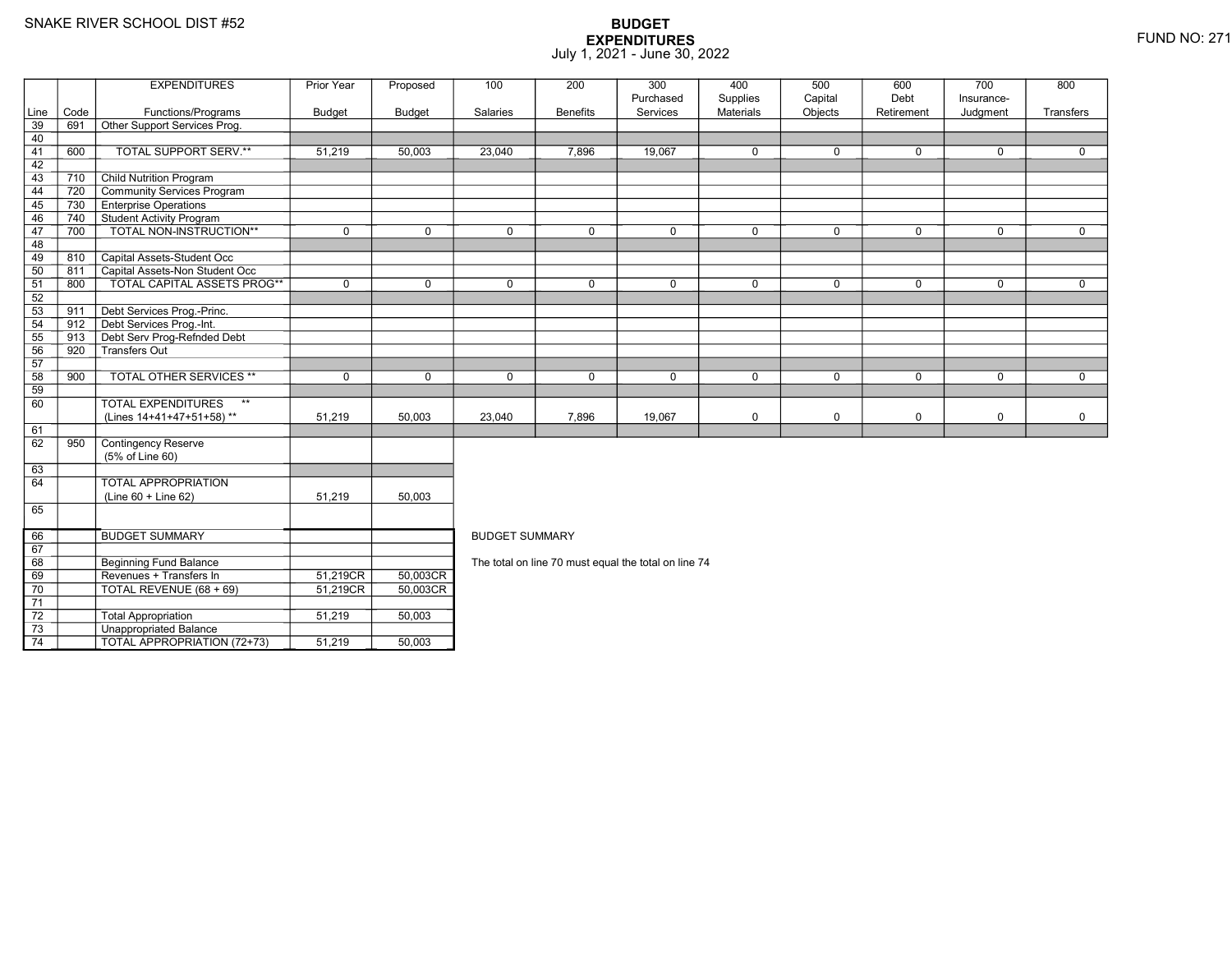# **BUDGET REVENUES** FUND NO: 274 July 1, 2021 - June 30, 2022

|                 |                         | <b>REVENUES</b>                           | <b>Prior Year</b> | <b>Proposed Budget</b> |             |                 |           | <b>REVENUES</b>                                           | <b>Prior Year</b> | <b>Proposed Budget</b> |             |
|-----------------|-------------------------|-------------------------------------------|-------------------|------------------------|-------------|-----------------|-----------|-----------------------------------------------------------|-------------------|------------------------|-------------|
| Line            | Code                    | Item                                      | <b>Budget</b>     | Line Amounts           | Totals      | Line            | Code      | Item                                                      | <b>Budget</b>     | Line Amounts           | Totals      |
| $\overline{1}$  |                         | 320000 Estimated Fund Balance             |                   | *******                |             | 40              | 429000    | <b>Other County</b>                                       |                   |                        |             |
| $\overline{2}$  |                         | as of July 1                              | $\Omega$          | *******                | $\mathbf 0$ | 41              | 420000    | <b>TOTAL COUNTY</b><br>$**$                               | $\Omega$          | *******                | $\Omega$    |
| 3               | 411100                  | Taxes-General M & O                       |                   |                        |             | 42              |           |                                                           |                   |                        |             |
| $\overline{4}$  |                         | 411200 Taxes-Suplemental                  |                   |                        |             | 43              | 431100    | <b>Base Support Program</b>                               |                   |                        |             |
| 5               |                         | 411300 Taxes-Emergency                    |                   |                        |             | 44              | 431200    | Transportation Support                                    |                   |                        |             |
| 6               |                         | 411400 Taxes-Tort                         |                   |                        |             | 45              | 431400    | <b>Except Child/SED Support</b>                           |                   |                        |             |
| $\overline{7}$  |                         | 411500 Taxes-Cooperative                  |                   |                        |             | 46              | 431500    | <b>Border Tuition Support</b>                             |                   |                        |             |
| 8               | 411600                  | Taxes-Tuition                             |                   |                        |             | 47              | 431600    | Tuition Equivalency                                       |                   |                        |             |
| 9               | $-411\overline{700}$    | Taxes-Migrant                             |                   |                        |             | 48              | 431800    | <b>Benefit Apportionment</b>                              |                   |                        |             |
| 10              | 411900                  | Taxes-Other                               |                   |                        |             | 49              | 431900    | Other State Support                                       |                   |                        |             |
| $\overline{11}$ |                         | 412100   Taxes-Plant Facility             |                   |                        |             | 50              | 432100    | Driver Education Prog.                                    |                   |                        |             |
| 12              |                         | 412500 Taxes-Bond & Interest              |                   |                        |             | 51              |           | 432400 Professional Technical Prog                        |                   |                        |             |
| 13              |                         | $**$<br><b>TOTAL TAXES</b>                | $\mathbf 0$       | *******                | $\mathbf 0$ | 52              |           | 437000 Lottery/Additional State Maint                     |                   |                        |             |
| 14              |                         | 413000 Penalty: Delinguent Taxes          |                   |                        |             | 53              |           | 438000 Rev in Lieu of/Ag Equip Tax                        |                   |                        |             |
| 15              |                         |                                           |                   |                        |             | 54              |           | 439000 Other State Revenue                                |                   |                        |             |
| 16              | 414100                  | $\overline{\Gamma}$ Tuition - Individuals |                   |                        |             | 55              |           |                                                           |                   |                        |             |
| $\overline{17}$ | 414200                  | Tuition-Districts in Idaho                |                   |                        |             | 56              | 430000    | $**$<br><b>TOTAL STATE</b>                                | $\Omega$          | *******                | $\Omega$    |
| 18              |                         | 414300 Tuition-Out of State Districts     |                   |                        |             | 57              |           |                                                           |                   |                        |             |
| 19              |                         |                                           |                   |                        |             | 58              | 442000    | Indirect Unrestricted Fed.                                |                   |                        |             |
| 20              |                         | 415000 Earnings on Investments            |                   |                        |             | 59              | 443000    | Direct Restricted Fed.                                    |                   |                        |             |
| $\overline{21}$ |                         |                                           |                   |                        |             | 60              | 445100    | Title I - ESEA                                            |                   |                        |             |
| 22              |                         | 416100 School Food Service                |                   |                        |             | 61              | 445200    | $\overline{\mathsf{\Gamma}}$ Title VI. ESEA-Innovative Pr |                   |                        |             |
| 23              | 416200                  | ∏Meal Sales: Non-Reimb.                   |                   |                        |             | 62              | 445300    | Perkins III-Voc Tech Act                                  |                   |                        |             |
| 24              | 416900                  | Other Food Sales                          |                   |                        |             | 63              | 445400    | Adult Education                                           |                   |                        |             |
| 25              |                         |                                           |                   |                        |             | 64              | 445500    | Child Nutrition Reimb.                                    |                   |                        |             |
| 26              |                         | 417100   Admissions/Activities            |                   |                        |             | 65              | 445600    | Title VI-B                                                |                   |                        |             |
| 27              |                         | 417200 Bookstore Sales                    |                   |                        |             | 66              | 445900    | Other Indirect Fed. Prog.                                 |                   |                        |             |
| 28              |                         | 417300 Clubs, Org. Dues, Etc.             |                   |                        |             | 67              |           | 448200   Impact Aid - P.L. 874                            |                   |                        |             |
| 29              |                         | 417400 School Fees & Charges              |                   |                        |             | 68              | 440000    | <b>TOTAL FEDERAL</b><br>$***$                             | $\Omega$          | *******                | $\Omega$    |
| 30              |                         | $-$ 417900 $\top$ Other Student Revenues  |                   |                        |             | 69              |           |                                                           |                   |                        |             |
| 31              |                         |                                           |                   |                        |             | 70              | 451000    | Proceeds: Bonds, Capital Leases                           |                   |                        |             |
| 32              |                         | 418100 Community Service                  |                   |                        |             | $\overline{71}$ |           | 453000 Sale of Fixed Assets                               |                   |                        |             |
| 33              |                         |                                           |                   |                        |             | 72              | $-450000$ | TOTAL OTHER                                               | $\Omega$          | *******                | $\mathbf 0$ |
| $\overline{34}$ | $\sqrt{419100}$ Rentals |                                           |                   |                        |             | $\overline{73}$ |           |                                                           |                   |                        |             |
| 35              |                         | 419200 Contributions/Donations            |                   |                        |             | $\overline{74}$ |           | $***$<br><b>TOTAL REVENUES</b>                            | $\Omega$          | *******                | $\Omega$    |
| 36              | 419300                  | <b>Transportaion Fees</b>                 |                   |                        |             | 75              |           |                                                           |                   |                        |             |
| 37              |                         | 419900 Other Local                        |                   |                        |             | 76              | 460000    | <b>TRANSFERS IN</b>                                       |                   |                        |             |
| 38              |                         | TOTAL OTHER LOCAL **                      | $\Omega$          | *******                | $\mathbf 0$ | 77              |           |                                                           |                   |                        |             |
| 39              | 410000                  | $**$<br><b>TOTAL LOCAL</b>                |                   | *******                |             | 78              | 400000    | BAL.+ REVENUE + TRANS.                                    |                   | *******                |             |
|                 |                         | $(Line 13 + 38)$                          | $\mathbf 0$       |                        | $\mathbf 0$ |                 |           | (Lines $1 + 74 + 76$ )                                    | $\mathbf 0$       |                        | $\mathbf 0$ |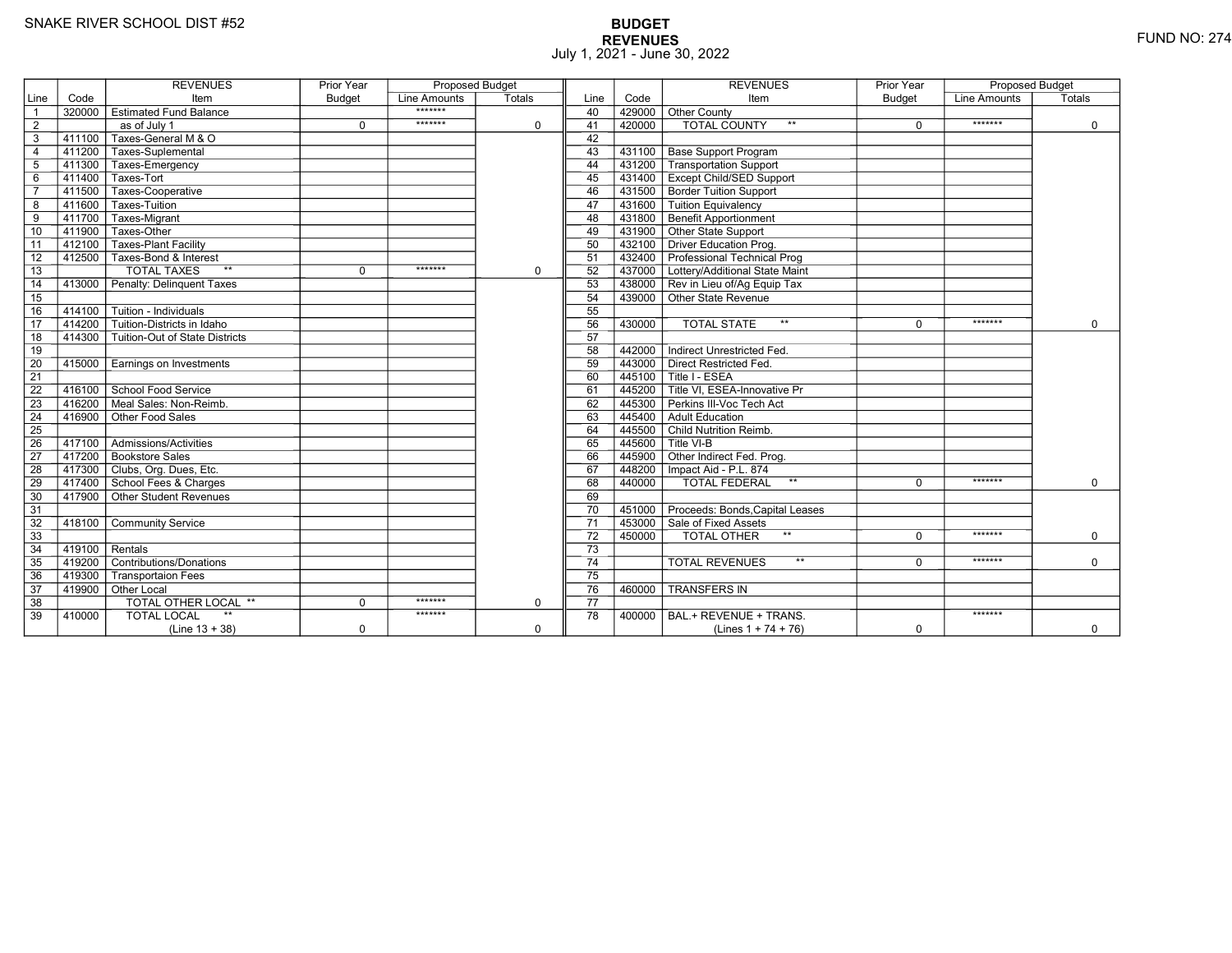|                 |      | <b>EXPENDITURES</b>                 | <b>Prior Year</b> | Proposed      | 100         | 200             | 300<br>Purchased | 400<br>Supplies  | 500<br>Capital | 600<br>Debt | 700<br>Insurance- | 800              |
|-----------------|------|-------------------------------------|-------------------|---------------|-------------|-----------------|------------------|------------------|----------------|-------------|-------------------|------------------|
| Line            | Code | Functions/Programs                  | <b>Budget</b>     | <b>Budget</b> | Salaries    | <b>Benefits</b> | Services         | <b>Materials</b> | Objects        | Retirement  | Judgment          | <b>Transfers</b> |
| $\overline{1}$  | 512  | Elemetary School Prog.              |                   |               |             |                 |                  |                  |                |             |                   |                  |
| $\overline{2}$  | 515  | Secondary School Prog.              |                   |               |             |                 |                  |                  |                |             |                   |                  |
| $\sqrt{3}$      | 517  | Alternative School Prog.            |                   |               |             |                 |                  |                  |                |             |                   |                  |
| 4               | 519  | Vocational-Technical Prog.          |                   |               |             |                 |                  |                  |                |             |                   |                  |
| $\overline{5}$  | 521  | <b>Exceptional Child Prog.</b>      |                   |               |             |                 |                  |                  |                |             |                   |                  |
| 6               | 522  | Preschool Exceptional Prog.         |                   |               |             |                 |                  |                  |                |             |                   |                  |
| $\overline{7}$  | 524  | Gifted & Talented Prog.             |                   |               |             |                 |                  |                  |                |             |                   |                  |
| 8               | 531  | Interscholastic Prog.               |                   |               |             |                 |                  |                  |                |             |                   |                  |
| 9               | 532  | School Activity Prog.               |                   |               |             |                 |                  |                  |                |             |                   |                  |
| 10              | 541  | Summer School Prog.                 |                   |               |             |                 |                  |                  |                |             |                   |                  |
| 11              | 542  | Adult School Prog.                  |                   |               |             |                 |                  |                  |                |             |                   |                  |
| $\overline{12}$ | 546  | Detention Center Prog.              |                   |               |             |                 |                  |                  |                |             |                   |                  |
| 13              |      |                                     |                   |               |             |                 |                  |                  |                |             |                   |                  |
| 14              | 500  | <b>TOTAL INSTRUCTION **</b>         | $\mathbf 0$       | $\Omega$      | $\mathbf 0$ | $\mathbf 0$     | $\mathbf 0$      | $\mathbf 0$      | $\mathbf 0$    | $\mathbf 0$ | $\mathbf 0$       | $\mathbf 0$      |
| 15              |      |                                     |                   |               |             |                 |                  |                  |                |             |                   |                  |
| 16              | 611  | Attend-Guidance-Health Prog         |                   |               |             |                 |                  |                  |                |             |                   |                  |
| $\overline{17}$ | 616  | Special Services Prog.              |                   |               |             |                 |                  |                  |                |             |                   |                  |
| 18              |      |                                     |                   |               |             |                 |                  |                  |                |             |                   |                  |
| 19              | 621  | <b>Instruction Improvement Prog</b> |                   |               |             |                 |                  |                  |                |             |                   |                  |
| $\overline{20}$ | 622  | <b>Educational Media Prog.</b>      |                   |               |             |                 |                  |                  |                |             |                   |                  |
| 21              | 623  | Instruction-Related Tech Prog       |                   |               |             |                 |                  |                  |                |             |                   |                  |
| $\overline{22}$ | 631  | Board of Education Prog.            |                   |               |             |                 |                  |                  |                |             |                   |                  |
| 23              | 632  | District Admin Prog.                |                   |               |             |                 |                  |                  |                |             |                   |                  |
| 24              |      |                                     |                   |               |             |                 |                  |                  |                |             |                   |                  |
| 25              | 641  | School Administration Prog.         |                   |               |             |                 |                  |                  |                |             |                   |                  |
| 26              |      |                                     |                   |               |             |                 |                  |                  |                |             |                   |                  |
| $\overline{27}$ | 651  | <b>Business Operation Prog.</b>     |                   |               |             |                 |                  |                  |                |             |                   |                  |
| $\overline{28}$ | 655  | Central Service Prog.               |                   |               |             |                 |                  |                  |                |             |                   |                  |
| 29              | 656  | Admin Tech Services Prog.           |                   |               |             |                 |                  |                  |                |             |                   |                  |
| 30              | 661  | Bldg-Care Prog. (Custodial)         |                   |               |             |                 |                  |                  |                |             |                   |                  |
| 31              | 663  | Maint-Non Student Occupied          |                   |               |             |                 |                  |                  |                |             |                   |                  |
| 32              | 664  | Maint-Student Occupied Bldgs        |                   |               |             |                 |                  |                  |                |             |                   |                  |
| 33              | 665  | Maintenance - Grounds               |                   |               |             |                 |                  |                  |                |             |                   |                  |
| 34              | 667  | Security Program                    |                   |               |             |                 |                  |                  |                |             |                   |                  |
| $\overline{35}$ |      |                                     |                   |               |             |                 |                  |                  |                |             |                   |                  |
| 36              | 681  | Pupil-To School Trans. Prog.        |                   |               |             |                 |                  |                  |                |             |                   |                  |
| 37              | 682  | Pupil-Activity Trans. Prog.         |                   |               |             |                 |                  |                  |                |             |                   |                  |
| $\overline{38}$ | 683  | <b>General Transportation Prog.</b> |                   |               |             |                 |                  |                  |                |             |                   |                  |
|                 |      |                                     |                   |               |             |                 |                  |                  |                |             |                   |                  |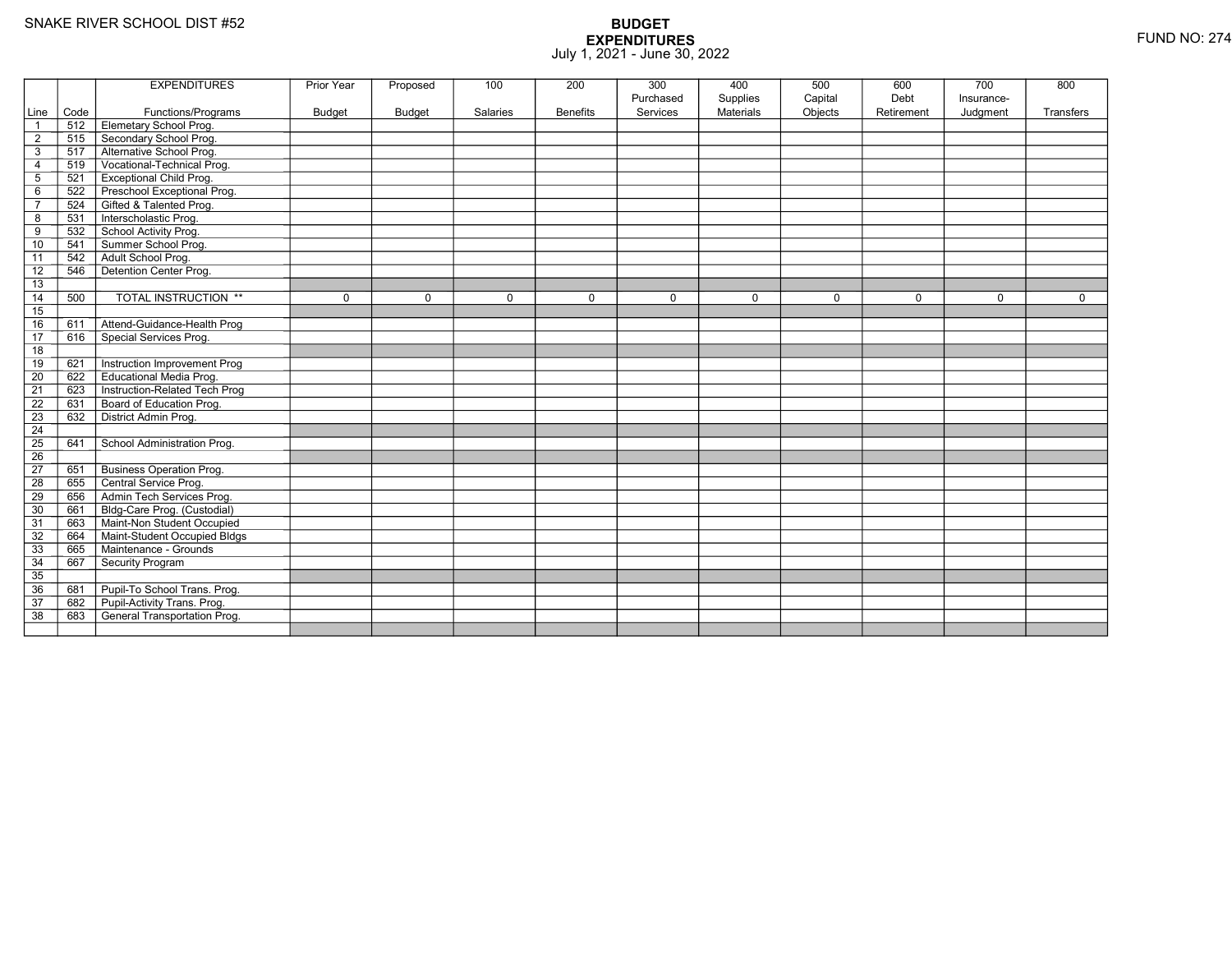74

3 **Unappropriated Balance** 

TOTAL APPROPRIATION (72+73) <sup>0</sup> <sup>0</sup>

|                 |      | <b>EXPENDITURES</b>                       | Prior Year    | Proposed      | 100                   | 200             | 300<br>Purchased                                     | 400<br>Supplies | 500<br>Capital | 600<br>Debt | 700<br>Insurance- | 800         |
|-----------------|------|-------------------------------------------|---------------|---------------|-----------------------|-----------------|------------------------------------------------------|-----------------|----------------|-------------|-------------------|-------------|
| Line            | Code | Functions/Programs                        | <b>Budget</b> | <b>Budget</b> | Salaries              | <b>Benefits</b> | Services                                             | Materials       | Objects        | Retirement  | Judgment          | Transfers   |
| 39              | 691  | Other Support Services Prog.              |               |               |                       |                 |                                                      |                 |                |             |                   |             |
| 40              |      |                                           |               |               |                       |                 |                                                      |                 |                |             |                   |             |
| 41              | 600  | TOTAL SUPPORT SERV.**                     | $\mathbf 0$   | $\Omega$      | $\mathbf{0}$          | $\mathbf 0$     | $\Omega$                                             | $\mathbf 0$     | $\mathbf 0$    | $\Omega$    | $\mathbf 0$       | $\Omega$    |
| 42              |      |                                           |               |               |                       |                 |                                                      |                 |                |             |                   |             |
| 43              | 710  | <b>Child Nutrition Program</b>            |               |               |                       |                 |                                                      |                 |                |             |                   |             |
| 44              | 720  | Community Services Program                |               |               |                       |                 |                                                      |                 |                |             |                   |             |
| 45              | 730  | <b>Enterprise Operations</b>              |               |               |                       |                 |                                                      |                 |                |             |                   |             |
| 46              |      | 740 Student Activity Program              |               |               |                       |                 |                                                      |                 |                |             |                   |             |
| 47              | 700  | TOTAL NON-INSTRUCTION**                   | $\mathbf 0$   | $\Omega$      | $\mathbf{0}$          | $\Omega$        | $\mathbf 0$                                          | $\mathbf 0$     | $\mathbf 0$    | $\Omega$    | $\mathbf 0$       | $\Omega$    |
| 48              |      |                                           |               |               |                       |                 |                                                      |                 |                |             |                   |             |
| 49              | 810  | Capital Assets-Student Occ                |               |               |                       |                 |                                                      |                 |                |             |                   |             |
| 50              | 811  | Capital Assets-Non Student Occ            |               |               |                       |                 |                                                      |                 |                |             |                   |             |
| 51              | 800  | TOTAL CAPITAL ASSETS PROG**               | $\mathbf 0$   | $\Omega$      | $\mathbf{0}$          | $\Omega$        | $\mathbf 0$                                          | $\mathbf 0$     | $\mathbf 0$    | $\Omega$    | $\Omega$          | $\Omega$    |
| 52              |      |                                           |               |               |                       |                 |                                                      |                 |                |             |                   |             |
| 53              | 911  | Debt Services Prog.-Princ.                |               |               |                       |                 |                                                      |                 |                |             |                   |             |
| 54              | 912  | Debt Services Prog.-Int.                  |               |               |                       |                 |                                                      |                 |                |             |                   |             |
| 55              |      | 913 Debt Serv Prog-Refnded Debt           |               |               |                       |                 |                                                      |                 |                |             |                   |             |
| 56              | 920  | Transfers Out                             |               |               |                       |                 |                                                      |                 |                |             |                   |             |
| 57              |      |                                           |               |               |                       |                 |                                                      |                 |                |             |                   |             |
| $\overline{58}$ | 900  | <b>TOTAL OTHER SERVICES **</b>            | $\mathbf 0$   | $\mathbf 0$   | $\mathbf 0$           | $\mathbf 0$     | $\mathbf 0$                                          | $\mathbf 0$     | $\mathbf 0$    | $\mathbf 0$ | $\mathbf 0$       | $\mathbf 0$ |
| 59              |      |                                           |               |               |                       |                 |                                                      |                 |                |             |                   |             |
| 60              |      | <b>TOTAL EXPENDITURES</b><br>$\star\star$ |               |               |                       |                 |                                                      |                 |                |             |                   |             |
|                 |      | (Lines 14+41+47+51+58)**                  | $\mathbf 0$   | $\Omega$      | $\Omega$              | $\mathbf 0$     | $\mathbf 0$                                          | $\mathbf 0$     | $\mathbf 0$    | $\mathbf 0$ | $\mathbf 0$       | $\mathbf 0$ |
| 61              |      |                                           |               |               |                       |                 |                                                      |                 |                |             |                   |             |
| 62              | 950  | Contingency Reserve                       |               |               |                       |                 |                                                      |                 |                |             |                   |             |
|                 |      | (5% of Line 60)                           |               |               |                       |                 |                                                      |                 |                |             |                   |             |
| 63              |      |                                           |               |               |                       |                 |                                                      |                 |                |             |                   |             |
| 64              |      | <b>TOTAL APPROPRIATION</b>                |               |               |                       |                 |                                                      |                 |                |             |                   |             |
|                 |      | $(Line 60 + Line 62)$                     | $\mathbf 0$   | $\mathbf 0$   |                       |                 |                                                      |                 |                |             |                   |             |
| 65              |      |                                           |               |               |                       |                 |                                                      |                 |                |             |                   |             |
|                 |      |                                           |               |               |                       |                 |                                                      |                 |                |             |                   |             |
| 66              |      | <b>BUDGET SUMMARY</b>                     |               |               | <b>BUDGET SUMMARY</b> |                 |                                                      |                 |                |             |                   |             |
| 67              |      |                                           |               |               |                       |                 |                                                      |                 |                |             |                   |             |
| 68              |      | Beginning Fund Balance                    |               |               |                       |                 | The total on line 70 must equal the total on line 74 |                 |                |             |                   |             |
| 69              |      | Revenues + Transfers In                   |               |               |                       |                 |                                                      |                 |                |             |                   |             |
| 70              |      | TOTAL REVENUE (68 + 69)                   | $\mathbf 0$   | $\mathbf 0$   |                       |                 |                                                      |                 |                |             |                   |             |
| $\overline{71}$ |      |                                           |               |               |                       |                 |                                                      |                 |                |             |                   |             |
| 72              |      | <b>Total Appropriation</b>                |               |               |                       |                 |                                                      |                 |                |             |                   |             |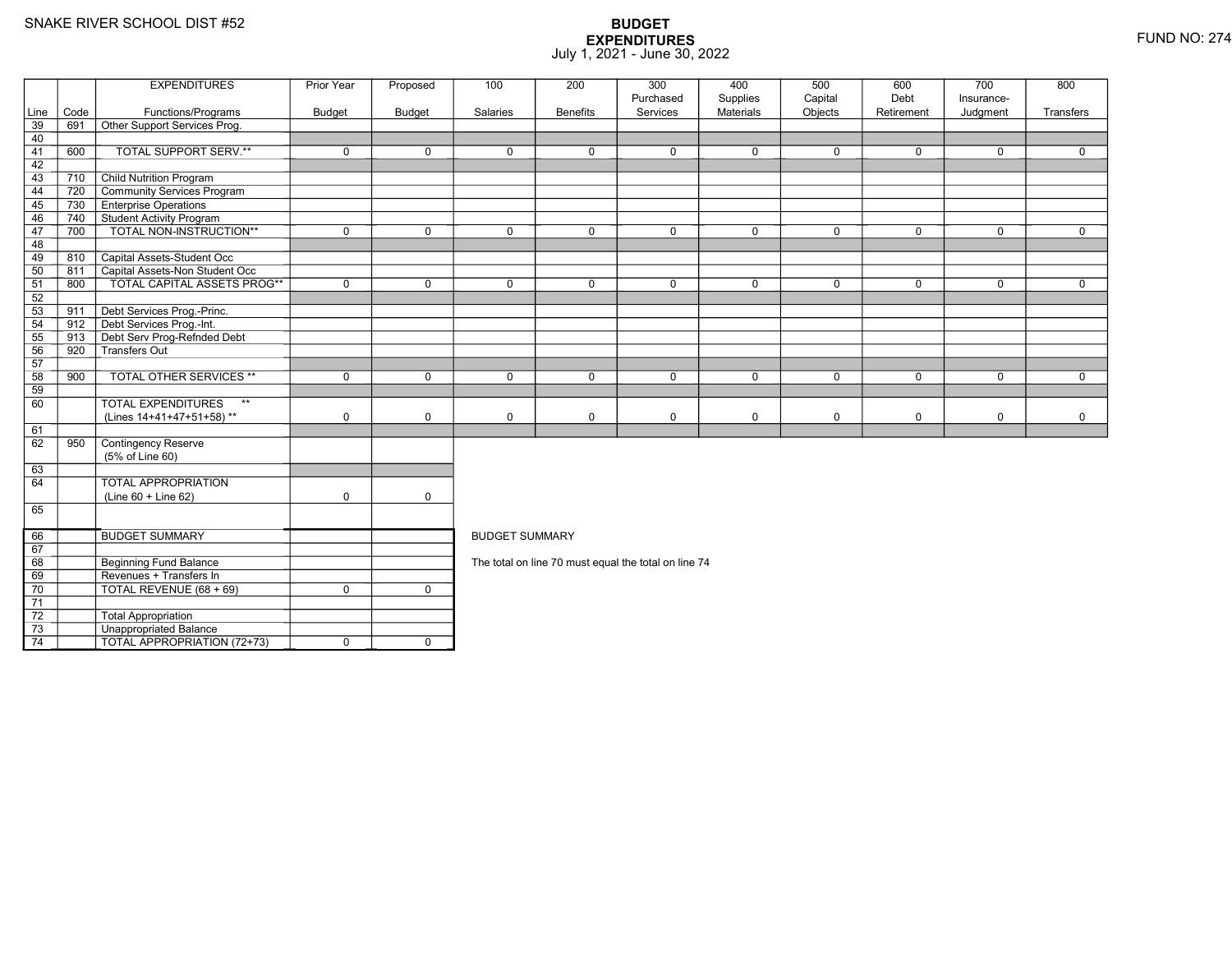# **BUDGET REVENUES** FUND NO: 289 July 1, 2021 - June 30, 2022

|                 |                         | <b>REVENUES</b>                           | <b>Prior Year</b> | <b>Proposed Budget</b> |             |                 |           | <b>REVENUES</b>                                           | <b>Prior Year</b> | <b>Proposed Budget</b> |             |
|-----------------|-------------------------|-------------------------------------------|-------------------|------------------------|-------------|-----------------|-----------|-----------------------------------------------------------|-------------------|------------------------|-------------|
| Line            | Code                    | Item                                      | <b>Budget</b>     | Line Amounts           | Totals      | Line            | Code      | Item                                                      | <b>Budget</b>     | Line Amounts           | Totals      |
| $\overline{1}$  |                         | 320000 Estimated Fund Balance             |                   | *******                |             | 40              | 429000    | <b>Other County</b>                                       |                   |                        |             |
| $\overline{2}$  |                         | as of July 1                              | $\Omega$          | *******                | $\mathbf 0$ | 41              | 420000    | <b>TOTAL COUNTY</b><br>$**$                               | $\Omega$          | *******                | $\Omega$    |
| 3               | 411100                  | Taxes-General M & O                       |                   |                        |             | 42              |           |                                                           |                   |                        |             |
| $\overline{4}$  |                         | 411200 Taxes-Suplemental                  |                   |                        |             | 43              | 431100    | <b>Base Support Program</b>                               |                   |                        |             |
| 5               |                         | 411300 Taxes-Emergency                    |                   |                        |             | 44              | 431200    | Transportation Support                                    |                   |                        |             |
| 6               |                         | 411400 Taxes-Tort                         |                   |                        |             | 45              | 431400    | <b>Except Child/SED Support</b>                           |                   |                        |             |
| $\overline{7}$  |                         | 411500 Taxes-Cooperative                  |                   |                        |             | 46              | 431500    | <b>Border Tuition Support</b>                             |                   |                        |             |
| 8               | 411600                  | Taxes-Tuition                             |                   |                        |             | 47              | 431600    | Tuition Equivalency                                       |                   |                        |             |
| 9               | $-411\overline{700}$    | Taxes-Migrant                             |                   |                        |             | 48              | 431800    | <b>Benefit Apportionment</b>                              |                   |                        |             |
| 10              | 411900                  | Taxes-Other                               |                   |                        |             | 49              | 431900    | Other State Support                                       |                   |                        |             |
| $\overline{11}$ |                         | 412100   Taxes-Plant Facility             |                   |                        |             | 50              | 432100    | Driver Education Prog.                                    |                   |                        |             |
| 12              |                         | 412500 Taxes-Bond & Interest              |                   |                        |             | 51              |           | 432400 Professional Technical Prog                        |                   |                        |             |
| 13              |                         | $**$<br><b>TOTAL TAXES</b>                | $\mathbf 0$       | *******                | $\mathbf 0$ | 52              |           | 437000 Lottery/Additional State Maint                     |                   |                        |             |
| 14              |                         | 413000 Penalty: Delinguent Taxes          |                   |                        |             | 53              |           | 438000 Rev in Lieu of/Ag Equip Tax                        |                   |                        |             |
| 15              |                         |                                           |                   |                        |             | 54              |           | 439000 Other State Revenue                                |                   |                        |             |
| 16              | 414100                  | $\overline{\Gamma}$ Tuition - Individuals |                   |                        |             | 55              |           |                                                           |                   |                        |             |
| $\overline{17}$ | 414200                  | Tuition-Districts in Idaho                |                   |                        |             | 56              | 430000    | $**$<br><b>TOTAL STATE</b>                                | $\Omega$          | *******                | $\Omega$    |
| 18              |                         | 414300 Tuition-Out of State Districts     |                   |                        |             | 57              |           |                                                           |                   |                        |             |
| 19              |                         |                                           |                   |                        |             | 58              | 442000    | Indirect Unrestricted Fed.                                |                   |                        |             |
| 20              |                         | 415000 Earnings on Investments            |                   |                        |             | 59              | 443000    | Direct Restricted Fed.                                    |                   |                        |             |
| $\overline{21}$ |                         |                                           |                   |                        |             | 60              | 445100    | Title I - ESEA                                            |                   |                        |             |
| 22              |                         | 416100 School Food Service                |                   |                        |             | 61              | 445200    | $\overline{\mathsf{\Gamma}}$ Title VI. ESEA-Innovative Pr |                   |                        |             |
| 23              | 416200                  | ∏Meal Sales: Non-Reimb.                   |                   |                        |             | 62              | 445300    | Perkins III-Voc Tech Act                                  |                   |                        |             |
| 24              | 416900                  | Other Food Sales                          |                   |                        |             | 63              | 445400    | Adult Education                                           |                   |                        |             |
| 25              |                         |                                           |                   |                        |             | 64              | 445500    | Child Nutrition Reimb.                                    |                   |                        |             |
| 26              |                         | 417100   Admissions/Activities            |                   |                        |             | 65              | 445600    | Title VI-B                                                |                   |                        |             |
| 27              |                         | 417200 Bookstore Sales                    |                   |                        |             | 66              | 445900    | Other Indirect Fed. Prog.                                 |                   |                        |             |
| 28              |                         | 417300 Clubs, Org. Dues, Etc.             |                   |                        |             | 67              |           | 448200   Impact Aid - P.L. 874                            |                   |                        |             |
| 29              |                         | 417400 School Fees & Charges              |                   |                        |             | 68              | 440000    | <b>TOTAL FEDERAL</b><br>$**$                              | $\Omega$          | *******                | $\Omega$    |
| 30              |                         | $-$ 417900 $\top$ Other Student Revenues  |                   |                        |             | 69              |           |                                                           |                   |                        |             |
| 31              |                         |                                           |                   |                        |             | 70              | 451000    | Proceeds: Bonds, Capital Leases                           |                   |                        |             |
| 32              |                         | 418100 Community Service                  |                   |                        |             | $\overline{71}$ |           | 453000 Sale of Fixed Assets                               |                   |                        |             |
| 33              |                         |                                           |                   |                        |             | 72              | $-450000$ | TOTAL OTHER                                               | $\Omega$          | *******                | $\mathbf 0$ |
| $\overline{34}$ | $\sqrt{419100}$ Rentals |                                           |                   |                        |             | $\overline{73}$ |           |                                                           |                   |                        |             |
| 35              |                         | 419200 Contributions/Donations            |                   |                        |             | $\overline{74}$ |           | $***$<br><b>TOTAL REVENUES</b>                            | $\Omega$          | *******                | $\Omega$    |
| 36              | 419300                  | <b>Transportaion Fees</b>                 |                   |                        |             | 75              |           |                                                           |                   |                        |             |
| 37              |                         | 419900 Other Local                        |                   |                        |             | 76              | 460000    | <b>TRANSFERS IN</b>                                       |                   |                        |             |
| 38              |                         | TOTAL OTHER LOCAL **                      | $\Omega$          | *******                | $\mathbf 0$ | 77              |           |                                                           |                   |                        |             |
| 39              | 410000                  | $**$<br><b>TOTAL LOCAL</b>                |                   | *******                |             | 78              | 400000    | BAL.+ REVENUE + TRANS.                                    |                   | *******                |             |
|                 |                         | $(Line 13 + 38)$                          | $\mathbf 0$       |                        | $\mathbf 0$ |                 |           | (Lines $1 + 74 + 76$ )                                    | $\mathbf 0$       |                        | $\mathbf 0$ |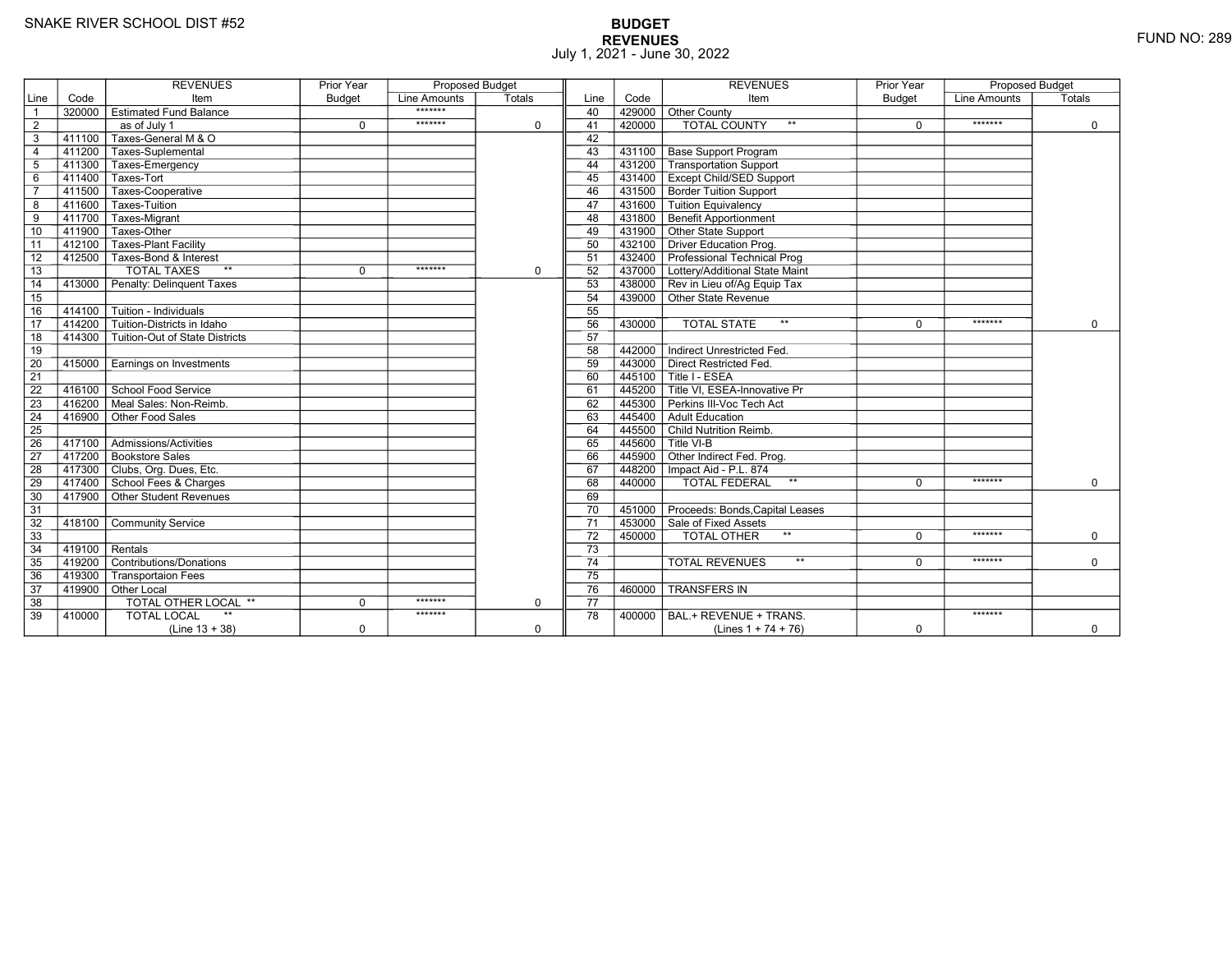|                 |      | <b>EXPENDITURES</b>             | Prior Year    | Proposed      | 100      | 200             | 300<br>Purchased | 400<br>Supplies | 500<br>Capital | 600<br>Debt | 700<br>Insurance- | 800       |
|-----------------|------|---------------------------------|---------------|---------------|----------|-----------------|------------------|-----------------|----------------|-------------|-------------------|-----------|
| Line            | Code | Functions/Programs              | <b>Budget</b> | <b>Budget</b> | Salaries | <b>Benefits</b> | Services         | Materials       | Objects        | Retirement  | Judgment          | Transfers |
| $\overline{1}$  | 512  | Elemetary School Prog.          |               |               |          |                 |                  |                 |                |             |                   |           |
| $\overline{2}$  | 515  | Secondary School Prog.          |               |               |          |                 |                  |                 |                |             |                   |           |
| $\mathsf 3$     | 517  | Alternative School Prog.        |               |               |          |                 |                  |                 |                |             |                   |           |
| $\overline{4}$  | 519  | Vocational-Technical Prog.      |               |               |          |                 |                  |                 |                |             |                   |           |
| $\overline{5}$  | 521  | <b>Exceptional Child Prog.</b>  |               |               |          |                 |                  |                 |                |             |                   |           |
| 6               | 522  | Preschool Exceptional Prog.     |               |               |          |                 |                  |                 |                |             |                   |           |
| $\overline{7}$  | 524  | Gifted & Talented Prog.         |               |               |          |                 |                  |                 |                |             |                   |           |
| 8               | 531  | Interscholastic Prog.           |               |               |          |                 |                  |                 |                |             |                   |           |
| 9               | 532  | School Activity Prog.           |               |               |          |                 |                  |                 |                |             |                   |           |
| 10              | 541  | Summer School Prog.             |               |               |          |                 |                  |                 |                |             |                   |           |
| 11              | 542  | Adult School Prog.              |               |               |          |                 |                  |                 |                |             |                   |           |
| 12              | 546  | Detention Center Prog.          |               |               |          |                 |                  |                 |                |             |                   |           |
| 13              |      |                                 |               |               |          |                 |                  |                 |                |             |                   |           |
| 14              | 500  | TOTAL INSTRUCTION **            | $\mathbf 0$   | $\Omega$      | 0        | $\mathbf 0$     | 0                | $\mathbf 0$     | $\mathbf 0$    | $\mathbf 0$ | $\mathbf 0$       | 0         |
| 15              |      |                                 |               |               |          |                 |                  |                 |                |             |                   |           |
| 16              | 611  | Attend-Guidance-Health Prog     |               |               |          |                 |                  |                 |                |             |                   |           |
| $\overline{17}$ | 616  | Special Services Prog.          |               |               |          |                 |                  |                 |                |             |                   |           |
| 18              |      |                                 |               |               |          |                 |                  |                 |                |             |                   |           |
| 19              | 621  | Instruction Improvement Prog    |               |               |          |                 |                  |                 |                |             |                   |           |
| $\overline{20}$ | 622  | <b>Educational Media Prog.</b>  |               |               |          |                 |                  |                 |                |             |                   |           |
| 21              | 623  | Instruction-Related Tech Prog   |               |               |          |                 |                  |                 |                |             |                   |           |
| $\overline{22}$ | 631  | Board of Education Prog.        |               |               |          |                 |                  |                 |                |             |                   |           |
| $\overline{23}$ | 632  | District Admin Prog.            |               |               |          |                 |                  |                 |                |             |                   |           |
| 24              |      |                                 |               |               |          |                 |                  |                 |                |             |                   |           |
| 25              | 641  | School Administration Prog.     |               |               |          |                 |                  |                 |                |             |                   |           |
| 26              |      |                                 |               |               |          |                 |                  |                 |                |             |                   |           |
| $\overline{27}$ | 651  | <b>Business Operation Prog.</b> |               |               |          |                 |                  |                 |                |             |                   |           |
| 28              | 655  | Central Service Prog.           |               |               |          |                 |                  |                 |                |             |                   |           |
| 29              | 656  | Admin Tech Services Prog.       |               |               |          |                 |                  |                 |                |             |                   |           |
| 30              | 661  | Bldg-Care Prog. (Custodial)     |               |               |          |                 |                  |                 |                |             |                   |           |
| 31              | 663  | Maint-Non Student Occupied      |               |               |          |                 |                  |                 |                |             |                   |           |
| 32              | 664  | Maint-Student Occupied Bldgs    |               |               |          |                 |                  |                 |                |             |                   |           |
| 33              | 665  | Maintenance - Grounds           |               |               |          |                 |                  |                 |                |             |                   |           |
| 34              | 667  | Security Program                |               |               |          |                 |                  |                 |                |             |                   |           |
| 35              |      |                                 |               |               |          |                 |                  |                 |                |             |                   |           |
| 36              | 681  | Pupil-To School Trans. Prog.    |               |               |          |                 |                  |                 |                |             |                   |           |
| 37              | 682  | Pupil-Activity Trans. Prog.     |               |               |          |                 |                  |                 |                |             |                   |           |
| 38              | 683  | General Transportation Prog.    |               |               |          |                 |                  |                 |                |             |                   |           |
|                 |      |                                 |               |               |          |                 |                  |                 |                |             |                   |           |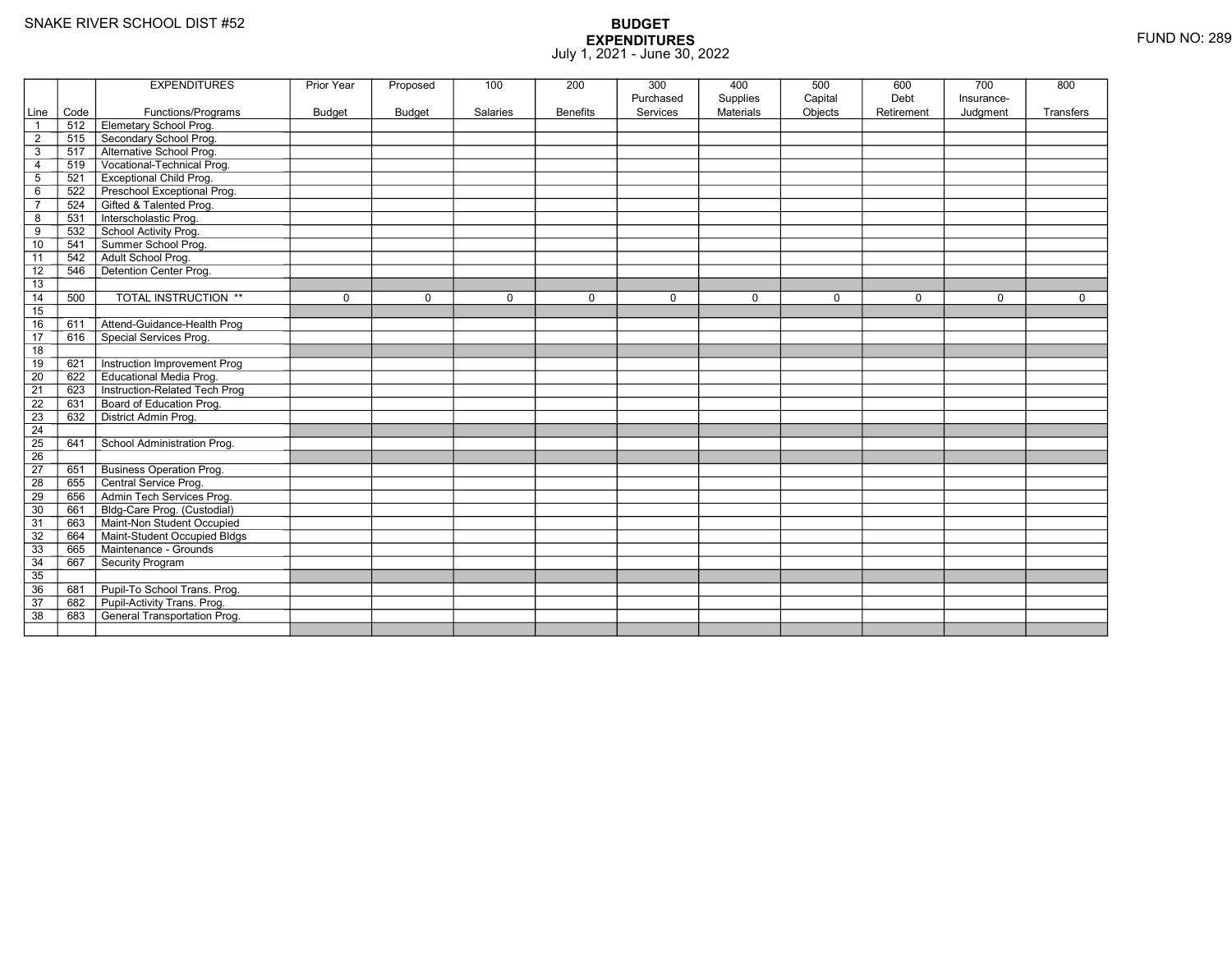74

3 **Unappropriated Balance** 

TOTAL APPROPRIATION (72+73) <sup>0</sup> <sup>0</sup>

|                 |      | <b>EXPENDITURES</b>                       | Prior Year    | Proposed      | 100                   | 200             | 300<br>Purchased                                     | 400<br>Supplies | 500<br>Capital | 600<br>Debt | 700<br>Insurance- | 800         |
|-----------------|------|-------------------------------------------|---------------|---------------|-----------------------|-----------------|------------------------------------------------------|-----------------|----------------|-------------|-------------------|-------------|
| Line            | Code | Functions/Programs                        | <b>Budget</b> | <b>Budget</b> | Salaries              | <b>Benefits</b> | Services                                             | Materials       | Objects        | Retirement  | Judgment          | Transfers   |
| 39              | 691  | Other Support Services Prog.              |               |               |                       |                 |                                                      |                 |                |             |                   |             |
| 40              |      |                                           |               |               |                       |                 |                                                      |                 |                |             |                   |             |
| 41              | 600  | TOTAL SUPPORT SERV.**                     | $\mathbf 0$   | $\Omega$      | $\mathbf{0}$          | $\mathbf 0$     | $\Omega$                                             | $\mathbf 0$     | $\mathbf 0$    | $\Omega$    | $\mathbf 0$       | $\Omega$    |
| 42              |      |                                           |               |               |                       |                 |                                                      |                 |                |             |                   |             |
| 43              | 710  | <b>Child Nutrition Program</b>            |               |               |                       |                 |                                                      |                 |                |             |                   |             |
| 44              | 720  | Community Services Program                |               |               |                       |                 |                                                      |                 |                |             |                   |             |
| 45              | 730  | <b>Enterprise Operations</b>              |               |               |                       |                 |                                                      |                 |                |             |                   |             |
| 46              |      | 740 Student Activity Program              |               |               |                       |                 |                                                      |                 |                |             |                   |             |
| 47              | 700  | TOTAL NON-INSTRUCTION**                   | $\mathbf 0$   | $\Omega$      | $\mathbf{0}$          | $\Omega$        | $\mathbf 0$                                          | $\mathbf 0$     | $\mathbf 0$    | $\Omega$    | $\mathbf 0$       | $\Omega$    |
| 48              |      |                                           |               |               |                       |                 |                                                      |                 |                |             |                   |             |
| 49              | 810  | Capital Assets-Student Occ                |               |               |                       |                 |                                                      |                 |                |             |                   |             |
| 50              | 811  | Capital Assets-Non Student Occ            |               |               |                       |                 |                                                      |                 |                |             |                   |             |
| 51              | 800  | TOTAL CAPITAL ASSETS PROG**               | $\mathbf 0$   | $\Omega$      | $\mathbf{0}$          | $\Omega$        | $\mathbf 0$                                          | $\mathbf 0$     | $\mathbf 0$    | $\Omega$    | $\Omega$          | $\Omega$    |
| 52              |      |                                           |               |               |                       |                 |                                                      |                 |                |             |                   |             |
| 53              | 911  | Debt Services Prog.-Princ.                |               |               |                       |                 |                                                      |                 |                |             |                   |             |
| 54              | 912  | Debt Services Prog.-Int.                  |               |               |                       |                 |                                                      |                 |                |             |                   |             |
| 55              |      | 913 Debt Serv Prog-Refnded Debt           |               |               |                       |                 |                                                      |                 |                |             |                   |             |
| 56              | 920  | Transfers Out                             |               |               |                       |                 |                                                      |                 |                |             |                   |             |
| 57              |      |                                           |               |               |                       |                 |                                                      |                 |                |             |                   |             |
| $\overline{58}$ | 900  | <b>TOTAL OTHER SERVICES **</b>            | $\mathbf 0$   | $\mathbf 0$   | $\mathbf 0$           | $\mathbf 0$     | $\mathbf 0$                                          | $\mathbf 0$     | $\mathbf 0$    | $\mathbf 0$ | $\mathbf 0$       | $\mathbf 0$ |
| 59              |      |                                           |               |               |                       |                 |                                                      |                 |                |             |                   |             |
| 60              |      | <b>TOTAL EXPENDITURES</b><br>$\star\star$ |               |               |                       |                 |                                                      |                 |                |             |                   |             |
|                 |      | (Lines 14+41+47+51+58)**                  | $\mathbf 0$   | $\Omega$      | $\Omega$              | $\mathbf 0$     | $\mathbf 0$                                          | $\mathbf 0$     | $\mathbf 0$    | $\mathbf 0$ | $\mathbf 0$       | $\mathbf 0$ |
| 61              |      |                                           |               |               |                       |                 |                                                      |                 |                |             |                   |             |
| 62              | 950  | Contingency Reserve                       |               |               |                       |                 |                                                      |                 |                |             |                   |             |
|                 |      | (5% of Line 60)                           |               |               |                       |                 |                                                      |                 |                |             |                   |             |
| 63              |      |                                           |               |               |                       |                 |                                                      |                 |                |             |                   |             |
| 64              |      | <b>TOTAL APPROPRIATION</b>                |               |               |                       |                 |                                                      |                 |                |             |                   |             |
|                 |      | $(Line 60 + Line 62)$                     | $\mathbf 0$   | $\mathbf 0$   |                       |                 |                                                      |                 |                |             |                   |             |
| 65              |      |                                           |               |               |                       |                 |                                                      |                 |                |             |                   |             |
|                 |      |                                           |               |               |                       |                 |                                                      |                 |                |             |                   |             |
| 66              |      | <b>BUDGET SUMMARY</b>                     |               |               | <b>BUDGET SUMMARY</b> |                 |                                                      |                 |                |             |                   |             |
| 67              |      |                                           |               |               |                       |                 |                                                      |                 |                |             |                   |             |
| 68              |      | Beginning Fund Balance                    |               |               |                       |                 | The total on line 70 must equal the total on line 74 |                 |                |             |                   |             |
| 69              |      | Revenues + Transfers In                   |               |               |                       |                 |                                                      |                 |                |             |                   |             |
| 70              |      | TOTAL REVENUE (68 + 69)                   | $\mathbf 0$   | $\mathbf 0$   |                       |                 |                                                      |                 |                |             |                   |             |
| $\overline{71}$ |      |                                           |               |               |                       |                 |                                                      |                 |                |             |                   |             |
| 72              |      | <b>Total Appropriation</b>                |               |               |                       |                 |                                                      |                 |                |             |                   |             |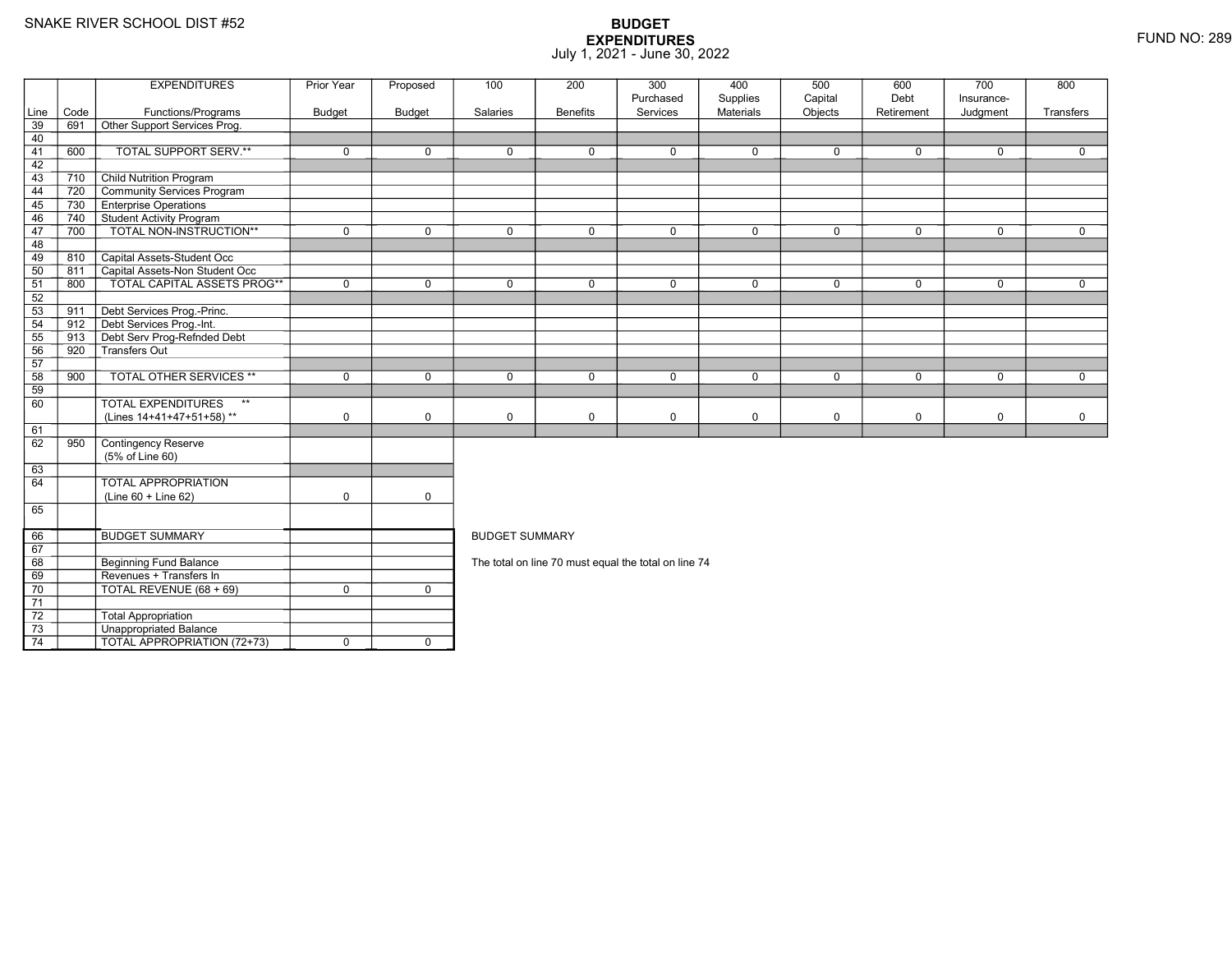# **BUDGET REVENUES** FUND NO: 290 July 1, 2021 - June 30, 2022

|                 |        | <b>REVENUES</b>                           | <b>Prior Year</b> | <b>Proposed Budget</b> |             |                 |        | <b>REVENUES</b>                        | <b>Prior Year</b> | <b>Proposed Budget</b> |             |
|-----------------|--------|-------------------------------------------|-------------------|------------------------|-------------|-----------------|--------|----------------------------------------|-------------------|------------------------|-------------|
| Line            | Code   | Item                                      | <b>Budget</b>     | Line Amounts           | Totals      | Line            | Code   | Item                                   | <b>Budget</b>     | Line Amounts           | Totals      |
| $\overline{1}$  | 320000 | <b>Estimated Fund Balance</b>             |                   | *******                |             | 40              | 429000 | Other County                           |                   |                        |             |
| $\overline{2}$  |        | as of July 1                              | $\mathbf 0$       | *******                | $\mathbf 0$ | 41              | 420000 | <b>TOTAL COUNTY</b><br>$***$           | 0                 | *******                | 0           |
| $\overline{3}$  | 411100 | Taxes-General M & O                       |                   |                        |             | 42              |        |                                        |                   |                        |             |
| $\overline{4}$  |        | 411200 Taxes-Suplemental                  |                   |                        |             | 43              |        | 431100   Base Support Program          |                   |                        |             |
| $5\phantom{.0}$ | 411300 | Taxes-Emergency                           |                   |                        |             | 44              |        | 431200 Transportation Support          |                   |                        |             |
| 6               |        | 411400 Taxes-Tort                         |                   |                        |             | 45              |        | 431400   Except Child/SED Support      |                   |                        |             |
| $\overline{7}$  | 411500 | Taxes-Cooperative                         |                   |                        |             | 46              |        | 431500 Border Tuition Support          |                   |                        |             |
| 8               | 411600 | Taxes-Tuition                             |                   |                        |             | 47              |        | 431600 Tuition Equivalency             |                   |                        |             |
| $\overline{9}$  | 411700 | Taxes-Migrant                             |                   |                        |             | 48              |        | 431800 Benefit Apportionment           |                   |                        |             |
| 10              | 411900 | Taxes-Other                               |                   |                        |             | 49              |        | 431900 Other State Support             |                   |                        |             |
| 11              | 412100 | <b>Taxes-Plant Facility</b>               |                   |                        |             | 50              | 432100 | Driver Education Prog.                 |                   |                        |             |
| 12              |        | 412500 Taxes-Bond & Interest              |                   |                        |             | 51              |        | 432400 Professional Technical Prog     |                   |                        |             |
| $\overline{13}$ |        | <b>TOTAL TAXES</b><br>$**$                | $\Omega$          | *******                | $\mathbf 0$ | 52              |        | 437000 Lottery/Additional State Maint  |                   |                        |             |
| 14              |        | 413000 Penalty: Delinguent Taxes          |                   |                        |             | 53              |        | 438000 Rev in Lieu of/Ag Equip Tax     |                   |                        |             |
| 15              |        |                                           |                   |                        |             | 54              |        | 439000 Other State Revenue             |                   |                        |             |
| 16              |        | $414100$ Tuition - Individuals            |                   |                        |             | 55              |        |                                        |                   |                        |             |
| $\overline{17}$ | 414200 | Tuition-Districts in Idaho                |                   |                        |             | 56              | 430000 | $**$<br><b>TOTAL STATE</b>             | $\Omega$          | *******                | $\mathbf 0$ |
| 18              |        | 414300 Tuition-Out of State Districts     |                   |                        |             | 57              |        |                                        |                   |                        |             |
| 19              |        |                                           |                   |                        |             | 58              | 442000 | Indirect Unrestricted Fed.             |                   |                        |             |
| 20              | 415000 | Earnings on Investments                   |                   |                        |             | 59              | 443000 | Direct Restricted Fed.                 |                   |                        |             |
| $\overline{21}$ |        |                                           |                   |                        |             | 60              |        | 445100 Title I - ESEA                  |                   |                        |             |
| 22              | 416100 | School Food Service                       | 104,000CR         |                        |             | 61              |        | 445200 Title VI. ESEA-Innovative Pr    |                   |                        |             |
| 23              |        | 416200 Meal Sales: Non-Reimb.             | 4.000CR           | 4,000CR                |             | 62              |        | 445300 Perkins III-Voc Tech Act        |                   |                        |             |
| 24              | 416900 | Other Food Sales                          |                   |                        |             | 63              | 445400 | Adult Education                        |                   |                        |             |
| 25              |        |                                           |                   |                        |             | 64              |        | 445500 Child Nutrition Reimb.          | 220,000CR         | 420,000CR              |             |
| 26              | 417100 | $\overline{\Gamma}$ Admissions/Activities |                   |                        |             | 65              |        | $445600$ Title VI-B                    |                   |                        |             |
| $\overline{27}$ |        | 417200 Bookstore Sales                    |                   |                        |             | 66              |        | 445900 Other Indirect Fed. Prog.       | 45,000CR          |                        |             |
| 28              |        | 417300 Clubs, Org. Dues, Etc.             |                   |                        |             | 67              | 448200 | Impact Aid - P.L. 874                  |                   |                        |             |
| 29              |        | 417400 School Fees & Charges              |                   |                        |             | 68              | 440000 | TOTAL FEDERAL<br>$\star\star$          | 265,000CR         | *******                | 420,000CR   |
| 30              |        | 417900 Other Student Revenues             |                   |                        |             | 69              |        |                                        |                   |                        |             |
| 31              |        |                                           |                   |                        |             | 70              |        | 451000 Proceeds: Bonds, Capital Leases |                   |                        |             |
| 32              | 418100 | Community Service                         |                   |                        |             | $\overline{71}$ |        | 453000 Sale of Fixed Assets            |                   |                        |             |
| 33              |        |                                           |                   |                        |             | 72              | 450000 | TOTAL OTHER                            | $\Omega$          | *******                | $\mathbf 0$ |
| 34              | 419100 | Rentals                                   |                   |                        |             | 73              |        |                                        |                   |                        |             |
| 35              |        | 419200 Contributions/Donations            |                   |                        |             | 74              |        | $\star\star$<br><b>TOTAL REVENUES</b>  | 373,000CR         | *******                | 424.000CR   |
| 36              | 419300 | <b>Transportaion Fees</b>                 |                   |                        |             | 75              |        |                                        |                   |                        |             |
| 37              |        | 419900 Other Local                        |                   |                        |             | 76              | 460000 | <b>TRANSFERS IN</b>                    | 140,476CR         | 185,988CR              |             |
| 38              |        | <b>TOTAL OTHER LOCAL **</b>               | 108,000CR         | *******                | 4.000CR     | 77              |        |                                        |                   |                        |             |
| 39              | 410000 | <b>TOTAL LOCAL</b>                        |                   | *******                |             | 78              | 400000 | BAL.+ REVENUE + TRANS.                 |                   | *******                |             |
|                 |        | $(Line 13 + 38)$                          | 108,000CR         |                        | 4.000CR     |                 |        | (Lines $1 + 74 + 76$ )                 | 513,476CR         |                        | 609,988CR   |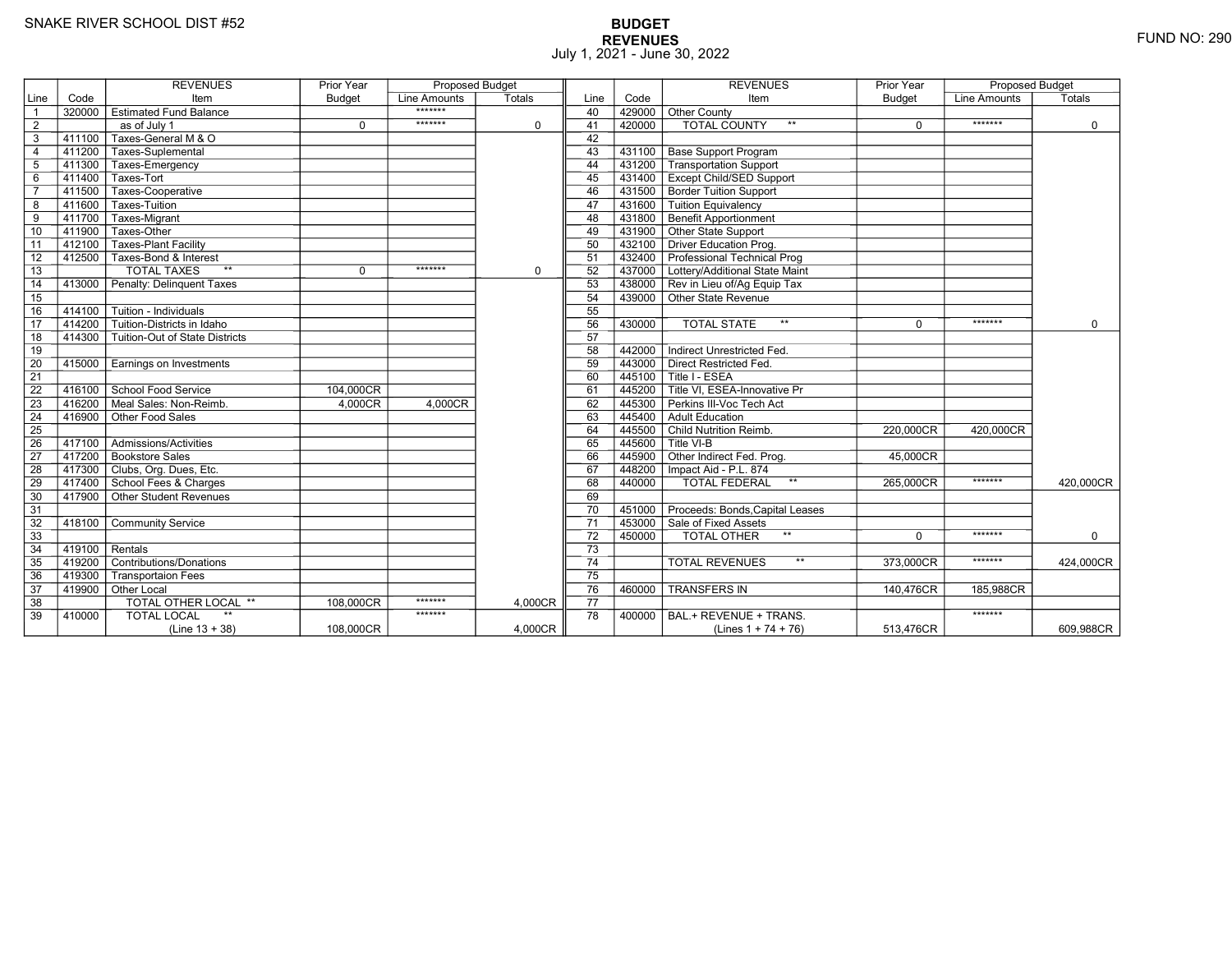|                         |      | <b>EXPENDITURES</b>             | Prior Year    | Proposed      | 100      | 200             | 300                   | 400                          | 500                | 600                | 700                    | 800       |
|-------------------------|------|---------------------------------|---------------|---------------|----------|-----------------|-----------------------|------------------------------|--------------------|--------------------|------------------------|-----------|
| Line                    | Code | Functions/Programs              | <b>Budget</b> | <b>Budget</b> | Salaries | <b>Benefits</b> | Purchased<br>Services | Supplies<br><b>Materials</b> | Capital<br>Objects | Debt<br>Retirement | Insurance-<br>Judgment | Transfers |
| $\overline{1}$          | 512  | Elemetary School Prog.          |               |               |          |                 |                       |                              |                    |                    |                        |           |
| $\overline{\mathbf{c}}$ | 515  | Secondary School Prog.          |               |               |          |                 |                       |                              |                    |                    |                        |           |
| $\mathsf 3$             | 517  | Alternative School Prog.        |               |               |          |                 |                       |                              |                    |                    |                        |           |
| 4                       | 519  | Vocational-Technical Prog.      |               |               |          |                 |                       |                              |                    |                    |                        |           |
| $\mathbf 5$             | 521  | <b>Exceptional Child Prog.</b>  |               |               |          |                 |                       |                              |                    |                    |                        |           |
| 6                       | 522  | Preschool Exceptional Prog.     |               |               |          |                 |                       |                              |                    |                    |                        |           |
| $\overline{7}$          | 524  | Gifted & Talented Prog.         |               |               |          |                 |                       |                              |                    |                    |                        |           |
| 8                       | 531  | Interscholastic Prog.           |               |               |          |                 |                       |                              |                    |                    |                        |           |
| 9                       | 532  | School Activity Prog.           |               |               |          |                 |                       |                              |                    |                    |                        |           |
| 10                      | 541  | Summer School Prog.             |               |               |          |                 |                       |                              |                    |                    |                        |           |
| 11                      | 542  | Adult School Prog.              |               |               |          |                 |                       |                              |                    |                    |                        |           |
| $\overline{12}$         | 546  | Detention Center Prog.          |               |               |          |                 |                       |                              |                    |                    |                        |           |
| 13                      |      |                                 |               |               |          |                 |                       |                              |                    |                    |                        |           |
| 14                      | 500  | <b>TOTAL INSTRUCTION **</b>     | $\mathbf 0$   | $\Omega$      | $\Omega$ | $\mathbf 0$     | 0                     | $\mathbf 0$                  | $\pmb{0}$          | $\mathbf 0$        | $\Omega$               | 0         |
| 15                      |      |                                 |               |               |          |                 |                       |                              |                    |                    |                        |           |
| 16                      | 611  | Attend-Guidance-Health Prog     |               |               |          |                 |                       |                              |                    |                    |                        |           |
| $\overline{17}$         | 616  | Special Services Prog.          |               |               |          |                 |                       |                              |                    |                    |                        |           |
| 18                      |      |                                 |               |               |          |                 |                       |                              |                    |                    |                        |           |
| 19                      | 621  | Instruction Improvement Prog    |               |               |          |                 |                       |                              |                    |                    |                        |           |
| $\overline{20}$         | 622  | <b>Educational Media Prog.</b>  |               |               |          |                 |                       |                              |                    |                    |                        |           |
| 21                      | 623  | Instruction-Related Tech Prog   |               |               |          |                 |                       |                              |                    |                    |                        |           |
| $\overline{22}$         | 631  | Board of Education Prog.        |               |               |          |                 |                       |                              |                    |                    |                        |           |
| 23                      | 632  | District Admin Prog.            |               |               |          |                 |                       |                              |                    |                    |                        |           |
| 24                      |      |                                 |               |               |          |                 |                       |                              |                    |                    |                        |           |
| $\overline{25}$         | 641  | School Administration Prog.     |               |               |          |                 |                       |                              |                    |                    |                        |           |
| 26                      |      |                                 |               |               |          |                 |                       |                              |                    |                    |                        |           |
| $\overline{27}$         | 651  | <b>Business Operation Prog.</b> |               |               |          |                 |                       |                              |                    |                    |                        |           |
| 28                      | 655  | Central Service Prog.           |               |               |          |                 |                       |                              |                    |                    |                        |           |
| 29                      | 656  | Admin Tech Services Prog.       |               |               |          |                 |                       |                              |                    |                    |                        |           |
| 30                      | 661  | Bldg-Care Prog. (Custodial)     |               |               |          |                 |                       |                              |                    |                    |                        |           |
| 31                      | 663  | Maint-Non Student Occupied      |               |               |          |                 |                       |                              |                    |                    |                        |           |
| 32                      | 664  | Maint-Student Occupied Bldgs    |               |               |          |                 |                       |                              |                    |                    |                        |           |
| 33                      | 665  | Maintenance - Grounds           |               |               |          |                 |                       |                              |                    |                    |                        |           |
| 34                      | 667  | Security Program                |               |               |          |                 |                       |                              |                    |                    |                        |           |
| $\overline{35}$         |      |                                 |               |               |          |                 |                       |                              |                    |                    |                        |           |
| 36                      | 681  | Pupil-To School Trans. Prog.    |               |               |          |                 |                       |                              |                    |                    |                        |           |
| 37                      | 682  | Pupil-Activity Trans. Prog.     |               |               |          |                 |                       |                              |                    |                    |                        |           |
| $\overline{38}$         | 683  | General Transportation Prog.    |               |               |          |                 |                       |                              |                    |                    |                        |           |
|                         |      |                                 |               |               |          |                 |                       |                              |                    |                    |                        |           |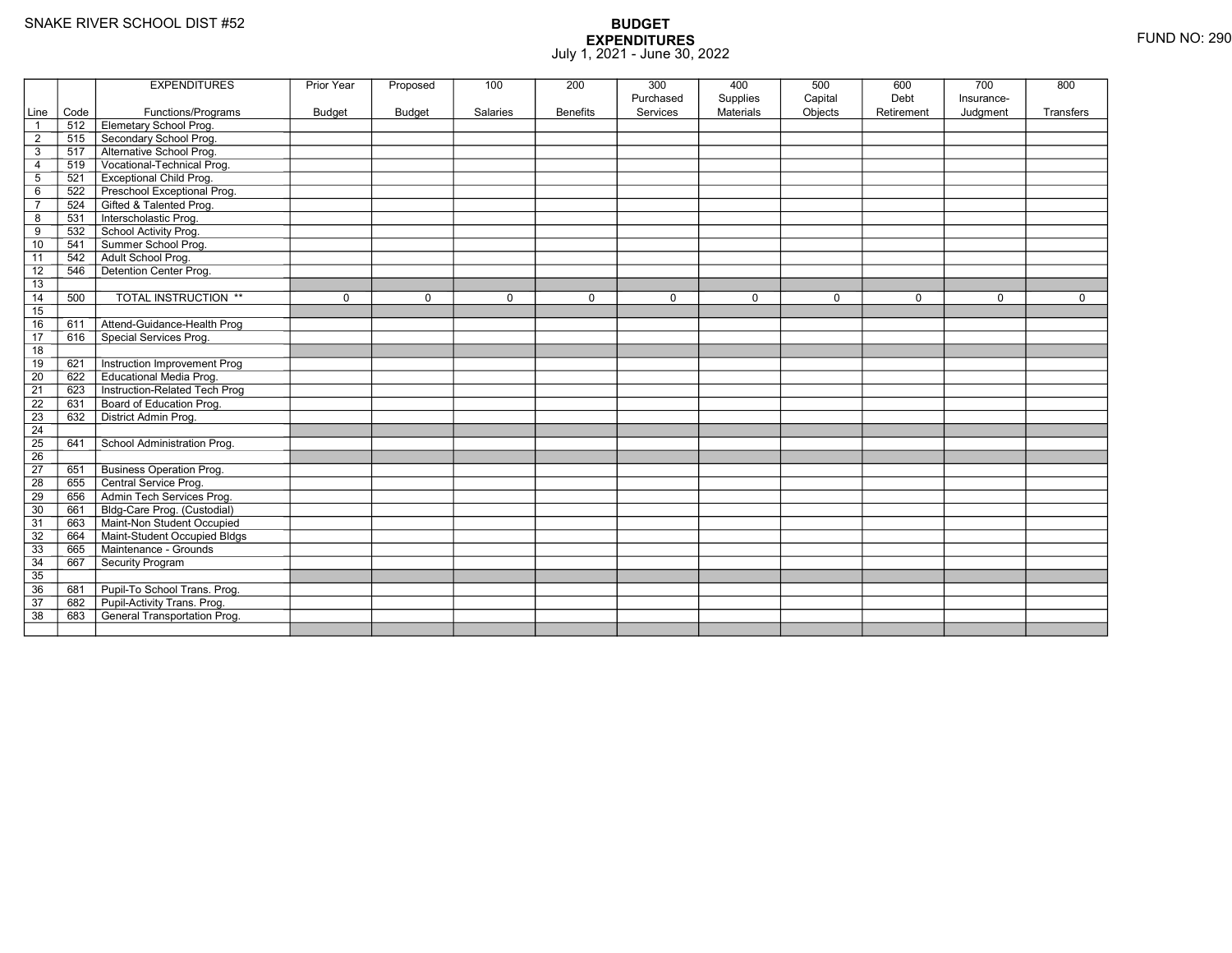69

70

71 72

73

74

**Beginning Fund Balance** 

Unappropriated Balance

Revenues + Transfers In 513,476CR

TOTAL REVENUE (68 + 69) 513,476CR

 $\sqrt{ }$  Total Appropriation  $\sqrt{ }$  513,476 609,988

TOTAL APPROPRIATION (72+73) 513,476 609,988

### **BUDGET EXPENDITURES**July 1, 2021 - June 30, 2022

|      |      | <b>EXPENDITURES</b>                       | Prior Year  | Proposed | 100                   | 200             | 300         | 400              | 500         | 600         | 700          | 800         |  |  |  |
|------|------|-------------------------------------------|-------------|----------|-----------------------|-----------------|-------------|------------------|-------------|-------------|--------------|-------------|--|--|--|
|      |      |                                           |             |          |                       |                 | Purchased   | Supplies         | Capital     | Debt        | Insurance-   |             |  |  |  |
| Line | Code | Functions/Programs                        | Budget      | Budget   | <b>Salaries</b>       | <b>Benefits</b> | Services    | <b>Materials</b> | Objects     | Retirement  | Judgment     | Transfers   |  |  |  |
| 39   | 691  | Other Support Services Prog.              |             |          |                       |                 |             |                  |             |             |              |             |  |  |  |
| 40   |      |                                           |             |          |                       |                 |             |                  |             |             |              |             |  |  |  |
| 41   | 600  | TOTAL SUPPORT SERV.**                     | $\mathbf 0$ | $\Omega$ | $\Omega$              | 0               | $\Omega$    | $\mathbf 0$      | $\mathbf 0$ | $\mathbf 0$ | $\mathbf 0$  | $\Omega$    |  |  |  |
| 42   |      |                                           |             |          |                       |                 |             |                  |             |             |              |             |  |  |  |
| 43   | 710  | <b>Child Nutrition Program</b>            | 513,476     | 609,988  | 236,429               | 142,059         | 2,000       | 229,500          |             |             |              |             |  |  |  |
| 44   | 720  | Community Services Program                |             |          |                       |                 |             |                  |             |             |              |             |  |  |  |
| 45   | 730  | <b>Enterprise Operations</b>              |             |          |                       |                 |             |                  |             |             |              |             |  |  |  |
| 46   | 740  | Student Activity Program                  |             |          |                       |                 |             |                  |             |             |              |             |  |  |  |
| 47   | 700  | TOTAL NON-INSTRUCTION**                   | 513,476     | 609,988  | 236,429               | 142,059         | 2,000       | 229,500          | $\mathbf 0$ | $\Omega$    | $\Omega$     | $\Omega$    |  |  |  |
| 48   |      |                                           |             |          |                       |                 |             |                  |             |             |              |             |  |  |  |
| 49   | 810  | Capital Assets-Student Occ                |             |          |                       |                 |             |                  |             |             |              |             |  |  |  |
| 50   | 811  | Capital Assets-Non Student Occ            |             |          |                       |                 |             |                  |             |             |              |             |  |  |  |
| 51   | 800  | <b>TOTAL CAPITAL ASSETS PROG**</b>        | $\mathbf 0$ | $\Omega$ | $\mathbf 0$           | 0               | $\mathbf 0$ | 0                | $\mathbf 0$ | $\mathbf 0$ | $\mathbf 0$  | $\mathbf 0$ |  |  |  |
| 52   |      |                                           |             |          |                       |                 |             |                  |             |             |              |             |  |  |  |
| 53   | 911  | Debt Services Prog.-Princ.                |             |          |                       |                 |             |                  |             |             |              |             |  |  |  |
| 54   | 912  | Debt Services Prog.-Int.                  |             |          |                       |                 |             |                  |             |             |              |             |  |  |  |
| 55   | 913  | Debt Serv Prog-Refnded Debt               |             |          |                       |                 |             |                  |             |             |              |             |  |  |  |
| 56   | 920  | Transfers Out                             |             |          |                       |                 |             |                  |             |             |              |             |  |  |  |
| 57   |      |                                           |             |          |                       |                 |             |                  |             |             |              |             |  |  |  |
| 58   | 900  | <b>TOTAL OTHER SERVICES **</b>            | $\Omega$    | $\Omega$ | $\Omega$              | $\Omega$        | $\Omega$    | $\mathbf 0$      | $\Omega$    | $\Omega$    | $\mathbf{0}$ | $\Omega$    |  |  |  |
| 59   |      |                                           |             |          |                       |                 |             |                  |             |             |              |             |  |  |  |
| 60   |      | $\star\star$<br><b>TOTAL EXPENDITURES</b> |             |          |                       |                 |             |                  |             |             |              |             |  |  |  |
|      |      | (Lines 14+41+47+51+58)**                  | 513,476     | 609,988  | 236,429               | 142,059         | 2,000       | 229,500          | 0           | 0           | $\mathbf 0$  | 0           |  |  |  |
| 61   |      |                                           |             |          |                       |                 |             |                  |             |             |              |             |  |  |  |
| 62   | 950  | Contingency Reserve                       |             |          |                       |                 |             |                  |             |             |              |             |  |  |  |
|      |      | (5% of Line 60)                           |             |          |                       |                 |             |                  |             |             |              |             |  |  |  |
| 63   |      |                                           |             |          |                       |                 |             |                  |             |             |              |             |  |  |  |
| 64   |      | <b>TOTAL APPROPRIATION</b>                |             |          |                       |                 |             |                  |             |             |              |             |  |  |  |
|      |      | $(Line 60 + Line 62)$                     | 513,476     | 609,988  |                       |                 |             |                  |             |             |              |             |  |  |  |
| 65   |      |                                           |             |          |                       |                 |             |                  |             |             |              |             |  |  |  |
|      |      |                                           |             |          |                       |                 |             |                  |             |             |              |             |  |  |  |
| 66   |      | <b>BUDGET SUMMARY</b>                     |             |          | <b>BUDGET SUMMARY</b> |                 |             |                  |             |             |              |             |  |  |  |

R\_I 609,988CR<br>R<sup>-I</sup> 200,093CR

R 609,988CR

The total on line 70 must equal the total on line 74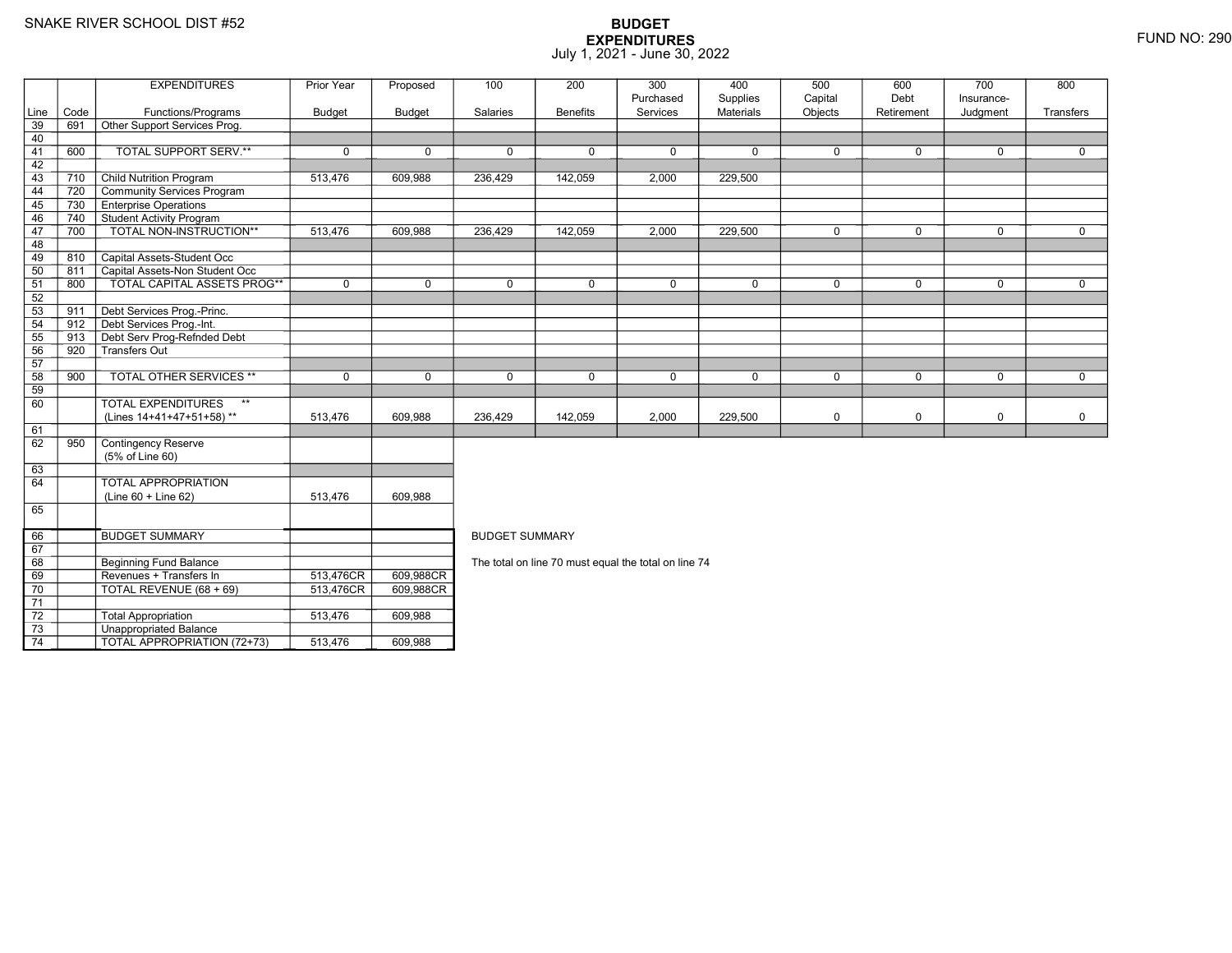# **BUDGET REVENUES** FUND NO: 310 July 1, 2021 - June 30, 2022

|                 |           | <b>REVENUES</b>                       | Prior Year    | <b>Proposed Budget</b> |             |                 |        | <b>REVENUES</b>                        | Prior Year  | <b>Proposed Budget</b> |             |
|-----------------|-----------|---------------------------------------|---------------|------------------------|-------------|-----------------|--------|----------------------------------------|-------------|------------------------|-------------|
| Line            | Code      | Item                                  | <b>Budget</b> | Line Amounts           | Totals      | Line            | Code   | Item                                   | Budget      | <b>Line Amounts</b>    | Totals      |
| $\overline{1}$  | 320000    | <b>Estimated Fund Balance</b>         | 1.133.856CR   | 1.500.000CR            |             | 40              | 429000 | Other County                           |             |                        |             |
| $\overline{2}$  |           | as of July 1                          | 1,133,856CR   | *******                | 1,500,000CR | 41              | 420000 | <b>TOTAL COUNTY</b>                    | $\Omega$    | *******                | $\mathbf 0$ |
| 3               | $-411100$ | Taxes-General M & O                   |               |                        |             | 42              |        |                                        |             |                        |             |
| $\overline{4}$  | 411200    | Taxes-Suplemental                     |               |                        |             | 43              | 431100 | <b>Base Support Program</b>            |             |                        |             |
| 5               | 411300    | Taxes-Emergency                       |               |                        |             | 44              | 431200 | Transportation Support                 |             |                        |             |
| 6               | 411400    | Taxes-Tort                            |               |                        |             | 45              |        | 431400   Except Child/SED Support      |             |                        |             |
| $\overline{7}$  | 411500    | Taxes-Cooperative                     |               |                        |             | 46              |        | 431500 Border Tuition Support          |             |                        |             |
| 8               | 411600    | Taxes-Tuition                         |               |                        |             | 47              |        | 431600 Tuition Equivalency             |             |                        |             |
| 9               | 411700    | Taxes-Migrant                         |               |                        |             | 48              |        | 431800 Benefit Apportionment           |             |                        |             |
| 10              | 411900    | Taxes-Other                           |               |                        |             | 49              |        | 431900 Other State Support             | 300,000CR   | 300,000CR              |             |
| 11              | 412100    | Taxes-Plant Facility                  |               |                        |             | 50              |        | 432100 Driver Education Prog.          |             |                        |             |
| 12              | $-412500$ | Taxes-Bond & Interest                 | 900,000CR     | 850,000CR              |             | 51              |        | 432400 Professional Technical Prog     |             |                        |             |
| 13              |           | <b>TOTAL TAXES</b><br>$**$            | 900,000CR     | *******                | 850,000CR   | 52              |        | 437000 Lottery/Additional State Maint  |             |                        |             |
| 14              | 413000    | Penalty: Delinguent Taxes             |               |                        |             | 53              |        | 438000 Rev in Lieu of/Ag Equip Tax     |             |                        |             |
| 15              |           |                                       |               |                        |             | 54              |        | 439000 Other State Revenue             |             |                        |             |
| 16              | 414100    | Tuition - Individuals                 |               |                        |             | 55              |        |                                        |             |                        |             |
| 17              | 414200    | Tuition-Districts in Idaho            |               |                        |             | 56              | 430000 | <b>TOTAL STATE</b><br>$***$            | 300,000CR   | *******                | 300,000CR   |
| 18              | 414300    | <b>Tuition-Out of State Districts</b> |               |                        |             | 57              |        |                                        |             |                        |             |
| 19              |           |                                       |               |                        |             | 58              | 442000 | Indirect Unrestricted Fed.             |             |                        |             |
| $\overline{20}$ | 415000    | Earnings on Investments               |               |                        |             | 59              | 443000 | Direct Restricted Fed.                 |             |                        |             |
| $\overline{21}$ |           |                                       |               |                        |             | 60              |        | 445100 Title I - ESEA                  |             |                        |             |
| 22              | 416100    | School Food Service                   |               |                        |             | 61              |        | 445200 Title VI. ESEA-Innovative Pr    |             |                        |             |
| 23              | 416200    | Meal Sales: Non-Reimb.                |               |                        |             | 62              |        | 445300 Perkins III-Voc Tech Act        |             |                        |             |
| 24              | 416900    | Other Food Sales                      |               |                        |             | 63              | 445400 | Adult Education                        |             |                        |             |
| $\overline{25}$ |           |                                       |               |                        |             | 64              |        | 445500 Child Nutrition Reimb.          |             |                        |             |
| 26              | 417100    | Admissions/Activities                 |               |                        |             | 65              | 445600 | Title VI-B                             |             |                        |             |
| 27              |           | 417200 Bookstore Sales                |               |                        |             | 66              |        | 445900 Other Indirect Fed. Prog.       |             |                        |             |
| 28              |           | 417300 Clubs, Org. Dues, Etc.         |               |                        |             | 67              |        | 448200   Impact Aid - P.L. 874         |             |                        |             |
| 29              |           | 417400 School Fees & Charges          |               |                        |             | 68              | 440000 | $\star\star$<br><b>TOTAL FEDERAL</b>   | 0           | *******                | $\mathbf 0$ |
| 30              | 417900    | Other Student Revenues                |               |                        |             | 69              |        |                                        |             |                        |             |
| 31              |           |                                       |               |                        |             | 70              |        | 451000 Proceeds: Bonds, Capital Leases |             |                        |             |
| 32              | 418100    | <b>Community Service</b>              |               |                        |             | 71              |        | 453000 Sale of Fixed Assets            |             |                        |             |
| 33              |           |                                       |               |                        |             | 72              | 450000 | TOTAL OTHER                            | $\Omega$    | *******                | $\Omega$    |
| 34              | $-419100$ | Rentals                               |               |                        |             | $\overline{73}$ |        |                                        |             |                        |             |
| 35              | 419200    | Contributions/Donations               |               |                        |             | $\overline{74}$ |        | $**$<br><b>TOTAL REVENUES</b>          | 1.200.000CR | *******                | 1.150.000CR |
| 36              | 419300    | <b>Transportaion Fees</b>             |               |                        |             | 75              |        |                                        |             |                        |             |
| 37              | 419900    | Other Local                           |               |                        |             | 76              | 460000 | <b>TRANSFERS IN</b>                    |             |                        |             |
| 38              |           | TOTAL OTHER LOCAL **                  | $\Omega$      | *******                | $\mathbf 0$ | 77              |        |                                        |             |                        |             |
| 39              | 410000    | <b>TOTAL LOCAL</b>                    |               | *******                |             | 78              | 400000 | BAL.+ REVENUE + TRANS.                 |             | *******                |             |
|                 |           | $(Line 13 + 38)$                      | 900,000CR     |                        | 850,000CR   |                 |        | (Lines $1 + 74 + 76$ )                 | 2,333,856CR |                        | 2,650,000CR |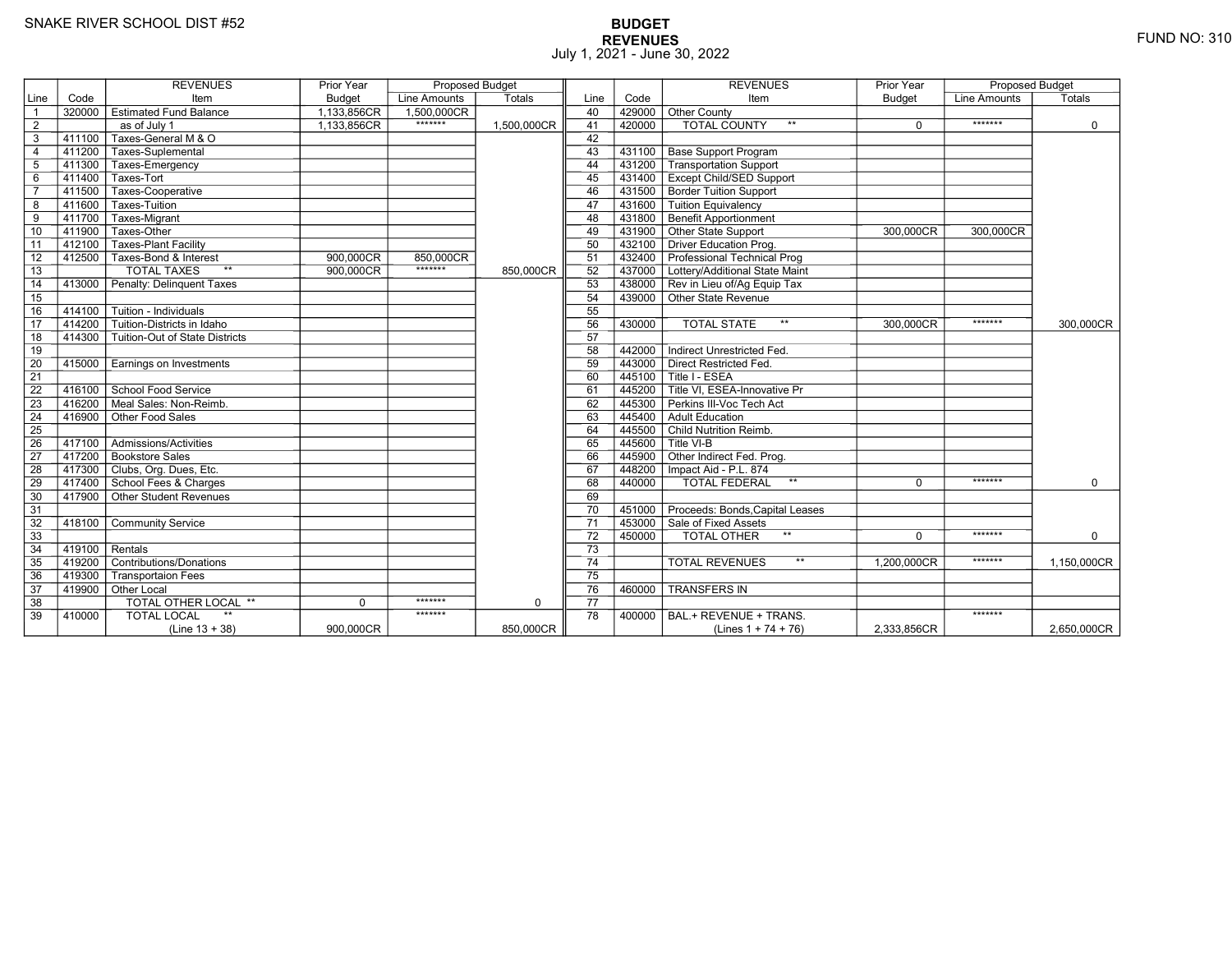|                 |      | <b>EXPENDITURES</b>             | <b>Prior Year</b> | Proposed      | 100      | 200             | 300       | 400              | 500     | 600         | 700         | 800       |
|-----------------|------|---------------------------------|-------------------|---------------|----------|-----------------|-----------|------------------|---------|-------------|-------------|-----------|
|                 |      |                                 |                   |               |          |                 | Purchased | Supplies         | Capital | Debt        | Insurance-  |           |
| Line            | Code | Functions/Programs              | Budget            | <b>Budget</b> | Salaries | <b>Benefits</b> | Services  | <b>Materials</b> | Objects | Retirement  | Judgment    | Transfers |
|                 | 512  | Elemetary School Prog.          |                   |               |          |                 |           |                  |         |             |             |           |
| $\overline{2}$  | 515  | Secondary School Prog.          |                   |               |          |                 |           |                  |         |             |             |           |
| 3               | 517  | Alternative School Prog.        |                   |               |          |                 |           |                  |         |             |             |           |
| $\overline{4}$  | 519  | Vocational-Technical Prog.      |                   |               |          |                 |           |                  |         |             |             |           |
| 5               | 521  | <b>Exceptional Child Prog.</b>  |                   |               |          |                 |           |                  |         |             |             |           |
| 6               | 522  | Preschool Exceptional Prog.     |                   |               |          |                 |           |                  |         |             |             |           |
| $\overline{7}$  | 524  | Gifted & Talented Prog.         |                   |               |          |                 |           |                  |         |             |             |           |
| 8               | 531  | Interscholastic Prog.           |                   |               |          |                 |           |                  |         |             |             |           |
| 9               | 532  | School Activity Prog.           |                   |               |          |                 |           |                  |         |             |             |           |
| 10              | 541  | Summer School Prog.             |                   |               |          |                 |           |                  |         |             |             |           |
| 11              | 542  | Adult School Prog.              |                   |               |          |                 |           |                  |         |             |             |           |
| 12              | 546  | Detention Center Prog.          |                   |               |          |                 |           |                  |         |             |             |           |
| 13              |      |                                 |                   |               |          |                 |           |                  |         |             |             |           |
| 14              | 500  | <b>TOTAL INSTRUCTION **</b>     | $\mathbf 0$       | $\mathbf 0$   | 0        | $\mathbf 0$     | $\Omega$  | $\mathbf 0$      | 0       | $\mathbf 0$ | $\mathbf 0$ | 0         |
| 15              |      |                                 |                   |               |          |                 |           |                  |         |             |             |           |
| 16              | 611  | Attend-Guidance-Health Prog     |                   |               |          |                 |           |                  |         |             |             |           |
| 17              | 616  | Special Services Prog.          |                   |               |          |                 |           |                  |         |             |             |           |
| 18              |      |                                 |                   |               |          |                 |           |                  |         |             |             |           |
| 19              | 621  | Instruction Improvement Prog    |                   |               |          |                 |           |                  |         |             |             |           |
| $\overline{20}$ | 622  | Educational Media Prog.         |                   |               |          |                 |           |                  |         |             |             |           |
| 21              | 623  | Instruction-Related Tech Prog   |                   |               |          |                 |           |                  |         |             |             |           |
| 22              | 631  | Board of Education Prog.        |                   |               |          |                 |           |                  |         |             |             |           |
| 23              | 632  | District Admin Prog.            |                   |               |          |                 |           |                  |         |             |             |           |
| 24              |      |                                 |                   |               |          |                 |           |                  |         |             |             |           |
| 25              | 641  | School Administration Prog.     |                   |               |          |                 |           |                  |         |             |             |           |
| 26              |      |                                 |                   |               |          |                 |           |                  |         |             |             |           |
| 27              | 651  | <b>Business Operation Prog.</b> | 7.500             | 7.500         |          |                 | 7.500     |                  |         |             |             |           |
| 28              | 655  | Central Service Prog.           |                   |               |          |                 |           |                  |         |             |             |           |
| 29              | 656  | Admin Tech Services Prog.       |                   |               |          |                 |           |                  |         |             |             |           |
| 30              | 661  | Bldg-Care Prog. (Custodial)     |                   |               |          |                 |           |                  |         |             |             |           |
| 31              | 663  | Maint-Non Student Occupied      |                   |               |          |                 |           |                  |         |             |             |           |
| 32              | 664  | Maint-Student Occupied Bldgs    |                   |               |          |                 |           |                  |         |             |             |           |
| 33              | 665  | Maintenance - Grounds           |                   |               |          |                 |           |                  |         |             |             |           |
| 34              | 667  | Security Program                |                   |               |          |                 |           |                  |         |             |             |           |
| 35              |      |                                 |                   |               |          |                 |           |                  |         |             |             |           |
| 36              | 681  | Pupil-To School Trans. Prog.    |                   |               |          |                 |           |                  |         |             |             |           |
| 37              | 682  | Pupil-Activity Trans. Prog.     |                   |               |          |                 |           |                  |         |             |             |           |
| 38              | 683  | General Transportation Prog.    |                   |               |          |                 |           |                  |         |             |             |           |
|                 |      |                                 |                   |               |          |                 |           |                  |         |             |             |           |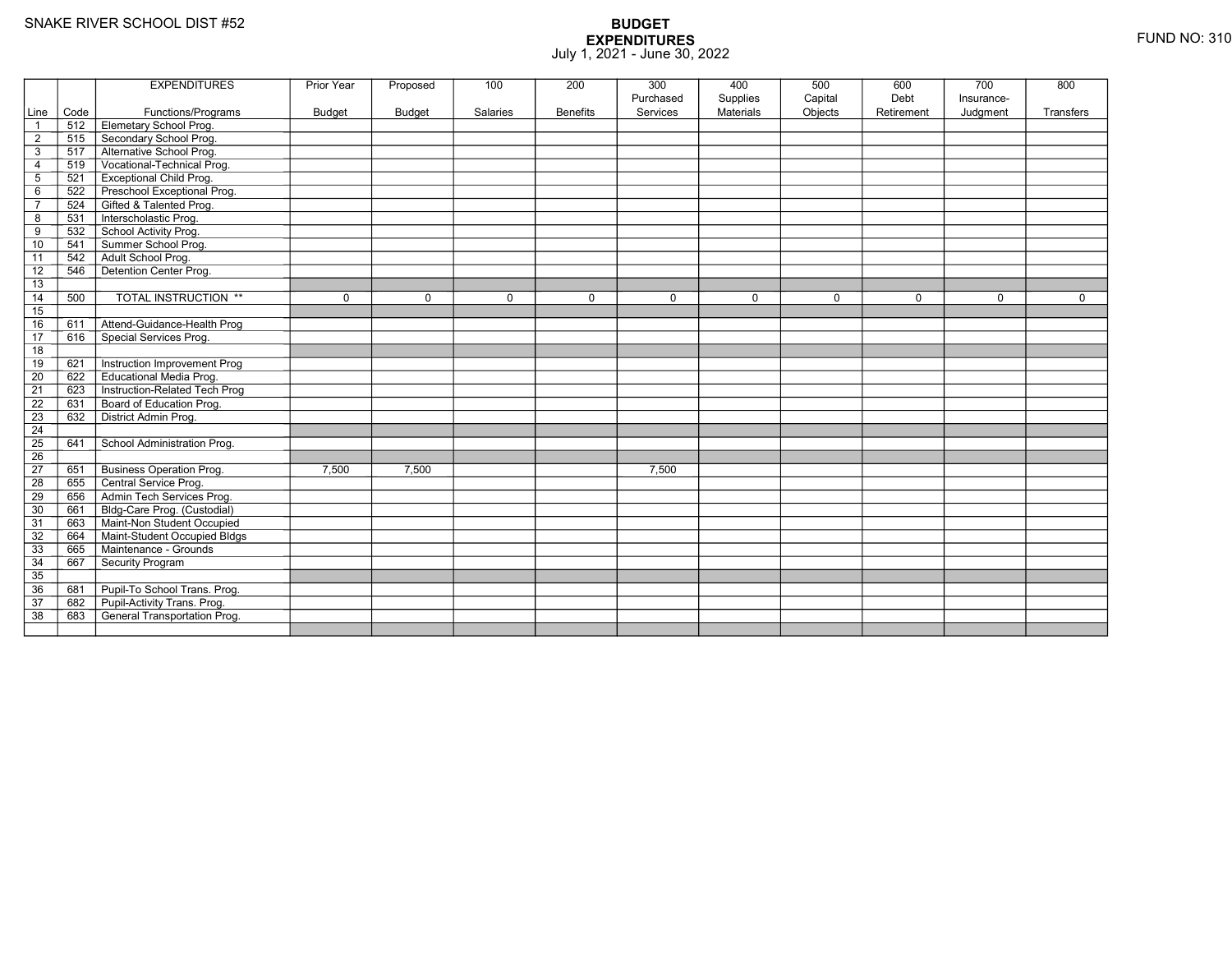69

70

71 72

73

74

8 Beginning Fund Balance 1,133,856CR

Revenues + Transfers In 1,200,000CR

0 | TOTAL REVENUE (68 + 69) | 2,333,856CR

3 **Unappropriated Balance** 

2 Total Appropriation 1 2,333,856 2,650,000

TOTAL APPROPRIATION (72+73) 2,333,856 2,650,000

### **BUDGET EXPENDITURES**July 1, 2021 - June 30, 2022

|      |      | <b>EXPENDITURES</b>                       | Prior Year    | Proposed      | 100                   | 200             | 300         | 400              | 500         | 600        | 700         | 800          |  |  |  |
|------|------|-------------------------------------------|---------------|---------------|-----------------------|-----------------|-------------|------------------|-------------|------------|-------------|--------------|--|--|--|
|      |      |                                           |               |               |                       |                 | Purchased   | Supplies         | Capital     | Debt       | Insurance-  |              |  |  |  |
| Line | Code | Functions/Programs                        | <b>Budget</b> | <b>Budget</b> | Salaries              | <b>Benefits</b> | Services    | <b>Materials</b> | Objects     | Retirement | Judgment    | Transfers    |  |  |  |
| 39   | 691  | Other Support Services Prog.              |               |               |                       |                 |             |                  |             |            |             |              |  |  |  |
| 40   |      |                                           |               |               |                       |                 |             |                  |             |            |             |              |  |  |  |
| 41   | 600  | TOTAL SUPPORT SERV.**                     | 7,500         | 7,500         | $\Omega$              | $\mathbf 0$     | 7,500       | $\mathbf 0$      | $\Omega$    | $\Omega$   | 0           | $\mathbf{0}$ |  |  |  |
| 42   |      |                                           |               |               |                       |                 |             |                  |             |            |             |              |  |  |  |
| 43   | 710  | <b>Child Nutrition Program</b>            |               |               |                       |                 |             |                  |             |            |             |              |  |  |  |
| 44   | 720  | Community Services Program                |               |               |                       |                 |             |                  |             |            |             |              |  |  |  |
| 45   | 730  | <b>Enterprise Operations</b>              |               |               |                       |                 |             |                  |             |            |             |              |  |  |  |
| 46   | 740  | Student Activity Program                  |               |               |                       |                 |             |                  |             |            |             |              |  |  |  |
| 47   | 700  | <b>TOTAL NON-INSTRUCTION**</b>            | $\Omega$      | $\Omega$      | $\Omega$              | $\Omega$        | $\Omega$    | $\mathbf 0$      | $\Omega$    | $\Omega$   | $\Omega$    | $\Omega$     |  |  |  |
| 48   |      |                                           |               |               |                       |                 |             |                  |             |            |             |              |  |  |  |
| 49   | 810  | Capital Assets-Student Occ                |               |               |                       |                 |             |                  |             |            |             |              |  |  |  |
| 50   | 811  | Capital Assets-Non Student Occ            |               |               |                       |                 |             |                  |             |            |             |              |  |  |  |
| 51   | 800  | <b>TOTAL CAPITAL ASSETS PROG**</b>        | $\mathbf 0$   | $\mathbf 0$   | $\mathbf 0$           | $\mathbf 0$     | $\mathbf 0$ | $\mathbf 0$      | $\mathbf 0$ | 0          | 0           | $\mathbf 0$  |  |  |  |
| 52   |      |                                           |               |               |                       |                 |             |                  |             |            |             |              |  |  |  |
| 53   | 911  | Debt Services Prog.-Princ.                | 2,141,156     | 2,469,700     |                       |                 |             |                  |             | 2,469,700  |             |              |  |  |  |
| 54   | 912  | Debt Services Prog.-Int.                  | 185,200       | 172,800       |                       |                 |             |                  |             | 172,800    |             |              |  |  |  |
| 55   | 913  | Debt Serv Prog-Refnded Debt               |               |               |                       |                 |             |                  |             |            |             |              |  |  |  |
| 56   | 920  | Transfers Out                             |               |               |                       |                 |             |                  |             |            |             |              |  |  |  |
| 57   |      |                                           |               |               |                       |                 |             |                  |             |            |             |              |  |  |  |
| 58   | 900  | <b>TOTAL OTHER SERVICES **</b>            | 2,326,356     | 2,642,500     | $\mathbf 0$           | $\mathbf 0$     | $\mathbf 0$ | $\mathbf 0$      | $\mathbf 0$ | 2,642,500  | $\mathbf 0$ | $\mathbf 0$  |  |  |  |
| 59   |      |                                           |               |               |                       |                 |             |                  |             |            |             |              |  |  |  |
| 60   |      | <b>TOTAL EXPENDITURES</b><br>$\star\star$ |               |               |                       |                 |             |                  |             |            |             |              |  |  |  |
|      |      | (Lines 14+41+47+51+58)**                  | 2,333,856     | 2.650.000     | $\mathbf 0$           | $\mathbf 0$     | 7,500       | 0                | $\mathbf 0$ | 2,642,500  | $\mathbf 0$ | $\mathbf 0$  |  |  |  |
| 61   |      |                                           |               |               |                       |                 |             |                  |             |            |             |              |  |  |  |
| 62   | 950  | Contingency Reserve                       |               |               |                       |                 |             |                  |             |            |             |              |  |  |  |
|      |      | (5% of Line 60)                           |               |               |                       |                 |             |                  |             |            |             |              |  |  |  |
| 63   |      |                                           |               |               |                       |                 |             |                  |             |            |             |              |  |  |  |
| 64   |      | TOTAL APPROPRIATION                       |               |               |                       |                 |             |                  |             |            |             |              |  |  |  |
|      |      | (Line 60 + Line 62)                       | 2,333,856     | 2,650,000     |                       |                 |             |                  |             |            |             |              |  |  |  |
| 65   |      |                                           |               |               |                       |                 |             |                  |             |            |             |              |  |  |  |
|      |      |                                           |               |               |                       |                 |             |                  |             |            |             |              |  |  |  |
| 66   |      | <b>BUDGET SUMMARY</b>                     |               |               | <b>BUDGET SUMMARY</b> |                 |             |                  |             |            |             |              |  |  |  |

The total on line 70 must equal the total on line 74

R 1,500,000CR

1,150,000CR

R 2,650,000CR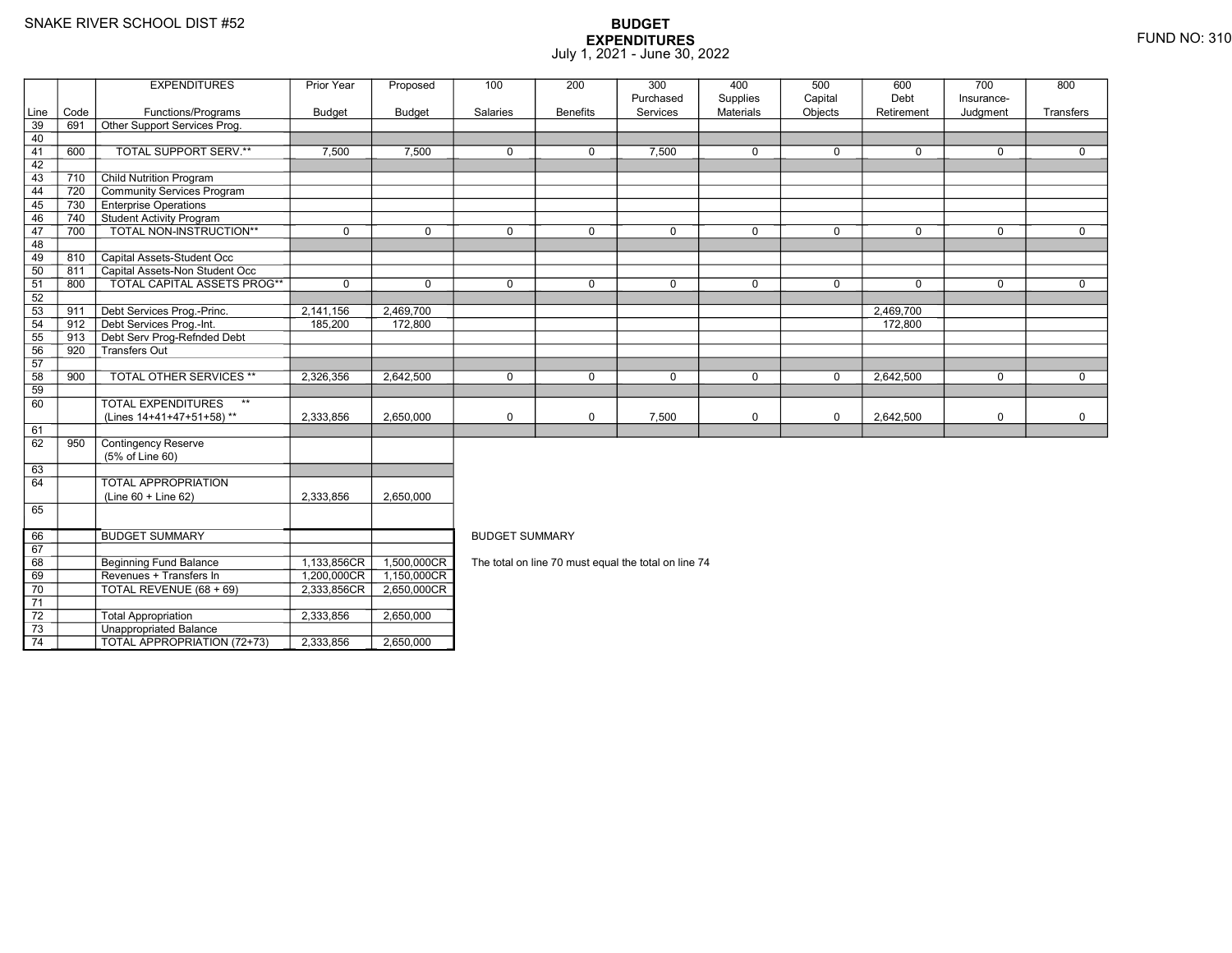# **BUDGET REVENUES** FUND NO: 410 July 1, 2021 - June 30, 2022

|                 |                     | <b>REVENUES</b>                | Prior Year  | <b>Proposed Budget</b> |             |                 |           | <b>REVENUES</b>                                                            | Prior Year    | <b>Proposed Budget</b> |             |
|-----------------|---------------------|--------------------------------|-------------|------------------------|-------------|-----------------|-----------|----------------------------------------------------------------------------|---------------|------------------------|-------------|
| Line            | Code                | Item                           | Budget      | Line Amounts           | Totals      | Line            | Code      | Item                                                                       | <b>Budget</b> | Line Amounts           | Totals      |
| $\overline{1}$  | 320000              | <b>Estimated Fund Balance</b>  | 50.000CR    | 110.039CR              |             | 40              | 429000    | Other County                                                               |               |                        |             |
| $\overline{2}$  |                     | as of July 1                   | 50.000CR    | *******                | 110,039CR   | 41              | 420000    | <b>TOTAL COUNTY</b>                                                        | $\Omega$      | *******                | $\Omega$    |
| 3               | 411100              | Taxes-General M & O            |             |                        |             | 42              |           |                                                                            |               |                        |             |
| $\overline{4}$  |                     | 411200 Taxes-Suplemental       |             |                        |             | 43              | 431100    | <b>Base Support Program</b>                                                |               |                        |             |
| 5               | 411300              | Taxes-Emergency                |             |                        |             | 44              | 431200    | Transportation Support                                                     |               |                        |             |
| 6               | 411400              | Taxes-Tort                     |             |                        |             | 45              |           | 431400   Except Child/SED Support                                          |               |                        |             |
| $\overline{7}$  | 411500              | Taxes-Cooperative              |             |                        |             | 46              |           | 431500 Border Tuition Support                                              |               |                        |             |
| 8               | 411600              | Taxes-Tuition                  |             |                        |             | 47              |           | 431600 Tuition Equivalency                                                 |               |                        |             |
| 9               | 411700              | Taxes-Migrant                  |             |                        |             | 48              |           | 431800 Benefit Apportionment                                               |               |                        |             |
| 10              | 411900              | Taxes-Other                    |             |                        |             | 49              |           | 431900 Other State Support                                                 |               |                        |             |
| 11              | $412\overline{100}$ | Taxes-Plant Facility           |             |                        |             | 50              |           | 432100 Driver Education Prog.                                              |               |                        |             |
| 12              | 412500              | Taxes-Bond & Interest          |             |                        |             | 51              |           | 432400 Professional Technical Prog                                         |               |                        |             |
| 13              |                     | <b>TOTAL TAXES</b><br>$**$     | $\Omega$    | *******                | $\mathbf 0$ | 52              |           | 437000 Lottery/Additional State Maint                                      |               |                        |             |
| $\overline{14}$ | 413000              | Penalty: Delinguent Taxes      |             |                        |             | 53              |           | 438000 Rev in Lieu of/Ag Equip Tax                                         |               |                        |             |
| 15              |                     |                                |             |                        |             | 54              |           | 439000 Other State Revenue                                                 |               |                        |             |
| 16              | 414100              | Tuition - Individuals          |             |                        |             | 55              |           |                                                                            |               |                        |             |
| 17              | 414200              | Tuition-Districts in Idaho     |             |                        |             | 56              | 430000    | <b>TOTAL STATE</b><br>$\star\star$                                         | $\Omega$      | *******                | $\Omega$    |
| 18              | 414300              | Tuition-Out of State Districts |             |                        |             | 57              |           |                                                                            |               |                        |             |
| 19              |                     |                                |             |                        |             | 58              | 442000    | Indirect Unrestricted Fed.                                                 |               |                        |             |
| 20              | 415000              | Earnings on Investments        |             |                        |             | 59              |           | 443000 Direct Restricted Fed.                                              |               |                        |             |
| $\overline{21}$ |                     |                                |             |                        |             | 60              | 445100    | Title I - ESEA                                                             |               |                        |             |
| $\overline{22}$ | 416100              | School Food Service            |             |                        |             | 61              |           | $\mathsf{\bar{1}445200}\mathsf{\overline{T}}$ Title VI. ESEA-Innovative Pr |               |                        |             |
| 23              | 416200              | Meal Sales: Non-Reimb.         |             |                        |             | 62              | 445300    | Perkins III-Voc Tech Act                                                   |               |                        |             |
| 24              | 416900              | Other Food Sales               |             |                        |             | 63              | $-445400$ | Adult Education                                                            |               |                        |             |
| 25              |                     |                                |             |                        |             | 64              |           | 445500 Child Nutrition Reimb.                                              |               |                        |             |
| 26              | 417100              | Admissions/Activities          |             |                        |             | 65              |           | $7445600$ T Title VI-B                                                     |               |                        |             |
| $\overline{27}$ |                     | 417200 Bookstore Sales         |             |                        |             | 66              |           | $\sqrt{445900}$ Other Indirect Fed. Prog.                                  |               |                        |             |
| 28              |                     | 417300 Clubs, Org. Dues, Etc.  |             |                        |             | 67              |           | 448200   Impact Aid - P.L. 874                                             |               |                        |             |
| 29              |                     | 417400 School Fees & Charges   |             |                        |             | 68              | 440000    | $\star\star$<br><b>TOTAL FEDERAL</b>                                       | 0             | *******                | $\mathbf 0$ |
| 30              | 417900              | Other Student Revenues         |             |                        |             | 69              |           |                                                                            |               |                        |             |
| 31              |                     |                                |             |                        |             | 70              |           | 451000 Proceeds: Bonds Capital Leases                                      |               |                        |             |
| 32              | 418100              | <b>Community Service</b>       |             |                        |             | 71              | 453000    | Sale of Fixed Assets                                                       |               |                        |             |
| 33              |                     |                                |             |                        |             | 72              | 450000    | TOTAL OTHER<br>$***$                                                       | $\Omega$      | *******                | $\Omega$    |
| 34              | $-419100$           | Rentals                        |             |                        |             | $\overline{73}$ |           |                                                                            |               |                        |             |
| 35              | 419200              | Contributions/Donations        |             |                        |             | 74              |           | $**$<br><b>TOTAL REVENUES</b>                                              | $\Omega$      | *******                | $\Omega$    |
| 36              | 419300              | <b>Transportaion Fees</b>      |             |                        |             | 75              |           |                                                                            |               |                        |             |
| 37              | 419900              | Other Local                    |             |                        |             | 76              | 460000    | <b>TRANSFERS IN</b>                                                        |               |                        |             |
| 38              |                     | TOTAL OTHER LOCAL **           | $\mathbf 0$ | *******                | $\mathbf 0$ | 77              |           |                                                                            |               |                        |             |
| 39              | 410000              | <b>TOTAL LOCAL</b>             |             | *******                |             | 78              | 400000    | BAL.+ REVENUE + TRANS.                                                     |               | *******                |             |
|                 |                     | $(Line 13 + 38)$               | $\mathbf 0$ |                        | $\mathbf 0$ |                 |           | (Lines $1 + 74 + 76$ )                                                     | 50,000CR      |                        | 110,039CR   |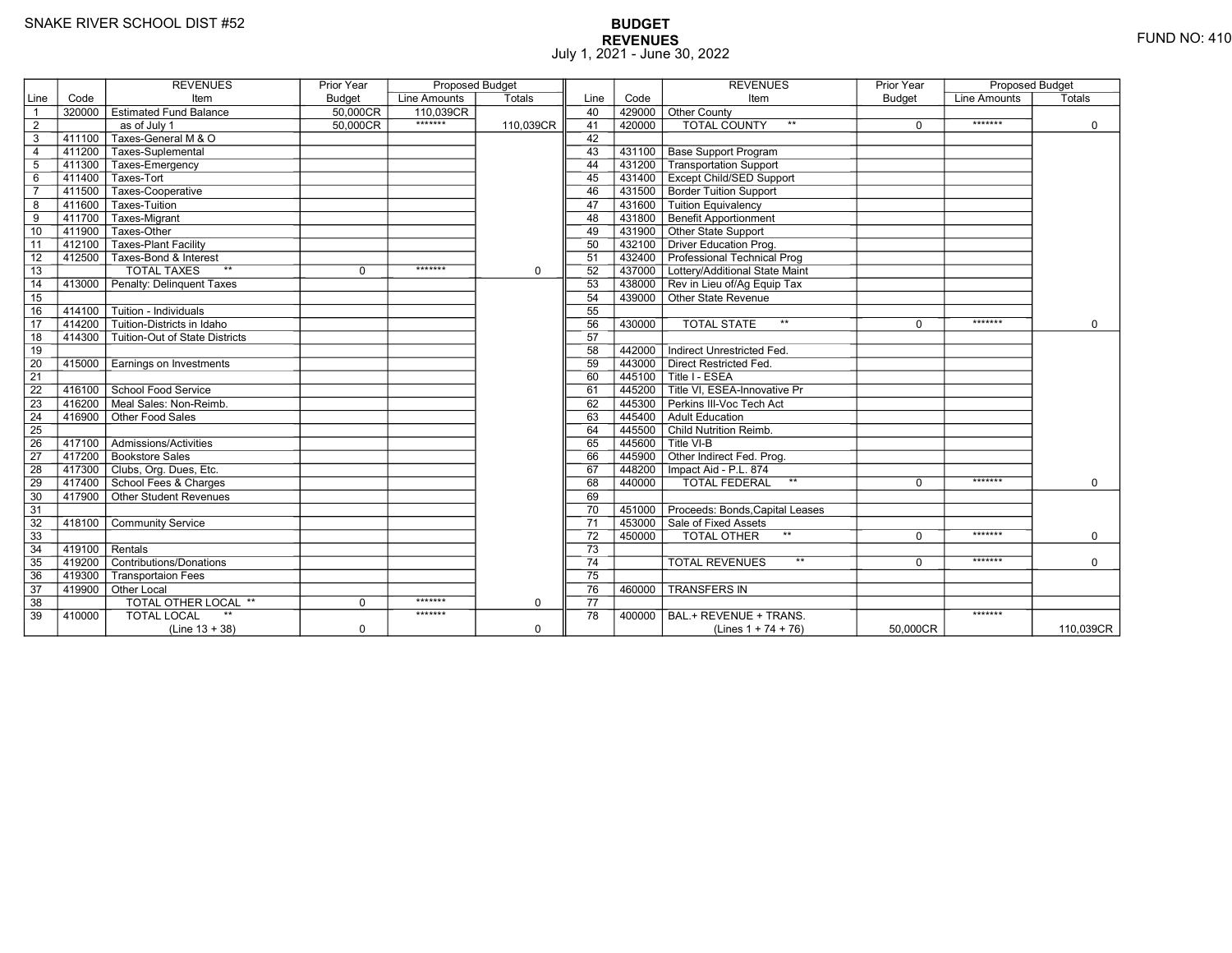|                 |      | <b>EXPENDITURES</b>             | <b>Prior Year</b> | Proposed      | 100             | 200             | 300         | 400              | 500         | 600         | 700         | 800       |
|-----------------|------|---------------------------------|-------------------|---------------|-----------------|-----------------|-------------|------------------|-------------|-------------|-------------|-----------|
|                 |      |                                 |                   |               |                 |                 | Purchased   | Supplies         | Capital     | Debt        | Insurance-  |           |
| Line            | Code | Functions/Programs              | <b>Budget</b>     | <b>Budget</b> | <b>Salaries</b> | <b>Benefits</b> | Services    | <b>Materials</b> | Objects     | Retirement  | Judgment    | Transfers |
| $\mathbf{1}$    |      | 512 Elemetary School Prog.      |                   |               |                 |                 |             |                  |             |             |             |           |
| $\overline{2}$  |      | 515 Secondary School Prog.      |                   |               |                 |                 |             |                  |             |             |             |           |
| 3               | 517  | Alternative School Prog.        |                   |               |                 |                 |             |                  |             |             |             |           |
| $\overline{4}$  | 519  | Vocational-Technical Prog.      |                   |               |                 |                 |             |                  |             |             |             |           |
| $\sqrt{5}$      | 521  | <b>Exceptional Child Prog.</b>  |                   |               |                 |                 |             |                  |             |             |             |           |
| 6               | 522  | Preschool Exceptional Prog.     |                   |               |                 |                 |             |                  |             |             |             |           |
| $\overline{7}$  | 524  | Gifted & Talented Prog.         |                   |               |                 |                 |             |                  |             |             |             |           |
| 8               | 531  | Interscholastic Prog.           |                   |               |                 |                 |             |                  |             |             |             |           |
| 9               | 532  | School Activity Prog.           |                   |               |                 |                 |             |                  |             |             |             |           |
| 10              | 541  | Summer School Prog.             |                   |               |                 |                 |             |                  |             |             |             |           |
| 11              | 542  | Adult School Prog.              |                   |               |                 |                 |             |                  |             |             |             |           |
| 12              | 546  | Detention Center Prog.          |                   |               |                 |                 |             |                  |             |             |             |           |
| 13              |      |                                 |                   |               |                 |                 |             |                  |             |             |             |           |
| 14              | 500  | <b>TOTAL INSTRUCTION **</b>     | $\mathbf 0$       | $\mathbf 0$   | $\mathbf 0$     | $\mathbf 0$     | $\mathbf 0$ | $\mathbf 0$      | $\mathbf 0$ | $\mathbf 0$ | $\mathbf 0$ | 0         |
| 15              |      |                                 |                   |               |                 |                 |             |                  |             |             |             |           |
| 16              | 611  | Attend-Guidance-Health Prog     |                   |               |                 |                 |             |                  |             |             |             |           |
| 17              | 616  | Special Services Prog.          |                   |               |                 |                 |             |                  |             |             |             |           |
| 18              |      |                                 |                   |               |                 |                 |             |                  |             |             |             |           |
| 19              | 621  | Instruction Improvement Prog    |                   |               |                 |                 |             |                  |             |             |             |           |
| $\overline{20}$ | 622  | <b>Educational Media Prog.</b>  |                   |               |                 |                 |             |                  |             |             |             |           |
| 21              | 623  | Instruction-Related Tech Prog   | 50,000            | 110,039       |                 |                 |             | 110,039          |             |             |             |           |
| 22              | 631  | Board of Education Prog.        |                   |               |                 |                 |             |                  |             |             |             |           |
| 23              | 632  | District Admin Prog.            |                   |               |                 |                 |             |                  |             |             |             |           |
| $\overline{24}$ |      |                                 |                   |               |                 |                 |             |                  |             |             |             |           |
| 25              | 641  | School Administration Prog.     |                   |               |                 |                 |             |                  |             |             |             |           |
| $\overline{26}$ |      |                                 |                   |               |                 |                 |             |                  |             |             |             |           |
| 27              | 651  | <b>Business Operation Prog.</b> |                   |               |                 |                 |             |                  |             |             |             |           |
| 28              | 655  | Central Service Prog.           |                   |               |                 |                 |             |                  |             |             |             |           |
| 29              | 656  | Admin Tech Services Prog.       |                   |               |                 |                 |             |                  |             |             |             |           |
| 30              | 661  | Bldg-Care Prog. (Custodial)     |                   |               |                 |                 |             |                  |             |             |             |           |
| 31              | 663  | Maint-Non Student Occupied      |                   |               |                 |                 |             |                  |             |             |             |           |
| 32              | 664  | Maint-Student Occupied Bldgs    |                   |               |                 |                 |             |                  |             |             |             |           |
| 33              | 665  | Maintenance - Grounds           |                   |               |                 |                 |             |                  |             |             |             |           |
| 34              | 667  | Security Program                |                   |               |                 |                 |             |                  |             |             |             |           |
| 35              |      |                                 |                   |               |                 |                 |             |                  |             |             |             |           |
| 36              | 681  | Pupil-To School Trans. Prog.    |                   |               |                 |                 |             |                  |             |             |             |           |
| 37              | 682  | Pupil-Activity Trans. Prog.     |                   |               |                 |                 |             |                  |             |             |             |           |
| 38              | 683  | General Transportation Prog.    |                   |               |                 |                 |             |                  |             |             |             |           |
|                 |      |                                 |                   |               |                 |                 |             |                  |             |             |             |           |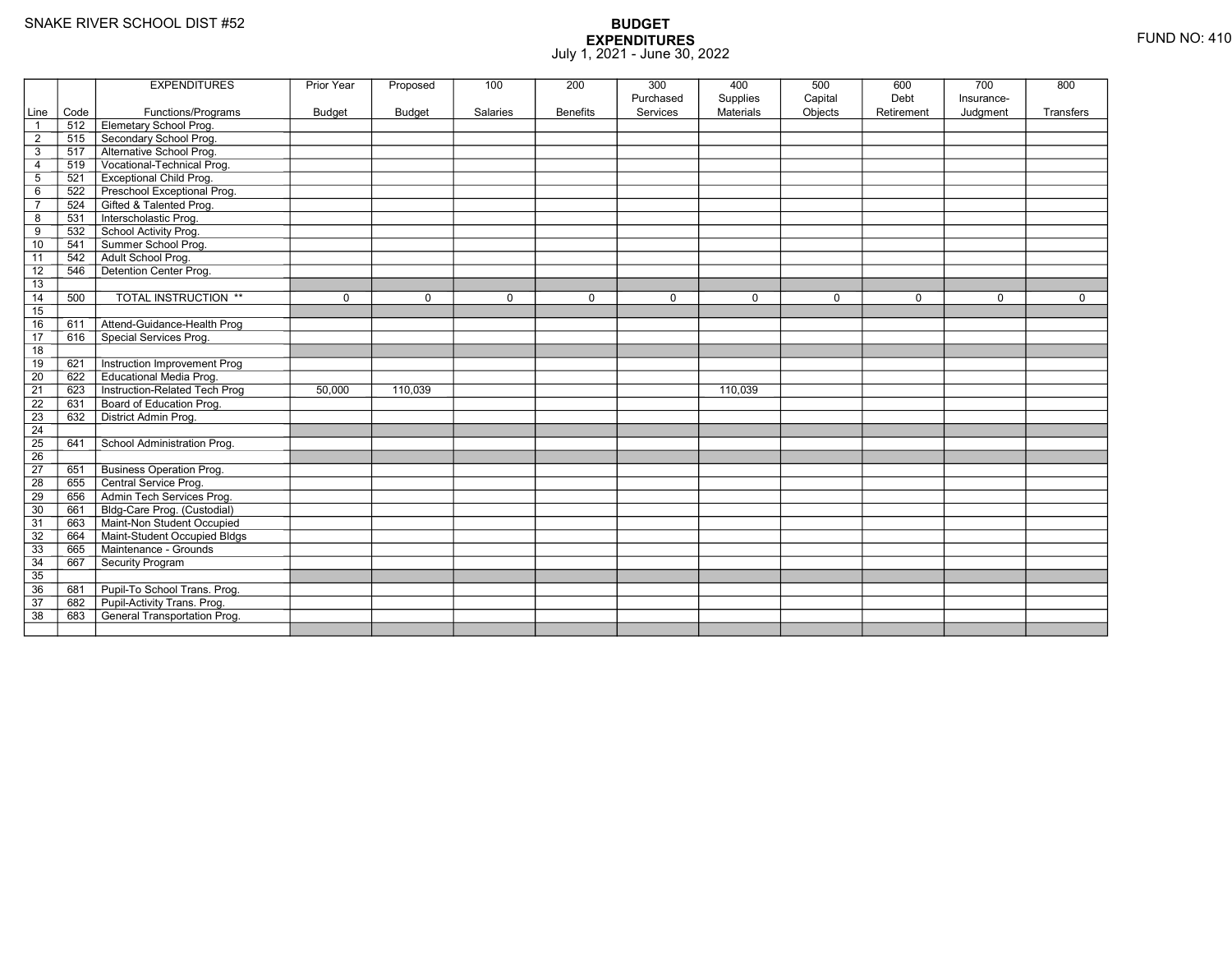70

71 72

73

74

9 | Revenues + Transfers In

3 **Unappropriated Balance** 

TOTAL REVENUE (68 + 69) 50,000CR

2 Total Appropriation 150,000 110,039

TOTAL APPROPRIATION (72+73) 50,000 1 110,039

50,000CR 110,039CR

### **BUDGET EXPENDITURES**July 1, 2021 - June 30, 2022

|            |             | <b>EXPENDITURES</b>                              | Prior Year  | Proposed      | 100                                                  | 200             | 300         | 400         | 500         | 600         | 700         | 800          |
|------------|-------------|--------------------------------------------------|-------------|---------------|------------------------------------------------------|-----------------|-------------|-------------|-------------|-------------|-------------|--------------|
|            |             |                                                  |             |               |                                                      |                 | Purchased   | Supplies    | Capital     | Debt        | Insurance-  |              |
| Line<br>39 | Code<br>691 | Functions/Programs                               | Budget      | <b>Budget</b> | Salaries                                             | <b>Benefits</b> | Services    | Materials   | Objects     | Retirement  | Judgment    | Transfers    |
| 40         |             | Other Support Services Prog.                     |             |               |                                                      |                 |             |             |             |             |             |              |
|            |             |                                                  |             |               |                                                      |                 |             |             |             |             |             |              |
| 41<br>42   | 600         | TOTAL SUPPORT SERV.**                            | 50,000      | 110,039       | $\mathbf 0$                                          | 0               | $\mathbf 0$ | 110,039     | $\mathbf 0$ | $\mathbf 0$ | $\mathbf 0$ | $\mathbf 0$  |
| 43         | 710         | <b>Child Nutrition Program</b>                   |             |               |                                                      |                 |             |             |             |             |             |              |
|            |             |                                                  |             |               |                                                      |                 |             |             |             |             |             |              |
| 44         | 720         | Community Services Program                       |             |               |                                                      |                 |             |             |             |             |             |              |
| 45         | 730         | <b>Enterprise Operations</b>                     |             |               |                                                      |                 |             |             |             |             |             |              |
| 46         | 740         | Student Activity Program                         |             |               |                                                      |                 |             |             |             |             |             |              |
| 47         | 700         | TOTAL NON-INSTRUCTION**                          | $\mathbf 0$ | $\mathbf 0$   | $\mathbf 0$                                          | $\mathbf 0$     | $\mathbf 0$ | $\mathbf 0$ | $\mathbf 0$ | $\mathbf 0$ | $\mathbf 0$ | $\mathbf 0$  |
| 48         |             |                                                  |             |               |                                                      |                 |             |             |             |             |             |              |
| 49         | 810         | Capital Assets-Student Occ                       |             |               |                                                      |                 |             |             |             |             |             |              |
| 50         | 811         | Capital Assets-Non Student Occ                   |             |               |                                                      |                 |             |             |             |             |             |              |
| 51         | 800         | <b>TOTAL CAPITAL ASSETS PROG**</b>               | $\mathbf 0$ | $\mathbf 0$   | $\Omega$                                             | 0               | $\mathbf 0$ | $\mathbf 0$ | $\Omega$    | $\Omega$    | $\mathbf 0$ | $\mathbf 0$  |
| 52         |             |                                                  |             |               |                                                      |                 |             |             |             |             |             |              |
| 53         | 911         | Debt Services Prog.-Princ.                       |             |               |                                                      |                 |             |             |             |             |             |              |
| 54         | 912         | Debt Services Prog.-Int.                         |             |               |                                                      |                 |             |             |             |             |             |              |
| 55         | 913         | Debt Serv Prog-Refnded Debt                      |             |               |                                                      |                 |             |             |             |             |             |              |
| 56         | 920         | Transfers Out                                    |             |               |                                                      |                 |             |             |             |             |             |              |
| 57         |             |                                                  |             |               |                                                      |                 |             |             |             |             |             |              |
| 58         | 900         | <b>TOTAL OTHER SERVICES **</b>                   | $\mathbf 0$ | $\Omega$      | $\Omega$                                             | $\mathbf 0$     | $\mathbf 0$ | $\mathbf 0$ | $\mathbf 0$ | $\mathbf 0$ | $\mathbf 0$ | $\mathbf{0}$ |
| 59         |             |                                                  |             |               |                                                      |                 |             |             |             |             |             |              |
| 60         |             | $\star\star$<br><b>TOTAL EXPENDITURES</b>        |             |               |                                                      |                 |             |             |             |             |             |              |
|            |             | (Lines 14+41+47+51+58)**                         | 50,000      | 110,039       | $\mathbf 0$                                          | 0               | $\mathbf 0$ | 110,039     | $\mathbf 0$ | $\mathbf 0$ | $\mathbf 0$ | $\mathbf 0$  |
| 61         |             |                                                  |             |               |                                                      |                 |             |             |             |             |             |              |
| 62         | 950         | Contingency Reserve                              |             |               |                                                      |                 |             |             |             |             |             |              |
|            |             | (5% of Line 60)                                  |             |               |                                                      |                 |             |             |             |             |             |              |
| 63         |             |                                                  |             |               |                                                      |                 |             |             |             |             |             |              |
| 64         |             | <b>TOTAL APPROPRIATION</b>                       |             |               |                                                      |                 |             |             |             |             |             |              |
|            |             | (Line 60 + Line 62)                              | 50,000      | 110,039       |                                                      |                 |             |             |             |             |             |              |
| 65         |             |                                                  |             |               |                                                      |                 |             |             |             |             |             |              |
| 66         |             | <b>BUDGET SUMMARY</b>                            |             |               | <b>BUDGET SUMMARY</b>                                |                 |             |             |             |             |             |              |
| 67         |             |                                                  |             |               |                                                      |                 |             |             |             |             |             |              |
| 68         |             | <b>Beginning Fund Balance</b>                    | 50,000CR    | 110,039CR     | The total on line 70 must equal the total on line 74 |                 |             |             |             |             |             |              |
| $\sim$     |             | $\sim$ $\sim$ $\sim$ $\sim$ $\sim$ $\sim$ $\sim$ |             |               |                                                      |                 |             |             |             |             |             |              |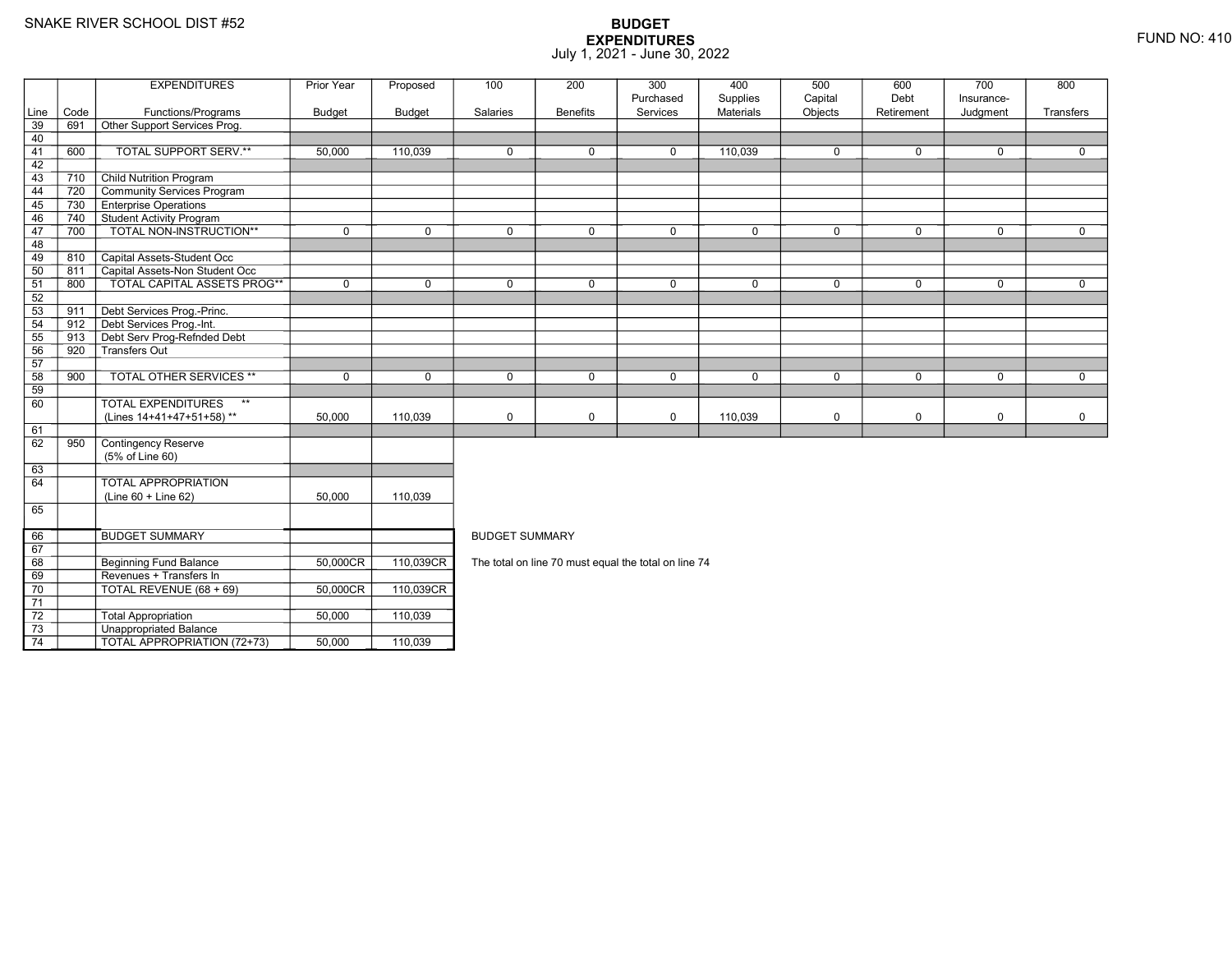# **BUDGET REVENUES** FUND NO: 420 July 1, 2021 - June 30, 2022

|                 |        | <b>REVENUES</b>                           | <b>Prior Year</b> | <b>Proposed Budget</b> |             |                 |           | <b>REVENUES</b>                                                      | <b>Prior Year</b> | <b>Proposed Budget</b> |             |
|-----------------|--------|-------------------------------------------|-------------------|------------------------|-------------|-----------------|-----------|----------------------------------------------------------------------|-------------------|------------------------|-------------|
| Line            | Code   | Item                                      | <b>Budget</b>     | Line Amounts           | Totals      | Line            | Code      | Item                                                                 | <b>Budget</b>     | Line Amounts           | Totals      |
| $\overline{1}$  | 320000 | <b>Estimated Fund Balance</b>             |                   | *******                |             | 40              | 429000    | Other County                                                         |                   |                        |             |
| 2               |        | as of July 1                              | $\mathbf 0$       | *******                | $\mathbf 0$ | 41              | 420000    | <b>TOTAL COUNTY</b><br>$**$                                          | $\mathbf 0$       | *******                | $\mathbf 0$ |
| $\overline{3}$  | 411100 | Taxes-General M & O                       |                   |                        |             | 42              |           |                                                                      |                   |                        |             |
| $\overline{4}$  | 411200 | <b>Taxes-Suplemental</b>                  |                   |                        |             | 43              | 431100    | <b>Base Support Program</b>                                          |                   |                        |             |
| $5\phantom{.0}$ | 411300 | Taxes-Emergency                           |                   |                        |             | 44              | 431200    | Transportation Support                                               |                   |                        |             |
| $\,6$           | 411400 | Taxes-Tort                                |                   |                        |             | 45              |           | 431400 Except Child/SED Support                                      |                   |                        |             |
| $\overline{7}$  | 411500 | Taxes-Cooperative                         |                   |                        |             | 46              | 431500    | <b>Border Tuition Support</b>                                        |                   |                        |             |
| 8               | 411600 | Taxes-Tuition                             |                   |                        |             | 47              | 431600    | <b>Tuition Equivalency</b>                                           |                   |                        |             |
| $\overline{9}$  | 411700 | Taxes-Migrant                             |                   |                        |             | 48              | $-431800$ | <b>Benefit Apportionment</b>                                         |                   |                        |             |
| 10              | 411900 | Taxes-Other                               |                   |                        |             | 49              | 431900    | Other State Support                                                  |                   |                        |             |
| 11              | 412100 | <b>Taxes-Plant Facility</b>               | 750,000CR         | 750,000CR              |             | 50              | 432100    | Driver Education Prog.                                               |                   |                        |             |
| 12              | 412500 | Taxes-Bond & Interest                     |                   |                        |             | 51              |           | 432400 Professional Technical Prog                                   |                   |                        |             |
| $\overline{13}$ |        | <b>TOTAL TAXES</b><br>$**$                | 750,000CR         | *******                | 750,000CR   | 52              | 437000    | Lottery/Additional State Maint                                       |                   |                        |             |
| 14              | 413000 | Penalty: Delinquent Taxes                 |                   |                        |             | 53              |           | 438000 Rev in Lieu of/Ag Equip Tax                                   |                   |                        |             |
| 15              |        |                                           |                   |                        |             | 54              |           | 439000 Other State Revenue                                           |                   |                        |             |
| 16              | 414100 | Tuition - Individuals                     |                   |                        |             | 55              |           |                                                                      |                   |                        |             |
| $\overline{17}$ | 414200 | Tuition-Districts in Idaho                |                   |                        |             | 56              | 430000    | $\star\star$<br><b>TOTAL STATE</b>                                   | $\Omega$          | *******                | $\Omega$    |
| 18              | 414300 | Tuition-Out of State Districts            |                   |                        |             | 57              |           |                                                                      |                   |                        |             |
| 19              |        |                                           |                   |                        |             | 58              | 442000    | Indirect Unrestricted Fed.                                           |                   |                        |             |
| 20              | 415000 | Earnings on Investments                   |                   |                        |             | 59              |           | 443000 Direct Restricted Fed.                                        |                   |                        |             |
| $\overline{21}$ |        |                                           |                   |                        |             | 60              |           | 445100 Title I - ESEA                                                |                   |                        |             |
| $\overline{22}$ | 416100 | School Food Service                       |                   |                        |             | 61              |           | $\overline{1}$ 445200 $\overline{\top}$ Title VI. ESEA-Innovative Pr |                   |                        |             |
| 23              | 416200 | Meal Sales: Non-Reimb.                    |                   |                        |             | 62              | 445300    | Perkins III-Voc Tech Act                                             |                   |                        |             |
| 24              | 416900 | Other Food Sales                          |                   |                        |             | 63              | 445400    | Adult Education                                                      |                   |                        |             |
| 25              |        |                                           |                   |                        |             | 64              |           | 445500 Child Nutrition Reimb.                                        |                   |                        |             |
| 26              | 417100 | $\overline{\Gamma}$ Admissions/Activities |                   |                        |             | 65              |           | $^-$ 445600 $\overline{ }$ Title VI-B                                |                   |                        |             |
| $\overline{27}$ |        | 417200 Bookstore Sales                    |                   |                        |             | 66              | 445900    | Other Indirect Fed. Prog.                                            |                   |                        |             |
| 28              |        | 417300 Clubs, Org. Dues, Etc.             |                   |                        |             | 67              |           | 448200   Impact Aid - P.L. 874                                       |                   |                        |             |
| 29              |        | 417400 School Fees & Charges              |                   |                        |             | 68              | 440000    | $\star\star$<br><b>TOTAL FEDERAL</b>                                 | $\Omega$          | *******                | $\Omega$    |
| 30              |        | 417900 Other Student Revenues             |                   |                        |             | 69              |           |                                                                      |                   |                        |             |
| 31              |        |                                           |                   |                        |             | 70              |           | 451000 Proceeds: Bonds, Capital Leases                               |                   |                        |             |
| 32              | 418100 | <b>Community Service</b>                  |                   |                        |             | $\overline{71}$ |           | 453000 Sale of Fixed Assets                                          |                   |                        |             |
| 33              |        |                                           |                   |                        |             | 72              | 450000    | $\star\star$<br>TOTAL OTHER                                          | $\Omega$          | *******                | $\Omega$    |
| 34              | 419100 | Rentals                                   |                   |                        |             | 73              |           |                                                                      |                   |                        |             |
| 35              | 419200 | Contributions/Donations                   |                   |                        |             | 74              |           | $**$<br><b>TOTAL REVENUES</b>                                        | 750,000CR         | *******                | 750,000CR   |
| 36              | 419300 | <b>Transportaion Fees</b>                 |                   |                        |             | $\overline{75}$ |           |                                                                      |                   |                        |             |
| 37              |        | 419900 Other Local                        |                   |                        |             | 76              | 460000    | <b>TRANSFERS IN</b>                                                  |                   |                        |             |
| 38              |        | <b>TOTAL OTHER LOCAL **</b>               | $\Omega$          | *******                | $\mathbf 0$ | 77              |           |                                                                      |                   |                        |             |
| 39              | 410000 | <b>TOTAL LOCAL</b>                        |                   | *******                |             | 78              | 400000    | BAL.+ REVENUE + TRANS.                                               |                   | *******                |             |
|                 |        | $(Line 13 + 38)$                          | 750,000CR         |                        | 750,000CR   |                 |           | (Lines $1 + 74 + 76$ )                                               | 750,000CR         |                        | 750,000CR   |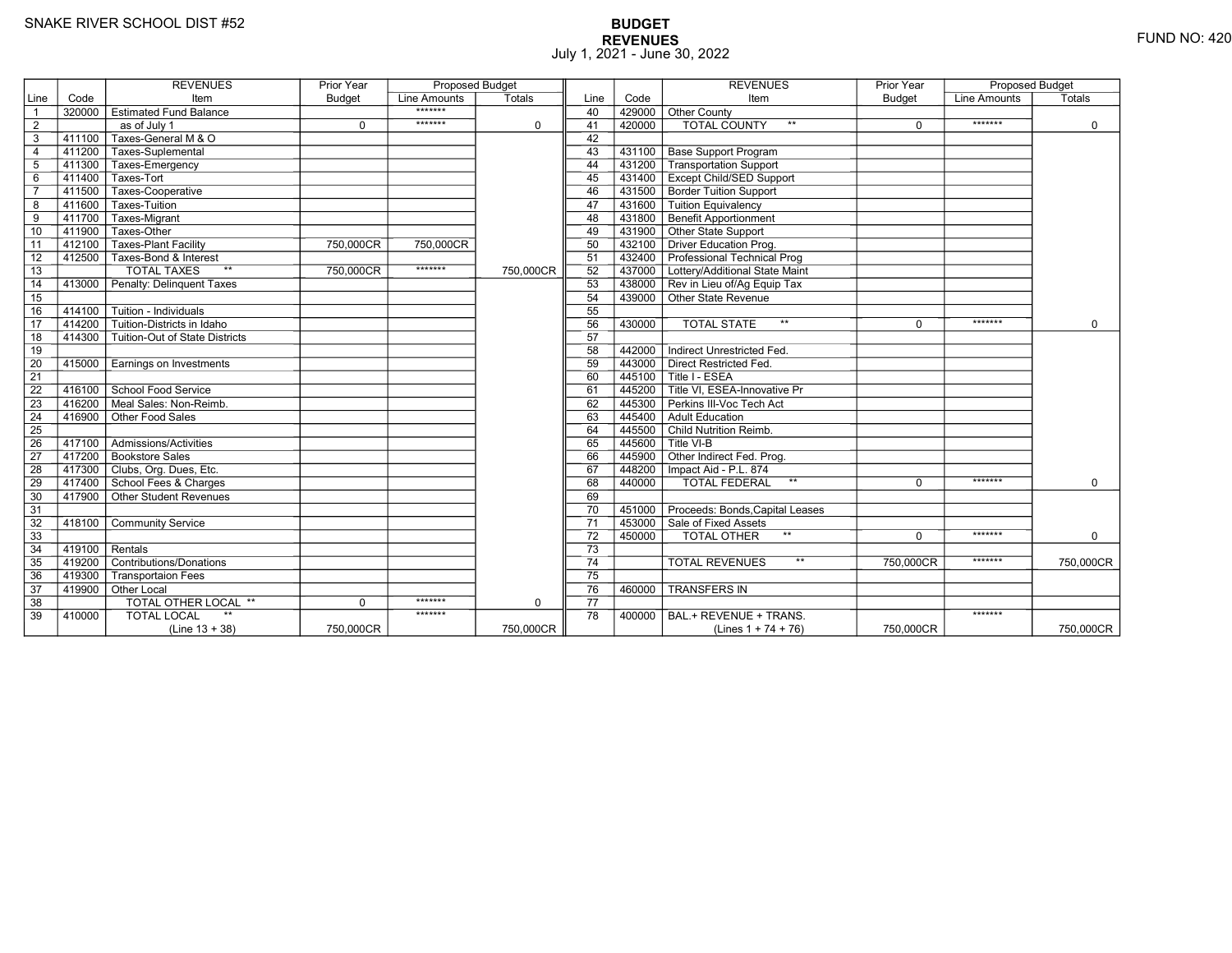|                 |      | <b>EXPENDITURES</b>             | Prior Year    | Proposed      | 100         | 200             | 300         | 400       | 500         | 600         | 700        | 800         |
|-----------------|------|---------------------------------|---------------|---------------|-------------|-----------------|-------------|-----------|-------------|-------------|------------|-------------|
|                 |      |                                 |               |               |             |                 | Purchased   | Supplies  | Capital     | Debt        | Insurance- |             |
| Line            | Code | Functions/Programs              | <b>Budget</b> | <b>Budget</b> | Salaries    | <b>Benefits</b> | Services    | Materials | Objects     | Retirement  | Judgment   | Transfers   |
|                 | 512  | Elemetary School Prog.          | 17,806        | 17,691        |             |                 |             | 17,691    |             |             |            |             |
| $\overline{2}$  | 515  | Secondary School Prog.          | 27,194        | 27,309        |             |                 |             | 27,309    |             |             |            |             |
| 3               | 517  | Alternative School Prog.        |               |               |             |                 |             |           |             |             |            |             |
| $\overline{4}$  | 519  | Vocational-Technical Prog.      |               |               |             |                 |             |           |             |             |            |             |
| 5               | 521  | <b>Exceptional Child Prog.</b>  |               |               |             |                 |             |           |             |             |            |             |
| 6               | 522  | Preschool Exceptional Prog.     |               |               |             |                 |             |           |             |             |            |             |
| $\overline{7}$  | 524  | Gifted & Talented Prog.         |               |               |             |                 |             |           |             |             |            |             |
| 8               | 531  | Interscholastic Prog.           |               |               |             |                 |             |           |             |             |            |             |
| 9               | 532  | School Activity Prog.           | 20,000        | 20,000        |             |                 |             | 20,000    |             |             |            |             |
| 10              | 541  | Summer School Prog.             |               |               |             |                 |             |           |             |             |            |             |
| 11              | 542  | Adult School Prog.              |               |               |             |                 |             |           |             |             |            |             |
| 12              | 546  | Detention Center Prog.          |               |               |             |                 |             |           |             |             |            |             |
| 13              |      |                                 |               |               |             |                 |             |           |             |             |            |             |
| 14              | 500  | <b>TOTAL INSTRUCTION **</b>     | 65,000        | 65,000        | $\mathbf 0$ | $\mathbf 0$     | $\mathbf 0$ | 65,000    | $\mathbf 0$ | $\mathbf 0$ | $\Omega$   | $\mathbf 0$ |
| 15              |      |                                 |               |               |             |                 |             |           |             |             |            |             |
| 16              | 611  | Attend-Guidance-Health Prog     |               |               |             |                 |             |           |             |             |            |             |
| 17              | 616  | Special Services Prog.          |               |               |             |                 |             |           |             |             |            |             |
| 18              |      |                                 |               |               |             |                 |             |           |             |             |            |             |
| 19              | 621  | Instruction Improvement Prog    |               |               |             |                 |             |           |             |             |            |             |
| $\overline{20}$ | 622  | <b>Educational Media Prog.</b>  |               |               |             |                 |             |           |             |             |            |             |
| 21              | 623  | Instruction-Related Tech Prog   | 25,000        | 25,000        |             |                 |             | 25,000    |             |             |            |             |
| $\overline{22}$ | 631  | Board of Education Prog.        |               |               |             |                 |             |           |             |             |            |             |
| 23              | 632  | District Admin Prog.            |               |               |             |                 |             |           |             |             |            |             |
| $\overline{24}$ |      |                                 |               |               |             |                 |             |           |             |             |            |             |
| $\overline{25}$ | 641  | School Administration Prog.     |               |               |             |                 |             |           |             |             |            |             |
| 26              |      |                                 |               |               |             |                 |             |           |             |             |            |             |
| $\overline{27}$ | 651  | <b>Business Operation Prog.</b> |               |               |             |                 |             |           |             |             |            |             |
| 28              | 655  | Central Service Prog.           |               |               |             |                 |             |           |             |             |            |             |
| 29              | 656  | Admin Tech Services Prog.       |               |               |             |                 |             |           |             |             |            |             |
| 30              | 661  | Bldg-Care Prog. (Custodial)     |               |               |             |                 |             |           |             |             |            |             |
| $\overline{31}$ | 663  | Maint-Non Student Occupied      |               |               |             |                 |             |           |             |             |            |             |
| 32              | 664  | Maint-Student Occupied Bldgs    | 511,500       | 511.500       |             |                 | 201.500     | 110.000   | 200,000     |             |            |             |
| 33              | 665  | Maintenance - Grounds           | 148,500       | 148,500       |             |                 | 143,500     | 5,000     |             |             |            |             |
| $\overline{34}$ | 667  | Security Program                |               |               |             |                 |             |           |             |             |            |             |
| 35              |      |                                 |               |               |             |                 |             |           |             |             |            |             |
| 36              | 681  | Pupil-To School Trans. Prog.    |               |               |             |                 |             |           |             |             |            |             |
| 37              | 682  | Pupil-Activity Trans. Prog.     |               |               |             |                 |             |           |             |             |            |             |
| $\overline{38}$ | 683  | General Transportation Prog.    |               |               |             |                 |             |           |             |             |            |             |
|                 |      |                                 |               |               |             |                 |             |           |             |             |            |             |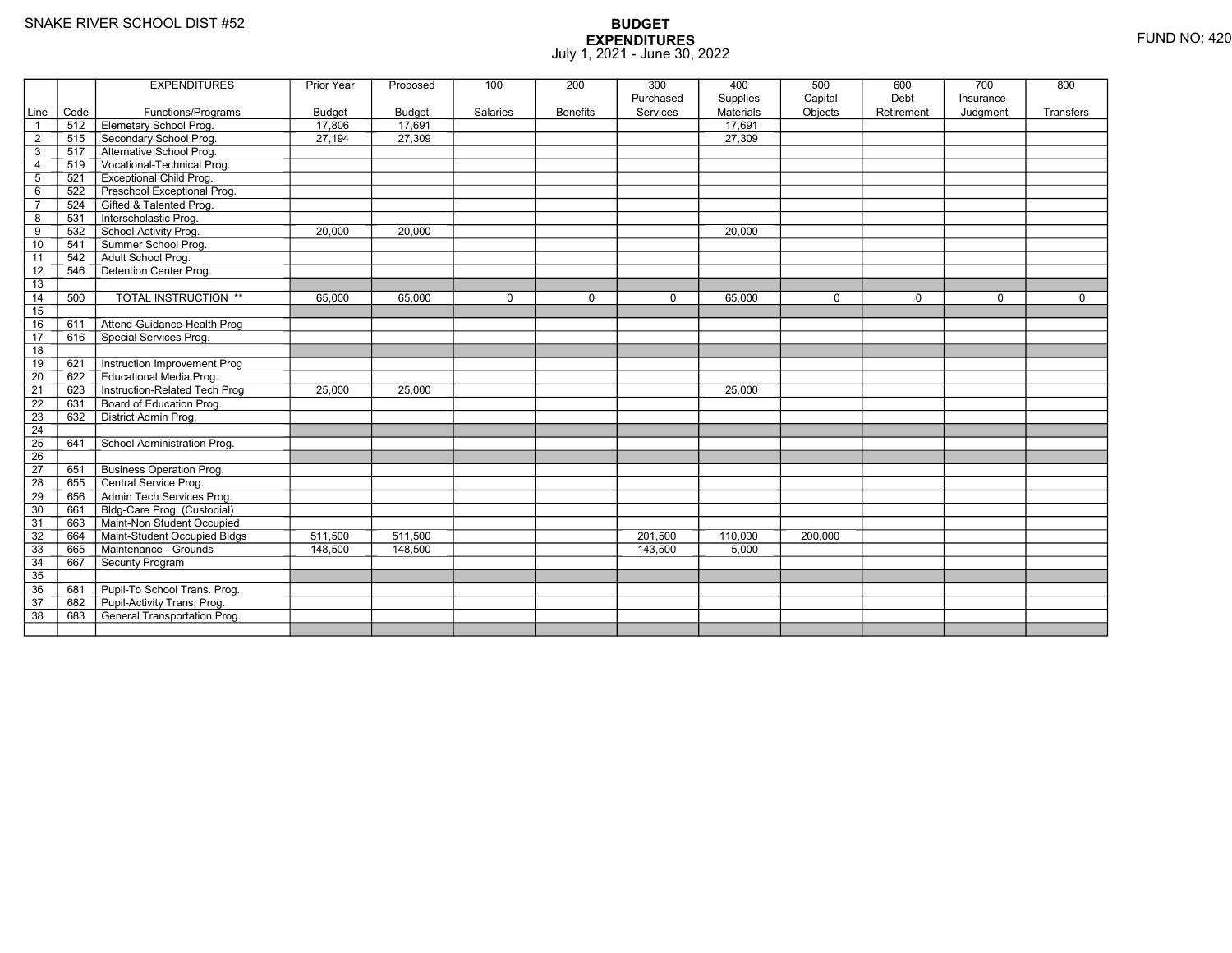67 68

69

70

71 72

73

74

8 Beginning Fund Balance

3 **Unappropriated Balance** 

Revenues + Transfers In 750,000CR

0 | TOTAL REVENUE (68 + 69) | 750,000CR

2 | Total Appropriation | 750,000 | 750,000

TOTAL APPROPRIATION (72+73) 750,000 750,000

## **BUDGET EXPENDITURES**July 1, 2021 - June 30, 2022

|      |      | <b>EXPENDITURES</b>                       | Prior Year  | Proposed      | 100                   | 200             | 300         | 400         | 500         | 600         | 700         | 800         |  |  |
|------|------|-------------------------------------------|-------------|---------------|-----------------------|-----------------|-------------|-------------|-------------|-------------|-------------|-------------|--|--|
|      |      |                                           |             |               |                       |                 | Purchased   | Supplies    | Capital     | Debt        | Insurance-  |             |  |  |
| Line | Code | Functions/Programs                        | Budget      | <b>Budget</b> | Salaries              | <b>Benefits</b> | Services    | Materials   | Objects     | Retirement  | Judgment    | Transfers   |  |  |
| 39   | 691  | Other Support Services Prog.              |             |               |                       |                 |             |             |             |             |             |             |  |  |
| 40   |      |                                           |             |               |                       |                 |             |             |             |             |             |             |  |  |
| 41   | 600  | TOTAL SUPPORT SERV.**                     | 685,000     | 685,000       | $\Omega$              | $\Omega$        | 345,000     | 140,000     | 200,000     | $\Omega$    | $\mathbf 0$ | $\Omega$    |  |  |
| 42   |      |                                           |             |               |                       |                 |             |             |             |             |             |             |  |  |
| 43   | 710  | <b>Child Nutrition Program</b>            |             |               |                       |                 |             |             |             |             |             |             |  |  |
| 44   | 720  | Community Services Program                |             |               |                       |                 |             |             |             |             |             |             |  |  |
| 45   | 730  | <b>Enterprise Operations</b>              |             |               |                       |                 |             |             |             |             |             |             |  |  |
| 46   | 740  | Student Activity Program                  |             |               |                       |                 |             |             |             |             |             |             |  |  |
| 47   | 700  | TOTAL NON-INSTRUCTION**                   | $\Omega$    | $\Omega$      | $\Omega$              | $\Omega$        | $\Omega$    | $\mathbf 0$ | $\Omega$    | $\Omega$    | $\mathbf 0$ | $\Omega$    |  |  |
| 48   |      |                                           |             |               |                       |                 |             |             |             |             |             |             |  |  |
| 49   | 810  | Capital Assets-Student Occ                |             |               |                       |                 |             |             |             |             |             |             |  |  |
| 50   | 811  | Capital Assets-Non Student Occ            |             |               |                       |                 |             |             |             |             |             |             |  |  |
| 51   | 800  | TOTAL CAPITAL ASSETS PROG**               | $\mathbf 0$ | $\Omega$      | $\Omega$              | $\Omega$        | $\Omega$    | $\mathbf 0$ | $\Omega$    | $\mathbf 0$ | $\mathbf 0$ | $\mathbf 0$ |  |  |
| 52   |      |                                           |             |               |                       |                 |             |             |             |             |             |             |  |  |
| 53   | 911  | Debt Services Prog.-Princ.                |             |               |                       |                 |             |             |             |             |             |             |  |  |
| 54   | 912  | Debt Services Prog.-Int.                  |             |               |                       |                 |             |             |             |             |             |             |  |  |
| 55   | 913  | Debt Serv Prog-Refnded Debt               |             |               |                       |                 |             |             |             |             |             |             |  |  |
| 56   | 920  | Transfers Out                             |             |               |                       |                 |             |             |             |             |             |             |  |  |
| 57   |      |                                           |             |               |                       |                 |             |             |             |             |             |             |  |  |
| 58   | 900  | <b>TOTAL OTHER SERVICES **</b>            | $\mathbf 0$ | $\mathbf 0$   | $\Omega$              | 0               | $\mathbf 0$ | $\mathbf 0$ | $\mathbf 0$ | $\mathbf 0$ | $\mathbf 0$ | $\mathbf 0$ |  |  |
| 59   |      |                                           |             |               |                       |                 |             |             |             |             |             |             |  |  |
| 60   |      | <b>TOTAL EXPENDITURES</b><br>$\star\star$ |             |               |                       |                 |             |             |             |             |             |             |  |  |
|      |      | (Lines 14+41+47+51+58)**                  | 750,000     | 750.000       | $\mathbf 0$           | 0               | 345,000     | 205,000     | 200,000     | $\mathbf 0$ | $\mathbf 0$ | $\mathbf 0$ |  |  |
| 61   |      |                                           |             |               |                       |                 |             |             |             |             |             |             |  |  |
| 62   | 950  | Contingency Reserve                       |             |               |                       |                 |             |             |             |             |             |             |  |  |
|      |      | (5% of Line 60)                           |             |               |                       |                 |             |             |             |             |             |             |  |  |
| 63   |      |                                           |             |               |                       |                 |             |             |             |             |             |             |  |  |
| 64   |      | TOTAL APPROPRIATION                       |             |               |                       |                 |             |             |             |             |             |             |  |  |
|      |      | $(Line 60 + Line 62)$                     | 750,000     | 750,000       |                       |                 |             |             |             |             |             |             |  |  |
| 65   |      |                                           |             |               |                       |                 |             |             |             |             |             |             |  |  |
|      |      |                                           |             |               |                       |                 |             |             |             |             |             |             |  |  |
| 66   |      | <b>BUDGET SUMMARY</b>                     |             |               | <b>BUDGET SUMMARY</b> |                 |             |             |             |             |             |             |  |  |
|      |      |                                           |             |               |                       |                 |             |             |             |             |             |             |  |  |

The total on line 70 must equal the total on line 74

R\_| 750,000CR<br>DT 750,000CR

R 750,000CR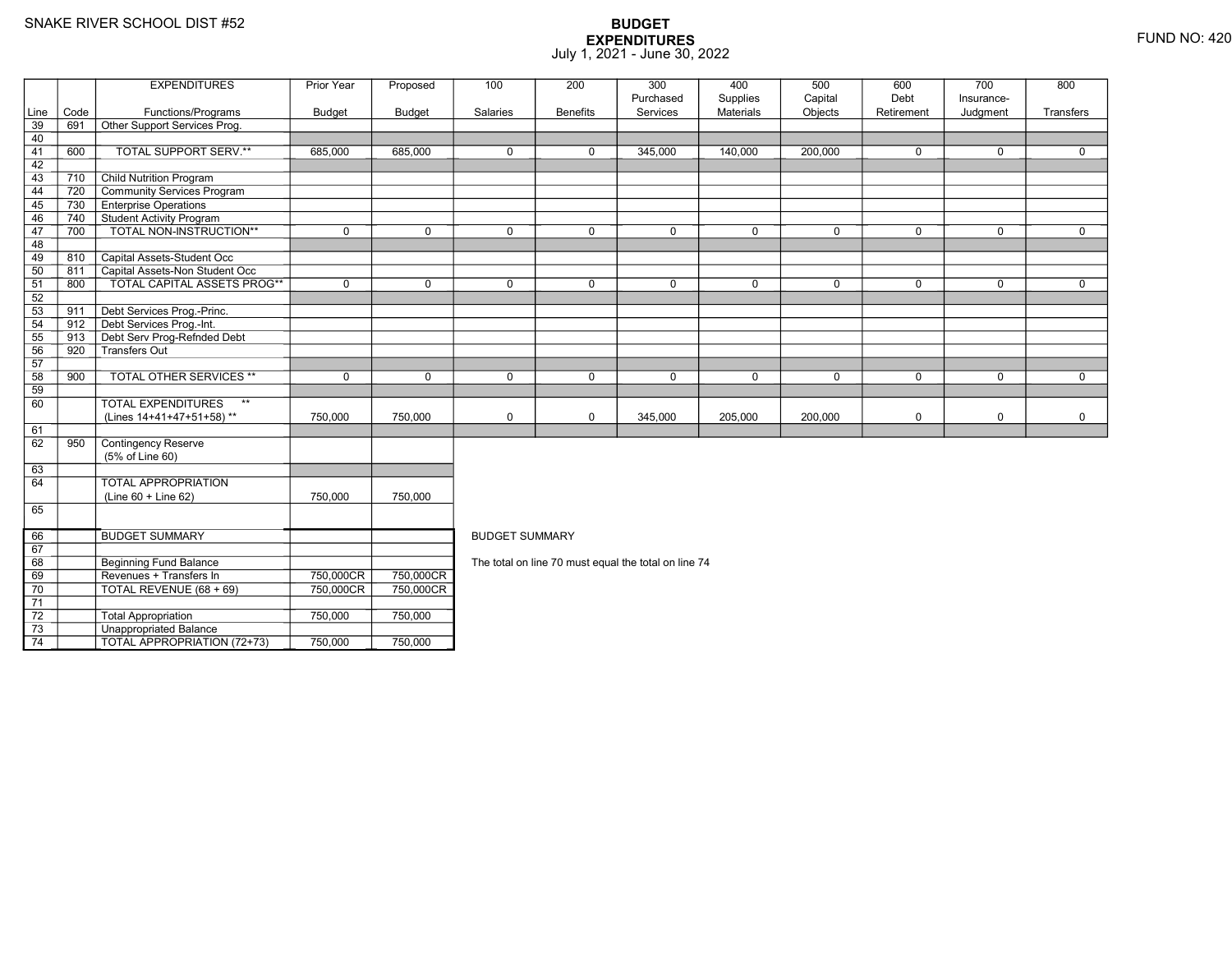# **BUDGET REVENUES** FUND NO: 424 July 1, 2021 - June 30, 2022

|                 |        | <b>REVENUES</b>                           | <b>Prior Year</b> | <b>Proposed Budget</b> |             |                 |        | <b>REVENUES</b>                                                      | <b>Prior Year</b> | <b>Proposed Budget</b> |             |
|-----------------|--------|-------------------------------------------|-------------------|------------------------|-------------|-----------------|--------|----------------------------------------------------------------------|-------------------|------------------------|-------------|
| Line            | Code   | Item                                      | <b>Budget</b>     | Line Amounts           | Totals      | Line            | Code   | Item                                                                 | <b>Budget</b>     | Line Amounts           | Totals      |
| $\overline{1}$  | 320000 | <b>Estimated Fund Balance</b>             |                   | *******                |             | 40              | 429000 | Other County                                                         |                   |                        |             |
| $\overline{2}$  |        | $\overline{as}$ of July 1                 | $\mathbf 0$       | *******                | $\mathbf 0$ | 41              | 420000 | <b>TOTAL COUNTY</b><br>$**$                                          | $\mathbf 0$       | *******                | $\mathbf 0$ |
| 3               | 411100 | Taxes-General M & O                       |                   |                        |             | 42              |        |                                                                      |                   |                        |             |
| $\overline{4}$  |        | 411200 Taxes-Suplemental                  |                   |                        |             | 43              | 431100 | <b>Base Support Program</b>                                          |                   |                        |             |
| $5\phantom{.0}$ | 411300 | Taxes-Emergency                           |                   |                        |             | 44              | 431200 | Transportation Support                                               |                   |                        |             |
| $\,6$           | 411400 | Taxes-Tort                                |                   |                        |             | 45              |        | 431400 Except Child/SED Support                                      |                   |                        |             |
| $\overline{7}$  | 411500 | Taxes-Cooperative                         |                   |                        |             | 46              |        | 431500 Border Tuition Support                                        |                   |                        |             |
| 8               | 411600 | Taxes-Tuition                             |                   |                        |             | 47              | 431600 | Tuition Equivalency                                                  |                   |                        |             |
| $\overline{9}$  | 411700 | Taxes-Migrant                             |                   |                        |             | 48              | 431800 | <b>Benefit Apportionment</b>                                         |                   |                        |             |
| 10              | 411900 | Taxes-Other                               |                   |                        |             | 49              |        | 431900 Other State Support                                           |                   |                        |             |
| 11              | 412100 | <b>Taxes-Plant Facility</b>               |                   |                        |             | 50              |        | 432100 Driver Education Prog.                                        |                   |                        |             |
| 12              | 412500 | Taxes-Bond & Interest                     |                   |                        |             | 51              |        | 432400 Professional Technical Prog                                   |                   |                        |             |
| $\overline{13}$ |        | <b>TOTAL TAXES</b><br>$**$                | $\mathbf 0$       | *******                | $\mathbf 0$ | 52              |        | 437000 Lottery/Additional State Maint                                |                   |                        |             |
| 14              | 413000 | Penalty: Delinquent Taxes                 |                   |                        |             | 53              |        | 438000 Rev in Lieu of/Ag Equip Tax                                   |                   |                        |             |
| 15              |        |                                           |                   |                        |             | 54              |        | 439000 Other State Revenue                                           |                   |                        |             |
| 16              | 414100 | Tuition - Individuals                     |                   |                        |             | 55              |        |                                                                      |                   |                        |             |
| $\overline{17}$ | 414200 | Tuition-Districts in Idaho                |                   |                        |             | 56              | 430000 | $\star\star$<br><b>TOTAL STATE</b>                                   | $\Omega$          | *******                | $\Omega$    |
| 18              | 414300 | Tuition-Out of State Districts            |                   |                        |             | 57              |        |                                                                      |                   |                        |             |
| 19              |        |                                           |                   |                        |             | 58              | 442000 | Indirect Unrestricted Fed.                                           |                   |                        |             |
| 20              | 415000 | Earnings on Investments                   |                   |                        |             | 59              |        | 443000 Direct Restricted Fed.                                        |                   |                        |             |
| $\overline{21}$ |        |                                           |                   |                        |             | 60              |        | 445100 Title I - ESEA                                                |                   |                        |             |
| $\overline{22}$ |        | 416100 School Food Service                |                   |                        |             | 61              |        | $\overline{1}$ 445200 $\overline{\top}$ Title VI. ESEA-Innovative Pr |                   |                        |             |
| 23              | 416200 | Meal Sales: Non-Reimb.                    |                   |                        |             | 62              | 445300 | Perkins III-Voc Tech Act                                             |                   |                        |             |
| 24              | 416900 | Other Food Sales                          |                   |                        |             | 63              |        | 445400 Adult Education                                               |                   |                        |             |
| 25              |        |                                           |                   |                        |             | 64              |        | 445500 Child Nutrition Reimb.                                        |                   |                        |             |
| 26              | 417100 | $\overline{\Gamma}$ Admissions/Activities |                   |                        |             | 65              |        | $7445600$ T Title VI-B                                               |                   |                        |             |
| $\overline{27}$ |        | 417200 Bookstore Sales                    |                   |                        |             | 66              |        | 445900 Other Indirect Fed. Prog.                                     |                   |                        |             |
| 28              |        | 417300 Clubs, Org. Dues, Etc.             |                   |                        |             | 67              |        | 448200   Impact Aid - P.L. 874                                       |                   |                        |             |
| 29              |        | 417400 School Fees & Charges              |                   |                        |             | 68              | 440000 | $\star\star$<br><b>TOTAL FEDERAL</b>                                 | $\Omega$          | *******                | $\Omega$    |
| 30              |        | 417900 Other Student Revenues             |                   |                        |             | 69              |        |                                                                      |                   |                        |             |
| 31              |        |                                           |                   |                        |             | 70              |        | 451000 Proceeds: Bonds, Capital Leases                               |                   |                        |             |
| 32              | 418100 | <b>Community Service</b>                  |                   |                        |             | $\overline{71}$ |        | 453000 Sale of Fixed Assets                                          |                   |                        |             |
| 33              |        |                                           |                   |                        |             | 72              | 450000 | $\star\star$<br>TOTAL OTHER                                          | $\Omega$          | *******                | $\mathbf 0$ |
| 34              | 419100 | Rentals                                   |                   |                        |             | 73              |        |                                                                      |                   |                        |             |
| 35              | 419200 | Contributions/Donations                   |                   |                        |             | 74              |        | $**$<br><b>TOTAL REVENUES</b>                                        | $\Omega$          | *******                | $\mathbf 0$ |
| 36              | 419300 | <b>Transportaion Fees</b>                 |                   |                        |             | $\overline{75}$ |        |                                                                      |                   |                        |             |
| 37              |        | 419900 Other Local                        |                   |                        |             | 76              | 460000 | <b>TRANSFERS IN</b>                                                  | 96,627CR          | 95,988CR               |             |
| 38              |        | <b>TOTAL OTHER LOCAL **</b>               | $\mathbf 0$       | *******                | $\mathbf 0$ | 77              |        |                                                                      |                   |                        |             |
| 39              | 410000 | <b>TOTAL LOCAL</b>                        |                   | *******                |             | 78              | 400000 | BAL.+ REVENUE + TRANS.                                               |                   | *******                |             |
|                 |        | $(Line 13 + 38)$                          | $\mathbf 0$       |                        | $\mathbf 0$ |                 |        | (Lines $1 + 74 + 76$ )                                               | 96,627CR          |                        | 95,988CR    |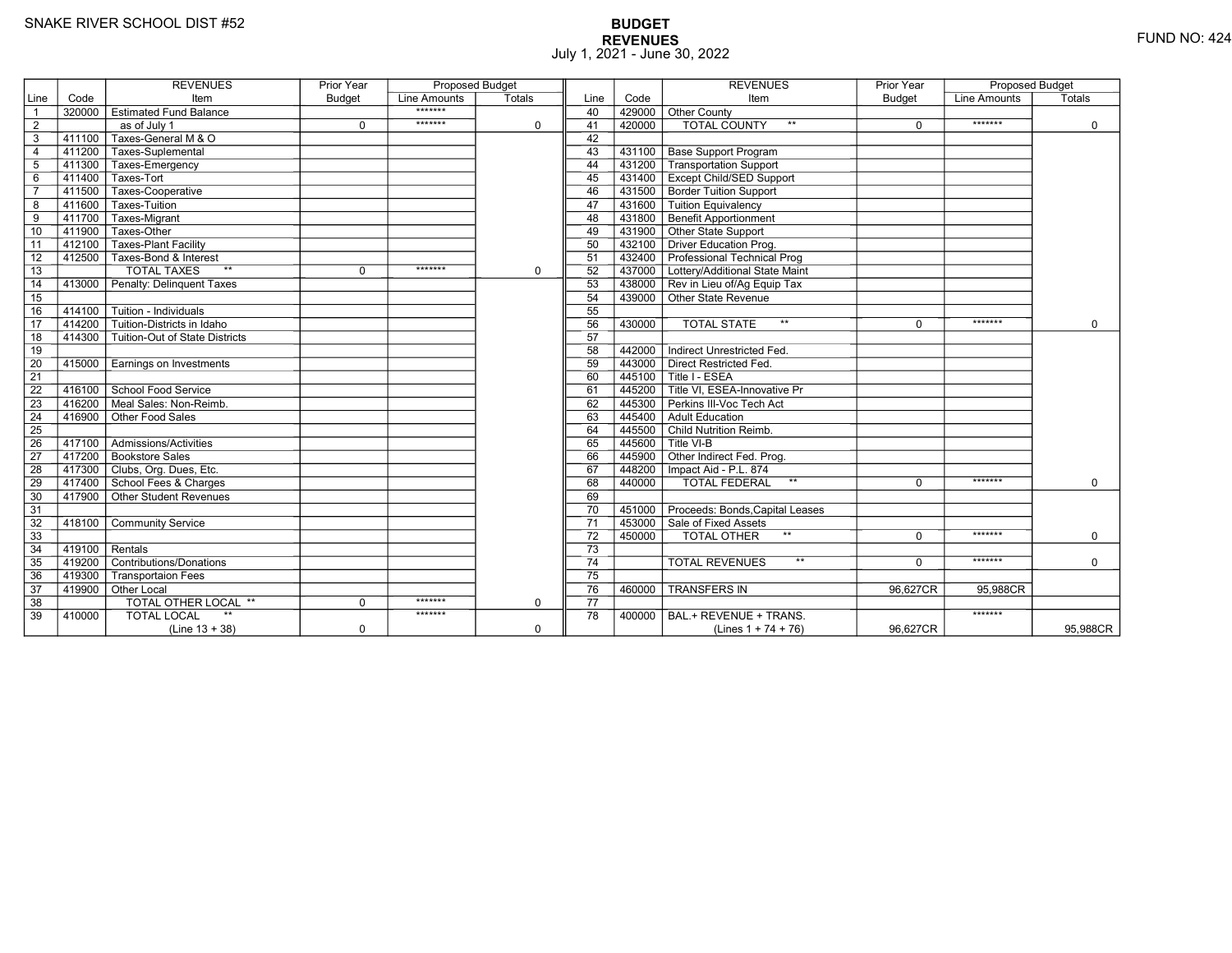|                 |      | <b>EXPENDITURES</b>                 | <b>Prior Year</b> | Proposed      | 100             | 200             | 300<br>Purchased | 400<br>Supplies  | 500<br>Capital | 600<br>Debt | 700<br>Insurance- | 800         |
|-----------------|------|-------------------------------------|-------------------|---------------|-----------------|-----------------|------------------|------------------|----------------|-------------|-------------------|-------------|
| Line            | Code | Functions/Programs                  | <b>Budget</b>     | <b>Budget</b> | <b>Salaries</b> | <b>Benefits</b> | Services         | <b>Materials</b> | Objects        | Retirement  | Judgment          | Transfers   |
| $\overline{1}$  | 512  | Elemetary School Prog.              |                   |               |                 |                 |                  |                  |                |             |                   |             |
| $\overline{2}$  | 515  | Secondary School Prog.              |                   |               |                 |                 |                  |                  |                |             |                   |             |
| $\mathsf 3$     | 517  | Alternative School Prog.            |                   |               |                 |                 |                  |                  |                |             |                   |             |
| $\overline{4}$  | 519  | Vocational-Technical Prog.          |                   |               |                 |                 |                  |                  |                |             |                   |             |
| $\overline{5}$  | 521  | <b>Exceptional Child Prog.</b>      |                   |               |                 |                 |                  |                  |                |             |                   |             |
| 6               | 522  | Preschool Exceptional Prog.         |                   |               |                 |                 |                  |                  |                |             |                   |             |
| $\overline{7}$  | 524  | Gifted & Talented Prog.             |                   |               |                 |                 |                  |                  |                |             |                   |             |
| 8               | 531  | Interscholastic Prog.               |                   |               |                 |                 |                  |                  |                |             |                   |             |
| 9               | 532  | School Activity Prog.               |                   |               |                 |                 |                  |                  |                |             |                   |             |
| 10              | 541  | Summer School Prog.                 |                   |               |                 |                 |                  |                  |                |             |                   |             |
| 11              | 542  | Adult School Prog.                  |                   |               |                 |                 |                  |                  |                |             |                   |             |
| $\overline{12}$ | 546  | Detention Center Prog.              |                   |               |                 |                 |                  |                  |                |             |                   |             |
| 13              |      |                                     |                   |               |                 |                 |                  |                  |                |             |                   |             |
| 14              | 500  | <b>TOTAL INSTRUCTION **</b>         | $\mathbf 0$       | $\Omega$      | $\mathbf 0$     | 0               | $\mathbf 0$      | $\mathbf 0$      | $\mathbf 0$    | $\mathbf 0$ | $\Omega$          | $\mathbf 0$ |
| 15              |      |                                     |                   |               |                 |                 |                  |                  |                |             |                   |             |
| 16              | 611  | Attend-Guidance-Health Prog         |                   |               |                 |                 |                  |                  |                |             |                   |             |
| $\overline{17}$ | 616  | Special Services Prog.              |                   |               |                 |                 |                  |                  |                |             |                   |             |
| 18              |      |                                     |                   |               |                 |                 |                  |                  |                |             |                   |             |
| 19              | 621  | Instruction Improvement Prog        |                   |               |                 |                 |                  |                  |                |             |                   |             |
| $\overline{20}$ | 622  | <b>Educational Media Prog.</b>      |                   |               |                 |                 |                  |                  |                |             |                   |             |
| 21              | 623  | Instruction-Related Tech Prog       |                   |               |                 |                 |                  |                  |                |             |                   |             |
| $\overline{22}$ | 631  | Board of Education Prog.            |                   |               |                 |                 |                  |                  |                |             |                   |             |
| 23              | 632  | District Admin Prog.                |                   |               |                 |                 |                  |                  |                |             |                   |             |
| 24              |      |                                     |                   |               |                 |                 |                  |                  |                |             |                   |             |
| 25              | 641  | School Administration Prog.         |                   |               |                 |                 |                  |                  |                |             |                   |             |
| 26              |      |                                     |                   |               |                 |                 |                  |                  |                |             |                   |             |
| $\overline{27}$ | 651  | <b>Business Operation Prog.</b>     |                   |               |                 |                 |                  |                  |                |             |                   |             |
| $\overline{28}$ | 655  | Central Service Prog.               |                   |               |                 |                 |                  |                  |                |             |                   |             |
| 29              | 656  | Admin Tech Services Prog.           |                   |               |                 |                 |                  |                  |                |             |                   |             |
| 30              | 661  | Bldg-Care Prog. (Custodial)         |                   |               |                 |                 |                  |                  |                |             |                   |             |
| 31              | 663  | Maint-Non Student Occupied          |                   |               |                 |                 |                  |                  |                |             |                   |             |
| 32              | 664  | Maint-Student Occupied Bldgs        |                   |               |                 |                 |                  |                  |                |             |                   |             |
| 33              | 665  | Maintenance - Grounds               |                   |               |                 |                 |                  |                  |                |             |                   |             |
| 34              | 667  | Security Program                    |                   |               |                 |                 |                  |                  |                |             |                   |             |
| $\overline{35}$ |      |                                     |                   |               |                 |                 |                  |                  |                |             |                   |             |
| 36              | 681  | Pupil-To School Trans. Prog.        |                   |               |                 |                 |                  |                  |                |             |                   |             |
| 37              | 682  | Pupil-Activity Trans. Prog.         |                   |               |                 |                 |                  |                  |                |             |                   |             |
| $\overline{38}$ | 683  | <b>General Transportation Prog.</b> |                   |               |                 |                 |                  |                  |                |             |                   |             |
|                 |      |                                     |                   |               |                 |                 |                  |                  |                |             |                   |             |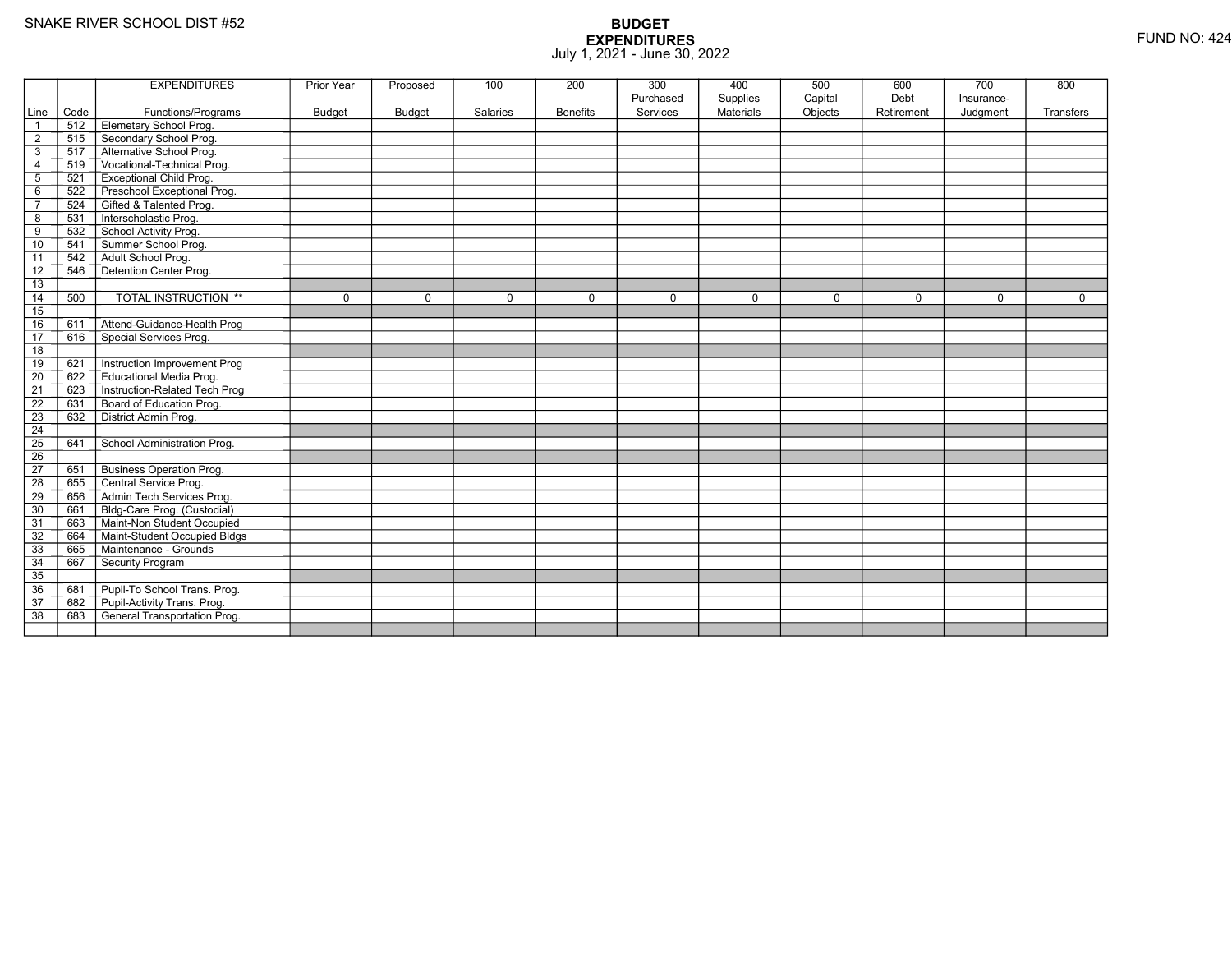67 68

69

70

71 72

73

74

Beginning Fund Balance

Unappropriated Balance

Revenues + Transfers In 96,627CR

TOTAL REVENUE (68 + 69) 96,627CR

Total Appropriation 196,627 96,627 95,988

TOTAL APPROPRIATION (72+73) 96,627 95,988

## **BUDGET EXPENDITURES**July 1, 2021 - June 30, 2022

|      |      | <b>EXPENDITURES</b>                       | Prior Year    | Proposed      | 100                   | 200             | 300         | 400              | 500         | 600         | 700          | 800          |  |
|------|------|-------------------------------------------|---------------|---------------|-----------------------|-----------------|-------------|------------------|-------------|-------------|--------------|--------------|--|
|      |      |                                           |               |               |                       |                 | Purchased   | Supplies         | Capital     | Debt        | Insurance-   |              |  |
| Line | Code | Functions/Programs                        | <b>Budget</b> | <b>Budget</b> | Salaries              | <b>Benefits</b> | Services    | <b>Materials</b> | Objects     | Retirement  | Judgment     | Transfers    |  |
| 39   | 691  | Other Support Services Prog.              |               |               |                       |                 |             |                  |             |             |              |              |  |
| 40   |      |                                           |               |               |                       |                 |             |                  |             |             |              |              |  |
| 41   | 600  | TOTAL SUPPORT SERV.**                     | $\mathbf 0$   | $\Omega$      | $\mathbf 0$           | $\mathbf 0$     | $\mathbf 0$ | $\mathbf 0$      | $\mathbf 0$ | $\mathbf 0$ | $\mathbf 0$  | $\mathbf{0}$ |  |
| 42   |      |                                           |               |               |                       |                 |             |                  |             |             |              |              |  |
| 43   | 710  | <b>Child Nutrition Program</b>            |               |               |                       |                 |             |                  |             |             |              |              |  |
| 44   | 720  | Community Services Program                |               |               |                       |                 |             |                  |             |             |              |              |  |
| 45   | 730  | <b>Enterprise Operations</b>              |               |               |                       |                 |             |                  |             |             |              |              |  |
| 46   | 740  | <b>Student Activity Program</b>           |               |               |                       |                 |             |                  |             |             |              |              |  |
| 47   | 700  | TOTAL NON-INSTRUCTION**                   | $\mathbf 0$   | $\Omega$      | $\Omega$              | $\mathbf 0$     | $\Omega$    | $\mathbf 0$      | $\Omega$    | $\mathbf 0$ | $\Omega$     | $\mathbf{0}$ |  |
| 48   |      |                                           |               |               |                       |                 |             |                  |             |             |              |              |  |
| 49   | 810  | Capital Assets-Student Occ                |               |               |                       |                 |             |                  |             |             |              |              |  |
| 50   | 811  | Capital Assets-Non Student Occ            | 96,627        | 95,988        |                       |                 |             |                  | 95,988      |             |              |              |  |
| 51   | 800  | <b>TOTAL CAPITAL ASSETS PROG**</b>        | 96,627        | 95,988        | $\mathbf 0$           | $\Omega$        | $\mathbf 0$ | $\mathsf{O}$     | 95,988      | $\mathbf 0$ | $\mathbf 0$  | $\mathbf 0$  |  |
| 52   |      |                                           |               |               |                       |                 |             |                  |             |             |              |              |  |
| 53   | 911  | Debt Services Prog.-Princ.                |               |               |                       |                 |             |                  |             |             |              |              |  |
| 54   | 912  | Debt Services Prog.-Int.                  |               |               |                       |                 |             |                  |             |             |              |              |  |
| 55   | 913  | Debt Serv Prog-Refnded Debt               |               |               |                       |                 |             |                  |             |             |              |              |  |
| 56   | 920  | Transfers Out                             |               |               |                       |                 |             |                  |             |             |              |              |  |
| 57   |      |                                           |               |               |                       |                 |             |                  |             |             |              |              |  |
| 58   | 900  | <b>TOTAL OTHER SERVICES **</b>            | $\mathbf 0$   | $\Omega$      | $\Omega$              | $\Omega$        | $\mathbf 0$ | $\mathbf 0$      | $\Omega$    | $\Omega$    | $\mathbf{0}$ | $\Omega$     |  |
| 59   |      |                                           |               |               |                       |                 |             |                  |             |             |              |              |  |
| 60   |      | $\star\star$<br><b>TOTAL EXPENDITURES</b> |               |               |                       |                 |             |                  |             |             |              |              |  |
|      |      | (Lines 14+41+47+51+58)**                  | 96.627        | 95.988        | $\mathbf 0$           | 0               | 0           | $\mathbf 0$      | 95,988      | 0           | $\mathsf 0$  | $\mathbf 0$  |  |
| 61   |      |                                           |               |               |                       |                 |             |                  |             |             |              |              |  |
| 62   | 950  | <b>Contingency Reserve</b>                |               |               |                       |                 |             |                  |             |             |              |              |  |
|      |      | (5% of Line 60)                           |               |               |                       |                 |             |                  |             |             |              |              |  |
| 63   |      |                                           |               |               |                       |                 |             |                  |             |             |              |              |  |
| 64   |      | <b>TOTAL APPROPRIATION</b>                |               |               |                       |                 |             |                  |             |             |              |              |  |
|      |      | $(Line 60 + Line 62)$                     | 96,627        | 95,988        |                       |                 |             |                  |             |             |              |              |  |
| 65   |      |                                           |               |               |                       |                 |             |                  |             |             |              |              |  |
|      |      |                                           |               |               |                       |                 |             |                  |             |             |              |              |  |
| 66   |      | <b>BUDGET SUMMARY</b>                     |               |               | <b>BUDGET SUMMARY</b> |                 |             |                  |             |             |              |              |  |

The total on line 70 must equal the total on line 74

R\_| 95,988CR<br>nt= 05,988CR

R 95,988CR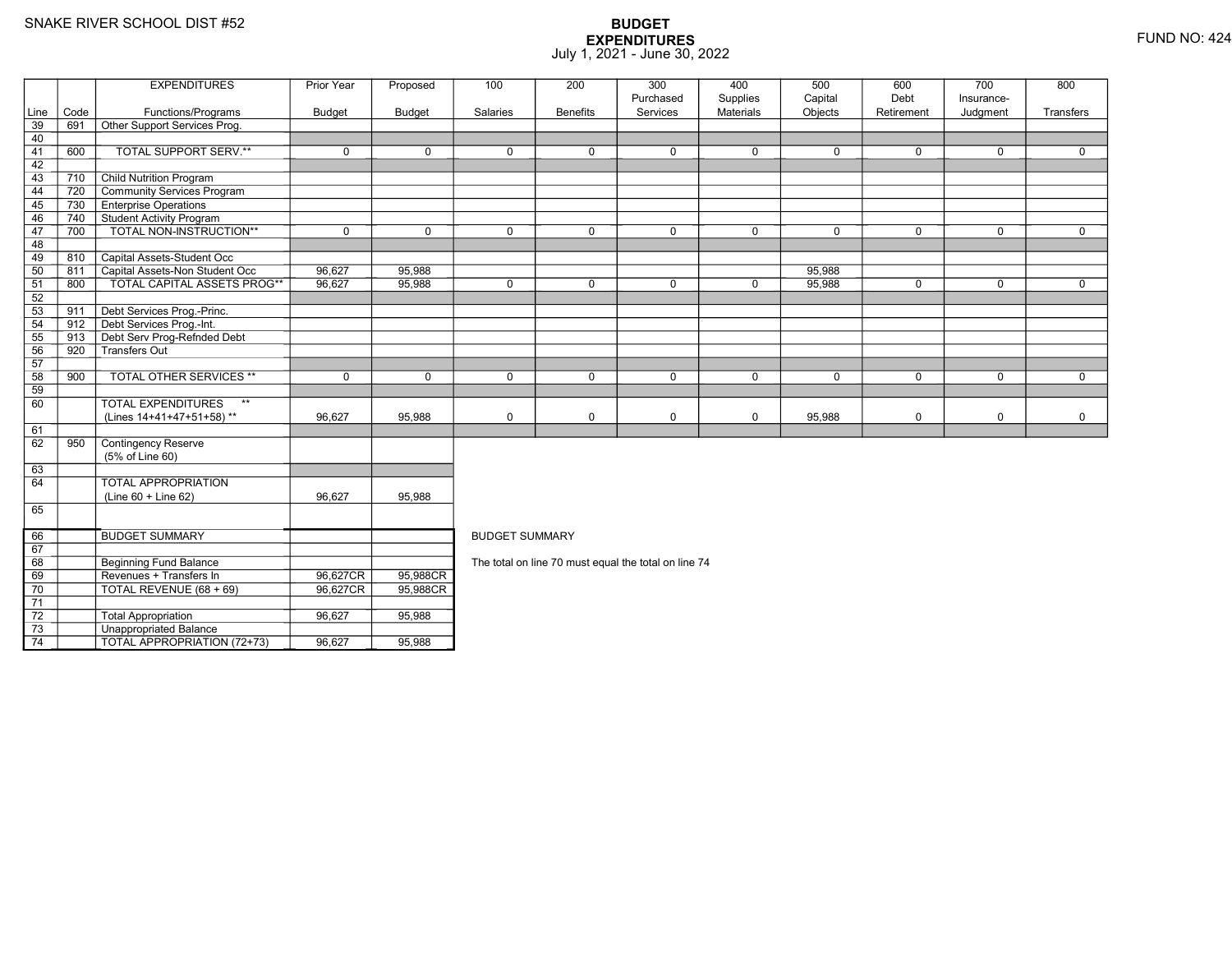# **BUDGET REVENUES** FUND NO: 425 July 1, 2021 - June 30, 2022

|                 |           | <b>REVENUES</b>                | <b>Prior Year</b> | <b>Proposed Budget</b> |             |                 |        | <b>REVENUES</b>                                  | Prior Year | <b>Proposed Budget</b> |             |
|-----------------|-----------|--------------------------------|-------------------|------------------------|-------------|-----------------|--------|--------------------------------------------------|------------|------------------------|-------------|
| Line            | Code      | Item                           | Budget            | Line Amounts           | Totals      | Line            | Code   | Item                                             | Budget     | <b>Line Amounts</b>    | Totals      |
| $\overline{1}$  | 320000    | <b>Estimated Fund Balance</b>  | 550,000CR         | 625,000CR              |             | 40              | 429000 | Other County                                     |            |                        |             |
| $\overline{2}$  |           | as of July 1                   | 550,000CR         | *******                | 625,000CR   | 41              | 420000 | <b>TOTAL COUNTY</b>                              | $\Omega$   | *******                | $\mathbf 0$ |
| 3               | $-411100$ | Taxes-General M & O            |                   |                        |             | 42              |        |                                                  |            |                        |             |
| $\overline{4}$  |           | 411200 Taxes-Suplemental       |                   |                        |             | 43              |        | 431100   Base Support Program                    |            |                        |             |
| 5               | 411300    | Taxes-Emergency                |                   |                        |             | 44              | 431200 | Transportation Support                           |            |                        |             |
| 6               | 411400    | Taxes-Tort                     |                   |                        |             | 45              |        | 431400   Except Child/SED Support                |            |                        |             |
| $\overline{7}$  | 411500    | Taxes-Cooperative              |                   |                        |             | 46              |        | 431500 Border Tuition Support                    |            |                        |             |
| 8               | 411600    | Taxes-Tuition                  |                   |                        |             | 47              |        | 431600 Tuition Equivalency                       |            |                        |             |
| 9               | 411700    | Taxes-Migrant                  |                   |                        |             | 48              |        | 431800 Benefit Apportionment                     |            |                        |             |
| 10              | 411900    | Taxes-Other                    |                   |                        |             | 49              |        | 431900 Other State Support                       |            |                        |             |
| 11              | 412100    | Taxes-Plant Facility           |                   |                        |             | 50              |        | 432100 Driver Education Prog.                    |            |                        |             |
| 12              |           | 412500 Taxes-Bond & Interest   |                   |                        |             | 51              |        | 432400 Professional Technical Prog               |            |                        |             |
| 13              |           | <b>TOTAL TAXES</b><br>$**$     | $\Omega$          | *******                | $\mathbf 0$ | 52              |        | 437000 Lottery/Additional State Maint            | 95,485CR   | 209,878CR              |             |
| 14              | 413000    | Penalty: Delinguent Taxes      |                   |                        |             | 53              |        | 438000 Rev in Lieu of/Ag Equip Tax               |            |                        |             |
| 15              |           |                                |                   |                        |             | 54              |        | 439000 Other State Revenue                       |            |                        |             |
| 16              | 414100    | Tuition - Individuals          |                   |                        |             | 55              |        |                                                  |            |                        |             |
| 17              | 414200    | Tuition-Districts in Idaho     |                   |                        |             | 56              | 430000 | <b>TOTAL STATE</b><br>$***$                      | 95.485CR   | *******                | 209.878CR   |
| 18              | 414300    | Tuition-Out of State Districts |                   |                        |             | 57              |        |                                                  |            |                        |             |
| 19              |           |                                |                   |                        |             | 58              | 442000 | Indirect Unrestricted Fed.                       |            |                        |             |
| $\overline{20}$ | 415000    | Earnings on Investments        |                   |                        |             | 59              |        | 443000 Direct Restricted Fed.                    |            |                        |             |
| $\overline{21}$ |           |                                |                   |                        |             | 60              |        | 445100 Title I - ESEA                            |            |                        |             |
| 22              | 416100    | School Food Service            |                   |                        |             | 61              |        | 445200 <sup>T</sup> Title VI. ESEA-Innovative Pr |            |                        |             |
| 23              | 416200    | Meal Sales: Non-Reimb.         |                   |                        |             | 62              |        | 445300 Perkins III-Voc Tech Act                  |            |                        |             |
| 24              | 416900    | Other Food Sales               |                   |                        |             | 63              |        | 445400 Adult Education                           |            |                        |             |
| $\overline{25}$ |           |                                |                   |                        |             | 64              |        | 445500 Child Nutrition Reimb.                    |            |                        |             |
| 26              | 417100    | Admissions/Activities          |                   |                        |             | 65              |        | $7445600$ Title VI-B                             |            |                        |             |
| 27              |           | 417200 Bookstore Sales         |                   |                        |             | 66              |        | 445900 Other Indirect Fed. Prog.                 |            |                        |             |
| 28              |           | 417300 Clubs, Org. Dues, Etc.  |                   |                        |             | 67              |        | 448200   Impact Aid - P.L. 874                   |            |                        |             |
| 29              |           | 417400 School Fees & Charges   |                   |                        |             | 68              | 440000 | TOTAL FEDERAL<br>$\star\star$                    | 0          | *******                | $\mathbf 0$ |
| 30              |           | 417900 Other Student Revenues  |                   |                        |             | 69              |        |                                                  |            |                        |             |
| 31              |           |                                |                   |                        |             | 70              |        | 451000 Proceeds: Bonds, Capital Leases           |            |                        |             |
| 32              | 418100    | <b>Community Service</b>       |                   |                        |             | 71              |        | 453000 Sale of Fixed Assets                      |            |                        |             |
| 33              |           |                                |                   |                        |             | 72              | 450000 | TOTAL OTHER                                      | $\Omega$   | *******                | $\Omega$    |
| 34              | 419100    | Rentals                        |                   |                        |             | $\overline{73}$ |        |                                                  |            |                        |             |
| 35              | 419200    | Contributions/Donations        |                   |                        |             | $\overline{74}$ |        | $**$<br><b>TOTAL REVENUES</b>                    | 95.485CR   | *******                | 209.878CR   |
| 36              | 419300    | <b>Transportaion Fees</b>      |                   |                        |             | 75              |        |                                                  |            |                        |             |
| 37              | 419900    | Other Local                    |                   |                        |             | 76              | 460000 | <b>TRANSFERS IN</b>                              |            |                        |             |
| 38              |           | TOTAL OTHER LOCAL **           | $\mathbf 0$       | *******                | $\mathbf 0$ | 77              |        |                                                  |            |                        |             |
| 39              | 410000    | <b>TOTAL LOCAL</b>             |                   | *******                |             | 78              | 400000 | BAL.+ REVENUE + TRANS.                           |            | *******                |             |
|                 |           | $(Line 13 + 38)$               | $\mathbf 0$       |                        | $\mathbf 0$ |                 |        | (Lines $1 + 74 + 76$ )                           | 645.485CR  |                        | 834,878CR   |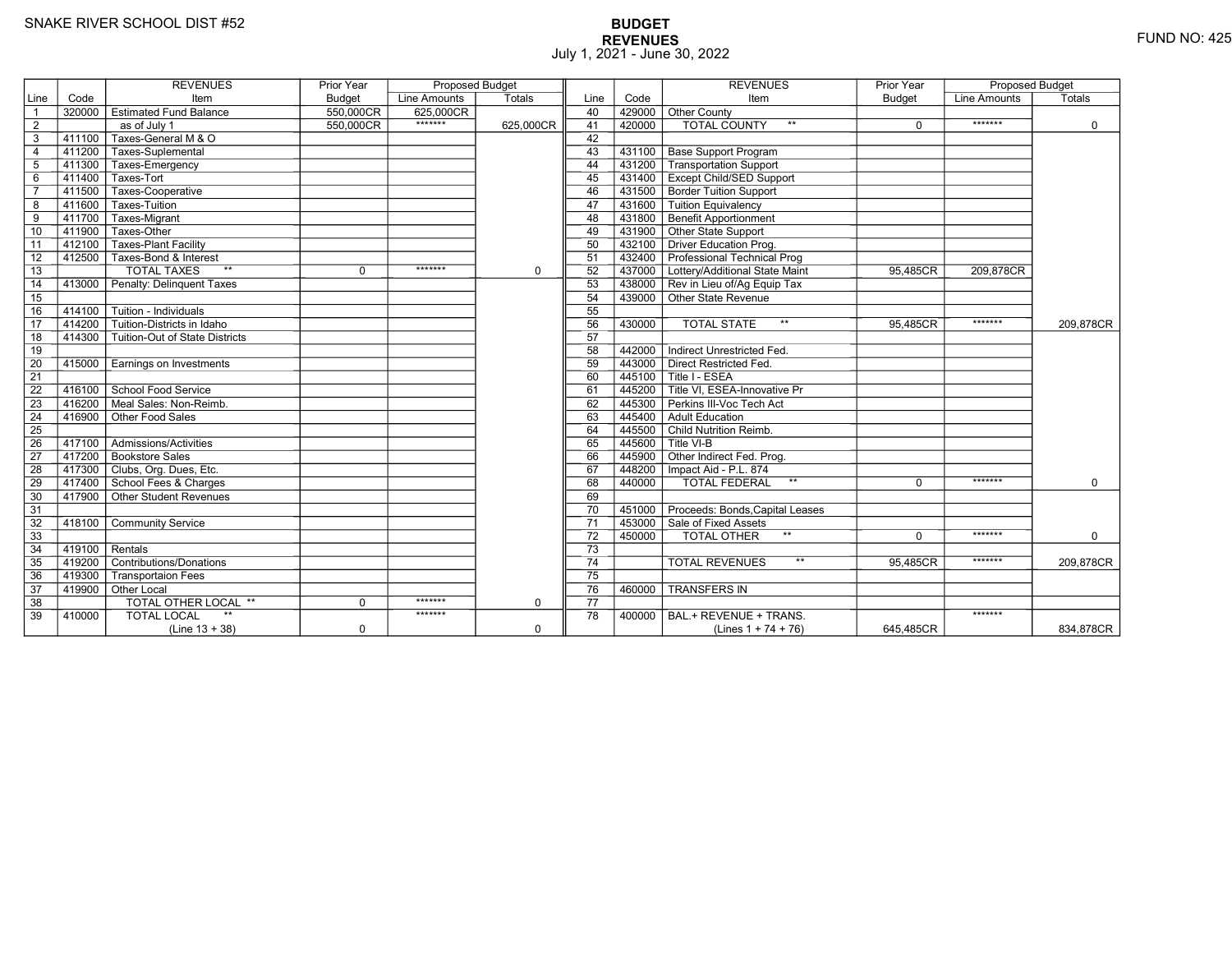|                 |      | <b>EXPENDITURES</b>             | <b>Prior Year</b> | Proposed      | 100      | 200             | 300       | 400              | 500         | 600         | 700         | 800         |
|-----------------|------|---------------------------------|-------------------|---------------|----------|-----------------|-----------|------------------|-------------|-------------|-------------|-------------|
|                 |      |                                 |                   |               |          |                 | Purchased | Supplies         | Capital     | Debt        | Insurance-  |             |
| Line            | Code | Functions/Programs              | <b>Budget</b>     | <b>Budget</b> | Salaries | <b>Benefits</b> | Services  | <b>Materials</b> | Objects     | Retirement  | Judgment    | Transfers   |
|                 | 512  | Elemetary School Prog.          |                   |               |          |                 |           |                  |             |             |             |             |
| $\overline{2}$  | 515  | Secondary School Prog.          |                   |               |          |                 |           |                  |             |             |             |             |
| 3               | 517  | Alternative School Prog.        |                   |               |          |                 |           |                  |             |             |             |             |
| 4               | 519  | Vocational-Technical Prog.      |                   |               |          |                 |           |                  |             |             |             |             |
| 5               | 521  | <b>Exceptional Child Prog.</b>  |                   |               |          |                 |           |                  |             |             |             |             |
| 6               | 522  | Preschool Exceptional Prog.     |                   |               |          |                 |           |                  |             |             |             |             |
| $\overline{7}$  | 524  | Gifted & Talented Prog.         |                   |               |          |                 |           |                  |             |             |             |             |
| 8               | 531  | Interscholastic Prog.           |                   |               |          |                 |           |                  |             |             |             |             |
| 9               | 532  | School Activity Prog.           |                   |               |          |                 |           |                  |             |             |             |             |
| 10              | 541  | Summer School Prog.             |                   |               |          |                 |           |                  |             |             |             |             |
| 11              | 542  | Adult School Prog.              |                   |               |          |                 |           |                  |             |             |             |             |
| 12              | 546  | Detention Center Prog.          |                   |               |          |                 |           |                  |             |             |             |             |
| 13              |      |                                 |                   |               |          |                 |           |                  |             |             |             |             |
| 14              | 500  | TOTAL INSTRUCTION **            | 0                 | $\Omega$      | 0        | $\mathbf 0$     | 0         | $\mathbf 0$      | $\mathbf 0$ | $\mathbf 0$ | $\mathbf 0$ | $\mathbf 0$ |
| 15              |      |                                 |                   |               |          |                 |           |                  |             |             |             |             |
| 16              | 611  | Attend-Guidance-Health Prog     |                   |               |          |                 |           |                  |             |             |             |             |
| $\overline{17}$ | 616  | Special Services Prog.          |                   |               |          |                 |           |                  |             |             |             |             |
| 18              |      |                                 |                   |               |          |                 |           |                  |             |             |             |             |
| 19              | 621  | Instruction Improvement Prog    |                   |               |          |                 |           |                  |             |             |             |             |
| $\overline{20}$ | 622  | <b>Educational Media Prog.</b>  |                   |               |          |                 |           |                  |             |             |             |             |
| 21              | 623  | Instruction-Related Tech Prog   |                   |               |          |                 |           |                  |             |             |             |             |
| $\overline{22}$ | 631  | Board of Education Prog.        |                   |               |          |                 |           |                  |             |             |             |             |
| 23              | 632  | District Admin Prog.            |                   |               |          |                 |           |                  |             |             |             |             |
| 24              |      |                                 |                   |               |          |                 |           |                  |             |             |             |             |
| $\overline{25}$ | 641  | School Administration Prog.     |                   |               |          |                 |           |                  |             |             |             |             |
| 26              |      |                                 |                   |               |          |                 |           |                  |             |             |             |             |
| $\overline{27}$ | 651  | <b>Business Operation Prog.</b> |                   |               |          |                 |           |                  |             |             |             |             |
| 28              | 655  | Central Service Prog.           |                   |               |          |                 |           |                  |             |             |             |             |
| 29              | 656  | Admin Tech Services Prog.       |                   |               |          |                 |           |                  |             |             |             |             |
| 30              | 661  | Bldg-Care Prog. (Custodial)     |                   |               |          |                 |           |                  |             |             |             |             |
| 31              | 663  | Maint-Non Student Occupied      |                   |               |          |                 |           |                  |             |             |             |             |
| 32              | 664  | Maint-Student Occupied Bldgs    | 645,485           | 834,878       |          |                 | 834,878   |                  |             |             |             |             |
| 33              | 665  | Maintenance - Grounds           |                   |               |          |                 |           |                  |             |             |             |             |
| 34              | 667  | Security Program                |                   |               |          |                 |           |                  |             |             |             |             |
| 35              |      |                                 |                   |               |          |                 |           |                  |             |             |             |             |
| 36              | 681  | Pupil-To School Trans. Prog.    |                   |               |          |                 |           |                  |             |             |             |             |
| 37              | 682  | Pupil-Activity Trans. Prog.     |                   |               |          |                 |           |                  |             |             |             |             |
| $\overline{38}$ | 683  | General Transportation Prog.    |                   |               |          |                 |           |                  |             |             |             |             |
|                 |      |                                 |                   |               |          |                 |           |                  |             |             |             |             |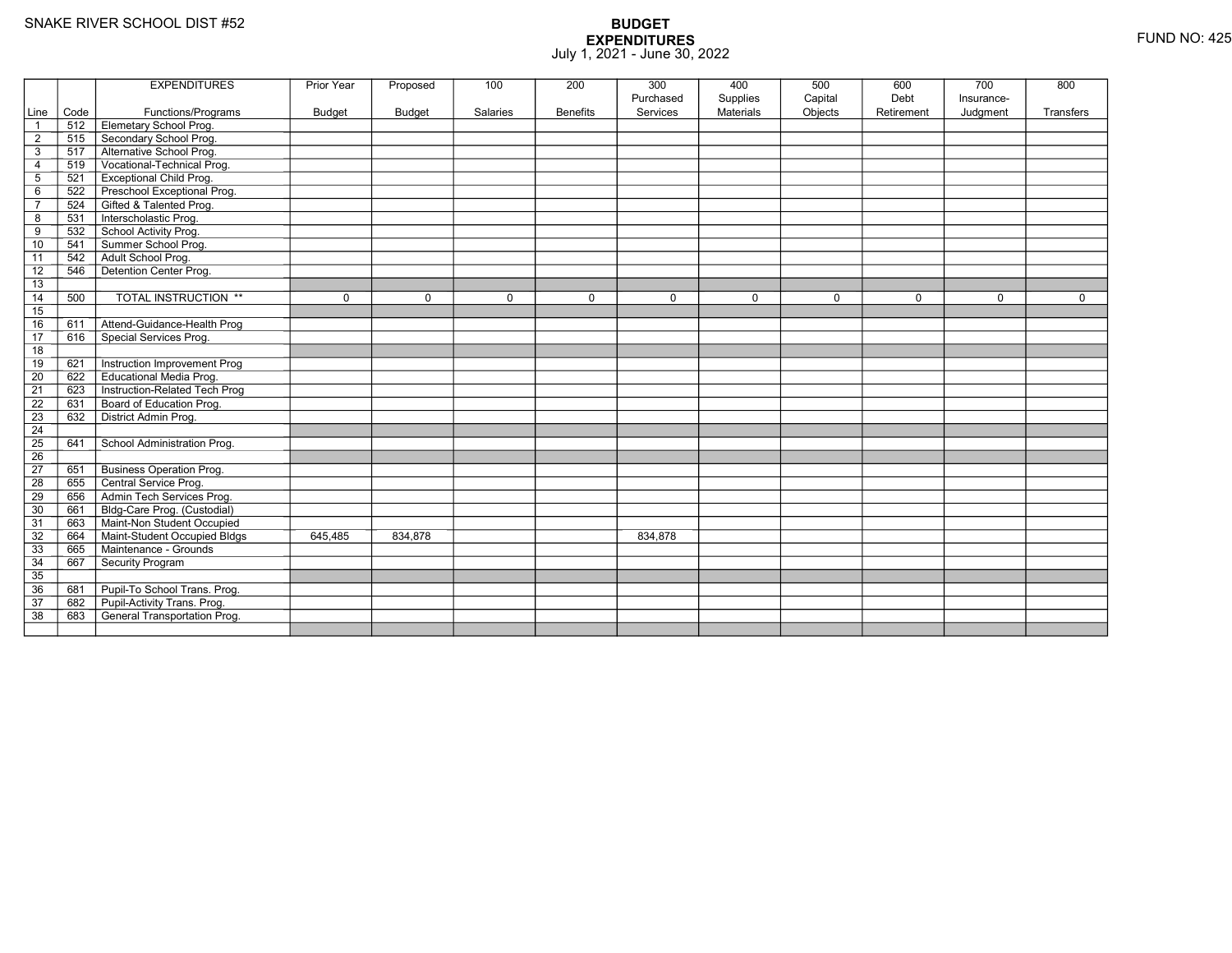69

70

71 72

73

74

Revenues + Transfers In 95,485CR

TOTAL REVENUE (68 + 69) 645,485CR

3 **Unappropriated Balance** 

2 Total Appropriation 1645,485 834,878

TOTAL APPROPRIATION (72+73) 645,485 834,878

R\_| 209,878CR<br>DT 201.0700D

R 834,878CR

|        |      | <b>EXPENDITURES</b>                                                                                                                                                                                                                                                                                                                                                                  | Prior Year     | Proposed    | 100                                                  | 200             | 300         | 400         | 500          | 600         | 700         | 800          |  |
|--------|------|--------------------------------------------------------------------------------------------------------------------------------------------------------------------------------------------------------------------------------------------------------------------------------------------------------------------------------------------------------------------------------------|----------------|-------------|------------------------------------------------------|-----------------|-------------|-------------|--------------|-------------|-------------|--------------|--|
|        |      |                                                                                                                                                                                                                                                                                                                                                                                      |                |             |                                                      |                 | Purchased   | Supplies    | Capital      | Debt        | Insurance-  |              |  |
| Line   | Code | Functions/Programs                                                                                                                                                                                                                                                                                                                                                                   | Budget         | Budget      | Salaries                                             | <b>Benefits</b> | Services    | Materials   | Objects      | Retirement  | Judgment    | Transfers    |  |
| 39     | 691  | Other Support Services Prog.                                                                                                                                                                                                                                                                                                                                                         |                |             |                                                      |                 |             |             |              |             |             |              |  |
| 40     |      |                                                                                                                                                                                                                                                                                                                                                                                      |                |             |                                                      |                 |             |             |              |             |             |              |  |
| 41     | 600  | TOTAL SUPPORT SERV.**                                                                                                                                                                                                                                                                                                                                                                | 645,485        | 834,878     | $\mathbf 0$                                          | 0               | 834,878     | $\mathbf 0$ | $\mathbf{0}$ | 0           | $\mathbf 0$ | 0            |  |
| 42     |      |                                                                                                                                                                                                                                                                                                                                                                                      |                |             |                                                      |                 |             |             |              |             |             |              |  |
| 43     | 710  | <b>Child Nutrition Program</b>                                                                                                                                                                                                                                                                                                                                                       |                |             |                                                      |                 |             |             |              |             |             |              |  |
| 44     | 720  | Community Services Program                                                                                                                                                                                                                                                                                                                                                           |                |             |                                                      |                 |             |             |              |             |             |              |  |
| 45     | 730  | <b>Enterprise Operations</b>                                                                                                                                                                                                                                                                                                                                                         |                |             |                                                      |                 |             |             |              |             |             |              |  |
| 46     | 740  | <b>Student Activity Program</b>                                                                                                                                                                                                                                                                                                                                                      |                |             |                                                      |                 |             |             |              |             |             |              |  |
| 47     | 700  | TOTAL NON-INSTRUCTION**                                                                                                                                                                                                                                                                                                                                                              | $\mathbf 0$    | $\Omega$    | $\Omega$                                             | 0               | $\mathbf 0$ | 0           | $\mathbf 0$  | 0           | $\mathbf 0$ | $\mathbf 0$  |  |
| 48     |      |                                                                                                                                                                                                                                                                                                                                                                                      |                |             |                                                      |                 |             |             |              |             |             |              |  |
| 49     | 810  | Capital Assets-Student Occ                                                                                                                                                                                                                                                                                                                                                           |                |             |                                                      |                 |             |             |              |             |             |              |  |
| 50     | 811  | Capital Assets-Non Student Occ                                                                                                                                                                                                                                                                                                                                                       |                |             |                                                      |                 |             |             |              |             |             |              |  |
| 51     | 800  | <b>TOTAL CAPITAL ASSETS PROG**</b>                                                                                                                                                                                                                                                                                                                                                   | $\Omega$       | $\Omega$    | $\Omega$                                             | $\Omega$        | $\Omega$    | 0           | $\Omega$     | $\Omega$    | $\Omega$    | $\Omega$     |  |
| 52     |      |                                                                                                                                                                                                                                                                                                                                                                                      |                |             |                                                      |                 |             |             |              |             |             |              |  |
| 53     | 911  | Debt Services Prog.-Princ.                                                                                                                                                                                                                                                                                                                                                           |                |             |                                                      |                 |             |             |              |             |             |              |  |
| 54     | 912  | Debt Services Prog.-Int.                                                                                                                                                                                                                                                                                                                                                             |                |             |                                                      |                 |             |             |              |             |             |              |  |
| 55     | 913  | Debt Serv Prog-Refnded Debt                                                                                                                                                                                                                                                                                                                                                          |                |             |                                                      |                 |             |             |              |             |             |              |  |
| 56     | 920  | Transfers Out                                                                                                                                                                                                                                                                                                                                                                        |                |             |                                                      |                 |             |             |              |             |             |              |  |
| 57     |      |                                                                                                                                                                                                                                                                                                                                                                                      |                |             |                                                      |                 |             |             |              |             |             |              |  |
| 58     | 900  | <b>TOTAL OTHER SERVICES **</b>                                                                                                                                                                                                                                                                                                                                                       | $\mathbf 0$    | $\mathbf 0$ | $\mathbf 0$                                          | 0               | $\mathbf 0$ | $\mathbf 0$ | $\mathbf 0$  | $\mathbf 0$ | $\mathbf 0$ | $\mathbf{0}$ |  |
| 59     |      |                                                                                                                                                                                                                                                                                                                                                                                      |                |             |                                                      |                 |             |             |              |             |             |              |  |
| 60     |      | <b>TOTAL EXPENDITURES</b><br>$\star\star$                                                                                                                                                                                                                                                                                                                                            |                |             |                                                      |                 |             |             |              |             |             |              |  |
|        |      | (Lines 14+41+47+51+58)**                                                                                                                                                                                                                                                                                                                                                             | 645,485        | 834,878     | $\mathbf 0$                                          | 0               | 834,878     | 0           | $\mathbf 0$  | 0           | $\mathbf 0$ | 0            |  |
| 61     |      |                                                                                                                                                                                                                                                                                                                                                                                      |                |             |                                                      |                 |             |             |              |             |             |              |  |
| 62     | 950  | Contingency Reserve                                                                                                                                                                                                                                                                                                                                                                  |                |             |                                                      |                 |             |             |              |             |             |              |  |
|        |      | (5% of Line 60)                                                                                                                                                                                                                                                                                                                                                                      |                |             |                                                      |                 |             |             |              |             |             |              |  |
| 63     |      |                                                                                                                                                                                                                                                                                                                                                                                      |                |             |                                                      |                 |             |             |              |             |             |              |  |
| 64     |      | <b>TOTAL APPROPRIATION</b>                                                                                                                                                                                                                                                                                                                                                           |                |             |                                                      |                 |             |             |              |             |             |              |  |
|        |      | (Line 60 + Line 62)                                                                                                                                                                                                                                                                                                                                                                  | 645,485        | 834,878     |                                                      |                 |             |             |              |             |             |              |  |
| 65     |      |                                                                                                                                                                                                                                                                                                                                                                                      |                |             |                                                      |                 |             |             |              |             |             |              |  |
| 66     |      | <b>BUDGET SUMMARY</b>                                                                                                                                                                                                                                                                                                                                                                |                |             | <b>BUDGET SUMMARY</b>                                |                 |             |             |              |             |             |              |  |
| 67     |      |                                                                                                                                                                                                                                                                                                                                                                                      |                |             |                                                      |                 |             |             |              |             |             |              |  |
| 68     |      | <b>Beginning Fund Balance</b>                                                                                                                                                                                                                                                                                                                                                        | 550,000CR      | 625,000CR   |                                                      |                 |             |             |              |             |             |              |  |
| $\sim$ |      | $\overline{a}$ $\overline{a}$ $\overline{a}$ $\overline{a}$ $\overline{a}$ $\overline{a}$ $\overline{a}$ $\overline{a}$ $\overline{a}$ $\overline{a}$ $\overline{a}$ $\overline{a}$ $\overline{a}$ $\overline{a}$ $\overline{a}$ $\overline{a}$ $\overline{a}$ $\overline{a}$ $\overline{a}$ $\overline{a}$ $\overline{a}$ $\overline{a}$ $\overline{a}$ $\overline{a}$ $\overline{$ | 0 <sub>0</sub> | 000.07000   | The total on line 70 must equal the total on line 74 |                 |             |             |              |             |             |              |  |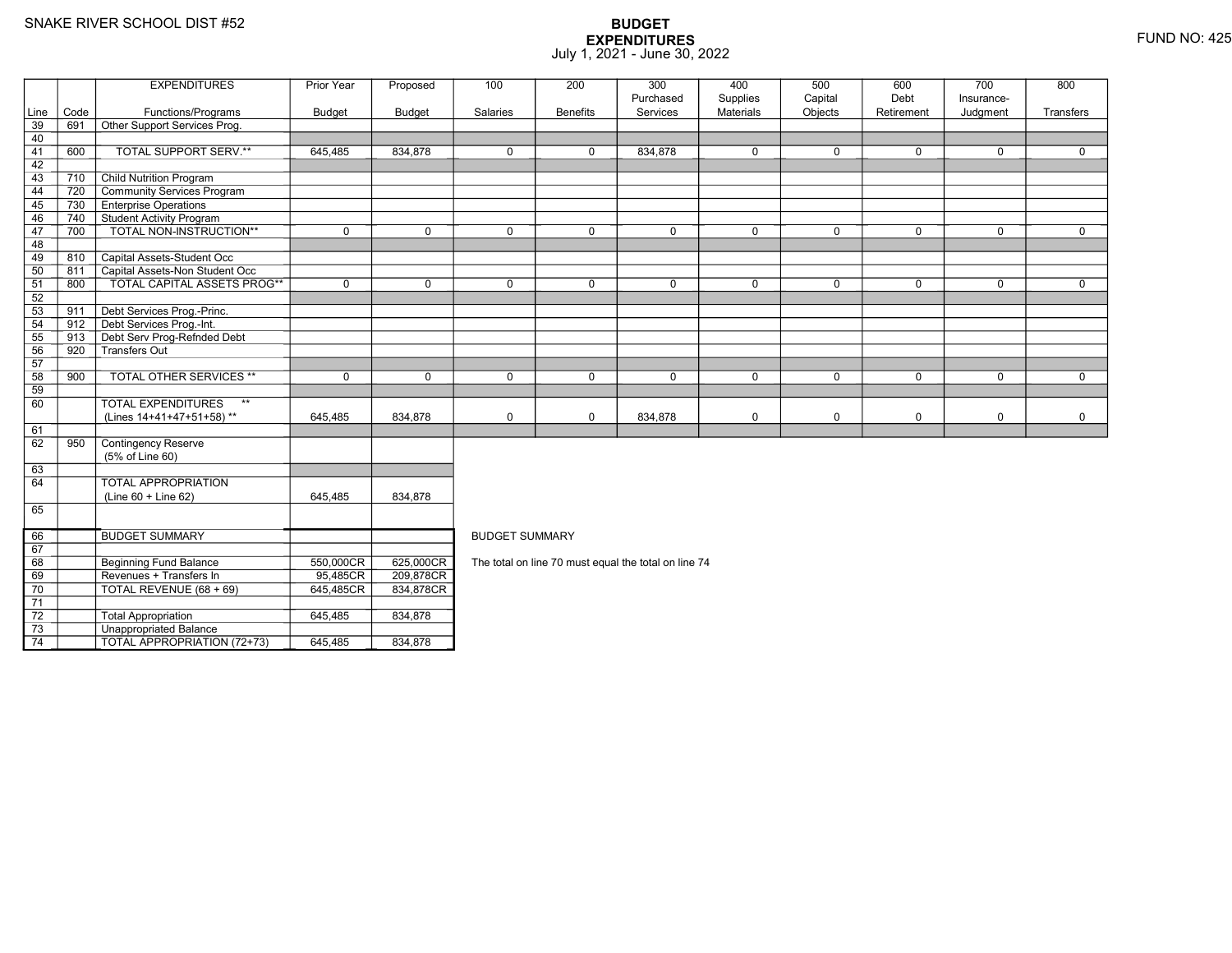#### **SUMMARY STATEMENT 2021 - 2022 SCHOOL BUDGETALL FUNDSSNAKE RIVER SCHOOL DIST #52**

GENERAL M & O FUND

ALL OTHER FUNDS

|        |                           | Prior Year   | Prior Year | Current                       | Proposed     | Prior Year  | Prior Year      | Current     | Proposed      |
|--------|---------------------------|--------------|------------|-------------------------------|--------------|-------------|-----------------|-------------|---------------|
| Budget | <b>REVENUES</b>           | Actual       | Actual     | Budget                        | Budget       | Actual      | Actual          | Budget      | <b>Budget</b> |
| Line   |                           | 2018-2019    | 2019-2020  | 2020-2021                     | 2021-2022    | 2018-2019   | 2019-2020       | 2020-2021   | 2021-2022     |
| #01    | <b>Beginning Balances</b> | 2,472,685CR  | 2,935,189  | 2,263,708CR                   | 2.776.002CR  | 2,280,505CR | 2,709,133       | 1,743,856CR | 2.255.039CR   |
| #39    | Local Revenue             | 1,035,171CR  | 1,054,565  | 866,980CR                     | 855,980CR    | 1,834,110CR | 1,832,194       | 1,770,000CR | 1,606,500CR   |
| #41    | <b>County Revenue</b>     |              | 0          | 0                             |              |             | <sup>0</sup>    | $\Omega$    | <sup>0</sup>  |
| #55    | State Revenue             | 10,517,133CR | 11.037.279 | 10,283,109CR                  | 13,816,758CR | 898,200CR   | 868,566         | 636.783CR   | 821.971CR     |
| #68    | <b>Federal Revenue</b>    | 15,526CR     | 22,651     | $\Omega$                      | $\Omega$     | 1,331,598CR | 1,973,210       | 1,519,344CR | 2,917,377CR   |
| #72    | Other Sources             | $\Omega$     | 0          | $\Omega$                      | $\Omega$     | 9.264CR     | 3.454           | $\Omega$    | <sup>0</sup>  |
| #76    | Transfers                 | 75.708CR     | 36,120     | 113.388CR                     | 127.292CR    | 441.937CR   | 460.846         | 763,803CR   | 863.309CR     |
|        | TOTALS ***                | 14,116,223CR | 15,085,804 | 13,527,185CR                  | 17,576,032CR | 6,795,614CR | 7,847,403       | 6,433,786CR | 8,464,196CR   |
|        |                           |              |            | <b>GENERAL M &amp; O FUND</b> |              |             | ALL OTHER FUNDS |             |               |

|        |      |                            | Prior Year | Prior Year                                               | Current    | Proposed                                                      | Prior Year | Prior Year | Current   | Proposed  |  |  |
|--------|------|----------------------------|------------|----------------------------------------------------------|------------|---------------------------------------------------------------|------------|------------|-----------|-----------|--|--|
| Budget |      | <b>EXPENDITURES</b>        | Actual     | Actual                                                   | Budget     | Budget                                                        | Actual     | Actual     | Budget    | Budget    |  |  |
| Line   | OBJ# |                            | 2018-2019  | 2019-2020                                                | 2020-2021  | 2021-2022                                                     | 2018-2019  | 2019-2020  | 2020-2021 | 2021-2022 |  |  |
| #60    | 100  | Salaries                   | 6,689,944  | 7,216,788                                                | 7,258,421  | 8,854,844                                                     | 977,931    | 918,961    | 1,217,751 | 941,237   |  |  |
| #60    | 200  | <b>Benefits</b>            | 2,111,118  | 2,313,745                                                | 2,836,306  | 3,468,262                                                     | 402,422    | 375,614    | 614,632   | 555,951   |  |  |
| #60    | 300  | <b>Purchased Services</b>  | 102,542    | 1,050,051                                                | 1,125,970  | 2,547,341                                                     | 449,315    | 791,935    | 1,233,145 | 2,439,320 |  |  |
| #60    | 400  | Supplies & Materials       | 458,173    | 504,875                                                  | 699,874    | 776,512                                                       | 679,226    | 1,683,539  | 743,745   | 1,275,532 |  |  |
| #60    | 500  | Capital Outlay             | 249,870    | $\Omega$                                                 | $\Omega$   | 0                                                             | 500,453    | 371,684    | 298,157   | 609,656   |  |  |
| #60    | 600  | <b>Debt Retirement</b>     | $\Omega$   | $\Omega$                                                 | $\Omega$   | $\Omega$                                                      | 1,098,155  | 1,091,954  | 2,326,356 | 2,642,500 |  |  |
| #60    | 700  | Insurance & Judgments      | 61,738     | 62,664                                                   | 70,000     | 77,091                                                        | 0          | $\Omega$   | $\Omega$  | 0         |  |  |
| #60    | 800  | Transfers                  | 517,645    | 496,966                                                  | 877,191    | 990,601                                                       | 0          | $\Omega$   | $\Omega$  | 0         |  |  |
| #62    |      | <b>Contingency Reserve</b> | $\Omega$   | $\Omega$                                                 | 659,423    | 861,381                                                       | 0          | $\Omega$   | $\Omega$  | 0         |  |  |
| #73    |      | Unappropriated Balances    | 3,925,193  | 3,440,715                                                | 0          | $\Omega$                                                      | 2,688,112  | 2,613,716  | $\Omega$  | 0         |  |  |
|        |      | TOTALS ***                 | 14,116,223 | 15,085,804                                               | 13,527,185 | 17,576,032                                                    | 6,795,614  | 7,847,403  | 6,433,786 | 8,464,196 |  |  |
|        |      |                            |            | * All transfers-in and transfers-out should net to zero. |            |                                                               |            |            |           |           |  |  |
|        |      |                            |            |                                                          |            | *** RETURN THIS PAGE TO THE STATE DEPARTMENT OF EDUCATION *** |            |            |           |           |  |  |